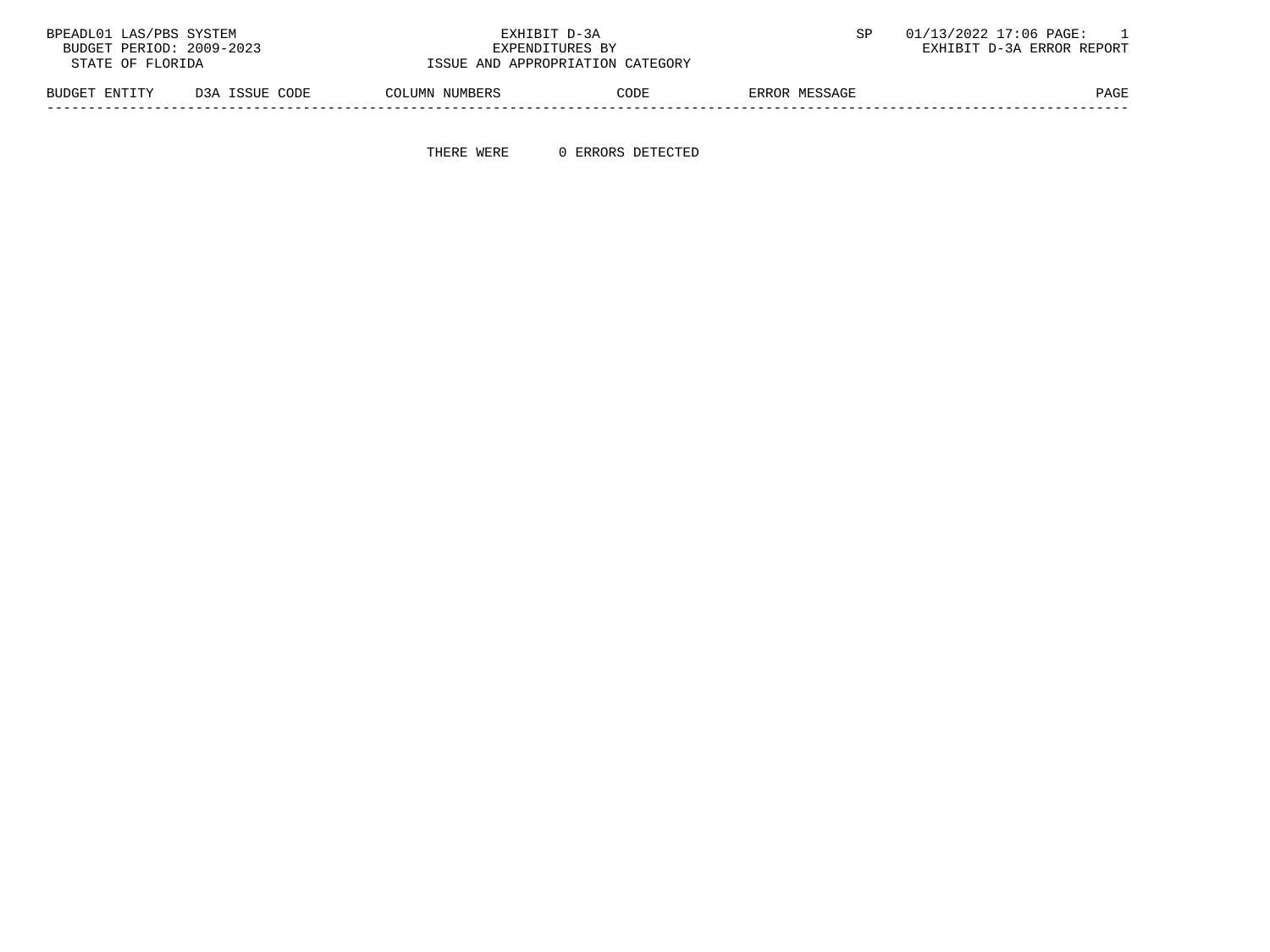| BPEADL01 LAS/PBS SYSTEM<br>BUDGET PERIOD: 2009-2023<br>STATE OF FLORIDA                                                                                                                                                                                                                        |                        | EXHIBIT D-3A<br>EXPENDITURES BY<br>ISSUE AND APPROPRIATION CATEGORY             | SP                                  | 01/13/2022 17:06 PAGE:<br>$\overline{1}$<br>EXHIBIT D-3A<br>DETAIL OF EXPENDITURES |                                                                         |                                                                                                   |
|------------------------------------------------------------------------------------------------------------------------------------------------------------------------------------------------------------------------------------------------------------------------------------------------|------------------------|---------------------------------------------------------------------------------|-------------------------------------|------------------------------------------------------------------------------------|-------------------------------------------------------------------------|---------------------------------------------------------------------------------------------------|
|                                                                                                                                                                                                                                                                                                | COL A12<br>AGY FIN REO | COL A14 COL A15                                                                 | AGY AMD REQ AGY AMD N/R AGY AMD ANZ | COL A16                                                                            | COL A14-A12<br>AGY AMD REO<br>FY 2022-23<br>OVER (UNDER)<br>AGY FIN REQ |                                                                                                   |
|                                                                                                                                                                                                                                                                                                | POS                    | FY 2022-23 FY 2022-23 FY 2022-23 FY 2022-23<br>AMOUNT POS AMOUNT POS AMOUNT POS |                                     | AMOUNT POS                                                                         | FY 2022-23<br>AMOUNT                                                    | CODES                                                                                             |
| ENVIR PROTECTION, DEPT OF<br><b>PGM: ADMIN SERVICES</b><br>EXECUTIVE DIR/SUPPORT SVCS<br><b>GOV OPERATIONS/SUPPORT</b><br>EXEC LEADERSHIP/SUPPRT SVC<br>ADJUSTMENTS TO COST RECOVERY FUNDS<br>DIRECT BILLING FOR<br>ADMINISTRATIVE HEARINGS<br>SPECIAL CATEGORIES<br>TRANS TO DIV ADM HEARINGS |                        |                                                                                 |                                     |                                                                                    |                                                                         | 37000000<br>37010000<br>37010100<br>16<br>1602.00.00.00<br>2500000<br>2503080<br>100000<br>100565 |
| ADMINISTRATIVE TRUST FUND -STATE                                                                                                                                                                                                                                                               |                        | $80,656-$                                                                       |                                     |                                                                                    |                                                                         | $80.656 - 2021$ 1                                                                                 |
|                                                                                                                                                                                                                                                                                                |                        |                                                                                 |                                     |                                                                                    |                                                                         |                                                                                                   |

 AGENCY ISSUE NARRATIVE: 2022-2023 BUDGET YEAR NARRATIVE: IT COMPONENT? NO

Amended 2022-23 Narrative after December 15,2021

 This issue for Fiscal Year 2022-23 adjusts the base budget to provide the Department of Environmental Protection's (Department) allocated payment to the Division of Administrative Hearings (DOAH). The DOAH provides a uniform, impartial and affordable forum for resolving conflicts between private citizens/organizations and agencies of the state. The Department's allocated share is based on the actual number of cases filed by the agency in Fiscal Year 2020-21. This issue represents any adjustments necessary to reflect that total amount.

 Summary: This is a new issue. \*\*\*\*\*\*\*\*\*\*\*\*\*\*\*\*\*\*\*\*\*\*\*\*\*\*\*\*\*\*\*\*\*\*\*\*\*\*\*\*\*\*\*\*\*\*\*\*\*\*\*\*\*\*\*\*\*\*\*\*\*\*\*\*\*\*\*\*\*\*\*\*\*\*\*\*\*\*\*\*\*\*\*\*\*\*\*\*\*\*\*\*\*\*\*\*\*\*\*\*\*\*\*\*\*\*\*\*\*\*\*\*\*\*\*\*\*\*\*\*\*\*\*\*\*\*\*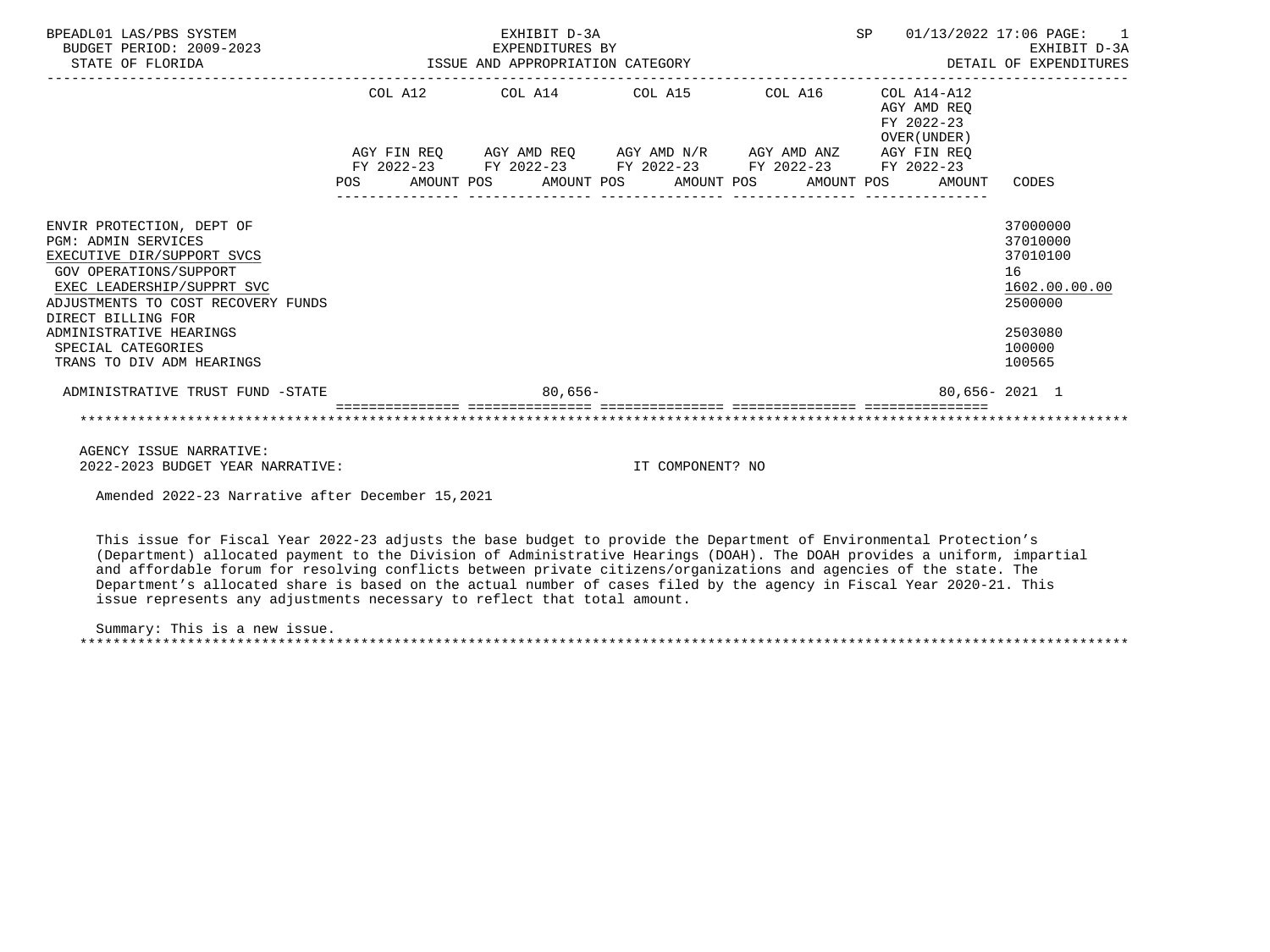| BPEADL01 LAS/PBS SYSTEM<br>BUDGET PERIOD: 2009-2023<br>STATE OF FLORIDA                                                                                                                                                                                                    |                                                                                                                                                                                                                                                                                                                                                                                                                                                              | EXHIBIT D-3A<br>EXPENDITURES BY<br>ISSUE AND APPROPRIATION CATEGORY                                                                                                                |                       | SP                                                                  | 01/13/2022 17:06 PAGE:<br>EXHIBIT D-3A<br>DETAIL OF EXPENDITURES                        |
|----------------------------------------------------------------------------------------------------------------------------------------------------------------------------------------------------------------------------------------------------------------------------|--------------------------------------------------------------------------------------------------------------------------------------------------------------------------------------------------------------------------------------------------------------------------------------------------------------------------------------------------------------------------------------------------------------------------------------------------------------|------------------------------------------------------------------------------------------------------------------------------------------------------------------------------------|-----------------------|---------------------------------------------------------------------|-----------------------------------------------------------------------------------------|
|                                                                                                                                                                                                                                                                            | POS FOR                                                                                                                                                                                                                                                                                                                                                                                                                                                      | COL A12 COL A14 COL A15 COL A16 COL A14-A12<br>AGY FIN REQ AGY AMD REQ AGY AMD N/R AGY AMD ANZ AGY FIN REQ<br>FY 2022-23 FY 2022-23 FY 2022-23 FY 2022-23 FY 2022-23<br>AMOUNT POS | AMOUNT POS AMOUNT POS | AGY AMD REO<br>FY 2022-23<br>OVER ( UNDER )<br>AMOUNT POS<br>AMOUNT | CODES                                                                                   |
| ENVIR PROTECTION, DEPT OF<br><b>PGM: ADMIN SERVICES</b><br>FLORIDA GEOLOGICAL SURVEY<br>GOV OPERATIONS/SUPPORT<br>EXEC LEADERSHIP/SUPPRT SVC<br>FUND SHIFT<br>FUND SHIFT POSITIONS BETWEEN<br>VARIOUS TRUST FUNDS - REGULATORY -<br><b>DEDUCT</b><br>SALARIES AND BENEFITS |                                                                                                                                                                                                                                                                                                                                                                                                                                                              |                                                                                                                                                                                    |                       |                                                                     | 37000000<br>37010000<br>37010200<br>16<br>1602.00.00.00<br>3400000<br>3401500<br>010000 |
| LAND ACQUISITION TF -STATE                                                                                                                                                                                                                                                 |                                                                                                                                                                                                                                                                                                                                                                                                                                                              | $309,915-$                                                                                                                                                                         |                       | 309,915-2423 1                                                      |                                                                                         |
| WATER QUALITY ASSURANCE TF-STATE                                                                                                                                                                                                                                           | $-MATCH$                                                                                                                                                                                                                                                                                                                                                                                                                                                     | 448,046-<br>59,542-                                                                                                                                                                |                       | 448,046-2780 1<br>59,542-2780 2                                     |                                                                                         |
| TOTAL WATER QUALITY ASSURANCE TF                                                                                                                                                                                                                                           |                                                                                                                                                                                                                                                                                                                                                                                                                                                              | 507,588-                                                                                                                                                                           |                       | 507,588-2780                                                        |                                                                                         |
| TOTAL APPRO                                                                                                                                                                                                                                                                | $\color{red} \texttt{--} \texttt{--} \texttt{--} \texttt{--} \texttt{--} \texttt{--} \texttt{--} \texttt{--} \texttt{--} \texttt{--} \texttt{--} \texttt{--} \texttt{--} \texttt{--} \texttt{--} \texttt{--} \texttt{--} \texttt{--} \texttt{--} \texttt{--} \texttt{--} \texttt{--} \texttt{--} \texttt{--} \texttt{--} \texttt{--} \texttt{--} \texttt{--} \texttt{--} \texttt{--} \texttt{--} \texttt{--} \texttt{--} \texttt{--} \texttt{--} \texttt{--$ | $817.503-$                                                                                                                                                                         |                       | $817.503-$                                                          |                                                                                         |
|                                                                                                                                                                                                                                                                            |                                                                                                                                                                                                                                                                                                                                                                                                                                                              |                                                                                                                                                                                    |                       |                                                                     |                                                                                         |
| AGENCY ISSUE NARRATIVE:<br>2022-2023 BUDGET YEAR NARRATIVE:                                                                                                                                                                                                                |                                                                                                                                                                                                                                                                                                                                                                                                                                                              |                                                                                                                                                                                    | IT COMPONENT? YES     |                                                                     |                                                                                         |
| Amended 2022-23 Narrative after December 15,2021                                                                                                                                                                                                                           |                                                                                                                                                                                                                                                                                                                                                                                                                                                              |                                                                                                                                                                                    |                       |                                                                     |                                                                                         |
| This issue for Fiscal Year 2022-23 includes a fund shift of positions between various trust funds within Requlatory<br>divisions. This fund shift will more closely align with the type of work these positions are currently performing.<br>Also, see issue code 3401510. |                                                                                                                                                                                                                                                                                                                                                                                                                                                              |                                                                                                                                                                                    |                       |                                                                     |                                                                                         |

 Summary: This is a new issue. \*\*\*\*\*\*\*\*\*\*\*\*\*\*\*\*\*\*\*\*\*\*\*\*\*\*\*\*\*\*\*\*\*\*\*\*\*\*\*\*\*\*\*\*\*\*\*\*\*\*\*\*\*\*\*\*\*\*\*\*\*\*\*\*\*\*\*\*\*\*\*\*\*\*\*\*\*\*\*\*\*\*\*\*\*\*\*\*\*\*\*\*\*\*\*\*\*\*\*\*\*\*\*\*\*\*\*\*\*\*\*\*\*\*\*\*\*\*\*\*\*\*\*\*\*\*\*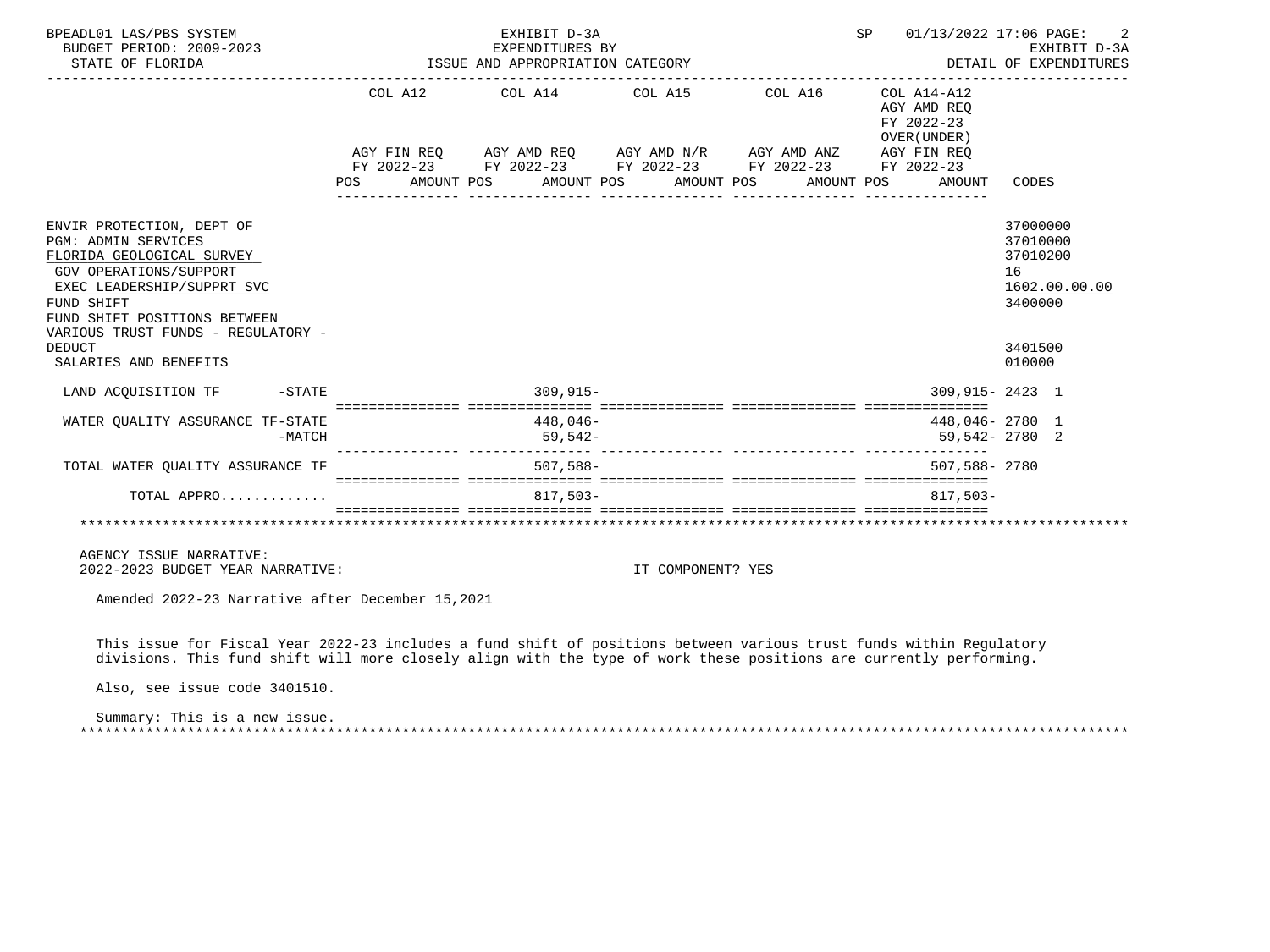| BPEADL01 LAS/PBS SYSTEM<br>BUDGET PERIOD: 2009-2023<br>STATE OF FLORIDA                                                                             |     | EXHIBIT D-3A<br>EXPENDITURES BY<br>ISSUE AND APPROPRIATION CATEGORY                                                                  | SP 01/13/2022 17:06 PAGE: | 3<br>EXHIBIT D-3A<br>DETAIL OF EXPENDITURES |                                                                         |                                                                    |
|-----------------------------------------------------------------------------------------------------------------------------------------------------|-----|--------------------------------------------------------------------------------------------------------------------------------------|---------------------------|---------------------------------------------|-------------------------------------------------------------------------|--------------------------------------------------------------------|
|                                                                                                                                                     |     |                                                                                                                                      |                           |                                             |                                                                         |                                                                    |
|                                                                                                                                                     |     | COL A12 COL A14 COL A15<br>AGY FIN REQ AGY AMD REQ AGY AMD N/R AGY AMD ANZ<br>FY 2022-23 FY 2022-23 FY 2022-23 FY 2022-23 FY 2022-23 |                           | COL A16                                     | COL A14-A12<br>AGY AMD REQ<br>FY 2022-23<br>OVER (UNDER)<br>AGY FIN REQ |                                                                    |
|                                                                                                                                                     | POS | AMOUNT POS                                                                                                                           | AMOUNT POS<br>AMOUNT POS  |                                             | AMOUNT POS<br>AMOUNT                                                    | CODES                                                              |
| ENVIR PROTECTION, DEPT OF<br>PGM: ADMIN SERVICES<br>FLORIDA GEOLOGICAL SURVEY<br>GOV OPERATIONS/SUPPORT<br>EXEC LEADERSHIP/SUPPRT SVC<br>FUND SHIFT |     |                                                                                                                                      |                           |                                             |                                                                         | 37000000<br>37010000<br>37010200<br>16<br>1602.00.00.00<br>3400000 |
| FUND SHIFT POSITIONS BETWEEN<br>VARIOUS TRUST FUNDS - REGULATORY -<br><b>DEDUCT</b>                                                                 |     |                                                                                                                                      |                           |                                             |                                                                         | 3401500                                                            |
| POSITION DETAIL OF SALARIES AND BENEFITS:                                                                                                           |     |                                                                                                                                      |                           |                                             |                                                                         |                                                                    |
|                                                                                                                                                     | FTE | BASE RATE                                                                                                                            | ADDITIVES BENEFITS        |                                             | SUBTOTAL                                                                | LAPSE LAPSED SALARIES<br>% AND BENEFITS                            |
| A14 - AGY AMD REO FY 2022-23                                                                                                                        |     |                                                                                                                                      |                           |                                             |                                                                         |                                                                    |
| CHANGES TO CURRENTLY AUTHORIZED POSITIONS<br>OTHER SALARY AMOUNT<br>2423 LAND ACQUISITION TF<br>2780 WATER QUALITY ASSURANCE TF                     |     |                                                                                                                                      |                           |                                             |                                                                         | $309, 915 -$<br>$507,588-$<br>-----------                          |
|                                                                                                                                                     |     |                                                                                                                                      |                           |                                             |                                                                         | $817,503-$<br>==============                                       |
|                                                                                                                                                     |     |                                                                                                                                      |                           |                                             |                                                                         |                                                                    |
| FUND SHIFT POSITIONS BETWEEN<br>VARIOUS TRUST FUNDS - REGULATORY -                                                                                  |     |                                                                                                                                      |                           |                                             |                                                                         |                                                                    |
| ADD<br>SALARIES AND BENEFITS                                                                                                                        |     |                                                                                                                                      |                           |                                             |                                                                         | 3401510<br>010000                                                  |
| INTERNAL IMPROVEMENT TF -STATE<br>$-MATCH$                                                                                                          |     | 757,961<br>59,542                                                                                                                    |                           |                                             |                                                                         | 757,961 2408 1<br>59,542 2408 2                                    |
| TOTAL INTERNAL IMPROVEMENT TF                                                                                                                       |     | 817,503                                                                                                                              |                           |                                             | 817,503 2408                                                            |                                                                    |
| TOTAL APPRO                                                                                                                                         |     | 817,503                                                                                                                              |                           |                                             | 817,503                                                                 |                                                                    |
|                                                                                                                                                     |     |                                                                                                                                      |                           |                                             |                                                                         |                                                                    |
| AGENCY ISSUE NARRATIVE:<br>2022-2023 BUDGET YEAR NARRATIVE:                                                                                         |     |                                                                                                                                      | IT COMPONENT? NO          |                                             |                                                                         |                                                                    |

Amended 2022-23 Narrative after December 15,2021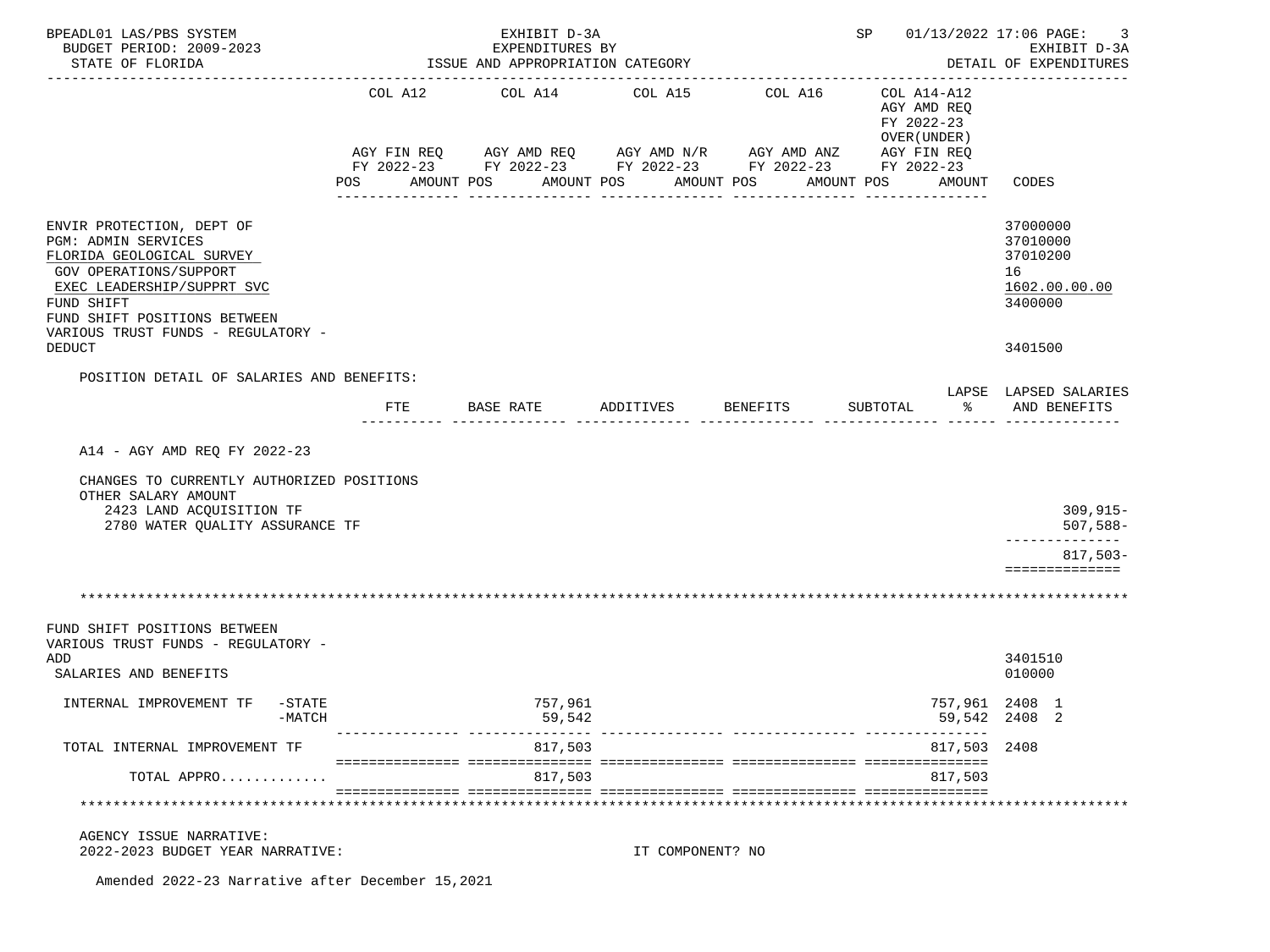| BPEADL01 LAS/PBS SYSTEM<br>BUDGET PERIOD: 2009-2023<br>STATE OF FLORIDA<br>_________________________                                                                                                                                                                                                        |     | EXHIBIT D-3A<br>EXPENDITURES BY<br>EXPENDITORES BI<br>ISSUE AND APPROPRIATION CATEGORY                                                                                                                  |  | SP 01/13/2022 17:06 PAGE:<br>EXHIBIT D-3A<br>DETAIL OF EXPENDITURES |                                                                    |
|-------------------------------------------------------------------------------------------------------------------------------------------------------------------------------------------------------------------------------------------------------------------------------------------------------------|-----|---------------------------------------------------------------------------------------------------------------------------------------------------------------------------------------------------------|--|---------------------------------------------------------------------|--------------------------------------------------------------------|
|                                                                                                                                                                                                                                                                                                             | POS | COL A12 COL A14 COL A15 COL A16<br>AGY FIN REQ AGY AMD REQ AGY AMD N/R AGY AMD ANZ AGY FIN REQ<br>FY 2022-23 FY 2022-23 FY 2022-23 FY 2022-23 FY 2022-23<br>AMOUNT POS AMOUNT POS AMOUNT POS AMOUNT POS |  | $COL A14- A12$<br>AGY AMD REO<br>FY 2022-23<br>OVER (UNDER)         | AMOUNT<br>CODES                                                    |
| ENVIR PROTECTION, DEPT OF<br><b>PGM: ADMIN SERVICES</b><br>FLORIDA GEOLOGICAL SURVEY<br><b>GOV OPERATIONS/SUPPORT</b><br>EXEC LEADERSHIP/SUPPRT SVC<br>FUND SHIFT<br>FUND SHIFT POSITIONS BETWEEN                                                                                                           |     |                                                                                                                                                                                                         |  |                                                                     | 37000000<br>37010000<br>37010200<br>16<br>1602.00.00.00<br>3400000 |
| VARIOUS TRUST FUNDS - REGULATORY -<br>ADD                                                                                                                                                                                                                                                                   |     |                                                                                                                                                                                                         |  |                                                                     | 3401510                                                            |
| This issue for Fiscal Year 2022-23 includes a fund shift of positions between various trust funds within Regulatory<br>divisions. This fund shift will more closely align with the type of work these positions are currently performing.<br>Also, see issue code 3401500.<br>Summary: This is a new issue. |     |                                                                                                                                                                                                         |  |                                                                     |                                                                    |
| POSITION DETAIL OF SALARIES AND BENEFITS:                                                                                                                                                                                                                                                                   |     |                                                                                                                                                                                                         |  |                                                                     | LAPSE LAPSED SALARIES                                              |
|                                                                                                                                                                                                                                                                                                             | FTE | BASE RATE ADDITIVES BENEFITS                                                                                                                                                                            |  | SUBTOTAL                                                            | % AND BENEFITS                                                     |
| A14 - AGY AMD REQ FY 2022-23                                                                                                                                                                                                                                                                                |     |                                                                                                                                                                                                         |  |                                                                     |                                                                    |
| CHANGES TO CURRENTLY AUTHORIZED POSITIONS<br>OTHER SALARY AMOUNT<br>2408 INTERNAL IMPROVEMENT TF                                                                                                                                                                                                            |     |                                                                                                                                                                                                         |  |                                                                     | 817,503                                                            |
|                                                                                                                                                                                                                                                                                                             |     |                                                                                                                                                                                                         |  |                                                                     | --------------<br>817,503                                          |
|                                                                                                                                                                                                                                                                                                             |     |                                                                                                                                                                                                         |  |                                                                     | ==============                                                     |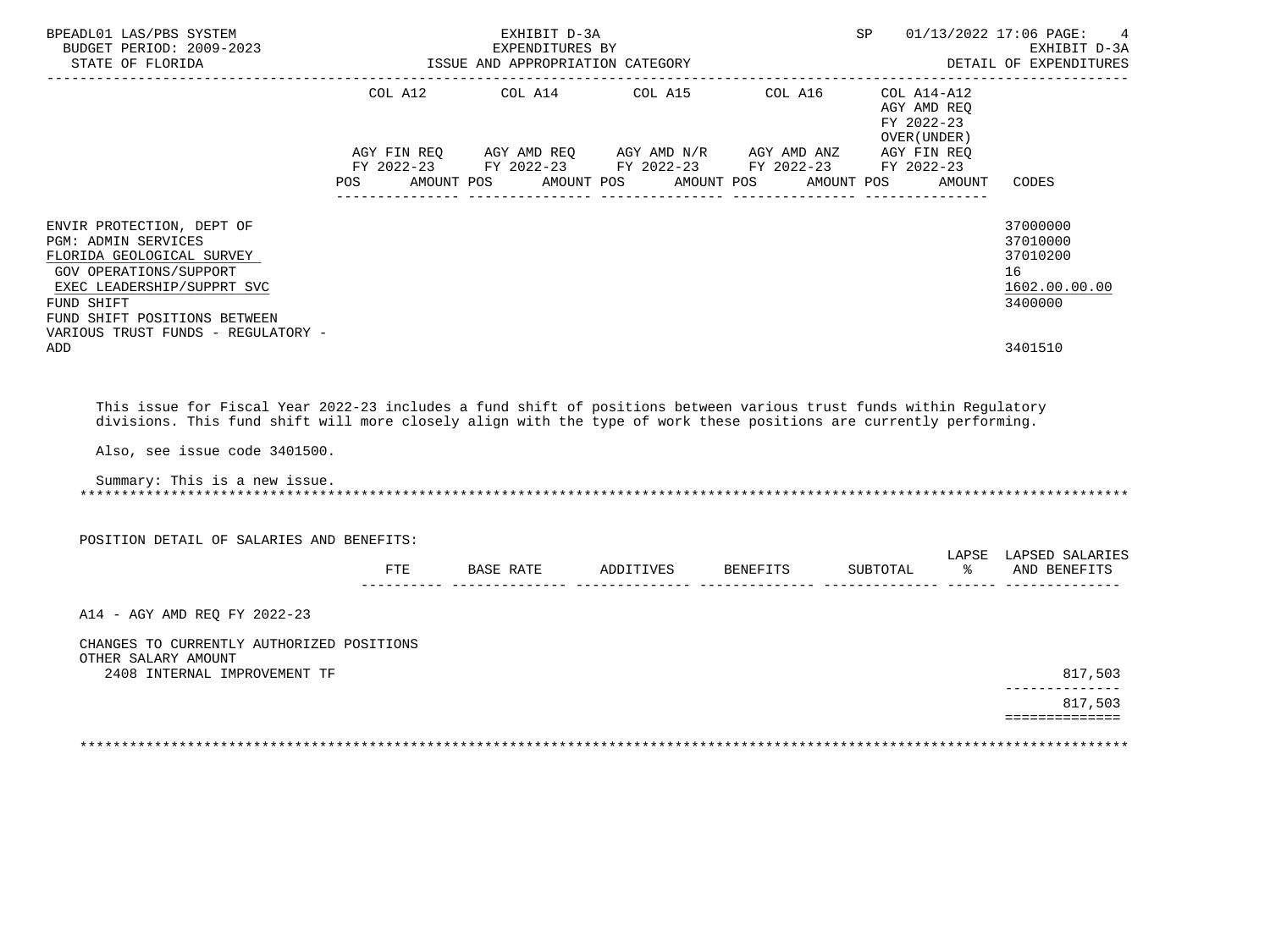| BPEADL01 LAS/PBS SYSTEM<br>BUDGET PERIOD: 2009-2023<br>STATE OF FLORIDA                                                                                                                                                                                                                                          |     | EXHIBIT D-3A<br>EXPENDITURES BY<br>ISSUE AND APPROPRIATION CATEGORY | SP 01/13/2022 17:06 PAGE: | 5<br>EXHIBIT D-3A<br>DETAIL OF EXPENDITURES                                                                                         |                                                                                  |                                                                                                   |
|------------------------------------------------------------------------------------------------------------------------------------------------------------------------------------------------------------------------------------------------------------------------------------------------------------------|-----|---------------------------------------------------------------------|---------------------------|-------------------------------------------------------------------------------------------------------------------------------------|----------------------------------------------------------------------------------|---------------------------------------------------------------------------------------------------|
|                                                                                                                                                                                                                                                                                                                  | POS | COL A12 COL A14 COL A15 COL A16<br>AMOUNT POS                       | AMOUNT POS                | AGY FIN REQ AGY AMD REQ AGY AMD N/R AGY AMD ANZ AGY FIN REQ<br>FY 2022-23 FY 2022-23 FY 2022-23 FY 2022-23 FY 2022-23<br>AMOUNT POS | COL A14-A12<br>AGY AMD REQ<br>FY 2022-23<br>OVER (UNDER)<br>AMOUNT POS<br>AMOUNT | CODES                                                                                             |
| ENVIR PROTECTION, DEPT OF<br>PGM: ADMIN SERVICES<br>TECHNOLOGY/INFORMATION SVC<br><b>GOV OPERATIONS/SUPPORT</b><br>INFORMATION TECHNOLOGY<br>STATE FUNDING REDUCTIONS<br>REDUCE APPLICATION DEVELOPMENT AND<br>MAINTENANCE - TECHNOLOGY AND<br>INFORMATION SERVICES<br>SPECIAL CATEGORIES<br>CONTRACTED SERVICES |     |                                                                     |                           |                                                                                                                                     |                                                                                  | 37000000<br>37010000<br>37010300<br>16<br>1603.00.00.00<br>3300000<br>3301330<br>100000<br>100777 |
| WORKING CAPITAL TRUST FUND-STATE                                                                                                                                                                                                                                                                                 |     | $75,000-$                                                           |                           |                                                                                                                                     |                                                                                  | 75,000-2792 1                                                                                     |
| AGENCY ISSUE NARRATIVE:<br>2022-2023 BUDGET YEAR NARRATIVE:<br>Amended 2022-23 Narrative after December 15, 2021                                                                                                                                                                                                 |     |                                                                     | IT COMPONENT? YES         |                                                                                                                                     |                                                                                  |                                                                                                   |
| This issue for Fiscal Year 2022-23 includes a reduction in support for contractual services needed to develop and<br>maintain applications throughout the Department.<br>Summary: This is a new issue.                                                                                                           |     |                                                                     |                           |                                                                                                                                     |                                                                                  |                                                                                                   |
|                                                                                                                                                                                                                                                                                                                  |     |                                                                     |                           |                                                                                                                                     |                                                                                  |                                                                                                   |
| REDUCE ANNUAL LICENSING AND<br>MAINTENANCE SUPPORT - TECHNOLOGY<br>AND INFORMATION SERVICES<br>EXPENSES                                                                                                                                                                                                          |     |                                                                     |                           |                                                                                                                                     |                                                                                  | 3301340<br>040000                                                                                 |
| WORKING CAPITAL TRUST FUND-STATE                                                                                                                                                                                                                                                                                 |     | $300,000 -$                                                         |                           |                                                                                                                                     |                                                                                  | 300,000-2792 1                                                                                    |
|                                                                                                                                                                                                                                                                                                                  |     |                                                                     |                           |                                                                                                                                     |                                                                                  |                                                                                                   |
| AGENCY ISSUE NARRATIVE:<br>2022-2023 BUDGET YEAR NARRATIVE:                                                                                                                                                                                                                                                      |     |                                                                     | IT COMPONENT? YES         |                                                                                                                                     |                                                                                  |                                                                                                   |
| Amended 2022-23 Narrative after December 15, 2021                                                                                                                                                                                                                                                                |     |                                                                     |                           |                                                                                                                                     |                                                                                  |                                                                                                   |

This issue for Fiscal Year 2022-23 includes a reduction in support for network services, web management, maintenance to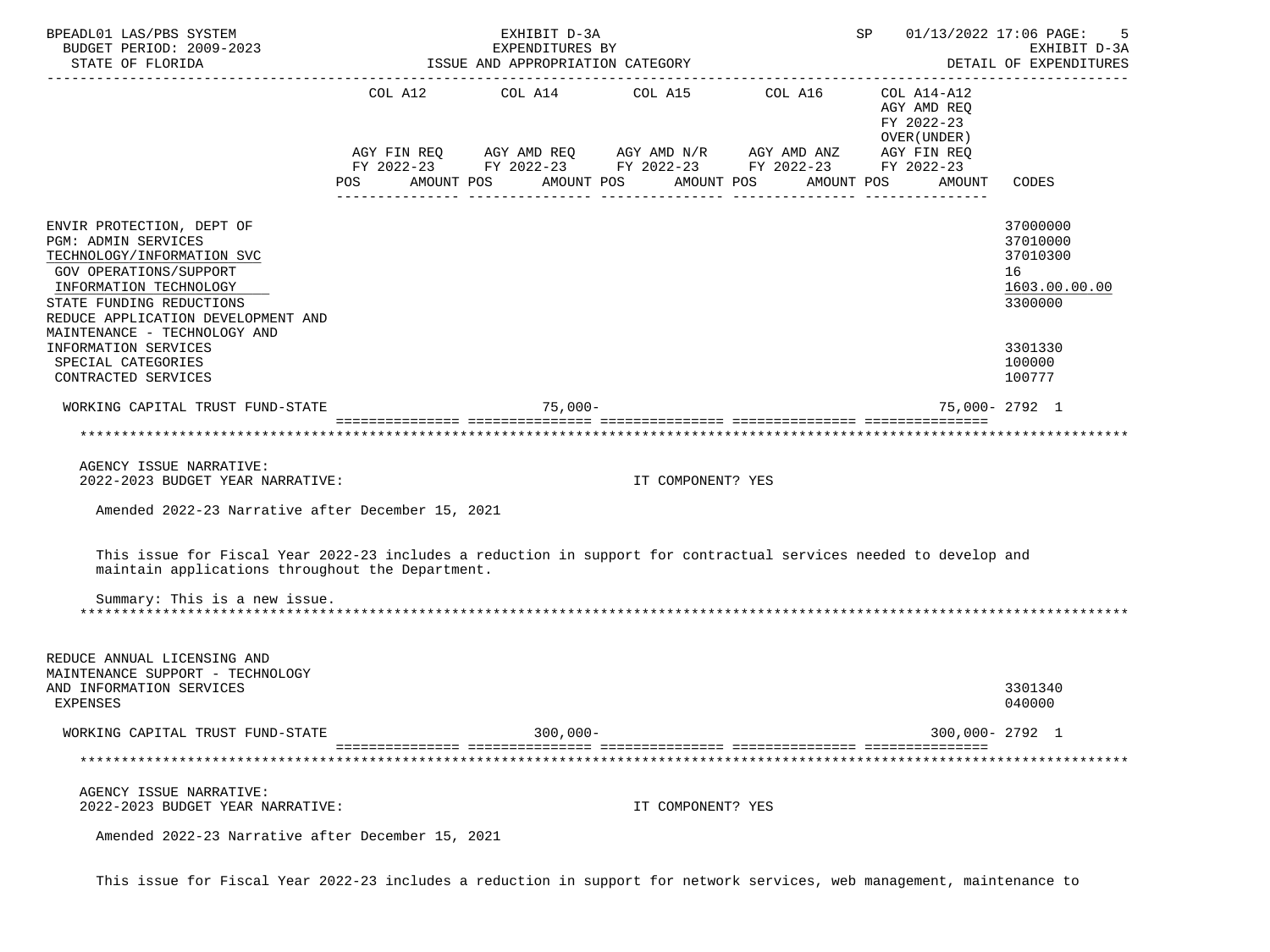| BPEADL01 LAS/PBS SYSTEM<br>BUDGET PERIOD: 2009-2023<br>STATE OF FLORIDA                                                                   |            | EXHIBIT D-3A<br>EXPENDITURES BY<br>EXPENDITORED DI<br>ISSUE AND APPROPRIATION CATEGORY                                                                     | SP 01/13/2022 17:06 PAGE:<br>DETAIL OF EXPENDITURES | 6<br>EXHIBIT D-3A                         |                                                         |
|-------------------------------------------------------------------------------------------------------------------------------------------|------------|------------------------------------------------------------------------------------------------------------------------------------------------------------|-----------------------------------------------------|-------------------------------------------|---------------------------------------------------------|
|                                                                                                                                           |            | $COL A12$ $COL A14$ $COL A15$ $COL A16$ $COL A14-A12$                                                                                                      |                                                     | AGY AMD REO<br>FY 2022-23<br>OVER (UNDER) |                                                         |
|                                                                                                                                           |            | $\verb AGY\text{ FIN REQ} \qquad \verb AGY\text{ AMD REQ} \qquad \verb AGY\text{ AMD N/R} \qquad \verb AGY\text{ AMD ANZ} \qquad \verb AGY\text{ FIN REQ}$ |                                                     |                                           |                                                         |
|                                                                                                                                           | <b>POS</b> | FY 2022-23 FY 2022-23 FY 2022-23 FY 2022-23 FY 2022-23<br>AMOUNT POS AMOUNT POS AMOUNT POS AMOUNT POS                                                      |                                                     | AMOUNT                                    | CODES                                                   |
| ENVIR PROTECTION, DEPT OF<br><b>PGM: ADMIN SERVICES</b><br>TECHNOLOGY/INFORMATION SVC<br>GOV OPERATIONS/SUPPORT<br>INFORMATION TECHNOLOGY |            |                                                                                                                                                            |                                                     |                                           | 37000000<br>37010000<br>37010300<br>16<br>1603.00.00.00 |
| STATE FUNDING REDUCTIONS<br>REDUCE ANNUAL LICENSING AND<br>MAINTENANCE SUPPORT - TECHNOLOGY<br>AND INFORMATION SERVICES                   |            |                                                                                                                                                            |                                                     |                                           | 3300000<br>3301340                                      |
| department applications, and maintenance/license agreements for enterprise agreements.                                                    |            |                                                                                                                                                            |                                                     |                                           |                                                         |
| Summary: This is a new issue.                                                                                                             |            |                                                                                                                                                            |                                                     |                                           |                                                         |
| TOTAL: INFORMATION TECHNOLOGY<br>BY FUND TYPE                                                                                             |            |                                                                                                                                                            |                                                     |                                           | 1603.00.00.00                                           |
| TRUST FUNDS                                                                                                                               |            | $375,000-$                                                                                                                                                 |                                                     | 375,000-2000                              |                                                         |

=============== =============== =============== =============== ===============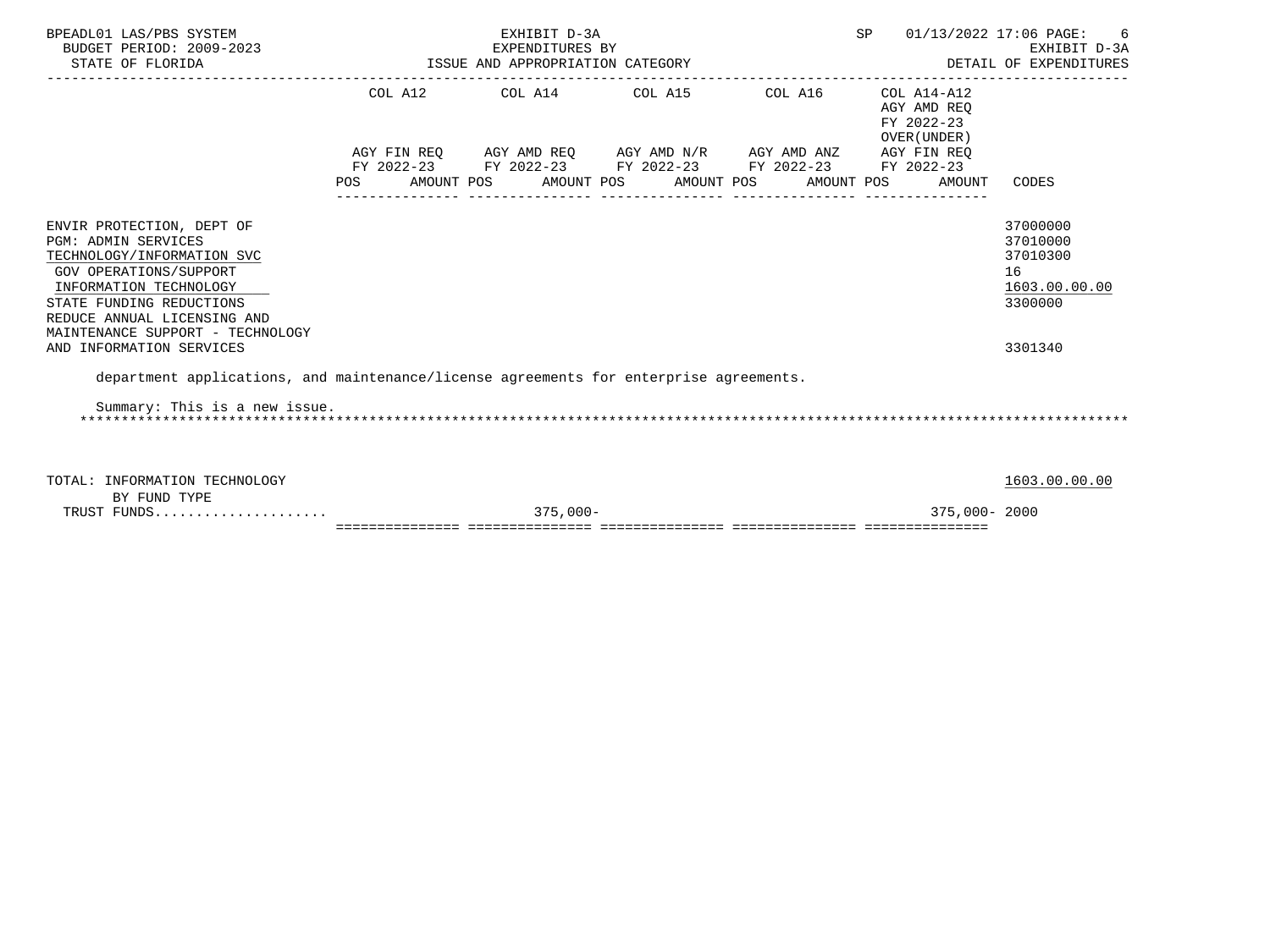| BPEADL01 LAS/PBS SYSTEM<br>BUDGET PERIOD: 2009-2023<br>STATE OF FLORIDA                                                                                                                      |     |  | EXHIBIT D-3A<br>EXPENDITURES BY<br>ISSUE AND APPROPRIATION CATEGORY                                                                                                                  |  |  | SP |                                                          | 01/13/2022 17:06 PAGE: 7<br>EXHIBIT D-3A<br>DETAIL OF EXPENDITURES |
|----------------------------------------------------------------------------------------------------------------------------------------------------------------------------------------------|-----|--|--------------------------------------------------------------------------------------------------------------------------------------------------------------------------------------|--|--|----|----------------------------------------------------------|--------------------------------------------------------------------|
|                                                                                                                                                                                              |     |  | COL A12 COL A14 COL A15 COL A16                                                                                                                                                      |  |  |    | COL A14-A12<br>AGY AMD REO<br>FY 2022-23<br>OVER (UNDER) |                                                                    |
|                                                                                                                                                                                              | POS |  | AGY FIN REQ AGY AMD REQ AGY AMD N/R AGY AMD ANZ AGY FIN REQ<br>FY 2022-23 FY 2022-23 FY 2022-23 FY 2022-23 FY 2022-23<br>AMOUNT POS       AMOUNT POS      AMOUNT POS      AMOUNT POS |  |  |    | AMOUNT                                                   | CODES                                                              |
| ENVIR PROTECTION, DEPT OF<br><b>PGM: STATE LANDS</b><br>LAND ADMIN AND MGMT<br>NATURAL RESOURCES/ENVIRON<br>LAND RESOURCES<br>STATE FUNDING REDUCTIONS<br>REDUCE CONTRACTED SERVICES - STATE |     |  |                                                                                                                                                                                      |  |  |    |                                                          | 37000000<br>37100000<br>37100400<br>14<br>1402.00.00.00<br>3300000 |
| LANDS<br>SPECIAL CATEGORIES<br>CONTRACTED SERVICES                                                                                                                                           |     |  |                                                                                                                                                                                      |  |  |    |                                                          | 3302530<br>100000<br>100777                                        |
| INTERNAL IMPROVEMENT TF -STATE                                                                                                                                                               |     |  | $30,000 -$                                                                                                                                                                           |  |  |    |                                                          | $30.000 - 2408$ 1                                                  |
| ACENCY TOCHE MARRATILE.                                                                                                                                                                      |     |  |                                                                                                                                                                                      |  |  |    |                                                          |                                                                    |

 AGENCY ISSUE NARRATIVE: 2022-2023 BUDGET YEAR NARRATIVE: IT COMPONENT? NO

Amended 2022-23 Narrative after December 15, 2021

 This issue for Fiscal Year 2022-23 includes a reduction in funding for services such as restoration of survey corners and boundaries, phone maintenance, courier services, resource analysis, IT maintenance and enhancements, collection agency fees and payment of bank fees when credit cards are used to make land use payments.

 Summary: This is a new issue. \*\*\*\*\*\*\*\*\*\*\*\*\*\*\*\*\*\*\*\*\*\*\*\*\*\*\*\*\*\*\*\*\*\*\*\*\*\*\*\*\*\*\*\*\*\*\*\*\*\*\*\*\*\*\*\*\*\*\*\*\*\*\*\*\*\*\*\*\*\*\*\*\*\*\*\*\*\*\*\*\*\*\*\*\*\*\*\*\*\*\*\*\*\*\*\*\*\*\*\*\*\*\*\*\*\*\*\*\*\*\*\*\*\*\*\*\*\*\*\*\*\*\*\*\*\*\*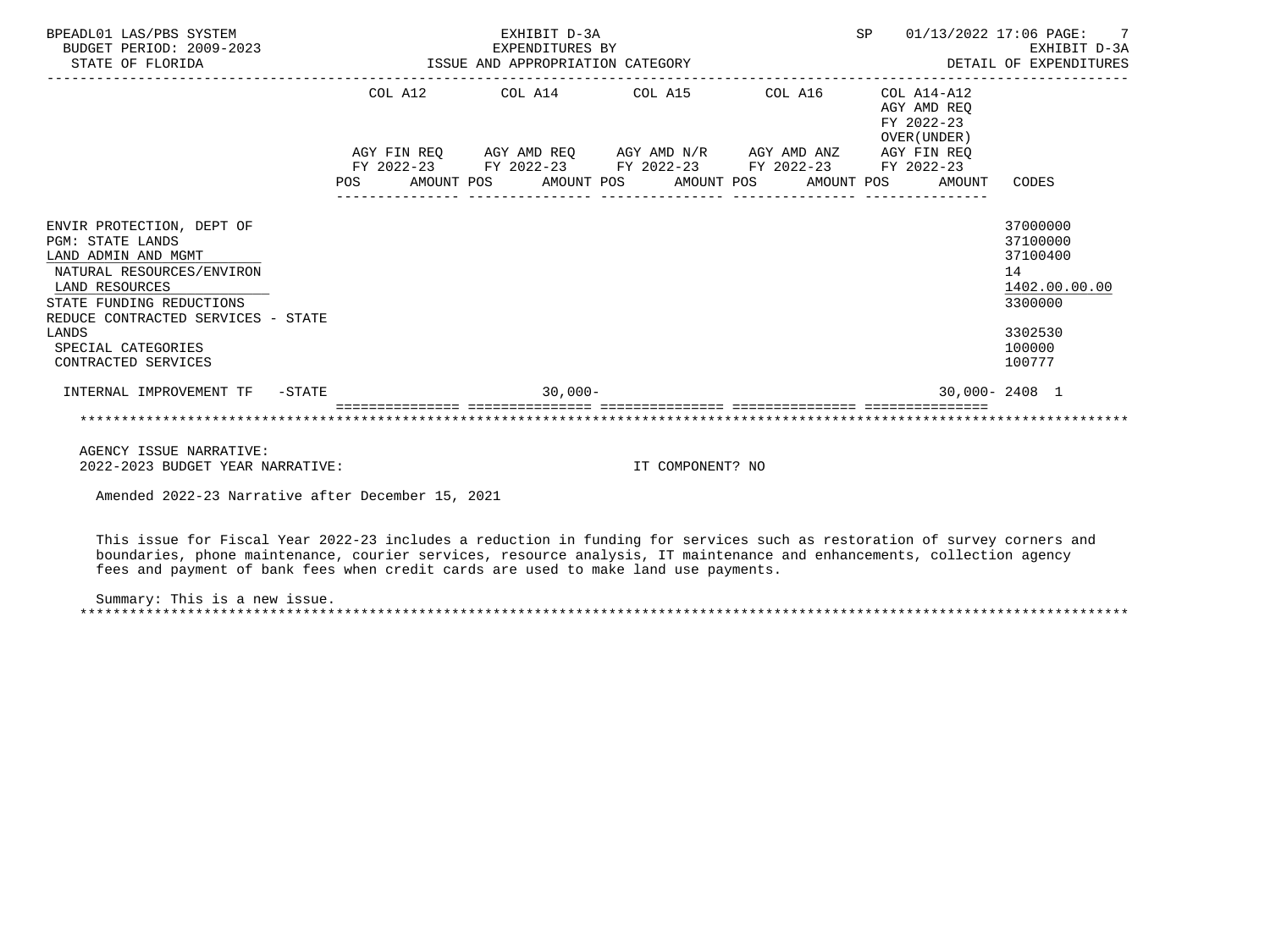| BPEADL01 LAS/PBS SYSTEM<br>BUDGET PERIOD: 2009-2023<br>STATE OF FLORIDA                                                                                                                                                                                                    | ISSUE AND APPROPRIATION CATEGORY                                                                                          | SP                                                                                                                                  |                       | 01/13/2022 17:06 PAGE:<br>8<br>EXHIBIT D-3A<br>DETAIL OF EXPENDITURES |                                                         |                                                                                                                |                                                                                 |
|----------------------------------------------------------------------------------------------------------------------------------------------------------------------------------------------------------------------------------------------------------------------------|---------------------------------------------------------------------------------------------------------------------------|-------------------------------------------------------------------------------------------------------------------------------------|-----------------------|-----------------------------------------------------------------------|---------------------------------------------------------|----------------------------------------------------------------------------------------------------------------|---------------------------------------------------------------------------------|
|                                                                                                                                                                                                                                                                            | COL A12<br>POS FOR THE POST OF THE POST OF THE POST OF THE POST OF THE POST OF THE POST OF THE POST OF THE POST OF THE PO | AGY FIN REQ AGY AMD REQ AGY AMD N/R AGY AMD ANZ AGY FIN REQ<br>FY 2022-23 FY 2022-23 FY 2022-23 FY 2022-23 FY 2022-23<br>AMOUNT POS | AMOUNT POS AMOUNT POS | COL A14 COL A15 COL A16 COL A14-A12                                   | AGY AMD REQ<br>FY 2022-23<br>OVER (UNDER)<br>AMOUNT POS | AMOUNT                                                                                                         | CODES                                                                           |
| ENVIR PROTECTION, DEPT OF<br>PGM: DISTRICT OFFICES<br>REG DISTRICT OFFICES<br>PUBLIC PROTECTION<br>REGULATORY DISTRICT OPER<br>FUND SHIFT<br>FUND SHIFT POSITIONS BETWEEN<br>VARIOUS TRUST FUNDS - REGULATORY -                                                            |                                                                                                                           |                                                                                                                                     |                       |                                                                       |                                                         |                                                                                                                | 37000000<br>37150000<br>37150700<br>12 <sup>°</sup><br>1209.00.00.00<br>3400000 |
| <b>DEDUCT</b><br>SALARIES AND BENEFITS                                                                                                                                                                                                                                     |                                                                                                                           |                                                                                                                                     |                       |                                                                       |                                                         |                                                                                                                | 3401500<br>010000                                                               |
| INTERNAL IMPROVEMENT TF -STATE                                                                                                                                                                                                                                             |                                                                                                                           | $817,503-$                                                                                                                          |                       |                                                                       |                                                         |                                                                                                                | 817,503-2408 1                                                                  |
|                                                                                                                                                                                                                                                                            |                                                                                                                           |                                                                                                                                     |                       |                                                                       |                                                         |                                                                                                                |                                                                                 |
| AGENCY ISSUE NARRATIVE:<br>2022-2023 BUDGET YEAR NARRATIVE:                                                                                                                                                                                                                |                                                                                                                           |                                                                                                                                     | IT COMPONENT? NO      |                                                                       |                                                         |                                                                                                                |                                                                                 |
| Amended 2022-23 Narrative after December 15,2021                                                                                                                                                                                                                           |                                                                                                                           |                                                                                                                                     |                       |                                                                       |                                                         |                                                                                                                |                                                                                 |
| This issue for Fiscal Year 2022-23 includes a fund shift of positions between various trust funds within Regulatory<br>divisions. This fund shift will more closely align with the type of work these positions are currently performing.<br>Also, see issue code 3401510. |                                                                                                                           |                                                                                                                                     |                       |                                                                       |                                                         |                                                                                                                |                                                                                 |
| Summary: This is a new issue.                                                                                                                                                                                                                                              |                                                                                                                           |                                                                                                                                     |                       |                                                                       |                                                         |                                                                                                                |                                                                                 |
| POSITION DETAIL OF SALARIES AND BENEFITS:                                                                                                                                                                                                                                  |                                                                                                                           |                                                                                                                                     |                       |                                                                       |                                                         |                                                                                                                |                                                                                 |
|                                                                                                                                                                                                                                                                            | <b>FTE</b>                                                                                                                | BASE RATE                                                                                                                           | ADDITIVES             | BENEFITS                                                              | SUBTOTAL                                                | ော် အောက် အောက် အောက် အောက် အောက် အောက် အောက် အောက် အောက် အောက် အောက် အောက် အောက် အောက် အောက် အောက် အောက် အောက | LAPSE LAPSED SALARIES<br>AND BENEFITS                                           |
| A14 - AGY AMD REQ FY 2022-23                                                                                                                                                                                                                                               |                                                                                                                           |                                                                                                                                     |                       |                                                                       |                                                         |                                                                                                                |                                                                                 |
| CHANGES TO CURRENTLY AUTHORIZED POSITIONS<br>OTHER SALARY AMOUNT<br>2408 INTERNAL IMPROVEMENT TF                                                                                                                                                                           |                                                                                                                           |                                                                                                                                     |                       |                                                                       |                                                         |                                                                                                                |                                                                                 |
|                                                                                                                                                                                                                                                                            |                                                                                                                           |                                                                                                                                     |                       |                                                                       |                                                         |                                                                                                                | 817,503-                                                                        |
|                                                                                                                                                                                                                                                                            |                                                                                                                           |                                                                                                                                     |                       |                                                                       |                                                         |                                                                                                                | $817,503-$<br>==============                                                    |
|                                                                                                                                                                                                                                                                            |                                                                                                                           |                                                                                                                                     |                       |                                                                       |                                                         |                                                                                                                |                                                                                 |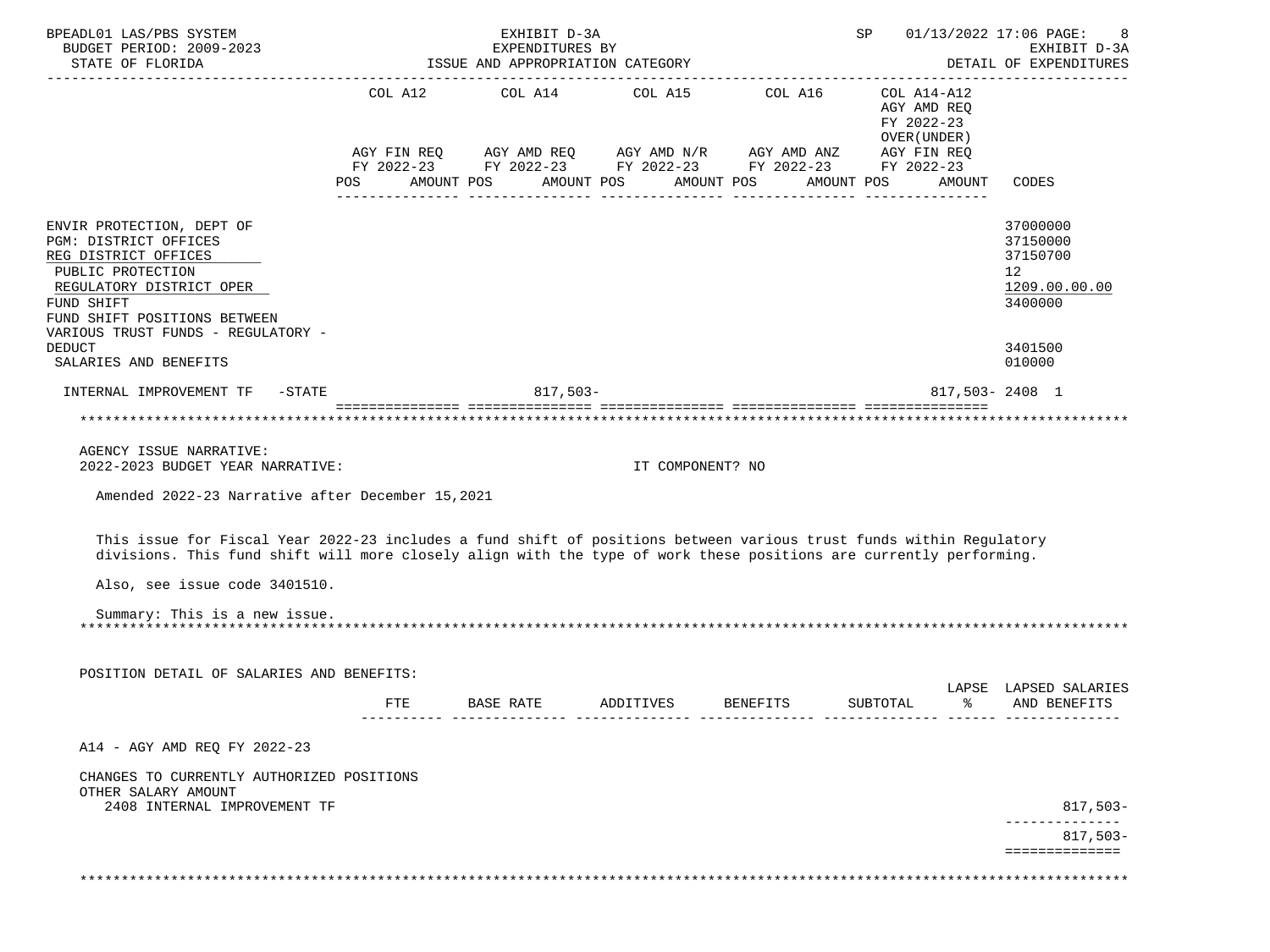| BPEADL01 LAS/PBS SYSTEM<br>BUDGET PERIOD: 2009-2023<br>STATE OF FLORIDA<br>STATE OF FLORIDA                                                                                                                            | EXHIBIT D-3A                                                | SP 01/13/2022 17:06 PAGE: 9 |                                                              |                                                                                            |
|------------------------------------------------------------------------------------------------------------------------------------------------------------------------------------------------------------------------|-------------------------------------------------------------|-----------------------------|--------------------------------------------------------------|--------------------------------------------------------------------------------------------|
|                                                                                                                                                                                                                        | COL A12 COL A14 COL A15 COL A16 COL A14-A12                 |                             | AGY AMD REO<br>FY 2022-23<br>OVER (UNDER)                    |                                                                                            |
|                                                                                                                                                                                                                        | AGY FIN REQ AGY AMD REQ AGY AMD N/R AGY AMD ANZ AGY FIN REQ |                             |                                                              |                                                                                            |
|                                                                                                                                                                                                                        | FY 2022-23 FY 2022-23 FY 2022-23 FY 2022-23 FY 2022-23      |                             | POS AMOUNT POS AMOUNT POS AMOUNT POS AMOUNT POS AMOUNT CODES |                                                                                            |
| ENVIR PROTECTION, DEPT OF<br>PGM: DISTRICT OFFICES<br>REG DISTRICT OFFICES<br>PUBLIC PROTECTION<br>REGULATORY DISTRICT OPER<br>FUND SHIFT<br>FUND SHIFT POSITIONS BETWEEN<br>VARIOUS TRUST FUNDS - REGULATORY -<br>ADD |                                                             |                             |                                                              | 37000000<br>37150000<br>37150700<br>12 <sup>°</sup><br>1209.00.00.00<br>3400000<br>3401510 |
| SALARIES AND BENEFITS                                                                                                                                                                                                  |                                                             |                             |                                                              | 010000                                                                                     |
| LAND ACQUISITION TF -STATE<br>WATER OUALITY ASSURANCE TF-STATE                                                                                                                                                         | 309,915<br>507,588                                          |                             |                                                              | 309,915 2423 1<br>507,588 2780 1                                                           |
| TOTAL APPRO                                                                                                                                                                                                            | 817.503                                                     |                             | 817.503                                                      |                                                                                            |
|                                                                                                                                                                                                                        |                                                             |                             |                                                              |                                                                                            |

 AGENCY ISSUE NARRATIVE: 2022-2023 BUDGET YEAR NARRATIVE: IT COMPONENT? NO

Amended 2022-23 Narrative after December 15,2021

 This issue for Fiscal Year 2022-23 includes a fund shift of positions between various trust funds within Regulatory divisions. This fund shift will more closely align with the type of work these positions are currently performing.

Also, see issue code 3401500.

 Summary: This is a new issue. \*\*\*\*\*\*\*\*\*\*\*\*\*\*\*\*\*\*\*\*\*\*\*\*\*\*\*\*\*\*\*\*\*\*\*\*\*\*\*\*\*\*\*\*\*\*\*\*\*\*\*\*\*\*\*\*\*\*\*\*\*\*\*\*\*\*\*\*\*\*\*\*\*\*\*\*\*\*\*\*\*\*\*\*\*\*\*\*\*\*\*\*\*\*\*\*\*\*\*\*\*\*\*\*\*\*\*\*\*\*\*\*\*\*\*\*\*\*\*\*\*\*\*\*\*\*\*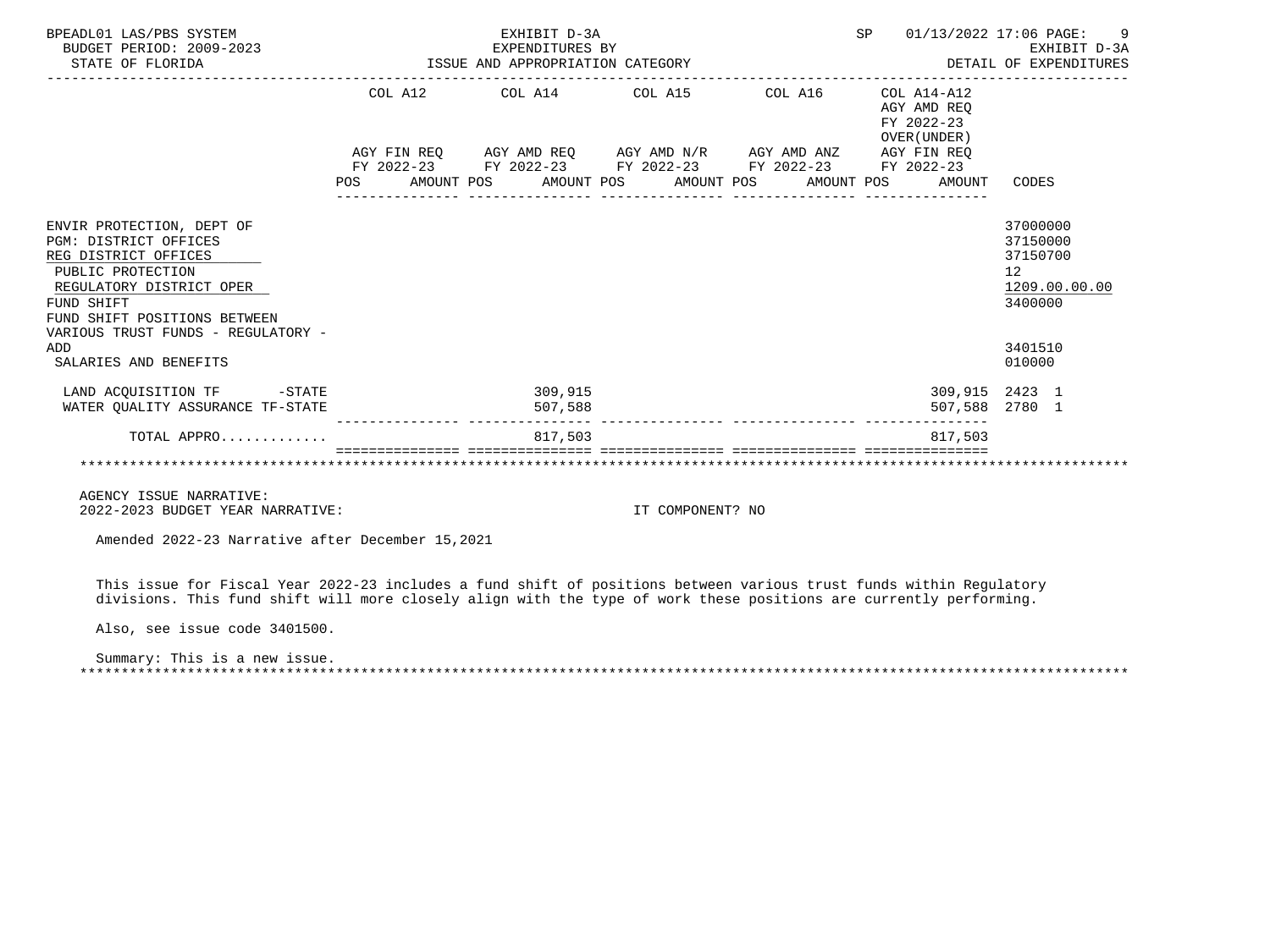| BPEADL01 LAS/PBS SYSTEM<br>BUDGET PERIOD: 2009-2023<br>STATE OF FLORIDA                                                                                                                                         |            |           | EXHIBIT D-3A<br>EXPENDITURES BY | ISSUE AND APPROPRIATION CATEGORY |                                                                                                                                                                                                         |          |                                                                    | SP 01/13/2022 17:06 PAGE: 10<br>EXHIBIT D-3A<br>DETAIL OF EXPENDITURES          |
|-----------------------------------------------------------------------------------------------------------------------------------------------------------------------------------------------------------------|------------|-----------|---------------------------------|----------------------------------|---------------------------------------------------------------------------------------------------------------------------------------------------------------------------------------------------------|----------|--------------------------------------------------------------------|---------------------------------------------------------------------------------|
|                                                                                                                                                                                                                 | POS        |           |                                 |                                  | COL A12 COL A14 COL A15 COL A16<br>AGY FIN REQ AGY AMD REQ AGY AMD N/R AGY AMD ANZ AGY FIN REQ<br>FY 2022-23 FY 2022-23 FY 2022-23 FY 2022-23 FY 2022-23<br>AMOUNT POS AMOUNT POS AMOUNT POS AMOUNT POS |          | COL A14-A12<br>AGY AMD REO<br>FY 2022-23<br>OVER (UNDER)<br>AMOUNT | CODES                                                                           |
| ENVIR PROTECTION, DEPT OF<br>PGM: DISTRICT OFFICES<br>REG DISTRICT OFFICES<br>PUBLIC PROTECTION<br>REGULATORY DISTRICT OPER<br>FUND SHIFT<br>FUND SHIFT POSITIONS BETWEEN<br>VARIOUS TRUST FUNDS - REGULATORY - |            |           |                                 |                                  |                                                                                                                                                                                                         |          |                                                                    | 37000000<br>37150000<br>37150700<br>12 <sup>°</sup><br>1209.00.00.00<br>3400000 |
| ADD                                                                                                                                                                                                             |            |           |                                 |                                  |                                                                                                                                                                                                         |          |                                                                    | 3401510                                                                         |
| POSITION DETAIL OF SALARIES AND BENEFITS:                                                                                                                                                                       | <b>FTE</b> | BASE RATE |                                 |                                  | ADDITIVES BENEFITS                                                                                                                                                                                      | SUBTOTAL |                                                                    | LAPSE LAPSED SALARIES<br>% AND BENEFITS                                         |
| A14 - AGY AMD REO FY 2022-23                                                                                                                                                                                    |            |           |                                 |                                  |                                                                                                                                                                                                         |          |                                                                    |                                                                                 |
| CHANGES TO CURRENTLY AUTHORIZED POSITIONS<br>OTHER SALARY AMOUNT<br>2423 LAND ACQUISITION TF<br>2780 WATER OUALITY ASSURANCE TF                                                                                 |            |           |                                 |                                  |                                                                                                                                                                                                         |          |                                                                    | 309,915<br>507,588                                                              |
|                                                                                                                                                                                                                 |            |           |                                 |                                  |                                                                                                                                                                                                         |          |                                                                    | ______________<br>817,503<br>==============                                     |
|                                                                                                                                                                                                                 |            |           |                                 |                                  |                                                                                                                                                                                                         |          |                                                                    |                                                                                 |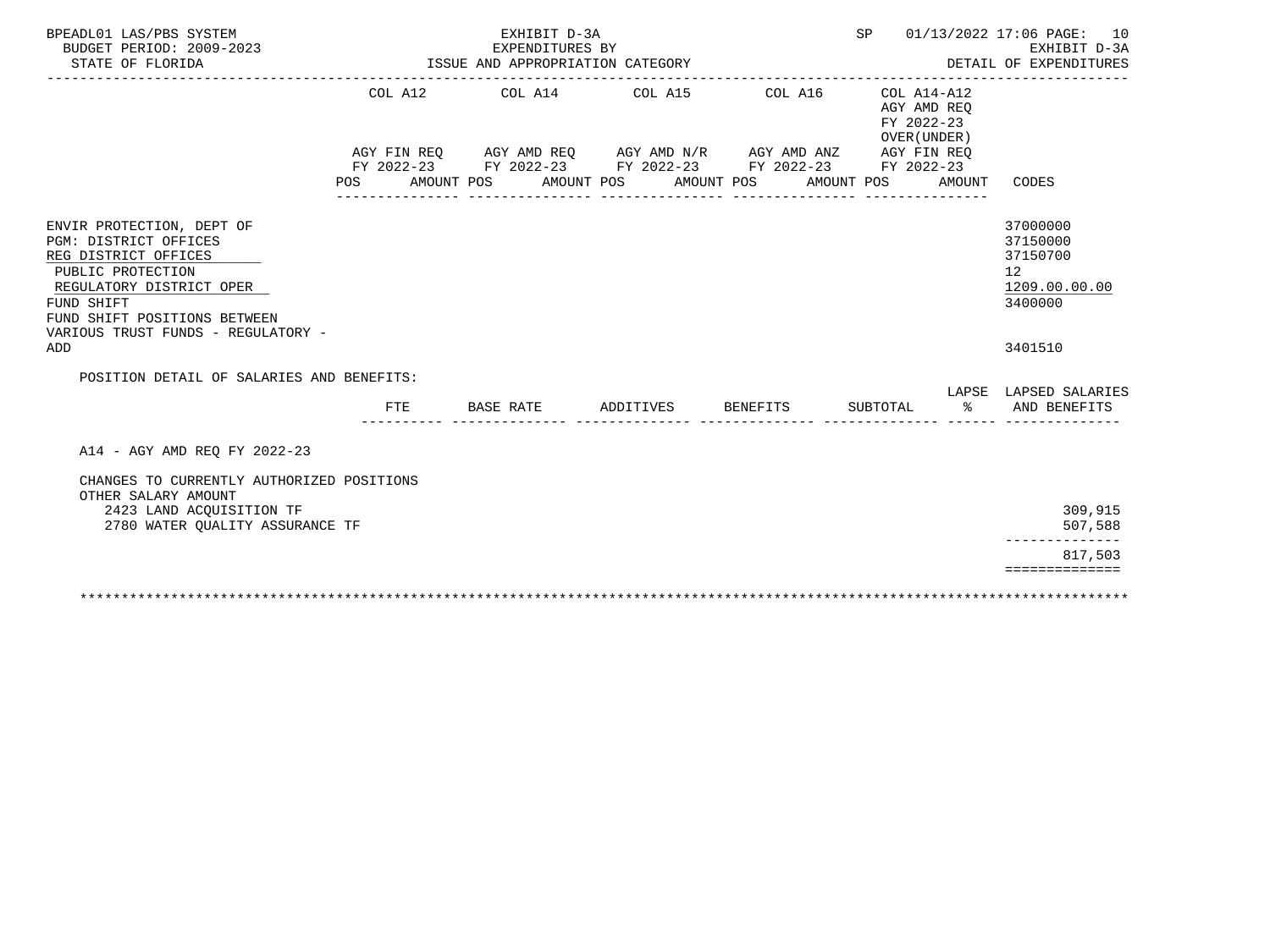| BPEADL01 LAS/PBS SYSTEM<br>BUDGET PERIOD: 2009-2023<br>STATE OF FLORIDA                                                                                                                                                                         | EXHIBIT D-3A<br>EXPENDITURES BY<br>ISSUE AND APPROPRIATION CATEGORY |         |  |  |  |                                                                                                                                                                      |  |            | <b>SP</b> |                                           | 01/13/2022 17:06 PAGE: 11<br>EXHIBIT D-3A<br>DETAIL OF EXPENDITURES                               |
|-------------------------------------------------------------------------------------------------------------------------------------------------------------------------------------------------------------------------------------------------|---------------------------------------------------------------------|---------|--|--|--|----------------------------------------------------------------------------------------------------------------------------------------------------------------------|--|------------|-----------|-------------------------------------------|---------------------------------------------------------------------------------------------------|
|                                                                                                                                                                                                                                                 |                                                                     | COL A12 |  |  |  | $COL A14$ $COL A15$ $COL A16$ $COL A14-A12$<br>AGY FIN REQ AGY AMD REQ AGY AMD N/R AGY AMD ANZ AGY FIN REQ<br>FY 2022-23 FY 2022-23 FY 2022-23 FY 2022-23 FY 2022-23 |  |            |           | AGY AMD REO<br>FY 2022-23<br>OVER (UNDER) |                                                                                                   |
|                                                                                                                                                                                                                                                 | <b>POS</b>                                                          |         |  |  |  | AMOUNT POS AMOUNT POS AMOUNT POS                                                                                                                                     |  | AMOUNT POS |           | AMOUNT                                    | CODES                                                                                             |
| ENVIR PROTECTION, DEPT OF<br>PGM: WATER POL/ECO RESTORE<br>WATER POL/ECOSYSTEMS RESTO<br>NATURAL RESOURCES/ENVIRON<br>WATER RESOURCES<br>CAPITAL IMPROVEMENT PLAN<br>ENVIRONMENTAL PROJECTS<br>G/A-LOC GOV/NONST ENT-FCO<br>G/A-INNOVATIVE TECH |                                                                     |         |  |  |  |                                                                                                                                                                      |  |            |           |                                           | 37000000<br>37200000<br>37200100<br>14<br>1403.00.00.00<br>9900000<br>990E000<br>140000<br>140895 |
| LAND ACOUISITION TF $-$ STATE $10,000,000$ $15,000,000$ $15,000,000$                                                                                                                                                                            |                                                                     |         |  |  |  |                                                                                                                                                                      |  |            |           | 5,000,000 2423 1                          |                                                                                                   |
|                                                                                                                                                                                                                                                 |                                                                     |         |  |  |  |                                                                                                                                                                      |  |            |           |                                           |                                                                                                   |

AGENCY NARRATIVE:

2022-2023 BUDGET YEAR NARRATIVE: G/A-INNOVATIVE TECH IT COMPONENT? NO

Issue Description:

 This issue requests \$10 million to continue funding for innovative technologies which address harmful algal blooms and nutrient enrichment of Florida's lakes, rivers and estuaries.

 As part of Florida's systematic and aggressive response to reduce nutrient inputs into our State's waterways and to combat harmful algal blooms (a symptom of eutrophication), the Department of Environmental Protection (Department) will be funding innovative technologies and tools to provide an improved response and greater protection of the environment and public health.

# Issue Background:

 In 2016, the Department formed a team of state, federal and local government experts to evaluate technologies best suited to treat blue-green algal blooms. With the understanding gained from that evaluation the Department solicited innovative technologies in 2018. Also, in 2018, the Department partnered with local governments and lead statewide efforts in algae clean-up activities after the Governor declared an emergency order and directed the Department to establish a grant program to aid significantly impacted communities. Furthermore, to enhance existing technologies and programs implemented to combat excess nutrients and eutrophication in our waterbodies, the Department obtained additional feedback through a Request for Information (RFI) to greater understand the costs and associated requirements for scalable methods to combat or clean up current and future nutrient enrichment of canals and to restore freshwater bodies and estuaries in Florida to prevent future harmful algal blooms. In 2019, the Blue Green Algae Task Force was established to support key funding and restoration initiatives, such as prioritizing solutions and making recommendations to expedite nutrient reductions in Lake Okeechobee and the downstream estuaries. This funding will be utilized in accordance with direction from the Blue Green Algae Task Force.

 These efforts have prepared the Department to effectively implement an aggressive innovative technologies pilot program that will treat nutrient enrichment in our waterbodies, as well as, combat harmful algal blooms.

### Benefit and/or Impact:

 Harmful algal blooms have affected the State's waterbodies and resulted in millions of dollars in economic loss. Having the ability to deploy innovative technologies will ensure that Florida is on the leading edge of using science to guide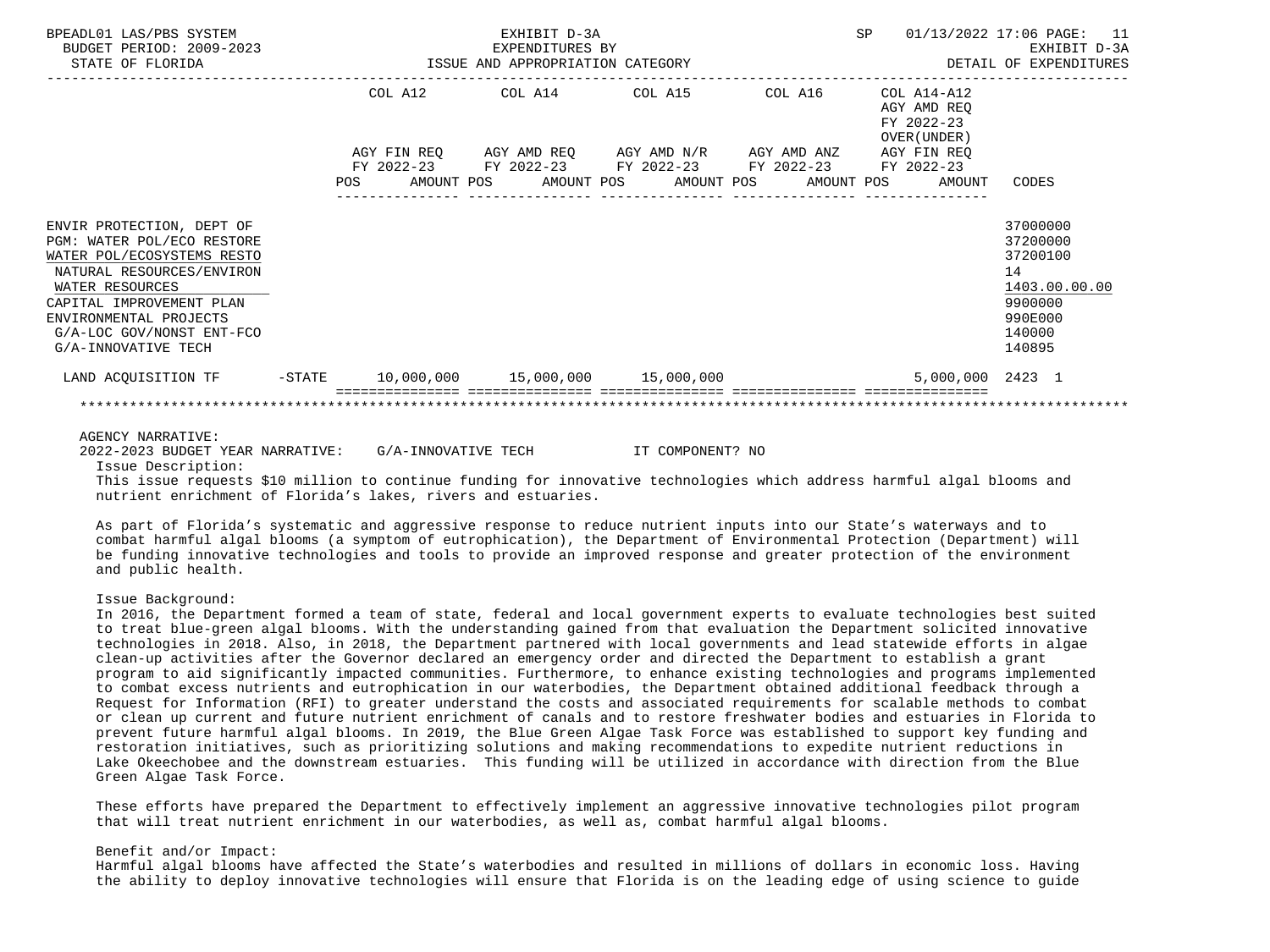| BPEADL01 LAS/PBS SYSTEM<br>BUDGET PERIOD: 2009-2023<br>STATE OF FLORIDA                                                                                                                     |                    | EXHIBIT D-3A<br>EXPENDITURES BY<br>ISSUE AND APPROPRIATION CATEGORY | SP                                  | 01/13/2022 17:06 PAGE: 12<br>EXHIBIT D-3A<br>DETAIL OF EXPENDITURES |                                                          |                                                                               |
|---------------------------------------------------------------------------------------------------------------------------------------------------------------------------------------------|--------------------|---------------------------------------------------------------------|-------------------------------------|---------------------------------------------------------------------|----------------------------------------------------------|-------------------------------------------------------------------------------|
|                                                                                                                                                                                             | COL A12            | COL A14 COL A15                                                     |                                     | COL A16                                                             | COL A14-A12<br>AGY AMD REO<br>FY 2022-23<br>OVER (UNDER) |                                                                               |
|                                                                                                                                                                                             | AGY FIN REO        | FY 2022-23 FY 2022-23 FY 2022-23 FY 2022-23                         | AGY AMD REO AGY AMD N/R AGY AMD ANZ |                                                                     | AGY FIN REO<br>FY 2022-23                                |                                                                               |
|                                                                                                                                                                                             | AMOUNT POS<br>POS. |                                                                     | AMOUNT POS AMOUNT POS               |                                                                     | AMOUNT POS<br>AMOUNT                                     | CODES                                                                         |
| ENVIR PROTECTION, DEPT OF<br>PGM: WATER POL/ECO RESTORE<br>WATER POL/ECOSYSTEMS RESTO<br>NATURAL RESOURCES/ENVIRON<br>WATER RESOURCES<br>CAPITAL IMPROVEMENT PLAN<br>ENVIRONMENTAL PROJECTS |                    |                                                                     |                                     |                                                                     |                                                          | 37000000<br>37200000<br>37200100<br>14<br>1403.00.00.00<br>9900000<br>990E000 |

 restoration. These grant funds will provide opportunities for the Department to partner with local governments and research institutions to pilot innovative technologies (including biological and chemical methods) that remove nutrients from water or remove algae from water bodies. Pilot studies will allow scaling-up from laboratory studies to in-situ, real-world trials. Based on the knowledge gained from previous evaluations and solicitations the Department is prepared to fund and direct real-world trials that will not have negative environmental impacts on the waterbody, as well as, targeted to meet the specific restoration needs of each category of impacted waterbody.

Florida Strategic Plan for Economic Development:

- #3.1 Enhance and protect accessibility and participation of a cross-representation of parties in an integrated planning, review and development process (e.g., workforce, development, natural resources and land use, housing, military, infrastructure and transportation).
- #4.2 Ensure state, regional and local agencies provide collaborative and timely customer service to businesses and workers.
- #5.3 Strengthen local, regional and statewide partnerships to accomplish Florida's economic and quality of life and quality places goals.
- #6.3 Ensure Florida's fish, wildlife, natural resources and environment are sustained and enhanced as a component of future growth plans and development decisions.
- #6.4 Promote, protect and preserve Florida's rich historical and cultural heritage.

Amended 2022-23 Narrative after December 15,2021

 This issue for Fiscal Year 2022-23 includes nonrecurring grant funding for innovative technologies and short-term solutions which address harmful algal blooms and nutrient enrichment of Florida's lakes, rivers and estuaries. Funds will provide opportunities for the Department to partner with local governments and research institutions to pilot innovative technologies (including biological and chemical methods) that remove nutrients from water or remove algae from water bodies. Additionally, funds may be used for short-term solutions to mitigate impacts to our communities and environment from algal blooms and red tide.

 Summary: This issue increases the Department's original request for innovative technologies from \$10 million to \$15 million. \*\*\*\*\*\*\*\*\*\*\*\*\*\*\*\*\*\*\*\*\*\*\*\*\*\*\*\*\*\*\*\*\*\*\*\*\*\*\*\*\*\*\*\*\*\*\*\*\*\*\*\*\*\*\*\*\*\*\*\*\*\*\*\*\*\*\*\*\*\*\*\*\*\*\*\*\*\*\*\*\*\*\*\*\*\*\*\*\*\*\*\*\*\*\*\*\*\*\*\*\*\*\*\*\*\*\*\*\*\*\*\*\*\*\*\*\*\*\*\*\*\*\*\*\*\*\*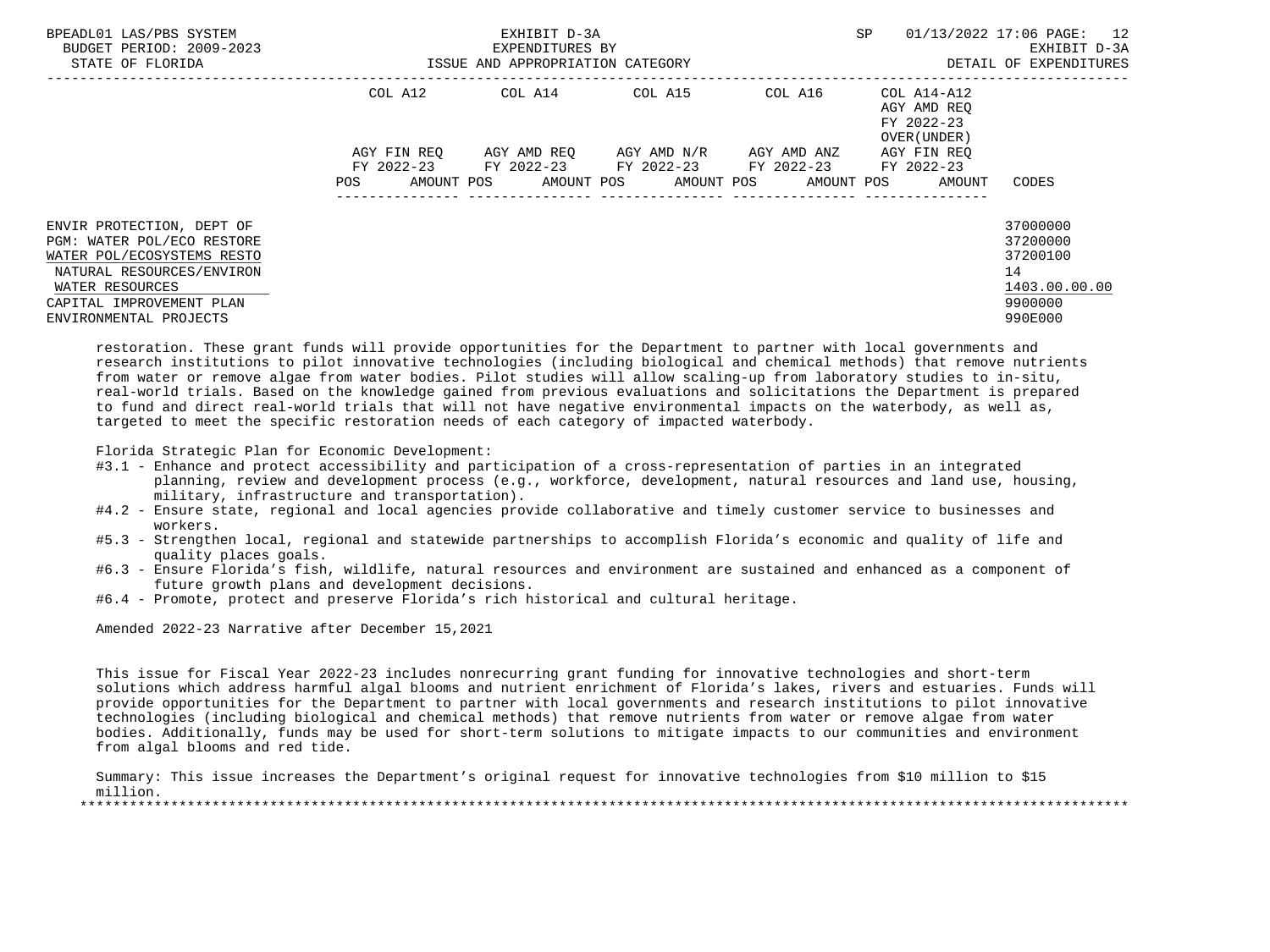| BPEADL01 LAS/PBS SYSTEM<br>BUDGET PERIOD: 2009-2023                                                                                                                                                                                                                                                                                                          |     |            | EXHIBIT D-3A<br>EXPENDITURES BY                                                                           |            |                  |            | SP and the set of the set of the set of the set of the set of the set of the set of the set of the set of the s |                                                          |                                                   | 01/13/2022 17:06 PAGE: 13<br>EXHIBIT D-3A |
|--------------------------------------------------------------------------------------------------------------------------------------------------------------------------------------------------------------------------------------------------------------------------------------------------------------------------------------------------------------|-----|------------|-----------------------------------------------------------------------------------------------------------|------------|------------------|------------|-----------------------------------------------------------------------------------------------------------------|----------------------------------------------------------|---------------------------------------------------|-------------------------------------------|
| STATE OF FLORIDA                                                                                                                                                                                                                                                                                                                                             |     |            | ISSUE AND APPROPRIATION CATEGORY                                                                          |            |                  |            |                                                                                                                 |                                                          |                                                   | DETAIL OF EXPENDITURES                    |
|                                                                                                                                                                                                                                                                                                                                                              |     |            | COL A12 COL A14 COL A15                                                                                   |            |                  | COL A16    |                                                                                                                 | COL A14-A12<br>AGY AMD REQ<br>FY 2022-23<br>OVER (UNDER) |                                                   |                                           |
|                                                                                                                                                                                                                                                                                                                                                              |     |            | AGY FIN REQ AGY AMD REQ AGY AMD N/R AGY AMD ANZ<br>FY 2022-23 FY 2022-23 FY 2022-23 FY 2022-23 FY 2022-23 |            |                  |            |                                                                                                                 | AGY FIN REQ                                              |                                                   |                                           |
|                                                                                                                                                                                                                                                                                                                                                              | POS | AMOUNT POS |                                                                                                           | AMOUNT POS | AMOUNT POS       | AMOUNT POS |                                                                                                                 | AMOUNT                                                   | CODES                                             |                                           |
| ENVIR PROTECTION, DEPT OF<br>PGM: WATER RESTORATION AST<br>WATER RESTORATION ASSIST<br>NATURAL RESOURCES/ENVIRON<br>WATER RESOURCES<br>FUND SHIFT<br>FUND SHIFT VARIOUS TRUST FUND                                                                                                                                                                           |     |            |                                                                                                           |            |                  |            |                                                                                                                 |                                                          | 37000000<br>37220000<br>37220100<br>14<br>3400000 | 1403.00.00.00                             |
| APPROPRIATIONS TO FEDERAL GRANTS<br>TRUST FUND - DEDUCT<br>SALARIES AND BENEFITS                                                                                                                                                                                                                                                                             |     |            |                                                                                                           |            |                  |            |                                                                                                                 |                                                          | 3409520<br>010000                                 |                                           |
| WATER PROTECT/SUSTAIN TF -STATE                                                                                                                                                                                                                                                                                                                              |     |            | $30.000 -$                                                                                                |            |                  |            |                                                                                                                 | $30.000 - 2603$ 1                                        |                                                   |                                           |
| <b>EXPENSES</b>                                                                                                                                                                                                                                                                                                                                              |     |            |                                                                                                           |            |                  |            |                                                                                                                 |                                                          | 040000                                            |                                           |
| WATER PROTECT/SUSTAIN TF -STATE                                                                                                                                                                                                                                                                                                                              |     |            | $20.000 -$                                                                                                |            |                  |            |                                                                                                                 | $20.000 - 2603$ 1                                        |                                                   |                                           |
| SPECIAL CATEGORIES<br>HAZARDOUS WASTE CLEANUP                                                                                                                                                                                                                                                                                                                |     |            |                                                                                                           |            |                  |            |                                                                                                                 |                                                          | 100000<br>101492                                  |                                           |
| WATER QUALITY ASSURANCE TF-STATE                                                                                                                                                                                                                                                                                                                             |     |            | $50,000 -$                                                                                                |            |                  |            |                                                                                                                 | 50,000-2780 1                                            |                                                   |                                           |
| TOTAL: FUND SHIFT VARIOUS TRUST FUND<br>APPROPRIATIONS TO FEDERAL GRANTS<br>TRUST FUND - DEDUCT                                                                                                                                                                                                                                                              |     |            |                                                                                                           |            |                  |            |                                                                                                                 |                                                          | 3409520                                           |                                           |
| TOTAL ISSUE                                                                                                                                                                                                                                                                                                                                                  |     |            | $100,000 -$                                                                                               |            |                  |            |                                                                                                                 | $100,000 -$                                              |                                                   |                                           |
|                                                                                                                                                                                                                                                                                                                                                              |     |            |                                                                                                           |            |                  |            |                                                                                                                 |                                                          |                                                   |                                           |
| AGENCY ISSUE NARRATIVE:<br>2022-2023 BUDGET YEAR NARRATIVE:                                                                                                                                                                                                                                                                                                  |     |            |                                                                                                           |            | IT COMPONENT? NO |            |                                                                                                                 |                                                          |                                                   |                                           |
| Amended 2022-23 Narrative after December 15, 2021                                                                                                                                                                                                                                                                                                            |     |            |                                                                                                           |            |                  |            |                                                                                                                 |                                                          |                                                   |                                           |
| This issue for Fiscal Year 2022-23 includes a fund shift from multiple trust funds to the Federal Grants Trust Fund for<br>additional Salaries and Benefits in the Division of Water Restoration Assistance (Division). This fund shift will allow<br>the Division to accommodate additional costs and provide more flexibility within the operating budget. |     |            |                                                                                                           |            |                  |            |                                                                                                                 |                                                          |                                                   |                                           |
| Also, see issue code 3409530.                                                                                                                                                                                                                                                                                                                                |     |            |                                                                                                           |            |                  |            |                                                                                                                 |                                                          |                                                   |                                           |
| Summary: This is a new issue. The issue was originally submitted as an increase in Salaries and Benefits using issue code<br>4700A00 and is now being requested as a fund shift using issues codes 3409520 and 3409530.                                                                                                                                      |     |            |                                                                                                           |            |                  |            |                                                                                                                 |                                                          |                                                   |                                           |

\*\*\*\*\*\*\*\*\*\*\*\*\*\*\*\*\*\*\*\*\*\*\*\*\*\*\*\*\*\*\*\*\*\*\*\*\*\*\*\*\*\*\*\*\*\*\*\*\*\*\*\*\*\*\*\*\*\*\*\*\*\*\*\*\*\*\*\*\*\*\*\*\*\*\*\*\*\*\*\*\*\*\*\*\*\*\*\*\*\*\*\*\*\*\*\*\*\*\*\*\*\*\*\*\*\*\*\*\*\*\*\*\*\*\*\*\*\*\*\*\*\*\*\*\*\*\*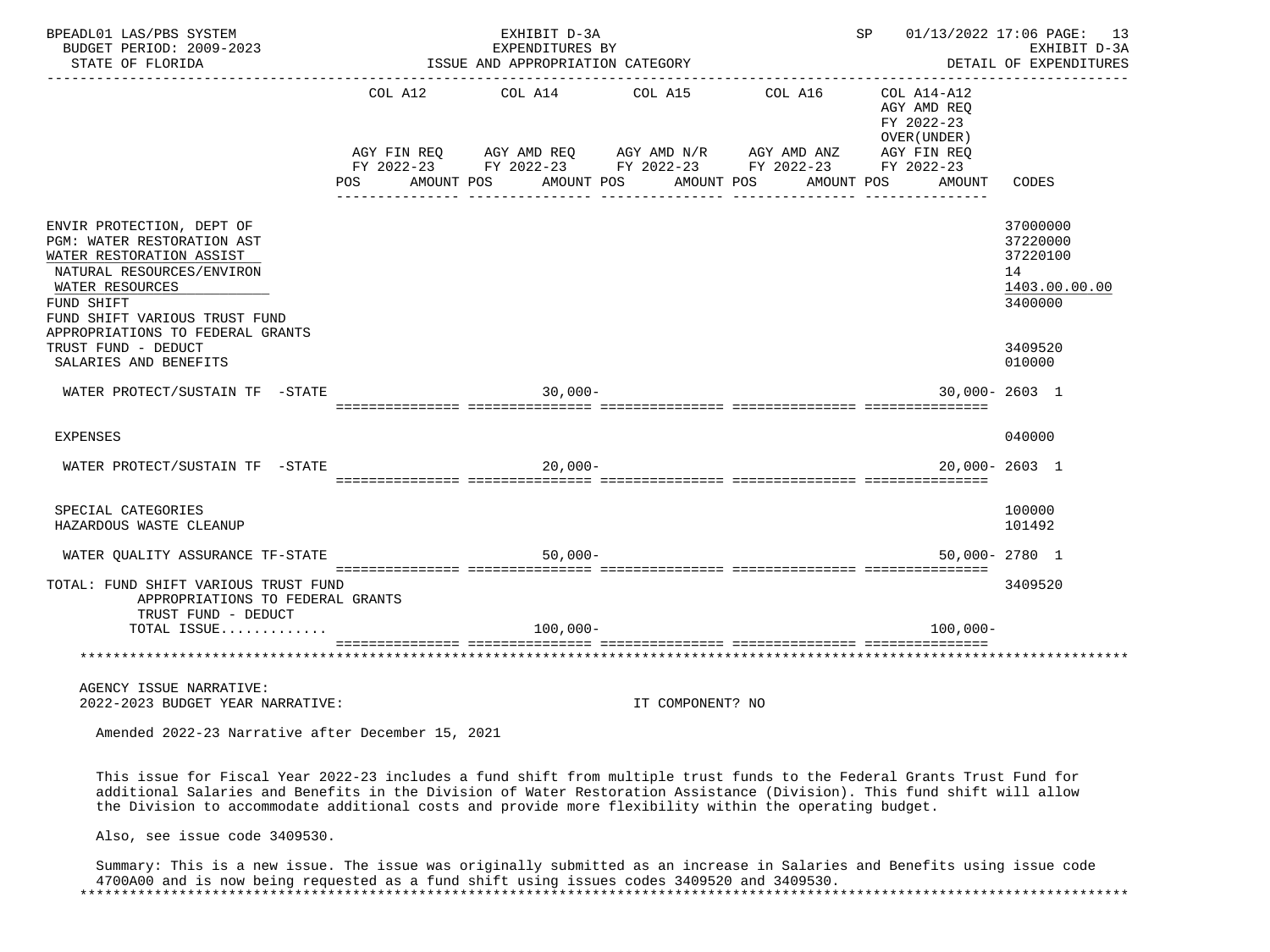| BPEADL01 LAS/PBS SYSTEM<br>BUDGET PERIOD: 2009-2023<br>STATE OF FLORIDA                                                                                                            |            | EXHIBIT D-3A<br>EXPENDITURES BY<br>ISSUE AND APPROPRIATION CATEGORY |                  |                                                                                                              | SP 01/13/2022 17:06 PAGE: 14                              | EXHIBIT D-3A<br>DETAIL OF EXPENDITURES                             |
|------------------------------------------------------------------------------------------------------------------------------------------------------------------------------------|------------|---------------------------------------------------------------------|------------------|--------------------------------------------------------------------------------------------------------------|-----------------------------------------------------------|--------------------------------------------------------------------|
|                                                                                                                                                                                    | COL A12    | COL A14 COL A15                                                     |                  | COL A16                                                                                                      | COL A14-A12<br>AGY AMD REQ<br>FY 2022-23<br>OVER (UNDER ) |                                                                    |
|                                                                                                                                                                                    | <b>POS</b> | AMOUNT POS AMOUNT POS AMOUNT POS                                    |                  | AGY FIN REQ AGY AMD REQ AGY AMD N/R AGY AMD ANZ AGY FIN REQ FY 2022-23 FY 2022-23 FY 2022-23<br>------------ | AMOUNT POS<br>AMOUNT                                      | CODES                                                              |
| ENVIR PROTECTION, DEPT OF<br>PGM: WATER RESTORATION AST<br>WATER RESTORATION ASSIST<br>NATURAL RESOURCES/ENVIRON<br>WATER RESOURCES<br>FUND SHIFT<br>FUND SHIFT VARIOUS TRUST FUND |            |                                                                     |                  |                                                                                                              |                                                           | 37000000<br>37220000<br>37220100<br>14<br>1403.00.00.00<br>3400000 |
| APPROPRIATIONS TO FEDERAL GRANTS<br>TRUST FUND - DEDUCT                                                                                                                            |            |                                                                     |                  |                                                                                                              |                                                           | 3409520                                                            |
| POSITION DETAIL OF SALARIES AND BENEFITS:                                                                                                                                          | ETE        |                                                                     |                  |                                                                                                              | SUBTOTAL                                                  | LAPSE LAPSED SALARIES<br>% AND BENEFITS                            |
| A14 - AGY AMD REQ FY 2022-23                                                                                                                                                       |            |                                                                     |                  |                                                                                                              |                                                           |                                                                    |
| CHANGES TO CURRENTLY AUTHORIZED POSITIONS<br>OTHER SALARY AMOUNT                                                                                                                   |            |                                                                     |                  |                                                                                                              |                                                           |                                                                    |
| 2603 WATER PROTECT/SUSTAIN TF                                                                                                                                                      |            |                                                                     |                  |                                                                                                              |                                                           | $30,000-$<br>--------------                                        |
|                                                                                                                                                                                    |            |                                                                     |                  |                                                                                                              |                                                           | $30,000 -$<br>==============                                       |
|                                                                                                                                                                                    |            |                                                                     |                  |                                                                                                              |                                                           |                                                                    |
| FUND SHIFT VARIOUS TRUST FUND<br>APPROPRIATIONS TO FEDERAL GRANTS<br>TRUST FUND - ADD<br>SALARIES AND BENEFITS                                                                     |            |                                                                     |                  |                                                                                                              |                                                           | 3409530<br>010000                                                  |
| FEDERAL GRANTS TRUST FUND -FEDERL                                                                                                                                                  |            | 100,000                                                             |                  |                                                                                                              | 100,000 2261 3                                            |                                                                    |
| ***********************************                                                                                                                                                |            |                                                                     |                  |                                                                                                              |                                                           |                                                                    |
| AGENCY ISSUE NARRATIVE:<br>2022-2023 BUDGET YEAR NARRATIVE:                                                                                                                        |            |                                                                     | IT COMPONENT? NO |                                                                                                              |                                                           |                                                                    |
| Amended 2022-23 Narrative after December 15, 2021                                                                                                                                  |            |                                                                     |                  |                                                                                                              |                                                           |                                                                    |

 This issue for Fiscal Year 2022-23 includes a fund shift from multiple trust funds to the Federal Grants Trust Fund for additional Salaries and Benefits in the Division of Water Restoration Assistance (Division). This fund shift will allow the Division to accommodate additional costs and provide more flexibility within the operating budget.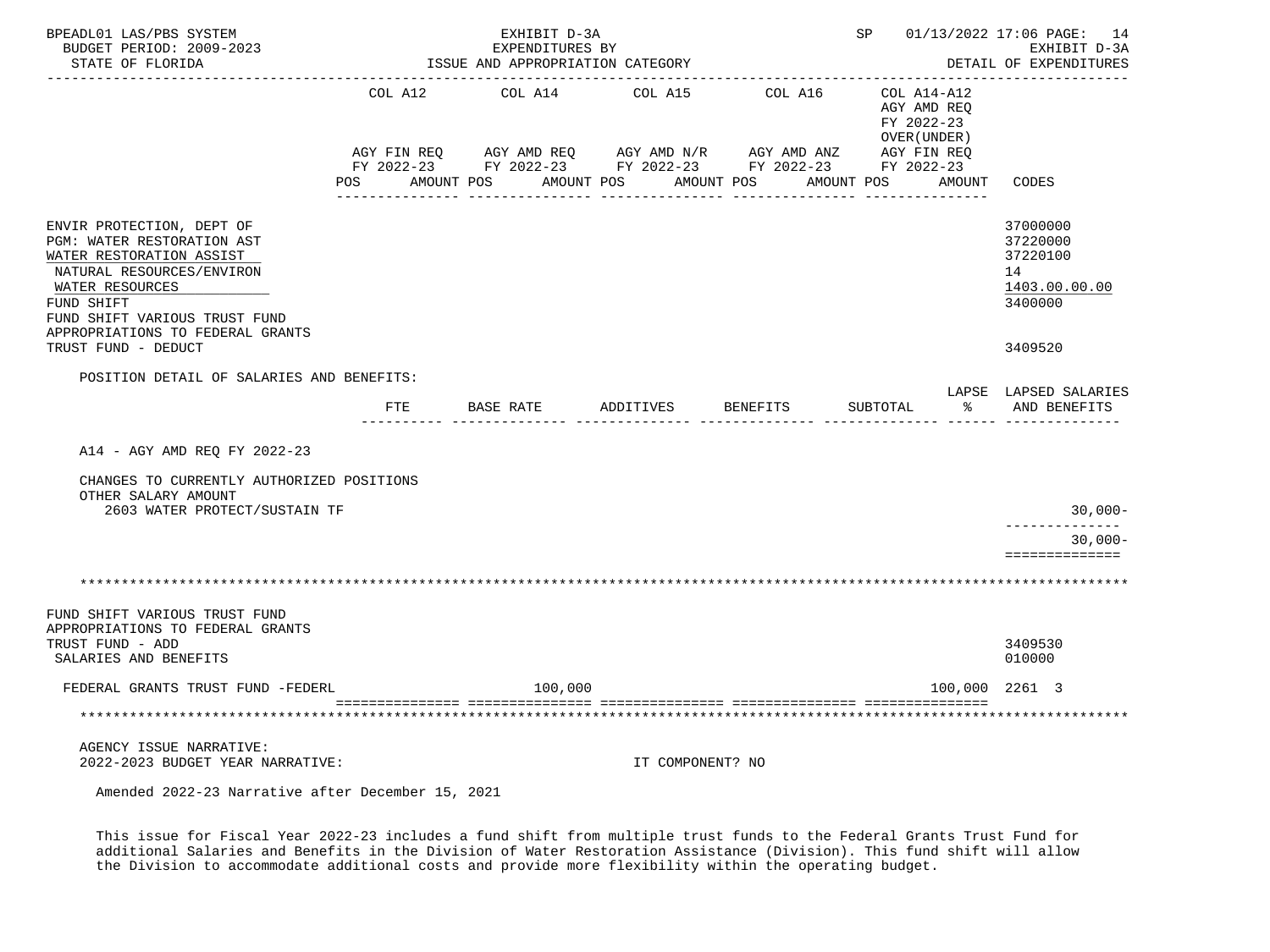| BPEADL01 LAS/PBS SYSTEM<br>BUDGET PERIOD: 2009-2023                                                                                                                                                                     |            | EXHIBIT D-3A<br>EXPENDITURES BY                                                                                                                    |            |                       | SP         |                                                                                       | 01/13/2022 17:06 PAGE:<br>15<br>EXHIBIT D-3A                       |
|-------------------------------------------------------------------------------------------------------------------------------------------------------------------------------------------------------------------------|------------|----------------------------------------------------------------------------------------------------------------------------------------------------|------------|-----------------------|------------|---------------------------------------------------------------------------------------|--------------------------------------------------------------------|
| STATE OF FLORIDA                                                                                                                                                                                                        |            | ISSUE AND APPROPRIATION CATEGORY                                                                                                                   |            |                       |            |                                                                                       | DETAIL OF EXPENDITURES                                             |
|                                                                                                                                                                                                                         | POS FOR    | COL A12 COL A14 COL A15<br>AGY FIN REQ AGY AMD REQ AGY AMD N/R AGY AMD ANZ<br>FY 2022-23 FY 2022-23 FY 2022-23 FY 2022-23 FY 2022-23<br>AMOUNT POS | AMOUNT POS | COL A16<br>AMOUNT POS | AMOUNT POS | $COL A14 - A12$<br>AGY AMD REO<br>FY 2022-23<br>OVER (UNDER)<br>AGY FIN REQ<br>AMOUNT | CODES                                                              |
| ENVIR PROTECTION, DEPT OF<br>PGM: WATER RESTORATION AST<br>WATER RESTORATION ASSIST<br>NATURAL RESOURCES/ENVIRON<br>WATER RESOURCES<br>FUND SHIFT<br>FUND SHIFT VARIOUS TRUST FUND<br>APPROPRIATIONS TO FEDERAL GRANTS  |            |                                                                                                                                                    |            |                       |            |                                                                                       | 37000000<br>37220000<br>37220100<br>14<br>1403.00.00.00<br>3400000 |
| TRUST FUND - ADD<br>Also, see issue code 3409520.                                                                                                                                                                       |            |                                                                                                                                                    |            |                       |            |                                                                                       | 3409530                                                            |
| Summary: This is a new issue. The issue was originally submitted as an increase in Salaries and Benefits using issue code<br>4700A00 and is now being requested as a fund shift using issues codes 3409520 and 3409530. |            |                                                                                                                                                    |            |                       |            |                                                                                       |                                                                    |
| POSITION DETAIL OF SALARIES AND BENEFITS:                                                                                                                                                                               |            |                                                                                                                                                    |            |                       |            |                                                                                       | LAPSE LAPSED SALARIES                                              |
|                                                                                                                                                                                                                         | <b>FTE</b> | BASE RATE                                                                                                                                          | ADDITIVES  | BENEFITS              | SUBTOTAL   | $\frac{8}{6}$                                                                         | AND BENEFITS                                                       |
| A14 - AGY AMD REO FY 2022-23                                                                                                                                                                                            |            |                                                                                                                                                    |            |                       |            |                                                                                       |                                                                    |
| CHANGES TO CURRENTLY AUTHORIZED POSITIONS<br>OTHER SALARY AMOUNT<br>2261 FEDERAL GRANTS TRUST FUND                                                                                                                      |            |                                                                                                                                                    |            |                       |            |                                                                                       | 100,000                                                            |
|                                                                                                                                                                                                                         |            |                                                                                                                                                    |            |                       |            |                                                                                       | ______________<br>100,000<br>==============                        |
|                                                                                                                                                                                                                         |            |                                                                                                                                                    |            |                       |            |                                                                                       |                                                                    |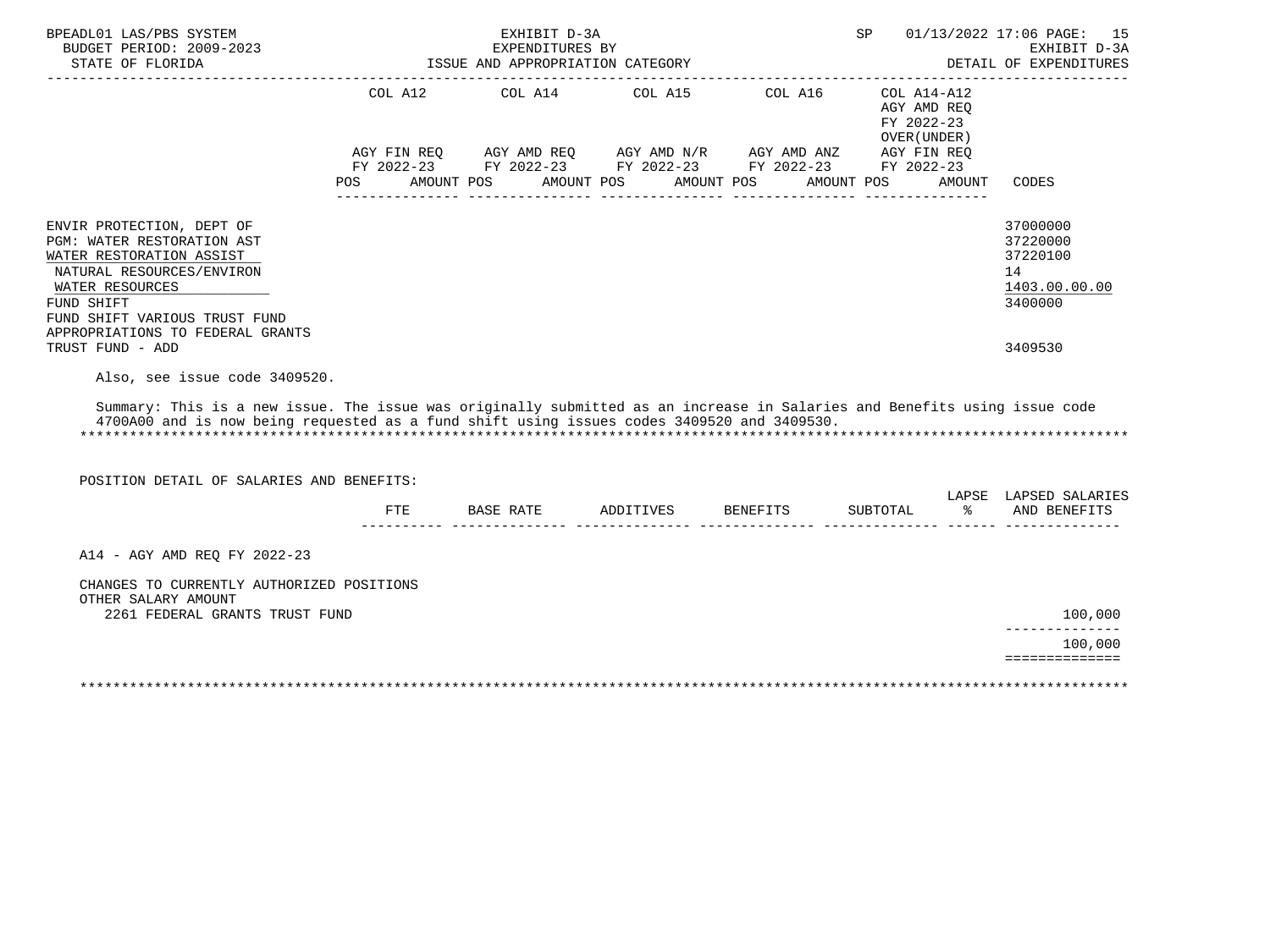| BPEADL01 LAS/PBS SYSTEM<br>BUDGET PERIOD: 2009-2023<br>STATE OF FLORIDA                                                                                                                                                                                               |                          | EXHIBIT D-3A<br>EXPENDITURES BY<br>ISSUE AND APPROPRIATION CATEGORY         |                                                |            | 01/13/2022 17:06 PAGE:<br>SP                             | 16<br>EXHIBIT D-3A<br>DETAIL OF EXPENDITURES                                            |
|-----------------------------------------------------------------------------------------------------------------------------------------------------------------------------------------------------------------------------------------------------------------------|--------------------------|-----------------------------------------------------------------------------|------------------------------------------------|------------|----------------------------------------------------------|-----------------------------------------------------------------------------------------|
|                                                                                                                                                                                                                                                                       | COL A12                  | COL A14 COL A15                                                             |                                                | COL A16    | COL A14-A12<br>AGY AMD REO<br>FY 2022-23<br>OVER (UNDER) |                                                                                         |
|                                                                                                                                                                                                                                                                       | FY 2022-23<br><b>POS</b> | AGY FIN REQ AGY AMD REQ AGY AMD N/R AGY AMD ANZ<br>AMOUNT POS<br>AMOUNT POS | FY 2022-23 FY 2022-23 FY 2022-23<br>AMOUNT POS | AMOUNT POS | AGY FIN REO<br>FY 2022-23<br>AMOUNT                      | CODES                                                                                   |
| ENVIR PROTECTION, DEPT OF<br>PGM: WATER RESTORATION AST<br>WATER RESTORATION ASSIST<br>NATURAL RESOURCES/ENVIRON<br>WATER RESOURCES<br>FEDERAL GRANT FUNDING INCREASES<br>ADDITIONAL SALARIES AND BENEFITS -<br>WATER RESTORATION ASSISTANCE<br>SALARIES AND BENEFITS |                          |                                                                             |                                                |            |                                                          | 37000000<br>37220000<br>37220100<br>14<br>1403.00.00.00<br>4700000<br>4700A00<br>010000 |
| FEDERAL GRANTS TRUST FUND -FEDERL                                                                                                                                                                                                                                     | 100,000                  |                                                                             |                                                |            | $100.000 - 2261$ 3                                       |                                                                                         |
|                                                                                                                                                                                                                                                                       |                          |                                                                             |                                                |            |                                                          |                                                                                         |

AGENCY ISSUE NARRATIVE:

2022-2023 BUDGET YEAR NARRATIVE: IT COMPONENT? NO

Issue Description:

 This issue requests \$100,000 in Salaries and Benefits funding from the Federal Grants Trust Fund to address projected shortfalls in the Division of Water Restoration Assistance (Division). This issue does not include a request for positions. The requested grant spending authority is needed for existing staff whose salaries are supported by grant funding.

### Issue Background:

 The Division experiences low historical turnover which limits the Division's ability to generate salary funding to cover increasing expenses such as insurance changes and salary increases for high performing staff. The Division recognizes this issue will worsen over time. Therefore, the Division is requesting an increase in spending authority to prevent budget shortfalls.

### Benefit and/or Impact:

 Additional Salaries and Benefits spending authority will prevent projected budget shortfalls and accommodate increasing costs in this appropriation category. As the Division's workload continues to increase with managing grant funding to local communities through existing and new programs, including Springs and Water Projects, Wastewater Grant Program, Water Supply Restoration, Non-Point Source Program and State Revolving Funds, retaining current staff and expertise is imperative to continue the overall mission of the Division, Department and Governor's priorities.

#### Florida Strategic Plan for Economic Development:

- #5.4 Provide local, regional and statewide assistance for the protection, provision and resiliency of resources and infrastructure.
- #6.3 Ensure Florida's fish, wildlife, natural resources and environment are sustained and enhanced as a component of future growth plans and development decisions.

Amended 2022-23 Narrative after December 15, 2021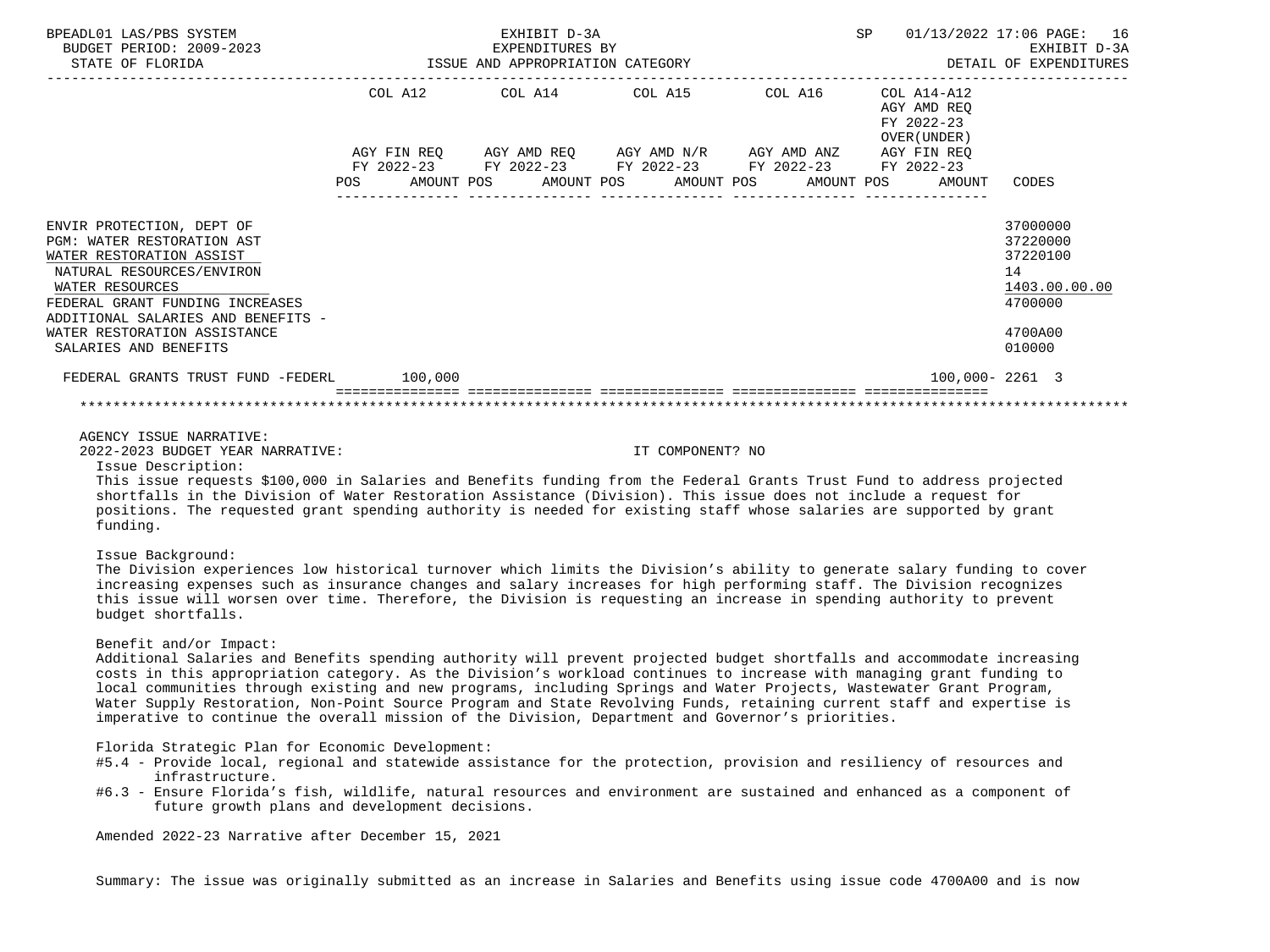| BPEADL01 LAS/PBS SYSTEM<br>BUDGET PERIOD: 2009-2023<br>STATE OF FLORIDA                                                                                                                                                                                                                                                 | ISSUE AND APPROPRIATION CATEGORY | SP 01/13/2022 17:06 PAGE: 17     | EXHIBIT D-3A<br>DETAIL OF EXPENDITURES |                                                                                                                                    |                                                                                                 |                                                                               |
|-------------------------------------------------------------------------------------------------------------------------------------------------------------------------------------------------------------------------------------------------------------------------------------------------------------------------|----------------------------------|----------------------------------|----------------------------------------|------------------------------------------------------------------------------------------------------------------------------------|-------------------------------------------------------------------------------------------------|-------------------------------------------------------------------------------|
|                                                                                                                                                                                                                                                                                                                         | COL A12<br>POS                   | COL A14<br>AMOUNT POS AMOUNT POS | COL A15                                | COL A16<br>AGY FIN REQ AGY AMD REQ AGY AMD N/R AGY AMD ANZ<br>FY 2022-23 FY 2022-23 FY 2022-23 FY 2022-23 FY 2022-23<br>AMOUNT POS | COL A14-A12<br>AGY AMD REQ<br>FY 2022-23<br>OVER (UNDER)<br>AGY FIN REQ<br>AMOUNT POS<br>AMOUNT | CODES                                                                         |
| ENVIR PROTECTION, DEPT OF<br>PGM: WATER RESTORATION AST<br>WATER RESTORATION ASSIST<br>NATURAL RESOURCES/ENVIRON<br>WATER RESOURCES<br>FEDERAL GRANT FUNDING INCREASES<br>ADDITIONAL SALARIES AND BENEFITS -<br>WATER RESTORATION ASSISTANCE<br>being requested as a fund shift using issues codes 3409520 and 3409530. |                                  |                                  |                                        |                                                                                                                                    |                                                                                                 | 37000000<br>37220000<br>37220100<br>14<br>1403.00.00.00<br>4700000<br>4700A00 |
| POSITION DETAIL OF SALARIES AND BENEFITS:                                                                                                                                                                                                                                                                               | FTE                              | BASE RATE                        | ADDITIVES                              | <b>BENEFITS</b>                                                                                                                    | SUBTOTAL                                                                                        | LAPSE LAPSED SALARIES<br>AND BENEFITS                                         |
| A12 - AGY FIN REQ FY 2022-23<br>CHANGES TO CURRENTLY AUTHORIZED POSITIONS<br>OTHER SALARY AMOUNT<br>2261 FEDERAL GRANTS TRUST FUND                                                                                                                                                                                      |                                  |                                  |                                        |                                                                                                                                    |                                                                                                 | 100,000                                                                       |
|                                                                                                                                                                                                                                                                                                                         |                                  |                                  |                                        |                                                                                                                                    |                                                                                                 | 100,000<br>==============                                                     |
| CAPITAL IMPROVEMENT PLAN<br>ENVIRONMENTAL PROJECTS<br>FIXED CAPITAL OUTLAY<br>HAZARD WASTE/SITE CLEANUP                                                                                                                                                                                                                 |                                  |                                  |                                        |                                                                                                                                    |                                                                                                 | 9900000<br>990E000<br>080000<br>088502                                        |
| GENERAL REVENUE FUND<br>$-$ STATE                                                                                                                                                                                                                                                                                       |                                  | 1,000,000                        | 1,000,000                              |                                                                                                                                    | 1,000,000 1000 1                                                                                |                                                                               |
|                                                                                                                                                                                                                                                                                                                         |                                  |                                  |                                        |                                                                                                                                    |                                                                                                 |                                                                               |
| AGENCY NARRATIVE:<br>2022-2023 BUDGET YEAR NARRATIVE:<br>Amended 2022-23 Narrative after December 15, 2021                                                                                                                                                                                                              |                                  | HAZARD WASTE/SITE CLEANUP        | IT COMPONENT? NO                       |                                                                                                                                    |                                                                                                 |                                                                               |

This issue for Fiscal Year 2022-23 includes funds to assist homeowners with private wells who are experiencing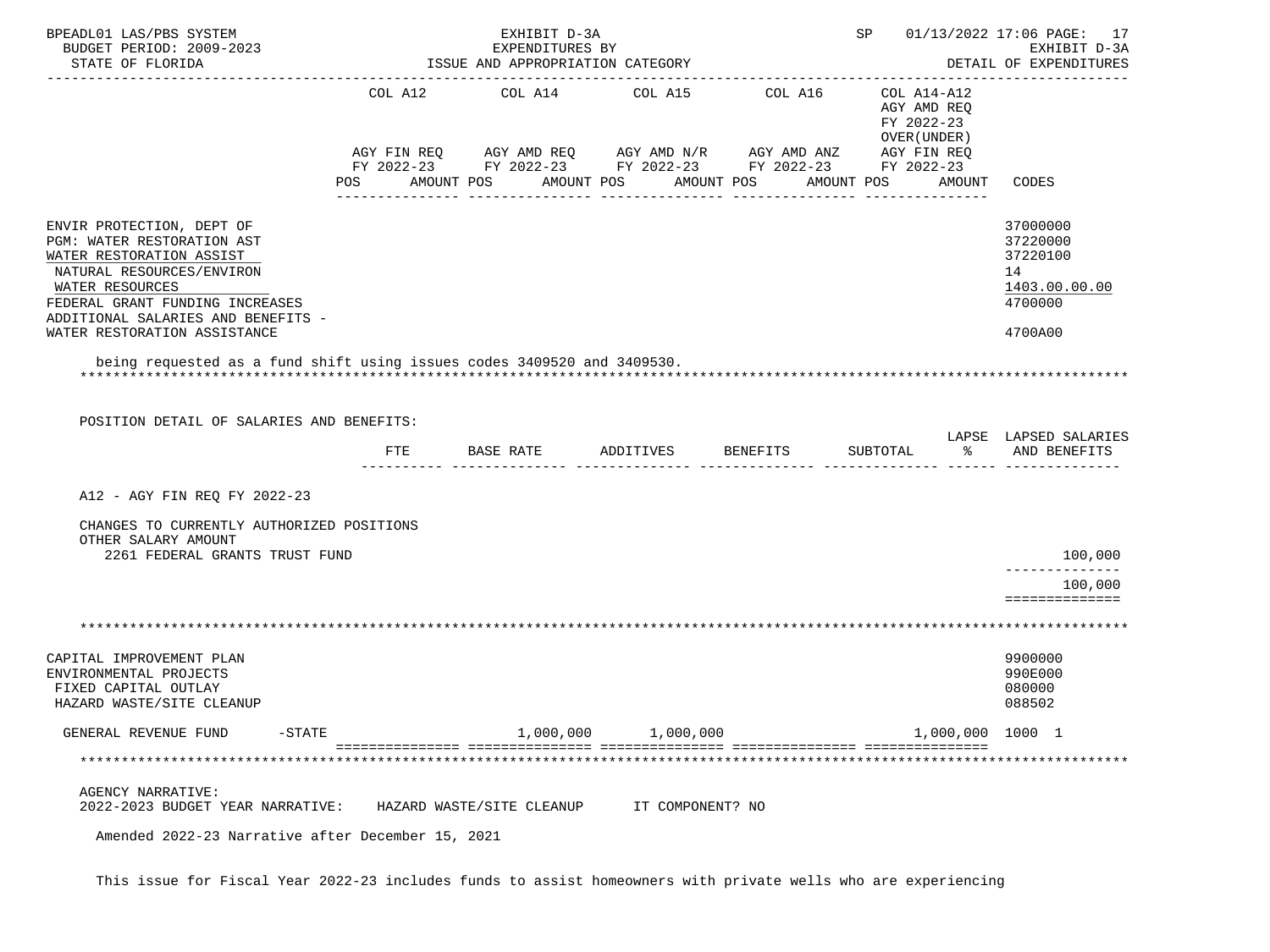| BPEADL01 LAS/PBS SYSTEM<br>EXPENDITURES BY<br>BUDGET PERIOD: 2009-2023<br>STATE OF FLORIDA STATE OF STATE OF STATE OF STATE OF STATE OF STATE OF STATE OF STATE OF STATE OF STATE OF STATE OF STATE OF STATE OF STATE OF STATE OF STATE OF STATE OF STATE OF ST<br>______________________        |                                                 | EXHIBIT D-3A                                                                                 |  | SP                                         | 01/13/2022 17:06 PAGE: 18<br>EXHIBIT D-3A<br>DETAIL OF EXPENDITURES           |
|--------------------------------------------------------------------------------------------------------------------------------------------------------------------------------------------------------------------------------------------------------------------------------------------------|-------------------------------------------------|----------------------------------------------------------------------------------------------|--|--------------------------------------------|-------------------------------------------------------------------------------|
|                                                                                                                                                                                                                                                                                                  |                                                 | COL A12 $COL$ A14 $COL$ A15 $COL$ A16 $COL$ A14-A12                                          |  | AGY AMD REO<br>FY 2022-23<br>OVER (UNDER ) |                                                                               |
|                                                                                                                                                                                                                                                                                                  | POS AMOUNT POS AMOUNT POS AMOUNT POS AMOUNT POS | AGY FIN REQ AGY AMD REQ AGY AMD N/R AGY AMD ANZ AGY FIN REQ FY 2022-23 FY 2022-23 FY 2022-23 |  | AMOUNT                                     | CODES                                                                         |
| ENVIR PROTECTION, DEPT OF<br>PGM: WATER RESTORATION AST<br>WATER RESTORATION ASSIST<br>NATURAL RESOURCES/ENVIRON<br>WATER RESOURCES<br>CAPITAL IMPROVEMENT PLAN<br>ENVIRONMENTAL PROJECTS                                                                                                        |                                                 |                                                                                              |  |                                            | 37000000<br>37220000<br>37220100<br>14<br>1403.00.00.00<br>9900000<br>990E000 |
| contamination of their drinking water from perfluorooctanoic acid (PFOA) and perfluorooctane sulfonate (PFOS) and other<br>emerging contaminants of concern.                                                                                                                                     |                                                 |                                                                                              |  |                                            |                                                                               |
| Summary: This is a new issue.                                                                                                                                                                                                                                                                    |                                                 |                                                                                              |  |                                            |                                                                               |
| G/A-LOC GOV/NONST ENT-FCO<br>G/A-FL KEYS ACSC                                                                                                                                                                                                                                                    |                                                 |                                                                                              |  |                                            | 140000<br>141115                                                              |
| LAND ACQUISITION TF -STATE - 20,000,000 20,000,000                                                                                                                                                                                                                                               |                                                 |                                                                                              |  | 20,000,000 2423 1                          |                                                                               |
|                                                                                                                                                                                                                                                                                                  |                                                 |                                                                                              |  |                                            |                                                                               |
| <b>AGENCY NARRATIVE:</b><br>2022-2023 BUDGET YEAR NARRATIVE: G/A-FL KEYS ACSC TT COMPONENT? NO                                                                                                                                                                                                   |                                                 |                                                                                              |  |                                            |                                                                               |
| Amended 2022-23 Narrative after December 15, 2021                                                                                                                                                                                                                                                |                                                 |                                                                                              |  |                                            |                                                                               |
| This issue for Fiscal Year 2022-23 includes funding for the purpose of implementing the Florida Keys Stewardship Act.<br>Funding would be used to enter into financial assistance agreements with local governments located in the Florida Keys or<br>City of Key West Area of Critical Concern. |                                                 |                                                                                              |  |                                            |                                                                               |
| Summary: This is a new issue.                                                                                                                                                                                                                                                                    |                                                 |                                                                                              |  |                                            |                                                                               |
| TOTAL: ENVIRONMENTAL PROJECTS<br>TOTAL ISSUE                                                                                                                                                                                                                                                     |                                                 | $21,000,000$ $21,000,000$                                                                    |  | 21,000,000                                 | 990E000                                                                       |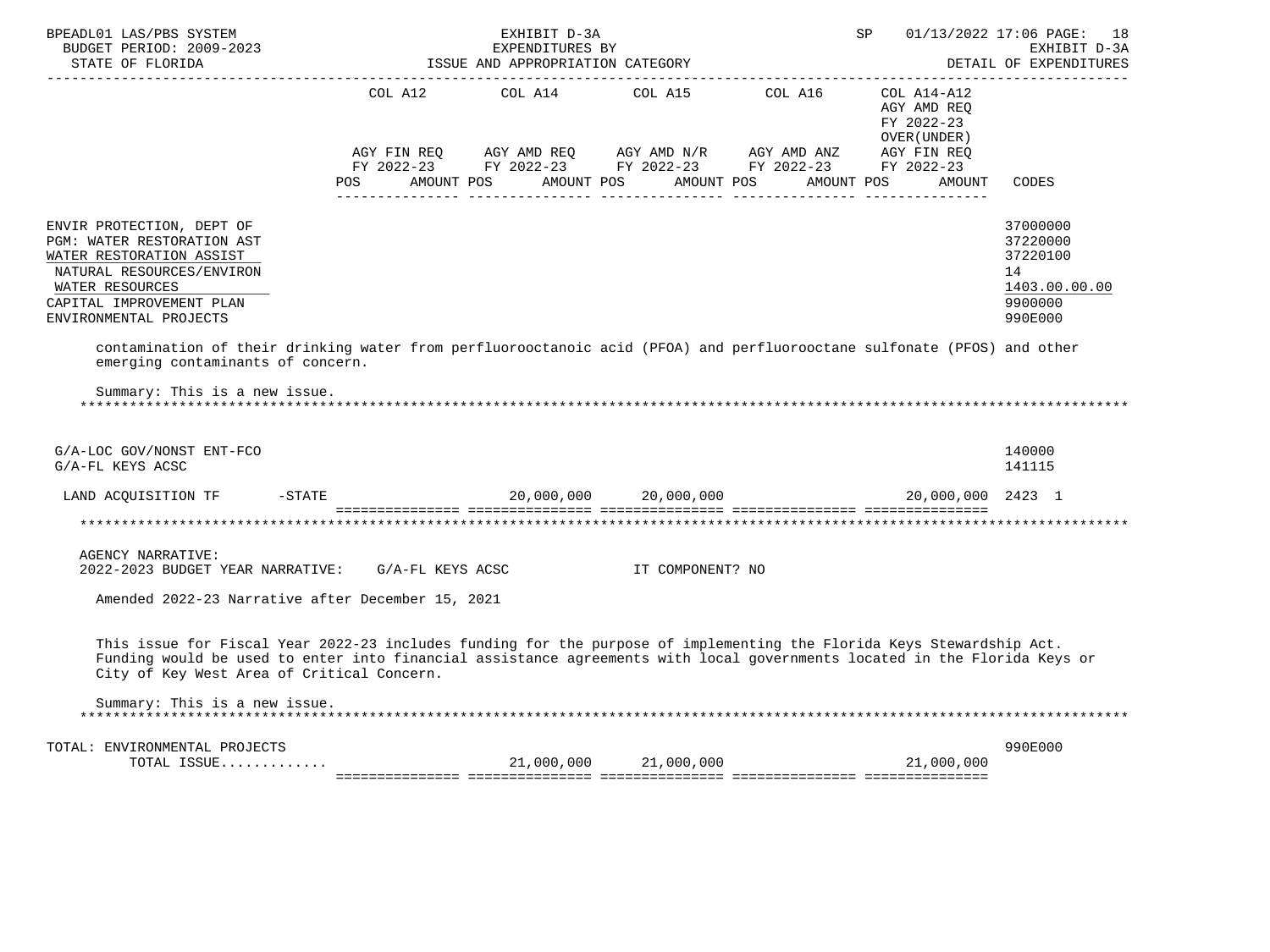| BPEADL01 LAS/PBS SYSTEM<br>BUDGET PERIOD: 2009-2023<br>STATE OF FLORIDA                                                             | EXPENDITURES BY<br>ISSUE AND APPROPRIATION CATEGORY | EXHIBIT D-3A<br>EXPENDITURES BY                                                    | SP | 01/13/2022 17:06 PAGE: 19<br>EXHIBIT D-3A<br>DETAIL OF EXPENDITURES     |                                                         |  |
|-------------------------------------------------------------------------------------------------------------------------------------|-----------------------------------------------------|------------------------------------------------------------------------------------|----|-------------------------------------------------------------------------|---------------------------------------------------------|--|
|                                                                                                                                     |                                                     | COL A12 COL A14 COL A15 COL A16<br>AGY FIN REQ AGY AMD REQ AGY AMD N/R AGY AMD ANZ |    | COL A14-A12<br>AGY AMD REO<br>FY 2022-23<br>OVER (UNDER)<br>AGY FIN REO |                                                         |  |
|                                                                                                                                     |                                                     | FY 2022-23 FY 2022-23 FY 2022-23 FY 2022-23 FY 2022-23                             |    | POS AMOUNT POS AMOUNT POS AMOUNT POS AMOUNT POS AMOUNT                  | CODES                                                   |  |
| ENVIR PROTECTION, DEPT OF<br>PGM: WATER RESTORATION AST<br>WATER RESTORATION ASSIST<br>NATURAL RESOURCES/ENVIRON<br>WATER RESOURCES |                                                     |                                                                                    |    |                                                                         | 37000000<br>37220000<br>37220100<br>14<br>1403.00.00.00 |  |
| TOTAL: WATER RESOURCES<br>BY FUND TYPE                                                                                              |                                                     |                                                                                    |    |                                                                         | 1403.00.00.00                                           |  |
| GENERAL REVENUE FUND<br>TRUST FUNDS                                                                                                 |                                                     | $1,000,000$ $1,000,000$<br>$100,000$ 20,000,000 20,000,000                         |    | 1,000,000 1000<br>19,900,000 2000                                       |                                                         |  |
| TOTAL PROG COMP 100,000 21,000,000 21,000,000                                                                                       |                                                     |                                                                                    |    | 20,900,000                                                              |                                                         |  |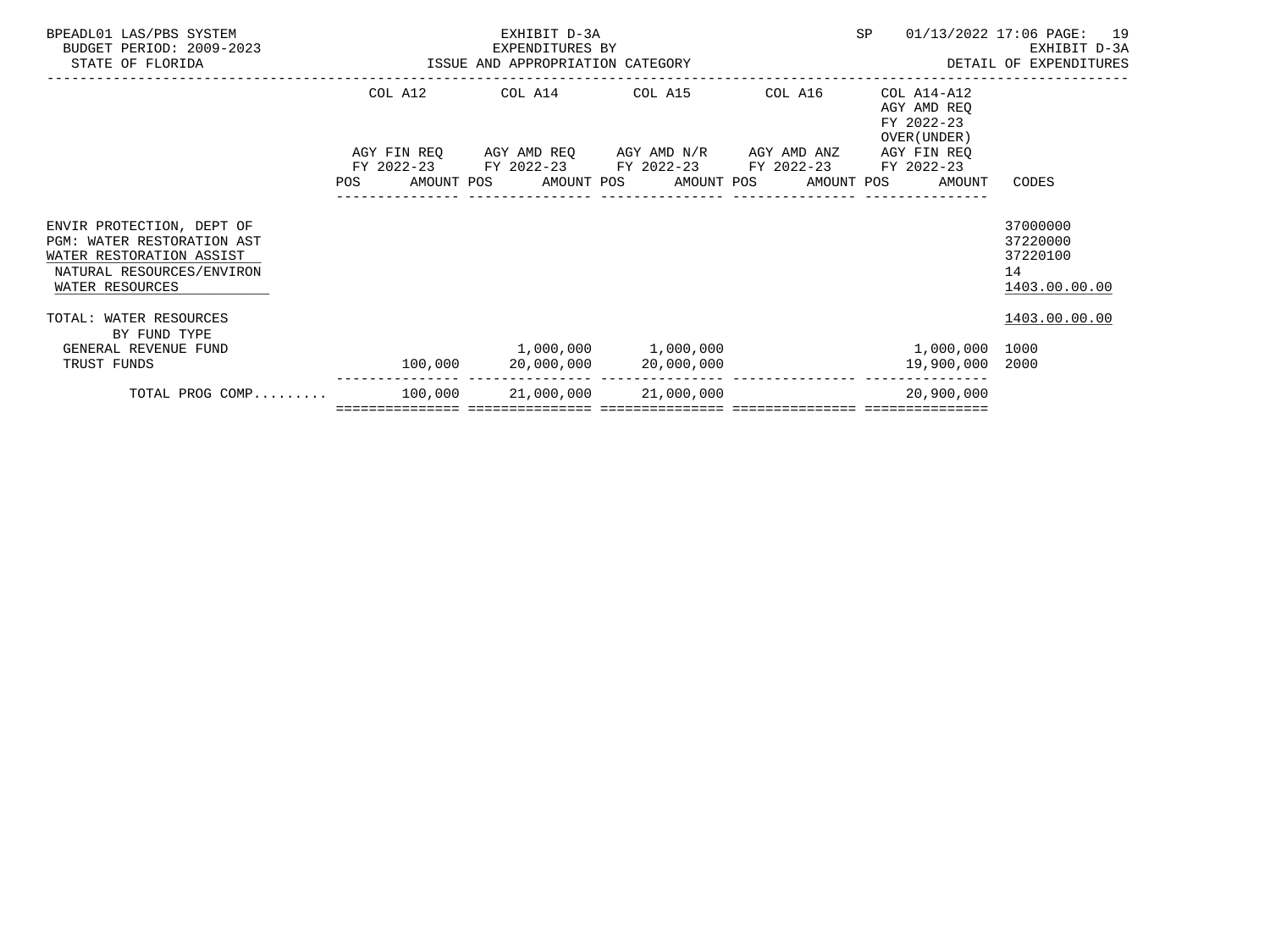| BPEADL01 LAS/PBS SYSTEM<br>BUDGET PERIOD: 2009-2023<br>STATE OF FLORIDA | SP<br>EXHIBIT D-3A<br>EXPENDITURES BY<br>EXPENDITURES BY<br>ISSUE AND APPROPRIATION CATEGORY<br>DETAIL OF EXPENDITURES<br>-----------------------------<br>------------------------------------- |  |  |                                                             |  |                                        |  |  |  | 01/13/2022 17:06 PAGE: 20<br>EXHIBIT D-3A                   |               |
|-------------------------------------------------------------------------|--------------------------------------------------------------------------------------------------------------------------------------------------------------------------------------------------|--|--|-------------------------------------------------------------|--|----------------------------------------|--|--|--|-------------------------------------------------------------|---------------|
|                                                                         |                                                                                                                                                                                                  |  |  |                                                             |  | COL A12 COL A14 COL A15 COL A16        |  |  |  | $COL A14- A12$<br>AGY AMD REO<br>FY 2022-23<br>OVER (UNDER) |               |
|                                                                         |                                                                                                                                                                                                  |  |  | AGY FIN REQ AGY AMD REQ AGY AMD N/R AGY AMD ANZ AGY FIN REQ |  |                                        |  |  |  |                                                             |               |
|                                                                         |                                                                                                                                                                                                  |  |  | FY 2022-23 FY 2022-23 FY 2022-23 FY 2022-23 FY 2022-23      |  |                                        |  |  |  |                                                             |               |
|                                                                         | POS                                                                                                                                                                                              |  |  | ---------------                                             |  | ______________________________________ |  |  |  | AMOUNT POS AMOUNT POS AMOUNT POS AMOUNT POS AMOUNT          | CODES         |
| ENVIR PROTECTION, DEPT OF                                               |                                                                                                                                                                                                  |  |  |                                                             |  |                                        |  |  |  |                                                             | 37000000      |
| PGM: WATER RESOURCE MGT                                                 |                                                                                                                                                                                                  |  |  |                                                             |  |                                        |  |  |  |                                                             | 37350000      |
| WATER RESOURCE MANAGEMENT                                               |                                                                                                                                                                                                  |  |  |                                                             |  |                                        |  |  |  |                                                             | 37350400      |
| NATURAL RESOURCES/ENVIRON                                               |                                                                                                                                                                                                  |  |  |                                                             |  |                                        |  |  |  |                                                             | 14            |
| WATER RESOURCES                                                         |                                                                                                                                                                                                  |  |  |                                                             |  |                                        |  |  |  |                                                             | 1403.00.00.00 |
| INTRA-AGENCY REORGANIZATIONS<br>TRANSFER POSITIONS AND FUNDING          |                                                                                                                                                                                                  |  |  |                                                             |  |                                        |  |  |  |                                                             | 1800000       |
| BEACH PROGRAM - DEDUCT                                                  |                                                                                                                                                                                                  |  |  |                                                             |  |                                        |  |  |  |                                                             | 1800400       |
| SPECIAL CATEGORIES                                                      |                                                                                                                                                                                                  |  |  |                                                             |  |                                        |  |  |  |                                                             | 100000        |
| TR/DMS/HR SVCS/STW CONTRCT                                              |                                                                                                                                                                                                  |  |  |                                                             |  |                                        |  |  |  |                                                             | 107040        |
| FEDERAL GRANTS TRUST FUND -FEDERL 306-306-306-                          |                                                                                                                                                                                                  |  |  |                                                             |  |                                        |  |  |  |                                                             | 2261 3        |
| LAND ACQUISITION TF -STATE 14,338- 14,338-                              |                                                                                                                                                                                                  |  |  |                                                             |  |                                        |  |  |  |                                                             | 2423 1        |
| PERMIT FEE TRUST FUND -STATE 3,661-<br>3,660-                           |                                                                                                                                                                                                  |  |  |                                                             |  |                                        |  |  |  | $\overline{1}$                                              | 2526 1        |
| TOTAL APPRO 18,305- 18,304-                                             |                                                                                                                                                                                                  |  |  |                                                             |  |                                        |  |  |  |                                                             |               |
|                                                                         |                                                                                                                                                                                                  |  |  |                                                             |  |                                        |  |  |  |                                                             |               |

AGENCY ISSUE NARRATIVE:

2022-2023 BUDGET YEAR NARRATIVE: IT COMPONENT? NO

Issue Description:

 This issue requests to transfer 66 positions and funding in the Beach and Inlet Management Programs from the Division of Water Resource Management and the Regulatory District Offices to the Office of Resilience and Coastal Protection (RCP).

 Beaches programs fit into the "Office of Resilience and Coastal Protection" because it better aligns the goals of the beach programs with the coastal resilience aspects of RCP. The RCP office has a multi-faceted approach to resilience, including coral reef protection; preservation of coastal and aquatic management areas; and the implementation of ecosystem restoration projects to prepare Florida's coastal communities and state-managed lands for the effects of sea level rise, coastal flooding, erosion and storms. Beach and Inlet Management and the regulation of beach coastal construction falls within this purview better than the goals and objectives of Water Resource Management.

 In November 2019, the DEP Secretary announced the merger of RCP with the Beaches programs previously housed in the Division of Water Resource Management. The merger focused on aligning critical personnel, programs and resources to address resiliency. To foster continuity in reaching resiliency goals, this transfer enables a larger array of researchers, field staff, technical experts and policymakers to collaborate more effectively.

 This issue also requests to transfer \$50 million in recurring Fixed Capital Outlay appropriation for the Beach Management Funding Assistance Program from the Division of Water Resource Management to the Office of Resilience and Coastal Protection (RCP).

# Issue Background:

 Approximately half of the state's 825 miles of sandy beaches are designated as critically eroded, threatening upland development or other resources. Over 227.4 miles of beaches, or 55% of the 411.2 miles of beaches designated as critically eroded, are currently restored and maintained. The requested funding will assist with the continued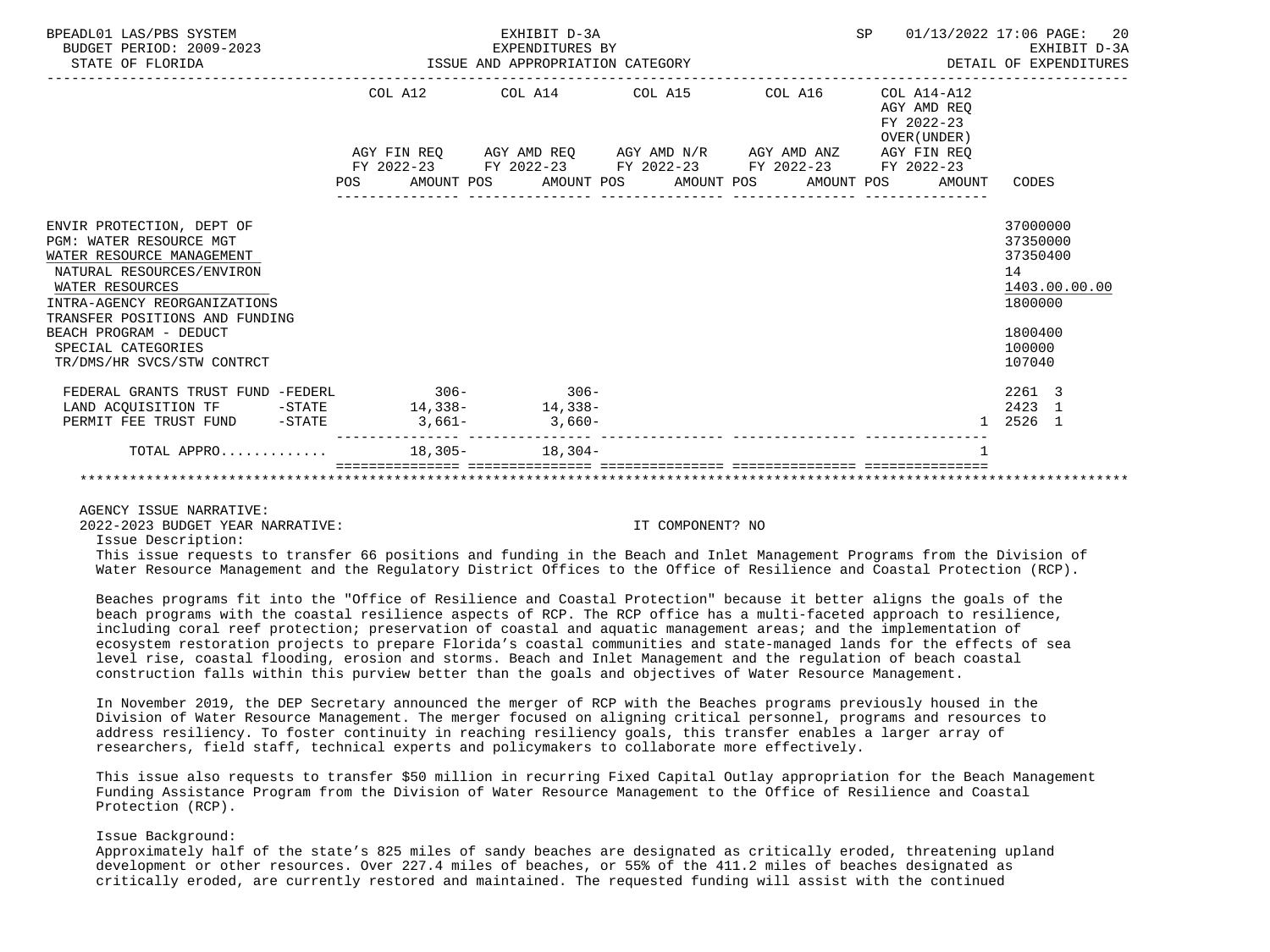| BPEADL01 LAS/PBS SYSTEM<br>BUDGET PERIOD: 2009-2023<br>STATE OF FLORIDA                                                                                                                             | ISSUE AND APPROPRIATION CATEGORY | EXHIBIT D-3A<br>EXPENDITURES BY                        | <b>SP</b> | $01/13/2022$ 17:06 PAGE: 21<br>EXHIBIT D-3A<br>DETAIL OF EXPENDITURES   |                                                                    |
|-----------------------------------------------------------------------------------------------------------------------------------------------------------------------------------------------------|----------------------------------|--------------------------------------------------------|-----------|-------------------------------------------------------------------------|--------------------------------------------------------------------|
|                                                                                                                                                                                                     |                                  | COL A12 COL A14 COL A15                                | COL A16   | COL A14-A12<br>AGY AMD REO<br>FY 2022-23<br>OVER (UNDER)                |                                                                    |
|                                                                                                                                                                                                     | <b>POS</b>                       | FY 2022-23 FY 2022-23 FY 2022-23 FY 2022-23 FY 2022-23 |           | AGY FIN REO<br>AMOUNT POS AMOUNT POS AMOUNT POS AMOUNT POS AMOUNT CODES |                                                                    |
| ENVIR PROTECTION, DEPT OF<br>PGM: WATER RESOURCE MGT<br>WATER RESOURCE MANAGEMENT<br>NATURAL RESOURCES/ENVIRON<br>WATER RESOURCES<br>INTRA-AGENCY REORGANIZATIONS<br>TRANSFER POSITIONS AND FUNDING |                                  |                                                        |           |                                                                         | 37000000<br>37350000<br>37350400<br>14<br>1403.00.00.00<br>1800000 |
| BEACH PROGRAM - DEDUCT                                                                                                                                                                              |                                  |                                                        |           |                                                                         | 1800400                                                            |

 implementation of the Statewide Strategic Beach Management Plan (SBMP) and the Long-Range Budget Plan. All projects receiving funding must be located within an area designated as critically eroded and must be consistent with the SBMP.

 FY 2018-19, funding requests from local governments and special taxing authorities for 59 individual beach and inlet management projects were received by the Department in August 2017. The amount of state funding requested by project sponsors exceeded \$90 million. (Specific candidate projects and appropriate funding amounts cannot be identified until completion of the local government application and review process and finalization of the FY 2018-19 Local Government Funding Request which will be available prior to the legislative session.)

 The Legislature appropriates funds to be applied to the Department's prioritized list of projects, ranked in accordance with statutory guidelines. The Florida Legislature has appropriated more than \$320 million over the last 10 years for beach and inlet management projects. Total costs have been shared approximately equally between federal, state and local governments.

# Benefit and/or Impact:

 Since the 1960's, Florida in collaboration with local and federal partners have invested significant resources, technical support and funding into the Beach and Inlet Management programs to support the resilience benefit provided by beach nourishment and proactive sand management at the state's inlets. Efforts have preserved critical habitats, protected upland development and critical infrastructure, and ensured economic stability for the state's tourism industry. This organizational move will better align the beach programs with other Coastal focused programs in the Office of Resilience and Coastal Protection to ensure consistency, streamlining of processes, and comprehensive management of the state's shorelines. This issue has a net zero budget impact to the Department.

| Cost Summary:<br>Budget Entity                                                                |         | FTE.                       | Amount                                     |
|-----------------------------------------------------------------------------------------------|---------|----------------------------|--------------------------------------------|
|                                                                                               |         |                            |                                            |
| Requlatory District Offices<br>Water Resource Management<br>Coastal and Aquatic Managed Areas |         | (6.00)<br>(60.00)<br>66.00 | (S434, 307)<br>(S5.024.906)<br>\$5.459.213 |
|                                                                                               | Totals: | 0 OO                       | S0                                         |

Also, see issue code 1800410.

Amended 2022-23 Narrative after December 15, 2021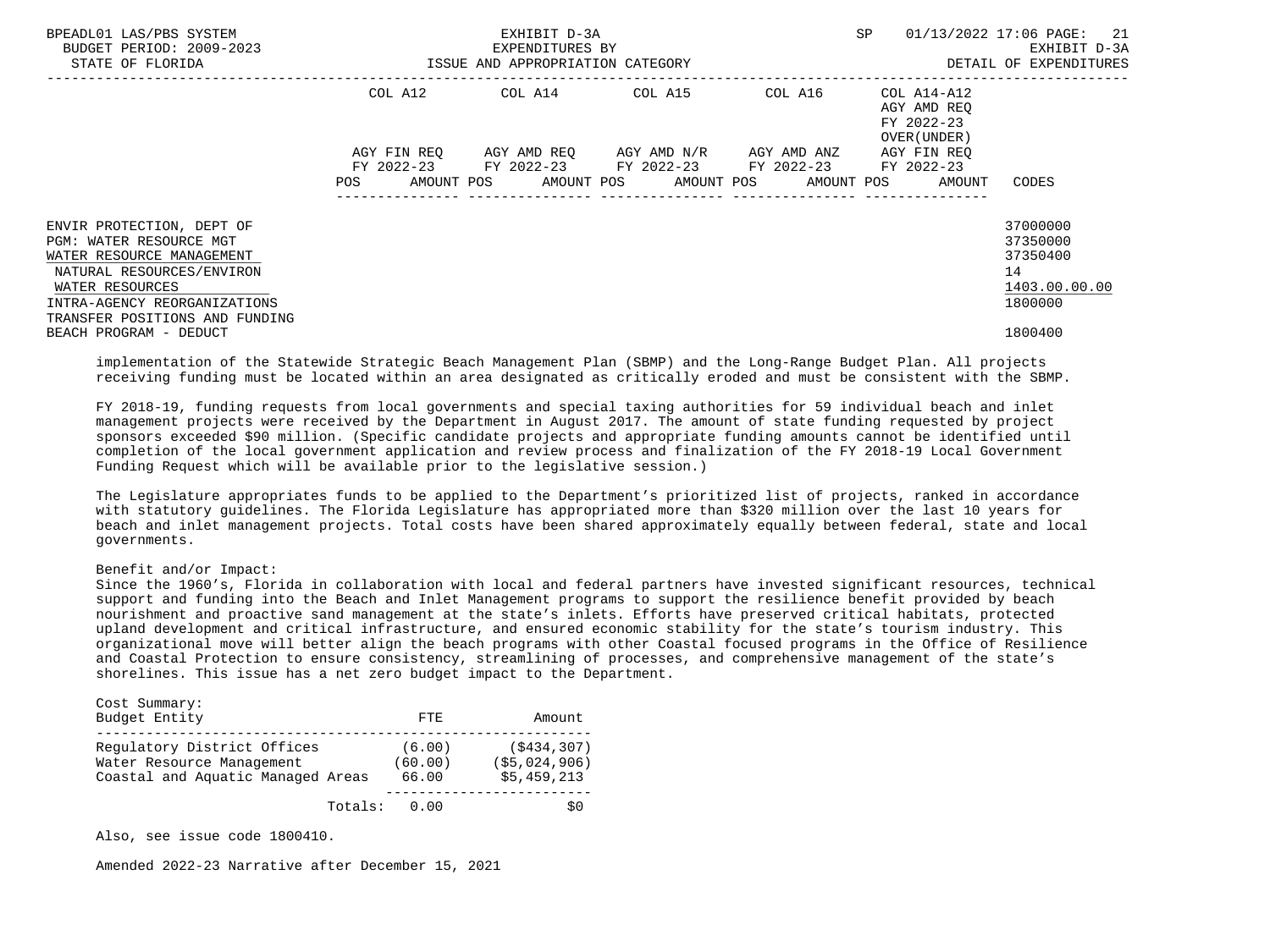| BPEADL01 LAS/PBS SYSTEM<br>BUDGET PERIOD: 2009-2023                                                                                                                                                                                                                                                                                                                                                                                                                                                                             |     |            |           | EXHIBIT D-3A<br>EXPENDITURES BY             |                                                                                    |          |            | SP       |                                                                         | 01/13/2022 17:06 PAGE:<br>22<br>EXHIBIT D-3A                       |
|---------------------------------------------------------------------------------------------------------------------------------------------------------------------------------------------------------------------------------------------------------------------------------------------------------------------------------------------------------------------------------------------------------------------------------------------------------------------------------------------------------------------------------|-----|------------|-----------|---------------------------------------------|------------------------------------------------------------------------------------|----------|------------|----------|-------------------------------------------------------------------------|--------------------------------------------------------------------|
| STATE OF FLORIDA                                                                                                                                                                                                                                                                                                                                                                                                                                                                                                                |     |            |           | ISSUE AND APPROPRIATION CATEGORY            |                                                                                    |          |            |          |                                                                         | DETAIL OF EXPENDITURES                                             |
|                                                                                                                                                                                                                                                                                                                                                                                                                                                                                                                                 |     |            |           |                                             | COL A12 COL A14 COL A15 COL A16<br>AGY FIN REQ AGY AMD REQ AGY AMD N/R AGY AMD ANZ |          |            |          | COL A14-A12<br>AGY AMD REO<br>FY 2022-23<br>OVER (UNDER)<br>AGY FIN REO |                                                                    |
|                                                                                                                                                                                                                                                                                                                                                                                                                                                                                                                                 | POS | AMOUNT POS |           | FY 2022-23 FY 2022-23 FY 2022-23 FY 2022-23 | AMOUNT POS AMOUNT POS                                                              |          | AMOUNT POS |          | FY 2022-23<br>AMOUNT                                                    | CODES                                                              |
|                                                                                                                                                                                                                                                                                                                                                                                                                                                                                                                                 |     |            |           |                                             |                                                                                    |          |            |          |                                                                         |                                                                    |
| ENVIR PROTECTION, DEPT OF<br><b>PGM: WATER RESOURCE MGT</b><br>WATER RESOURCE MANAGEMENT<br>NATURAL RESOURCES/ENVIRON<br>WATER RESOURCES<br>INTRA-AGENCY REORGANIZATIONS                                                                                                                                                                                                                                                                                                                                                        |     |            |           |                                             |                                                                                    |          |            |          |                                                                         | 37000000<br>37350000<br>37350400<br>14<br>1403.00.00.00<br>1800000 |
| TRANSFER POSITIONS AND FUNDING<br>BEACH PROGRAM - DEDUCT                                                                                                                                                                                                                                                                                                                                                                                                                                                                        |     |            |           |                                             |                                                                                    |          |            |          |                                                                         | 1800400                                                            |
| This issue for Fiscal Year 2022-23 includes the transfer of 66 positions and funding in the Beaches and Inlet Management<br>Programs from the Division of Water Resource Management to the Office of Resilience and Coastal Protection (RCP). The<br>Beach programs fit into RCP because it better aligns the goals of the Beach programs with the coastal resilience aspects<br>of RCP. This issue has a net zero impact.<br>Summary: This issue decreases the Department's original request to the TR/DMS/HR category by \$1. |     |            |           |                                             |                                                                                    |          |            |          |                                                                         |                                                                    |
|                                                                                                                                                                                                                                                                                                                                                                                                                                                                                                                                 |     |            |           |                                             |                                                                                    |          |            |          |                                                                         |                                                                    |
| POSITION DETAIL OF SALARIES AND BENEFITS:                                                                                                                                                                                                                                                                                                                                                                                                                                                                                       |     |            |           |                                             |                                                                                    |          |            |          |                                                                         |                                                                    |
|                                                                                                                                                                                                                                                                                                                                                                                                                                                                                                                                 |     | FTE        | BASE RATE |                                             | ADDITIVES                                                                          | BENEFITS |            | SUBTOTAL | န္                                                                      | LAPSE LAPSED SALARIES<br>AND BENEFITS                              |
| A12 - AGY FIN REO FY 2022-23                                                                                                                                                                                                                                                                                                                                                                                                                                                                                                    |     |            |           |                                             |                                                                                    |          |            |          |                                                                         |                                                                    |

| 10540 001                 | $1.00 -$  | 27.040-                                                                                                                                                                                                                               | 19,525-   | 46,565- 0.00    | $46,565-$ |
|---------------------------|-----------|---------------------------------------------------------------------------------------------------------------------------------------------------------------------------------------------------------------------------------------|-----------|-----------------|-----------|
| 10636 001                 | $1.00 -$  | 30,879-                                                                                                                                                                                                                               | 14,908-   | 45,787- 0.00    | 45,787-   |
|                           |           |                                                                                                                                                                                                                                       |           |                 |           |
| 10360 001                 | $1.00 -$  | $46.297 -$                                                                                                                                                                                                                            | $17.756-$ | $64.053 - 0.00$ | 64,053-   |
| 2209 OPERATIONS ANALYST I |           |                                                                                                                                                                                                                                       |           |                 |           |
| 20484 001                 | $1.00-$   | 29,000-                                                                                                                                                                                                                               | $5,400-$  | $34,400 - 0.00$ | $34,400-$ |
|                           |           |                                                                                                                                                                                                                                       |           |                 |           |
| 20025 001                 | $1.00 -$  | $35.536-$                                                                                                                                                                                                                             | 26,420-   | 61,956- 0.00    | $61,956-$ |
| 20288 001                 | $1.00 -$  | 41,200-                                                                                                                                                                                                                               | 7,653-    | $48,853 - 0.00$ | 48,853-   |
|                           |           |                                                                                                                                                                                                                                       |           |                 |           |
| 00424 001                 | $1.00-$   | 44,970-                                                                                                                                                                                                                               | 28,162-   | 73,132- 0.00    | 73,132-   |
| 20429 001                 | $1.00 -$  | 44,352-                                                                                                                                                                                                                               | 28,048-   | $72,400 - 0.00$ | 72,400-   |
| 2336 PLANNING CONSULTANT  |           |                                                                                                                                                                                                                                       |           |                 |           |
| 00440 001                 | $1.00 -$  | 49,284-                                                                                                                                                                                                                               | 18,308-   | 67,592-0.00     | 67,592-   |
| 02141 001                 | $1.00 -$  | 45,267-                                                                                                                                                                                                                               | $28.217-$ | 73.484-0.00     | 73,484-   |
|                           |           |                                                                                                                                                                                                                                       |           |                 |           |
|                           | $1.00 -$  | $36,500-$                                                                                                                                                                                                                             | $15,946-$ | $52,446 - 0.00$ | $52,446-$ |
|                           | 01273 001 | CHANGES TO CURRENTLY AUTHORIZED POSITIONS<br>0709 ADMINISTRATIVE ASSISTANT I<br>2107 SYSTEMS PROJECT ANALYST<br>2234 GOVERNMENT OPERATIONS CONSULTANT I<br>2236 GOVERNMENT OPERATIONS CONSULTANT II<br>4612 ENGINEERING TECHNICIAN IV |           |                 |           |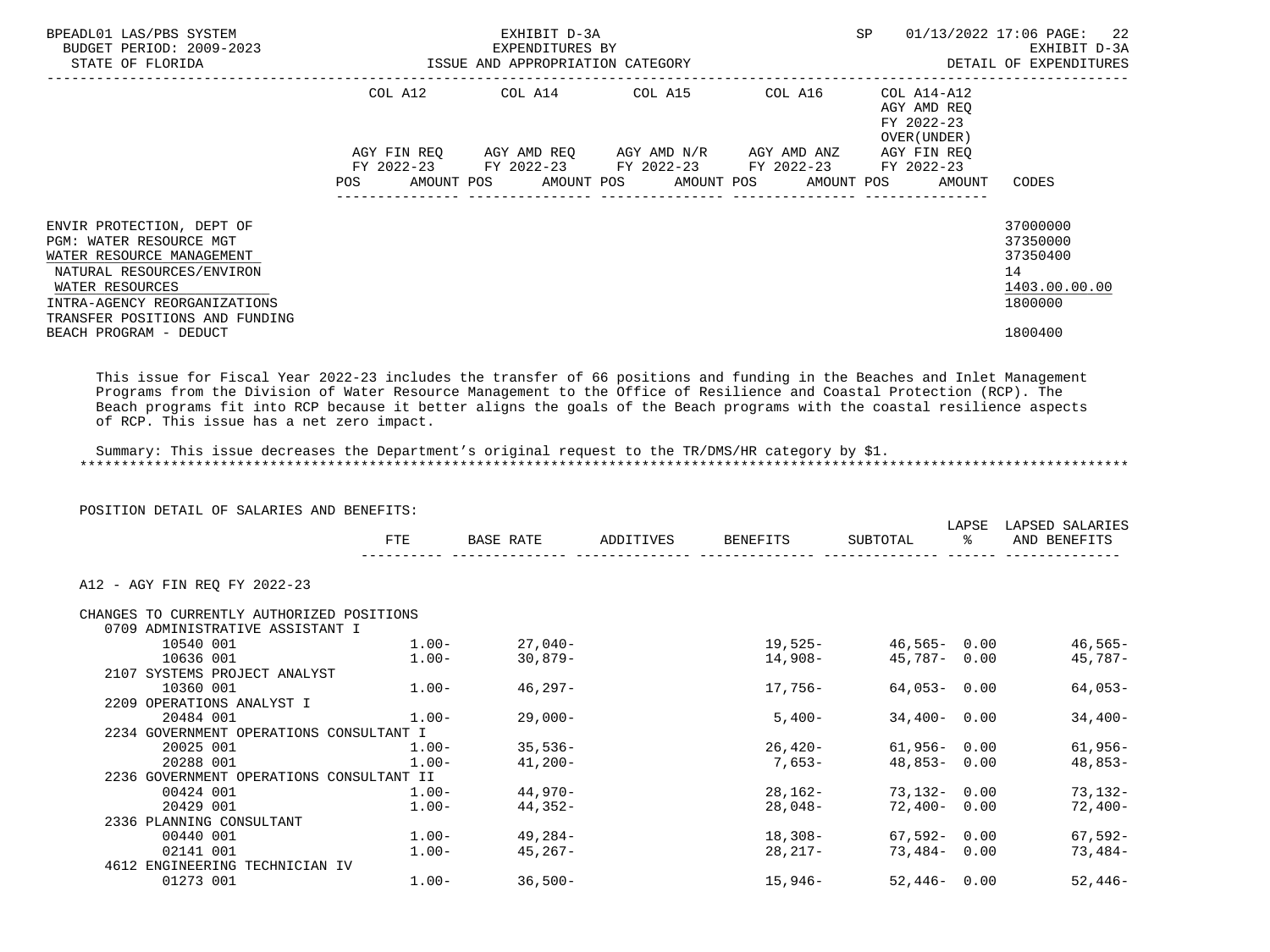| BPEADL01 LAS/PBS SYSTEM<br>BUDGET PERIOD: 2009-2023                                                                               |              | EXHIBIT D-3A<br>EXPENDITURES BY  |                       |                                                                                                                       |                                                            | SP 01/13/2022 17:06 PAGE: 23<br>EXHIBIT D-3A            |
|-----------------------------------------------------------------------------------------------------------------------------------|--------------|----------------------------------|-----------------------|-----------------------------------------------------------------------------------------------------------------------|------------------------------------------------------------|---------------------------------------------------------|
| STATE OF FLORIDA                                                                                                                  |              | ISSUE AND APPROPRIATION CATEGORY |                       |                                                                                                                       |                                                            | DETAIL OF EXPENDITURES                                  |
|                                                                                                                                   |              | COL A12 COL A14 COL A15 COL A16  |                       | AGY FIN REQ AGY AMD REQ AGY AMD N/R AGY AMD ANZ AGY FIN REQ<br>FY 2022-23 FY 2022-23 FY 2022-23 FY 2022-23 FY 2022-23 | COL A14-A12<br>AGY AMD REO<br>FY 2022-23<br>OVER ( UNDER ) |                                                         |
|                                                                                                                                   | POS          | AMOUNT POS                       | AMOUNT POS AMOUNT POS |                                                                                                                       | AMOUNT POS<br>AMOUNT                                       | CODES                                                   |
| ENVIR PROTECTION, DEPT OF<br>PGM: WATER RESOURCE MGT<br>WATER RESOURCE MANAGEMENT<br>NATURAL RESOURCES/ENVIRON<br>WATER RESOURCES |              |                                  |                       |                                                                                                                       |                                                            | 37000000<br>37350000<br>37350400<br>14<br>1403.00.00.00 |
| INTRA-AGENCY REORGANIZATIONS<br>TRANSFER POSITIONS AND FUNDING<br>BEACH PROGRAM - DEDUCT                                          |              |                                  |                       |                                                                                                                       |                                                            | 1800000<br>1800400                                      |
| POSITION DETAIL OF SALARIES AND BENEFITS:                                                                                         |              |                                  |                       |                                                                                                                       |                                                            | LAPSE LAPSED SALARIES                                   |
|                                                                                                                                   | FTE          |                                  |                       | BASE RATE ADDITIVES BENEFITS                                                                                          | SUBTOTAL %                                                 | AND BENEFITS                                            |
| A12 - AGY FIN REQ FY 2022-23                                                                                                      |              |                                  |                       |                                                                                                                       |                                                            |                                                         |
| CHANGES TO CURRENTLY AUTHORIZED POSITIONS<br>4627 ENGINEERING SPECIALIST I                                                        |              |                                  |                       |                                                                                                                       |                                                            |                                                         |
| 01264 001                                                                                                                         |              | $1.00 - 41,392 -$                |                       |                                                                                                                       |                                                            | 68,893-                                                 |
| 01267 001                                                                                                                         |              | $1.00 - 40,481 -$                |                       |                                                                                                                       |                                                            | $57,163-$                                               |
| 01796 001                                                                                                                         |              | $1.00 - 40,481 -$                |                       | 16,682-                                                                                                               | 57,163- 0.00                                               | $57,163-$                                               |
| 4630 ENGINEERING SPECIALIST II                                                                                                    |              |                                  |                       |                                                                                                                       |                                                            |                                                         |
| 01268 001                                                                                                                         |              | $1.00 - 38,660 -$                |                       | $21,670-$                                                                                                             | $60,330 - 0.00$                                            | $60, 330 -$                                             |
| 01599 001                                                                                                                         |              | $1.00 40,000-$<br>$1.00 39,820-$ |                       | 16,593–<br>16,560–                                                                                                    | 0.00 –393 –<br>56,380 – 0.00                               | 56,593-                                                 |
| 01931 001                                                                                                                         |              |                                  |                       |                                                                                                                       |                                                            | $56,380-$                                               |
| 10469 001                                                                                                                         | $1\ldots00-$ | $39,820-$                        |                       | 16,560-                                                                                                               | 56,380- 0.00                                               | $56,380-$                                               |
| 4633 ENGINEERING SPECIALIST III                                                                                                   |              |                                  |                       |                                                                                                                       |                                                            |                                                         |
| 01266 001                                                                                                                         |              | $1.00 - 54,000 -$                |                       | 10,017-                                                                                                               | 64,017- 0.00                                               | $64,017-$                                               |
| 01439 001                                                                                                                         |              | $1.00 40,948-$<br>$1.00 47,000-$ |                       |                                                                                                                       |                                                            | 57,717-                                                 |
| 01695 001<br>4635 ENGINEERING SPECIALIST IV                                                                                       |              |                                  |                       |                                                                                                                       |                                                            | 64,886-                                                 |
| 01258 001                                                                                                                         |              | $1.00 - 51,500 -$                |                       |                                                                                                                       | 29,368- 80,868- 0.00                                       | 80,868-                                                 |
| 01932 001                                                                                                                         |              | $1.00 - 46,381 -$                |                       |                                                                                                                       |                                                            | $23,096-$ 69,477- 0.00 69,477-                          |
| 20488 001                                                                                                                         | $1.00 -$     | $53,953-$                        |                       | $23,227-$                                                                                                             | 77,180- 0.00                                               | 77,180-                                                 |
| 20805 001                                                                                                                         | $1.00-$      | $50,863-$                        |                       | $29,250-$                                                                                                             | $80,113 - 0.00$                                            | $80, 113 -$                                             |
| 4657 PROFESSIONAL ENGINEER I                                                                                                      |              |                                  |                       |                                                                                                                       |                                                            |                                                         |
| 02142 001<br>4715 PROFESSIONAL LAND SURVEYOR I                                                                                    | $1.00-$      | $56,012-$                        |                       | $16,767-$                                                                                                             | $72,779 - 0.00$                                            | 72,779-                                                 |
| 01270 001                                                                                                                         | $1.00-$      | $43,507-$                        |                       | $22,565-$                                                                                                             | $66,072 - 0.00$                                            | 66,072-                                                 |
| 4806 ENVIRONMENTAL SPECIALIST I                                                                                                   |              |                                  |                       |                                                                                                                       |                                                            |                                                         |
| 01038 001                                                                                                                         | $1.00-$      | $30,989-$                        |                       | $20, 254 -$                                                                                                           | $51,243 - 0.00$                                            | $51, 243 -$                                             |
| 20487 001                                                                                                                         | $1.00-$      | $37,868-$                        |                       | $26,850-$                                                                                                             | 64,718- 0.00                                               | 64,718-                                                 |
| 4809 ENVIRONMENTAL SPECIALIST II                                                                                                  |              |                                  |                       |                                                                                                                       |                                                            |                                                         |
| 01263 001                                                                                                                         | $1.00-$      | $37,595-$                        |                       | $16, 149-$                                                                                                            | $53,744 - 0.00$                                            | $53,744-$                                               |
| 01265 001                                                                                                                         | $1.00-$      | $42,506-$                        |                       | $27,707-$                                                                                                             | $70,213 - 0.00$                                            | $70, 213 -$                                             |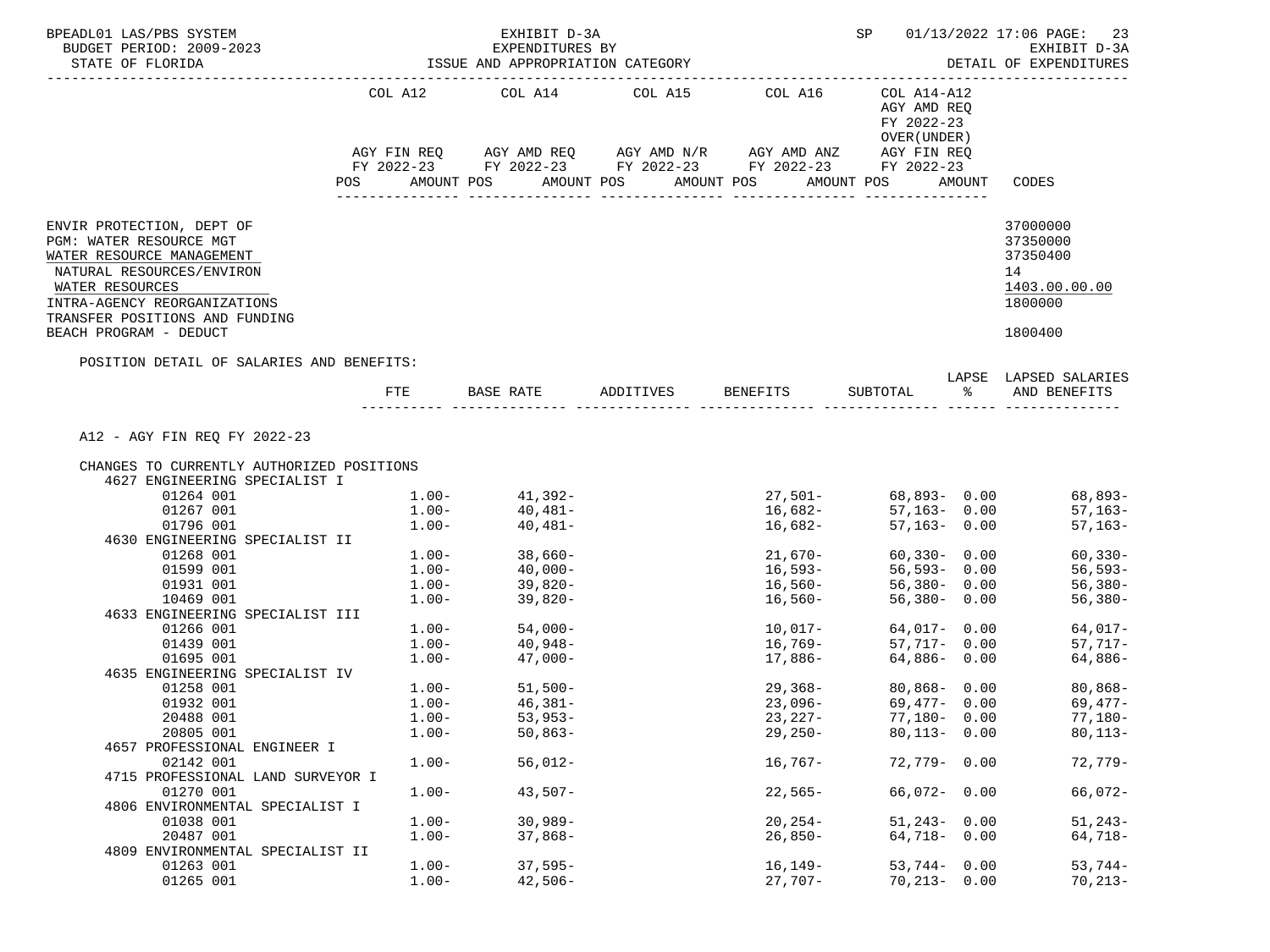| BPEADL01 LAS/PBS SYSTEM<br>BUDGET PERIOD: 2009-2023                                                                                                                                                                           |                   | EXHIBIT D-3A<br>EXPENDITURES BY                                                                |                       |                        |                                                            | SP 01/13/2022 17:06 PAGE: 24<br>EXHIBIT D-3A                                  |
|-------------------------------------------------------------------------------------------------------------------------------------------------------------------------------------------------------------------------------|-------------------|------------------------------------------------------------------------------------------------|-----------------------|------------------------|------------------------------------------------------------|-------------------------------------------------------------------------------|
| STATE OF FLORIDA                                                                                                                                                                                                              |                   | ISSUE AND APPROPRIATION CATEGORY                                                               |                       |                        |                                                            | DETAIL OF EXPENDITURES                                                        |
| ______________________                                                                                                                                                                                                        |                   | COL A12 COL A14 COL A15 COL A16<br>AGY FIN REQ AGY AMD REQ AGY AMD N/R AGY AMD ANZ AGY FIN REQ |                       |                        | COL A14-A12<br>AGY AMD REQ<br>FY 2022-23<br>OVER ( UNDER ) |                                                                               |
|                                                                                                                                                                                                                               |                   | FY 2022-23 FY 2022-23 FY 2022-23 FY 2022-23 FY 2022-23                                         |                       |                        |                                                            |                                                                               |
|                                                                                                                                                                                                                               | <b>POS</b>        | AMOUNT POS                                                                                     | AMOUNT POS AMOUNT POS |                        | AMOUNT POS                                                 | AMOUNT CODES                                                                  |
| ENVIR PROTECTION, DEPT OF<br>PGM: WATER RESOURCE MGT<br>WATER RESOURCE MANAGEMENT<br>NATURAL RESOURCES/ENVIRON<br>WATER RESOURCES<br>INTRA-AGENCY REORGANIZATIONS<br>TRANSFER POSITIONS AND FUNDING<br>BEACH PROGRAM - DEDUCT |                   |                                                                                                |                       |                        |                                                            | 37000000<br>37350000<br>37350400<br>14<br>1403.00.00.00<br>1800000<br>1800400 |
| POSITION DETAIL OF SALARIES AND BENEFITS:                                                                                                                                                                                     |                   |                                                                                                |                       |                        |                                                            |                                                                               |
|                                                                                                                                                                                                                               |                   | FTE BASE RATE ADDITIVES BENEFITS SUBTOTAL $\frac{1}{2}$ and benefits                           |                       |                        |                                                            | LAPSE LAPSED SALARIES                                                         |
| A12 - AGY FIN REQ FY 2022-23                                                                                                                                                                                                  |                   |                                                                                                |                       |                        |                                                            |                                                                               |
| CHANGES TO CURRENTLY AUTHORIZED POSITIONS                                                                                                                                                                                     |                   |                                                                                                |                       |                        |                                                            |                                                                               |
| 01271 001                                                                                                                                                                                                                     |                   | $1.00-$ 36,468-<br>1.00- 38,110-                                                               |                       |                        |                                                            | 21,266- 57,734- 0.00 57,734-<br>7,082- 45,192- 0.00 45,192-                   |
| 01536 001                                                                                                                                                                                                                     | $1.00 - 41,064 -$ |                                                                                                |                       | $27,440-$ 68,504- 0.00 |                                                            |                                                                               |
| 01935 001                                                                                                                                                                                                                     | $1.00 -$          | $40,033-$                                                                                      |                       |                        |                                                            | 68,504-                                                                       |
| 10049 001<br>4812 ENVIRONMENTAL SPECIALIST III                                                                                                                                                                                |                   |                                                                                                |                       | $27,251-$              | $67,284 - 0.00$                                            | 67,284-                                                                       |
| 00303 001                                                                                                                                                                                                                     |                   |                                                                                                |                       |                        |                                                            | 63,042-                                                                       |
| 00323 001                                                                                                                                                                                                                     |                   | $1.00 40,948-$<br>$1.00 43,500-$<br>$1.00 45,318-$                                             |                       |                        | $22,094 - 63,042 - 0.00$<br>71,391- 0.00                   | 71,391–                                                                       |
| 01060 001                                                                                                                                                                                                                     |                   |                                                                                                |                       | 27,891–<br>17,575–     | 62,893-0.00                                                | 62,893-                                                                       |
| 01534 001                                                                                                                                                                                                                     |                   |                                                                                                |                       |                        |                                                            | 60,392-                                                                       |
| 01537 001                                                                                                                                                                                                                     |                   | $1.00 - 43,207 - 1.00 - 43,207 -$                                                              |                       | $17,185-$<br>17,185-   | 60,392- 0.00<br>60,392- 0.00                               | 60,392-                                                                       |
| 01799 001                                                                                                                                                                                                                     |                   | $1.00-$<br>$1.00-$<br>$44,805-$<br>$1.00-$<br>$47,378-$                                        |                       | $28,407-$              | 74,704- 0.00                                               | 74,704-                                                                       |
| 01939 001                                                                                                                                                                                                                     |                   |                                                                                                |                       | 28,132-                | 72,937- 0.00                                               | 72,937-                                                                       |
| 02525 001                                                                                                                                                                                                                     |                   |                                                                                                |                       | $28,606-$              | 72,937- 0.00<br>75,984- 0.00                               | 75,984-                                                                       |
| 10173 001                                                                                                                                                                                                                     |                   | $1.00 - 66,419 - 1.00 - 46,297 -$                                                              |                       |                        |                                                            |                                                                               |
| 10794 001                                                                                                                                                                                                                     |                   |                                                                                                |                       |                        |                                                            |                                                                               |
| 20713 001                                                                                                                                                                                                                     | $1.00 - 43,260 -$ |                                                                                                |                       |                        |                                                            | $17,195-$ 60,455- 0.00 60,455-                                                |
| 4823 ENVIRONMENTAL CONSULTANT                                                                                                                                                                                                 |                   |                                                                                                |                       |                        |                                                            |                                                                               |
| 01037 001                                                                                                                                                                                                                     | $1.00-$           | $63,667-$                                                                                      |                       | $22,609-$              | $86,276 - 0.00$                                            | $86,276-$                                                                     |
| 10477 001                                                                                                                                                                                                                     | $1.00 -$          | $57,971-$                                                                                      |                       | $30,563-$              | $88,534 - 0.00$                                            | $88,534-$                                                                     |
| 20709 001                                                                                                                                                                                                                     | $1.00-$           | $47,773-$                                                                                      |                       | $28,680-$              | $76,453 - 0.00$                                            | $76,453-$                                                                     |
| 6843 SENIOR PROGRAM ANALYST                                                                                                                                                                                                   |                   |                                                                                                |                       |                        |                                                            |                                                                               |
| 01677 001                                                                                                                                                                                                                     | $1.00-$           | $59,225-$                                                                                      |                       | $35,249-$              | $94,474 - 0.00$                                            | $94,474-$                                                                     |
| 20710 001                                                                                                                                                                                                                     | $1.00-$           | $60,647-$                                                                                      |                       | $31,057-$              | $91,704 - 0.00$                                            | 91,704-                                                                       |
| 4821 ENVIRONMENTAL ADMINISTRATOR                                                                                                                                                                                              | - SES             |                                                                                                |                       |                        |                                                            |                                                                               |
| 01257 001                                                                                                                                                                                                                     | $1.00 -$          | $66,950-$                                                                                      |                       | $34,049-$              | $100,999 - 0.00$                                           | $100,999-$                                                                    |
| 01758 001                                                                                                                                                                                                                     | $1.00-$           | $66,000 -$                                                                                     |                       | $33,873-$              | $99,873 - 0.00$                                            | $99,873-$                                                                     |
| 20486 001<br>4823 ENVIRONMENTAL MANAGER - SES                                                                                                                                                                                 | $1.00-$           | $63,860-$                                                                                      |                       | $33,477-$              | $97,337 - 0.00$                                            | $97,337-$                                                                     |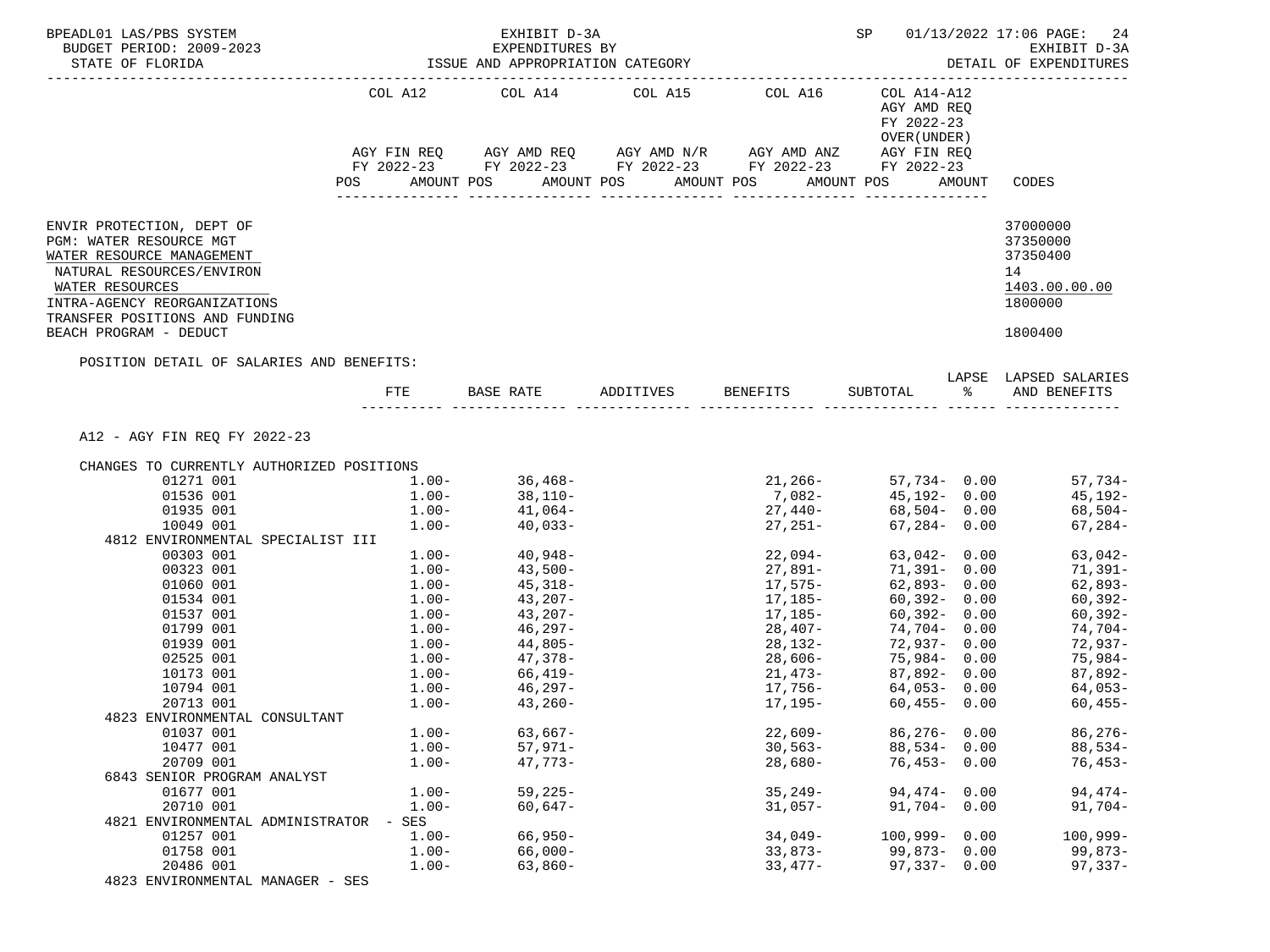| BUDGET PERIOD: 2009-2023<br>STATE OF FLORIDA                                                                                                                                                                                          |                                                                                                                           | EXPENDITURES BY                                                                       |                                                                                                                                                                                        |                        |                                                                                                                                                     | EXHIBIT D-3A                                                                  |
|---------------------------------------------------------------------------------------------------------------------------------------------------------------------------------------------------------------------------------------|---------------------------------------------------------------------------------------------------------------------------|---------------------------------------------------------------------------------------|----------------------------------------------------------------------------------------------------------------------------------------------------------------------------------------|------------------------|-----------------------------------------------------------------------------------------------------------------------------------------------------|-------------------------------------------------------------------------------|
|                                                                                                                                                                                                                                       |                                                                                                                           | ISSUE AND APPROPRIATION CATEGORY                                                      |                                                                                                                                                                                        |                        |                                                                                                                                                     | DETAIL OF EXPENDITURES                                                        |
|                                                                                                                                                                                                                                       | COL A12<br>POS FOR THE POST OF THE STATE STATE STATE STATE STATE STATE STATE STATE STATE STATE STATE STATE STATE STATE ST | COL A14                                                                               | COL A15<br>AGY FIN REQ AGY AMD REQ AGY AMD N/R AGY AMD ANZ AGY FIN REQ<br>FY 2022-23 FY 2022-23 FY 2022-23 FY 2022-23 FY 2022-23<br>AMOUNT POS AMOUNT POS AMOUNT POS AMOUNT POS AMOUNT | COL A16                | COL A14-A12<br>AGY AMD REQ<br>FY 2022-23<br>OVER (UNDER)                                                                                            | CODES                                                                         |
| ENVIR PROTECTION, DEPT OF<br>PGM: WATER RESOURCE MGT<br>WATER RESOURCE MANAGEMENT<br>NATURAL RESOURCES/ENVIRON<br>WATER RESOURCES<br>INTRA-AGENCY REORGANIZATIONS<br>TRANSFER POSITIONS AND FUNDING<br>BEACH PROGRAM - DEDUCT         |                                                                                                                           |                                                                                       |                                                                                                                                                                                        |                        |                                                                                                                                                     | 37000000<br>37350000<br>37350400<br>14<br>1403.00.00.00<br>1800000<br>1800400 |
| POSITION DETAIL OF SALARIES AND BENEFITS:                                                                                                                                                                                             | FTE                                                                                                                       | BASE RATE                                                                             | ADDITIVES BENEFITS                                                                                                                                                                     |                        | SUBTOTAL                                                                                                                                            | LAPSE LAPSED SALARIES<br>% AND BENEFITS                                       |
| A12 - AGY FIN REQ FY 2022-23<br>CHANGES TO CURRENTLY AUTHORIZED POSITIONS<br>02523 001<br>8841 PROGRAM ADMINISTRATOR<br>00329 001<br>01059 001<br>11048 001<br>20483 001<br>8862 DEPUTY DIR OF WATER RESOURCE MGMT - DEP<br>10766 001 | $1.00-$<br>$1.00-$<br>$1.00 -$<br>$1.00 -$                                                                                | $48,410-$<br>$1.00 - 76,220 -$<br>77,250-<br>80,340-<br>$1.00 - 81,761 -$<br>104,030- |                                                                                                                                                                                        | $35,765-$              | $30,617 - 79,027 - 0.00$<br>111,985- 0.00<br>35,955-<br>36,528-<br>36,791-<br>36,791-<br>118,552-<br>30.00<br>116,868-0.00<br>40,912- 144,942- 0.00 | $79,027-$<br>111,985-<br>$113,205-$<br>116,868-<br>$118,552-$<br>144,942-     |
| TOTALS FOR ISSUE BY FUND<br>2526 PERMIT FEE TRUST FUND<br>2423 LAND ACOUISITION TF<br>2261 FEDERAL GRANTS TRUST FUND                                                                                                                  |                                                                                                                           |                                                                                       |                                                                                                                                                                                        |                        |                                                                                                                                                     | 863,612-<br>$3,359,195-$<br>116,868-<br>______________                        |
|                                                                                                                                                                                                                                       |                                                                                                                           | $60.00 - 2,924,516 -$                                                                 |                                                                                                                                                                                        | $1,415,159-4,339,675-$ |                                                                                                                                                     | 4,339,675-<br>==============                                                  |
| OTHER SALARY AMOUNT<br>2261 FEDERAL GRANTS TRUST FUND<br>2423 LAND ACQUISITION TF<br>2526 PERMIT FEE TRUST FUND                                                                                                                       |                                                                                                                           |                                                                                       |                                                                                                                                                                                        |                        |                                                                                                                                                     | $2,355-$<br>$292,660-$<br>$10,833-$<br>------------<br>$4,645,523-$           |
|                                                                                                                                                                                                                                       |                                                                                                                           |                                                                                       |                                                                                                                                                                                        |                        |                                                                                                                                                     | ==============                                                                |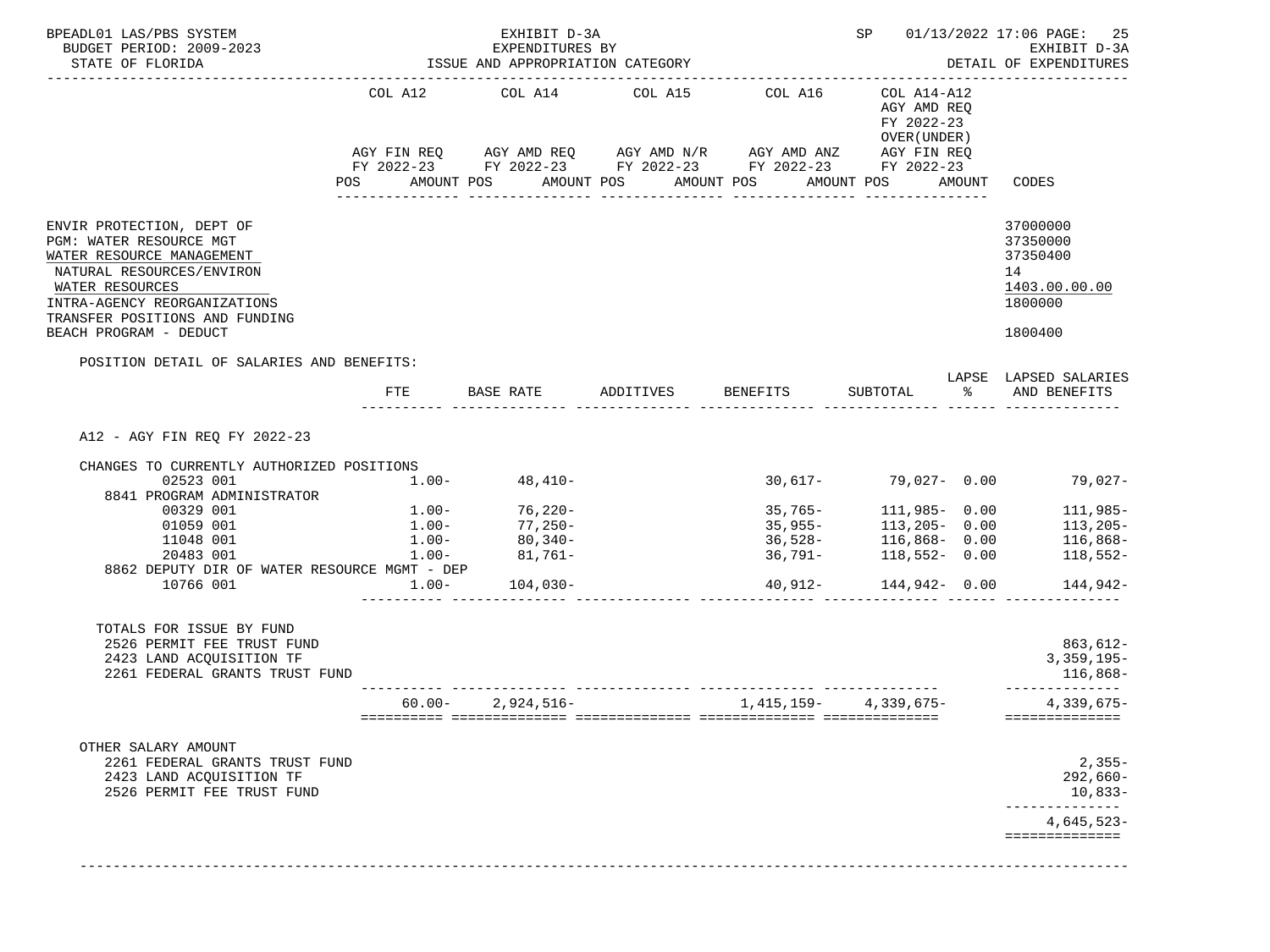| BPEADL01 LAS/PBS SYSTEM<br>BUDGET PERIOD: 2009-2023                                                                                                                                                                           |                                        | EXHIBIT D-3A<br>EXPENDITURES BY               |                       |                                                                                                                       | <b>SP</b>                                                               |        | 01/13/2022 17:06 PAGE: 26<br>EXHIBIT D-3A                                     |
|-------------------------------------------------------------------------------------------------------------------------------------------------------------------------------------------------------------------------------|----------------------------------------|-----------------------------------------------|-----------------------|-----------------------------------------------------------------------------------------------------------------------|-------------------------------------------------------------------------|--------|-------------------------------------------------------------------------------|
| STATE OF FLORIDA                                                                                                                                                                                                              |                                        | ISSUE AND APPROPRIATION CATEGORY              |                       |                                                                                                                       |                                                                         |        | DETAIL OF EXPENDITURES                                                        |
|                                                                                                                                                                                                                               | POS                                    | COL A12 COL A14 COL A15 COL A16<br>AMOUNT POS | AMOUNT POS AMOUNT POS | AGY FIN REQ AGY AMD REQ AGY AMD N/R AGY AMD ANZ AGY FIN REQ<br>FY 2022-23 FY 2022-23 FY 2022-23 FY 2022-23 FY 2022-23 | COL A14-A12<br>AGY AMD REQ<br>FY 2022-23<br>OVER (UNDER )<br>AMOUNT POS | AMOUNT | CODES                                                                         |
| ENVIR PROTECTION, DEPT OF<br>PGM: WATER RESOURCE MGT<br>WATER RESOURCE MANAGEMENT<br>NATURAL RESOURCES/ENVIRON<br>WATER RESOURCES<br>INTRA-AGENCY REORGANIZATIONS<br>TRANSFER POSITIONS AND FUNDING<br>BEACH PROGRAM - DEDUCT |                                        |                                               |                       |                                                                                                                       |                                                                         |        | 37000000<br>37350000<br>37350400<br>14<br>1403.00.00.00<br>1800000<br>1800400 |
| POSITION DETAIL OF SALARIES AND BENEFITS:                                                                                                                                                                                     | FTE                                    |                                               |                       | BASE RATE ADDITIVES BENEFITS                                                                                          |                                                                         |        | LAPSE LAPSED SALARIES<br>SUBTOTAL % AND BENEFITS                              |
| A14 - AGY AMD REQ FY 2022-23                                                                                                                                                                                                  |                                        |                                               |                       |                                                                                                                       |                                                                         |        |                                                                               |
| CHANGES TO CURRENTLY AUTHORIZED POSITIONS                                                                                                                                                                                     |                                        |                                               |                       |                                                                                                                       |                                                                         |        |                                                                               |
| 0709 ADMINISTRATIVE ASSISTANT I                                                                                                                                                                                               |                                        |                                               |                       |                                                                                                                       |                                                                         |        |                                                                               |
| 10540 001                                                                                                                                                                                                                     |                                        | $1.00 - 27,040 -$<br>$1.00 - 30,879 -$        |                       | $19,525 - 46,565 - 0.00$                                                                                              | $14,908 45,787-$ 0.00                                                   |        | 46,565-<br>45,787-                                                            |
| 10636 001<br>2107 SYSTEMS PROJECT ANALYST                                                                                                                                                                                     |                                        |                                               |                       |                                                                                                                       |                                                                         |        |                                                                               |
| 10360 001                                                                                                                                                                                                                     |                                        | $1.00 - 46,297 -$                             |                       | 17,756-                                                                                                               | $64,053 - 0.00$                                                         |        | $64,053-$                                                                     |
| 2209 OPERATIONS ANALYST I                                                                                                                                                                                                     |                                        |                                               |                       |                                                                                                                       |                                                                         |        |                                                                               |
| 20484 001                                                                                                                                                                                                                     | $1.00-$                                | 29,000-                                       |                       | $5,400-$                                                                                                              | $34,400 - 0.00$                                                         |        | $34,400-$                                                                     |
| 2234 GOVERNMENT OPERATIONS CONSULTANT I                                                                                                                                                                                       |                                        |                                               |                       |                                                                                                                       |                                                                         |        |                                                                               |
| 20025 001                                                                                                                                                                                                                     | $1.00 - 35,536 -$<br>$1.00 - 41.200 -$ |                                               |                       | $26,420-$                                                                                                             | $61,956 - 0.00$                                                         |        | 61,956-                                                                       |
| 20288 001                                                                                                                                                                                                                     | $1.00-$                                | 41,200-                                       |                       | 7,653-                                                                                                                | $48,853 - 0.00$                                                         |        | 48,853-                                                                       |
| 2236 GOVERNMENT OPERATIONS CONSULTANT II                                                                                                                                                                                      |                                        |                                               |                       |                                                                                                                       |                                                                         |        |                                                                               |
| 00424 001                                                                                                                                                                                                                     | $1.00-$                                | 44,970-<br>44,352-                            |                       | 28,162-<br>28,048-                                                                                                    | 73,132- 0.00                                                            |        | 73,132-                                                                       |
| 20429 001<br>2336 PLANNING CONSULTANT                                                                                                                                                                                         | $1.00 -$                               |                                               |                       |                                                                                                                       | 72,400-0.00                                                             |        | 72,400-                                                                       |
| 00440 001                                                                                                                                                                                                                     |                                        | $1.00 - 49,284 -$                             |                       | 18,308-                                                                                                               | 67,592-0.00                                                             |        | 67,592-                                                                       |
| 02141 001                                                                                                                                                                                                                     | $1.00 - 45,267 -$                      |                                               |                       |                                                                                                                       | $28,217-73,484-0.00$                                                    |        | 73,484-                                                                       |
| 4612 ENGINEERING TECHNICIAN IV                                                                                                                                                                                                |                                        |                                               |                       |                                                                                                                       |                                                                         |        |                                                                               |
| 01273 001                                                                                                                                                                                                                     | $1.00 -$                               | $36,500-$                                     |                       | $15,946-$                                                                                                             | $52,446 - 0.00$                                                         |        | $52,446-$                                                                     |
| 4627 ENGINEERING SPECIALIST I                                                                                                                                                                                                 |                                        |                                               |                       |                                                                                                                       |                                                                         |        |                                                                               |
| 01264 001                                                                                                                                                                                                                     | $1.00 -$                               | $41,392-$                                     |                       | $27,501-$                                                                                                             | $68,893 - 0.00$                                                         |        | $68,893-$                                                                     |
| 01267 001                                                                                                                                                                                                                     | $1.00 -$                               | $40,481-$                                     |                       | $16,682-$                                                                                                             | $57,163-$                                                               | 0.00   | $57,163-$                                                                     |
| 01796 001                                                                                                                                                                                                                     | $1.00 -$                               | $40,481-$                                     |                       | $16,682-$                                                                                                             | $57,163-$                                                               | 0.00   | $57, 163 -$                                                                   |
| 4630 ENGINEERING SPECIALIST II                                                                                                                                                                                                | $1.00-$                                | $38,660-$                                     |                       | $21,670-$                                                                                                             |                                                                         | 0.00   | $60, 330 -$                                                                   |
| 01268 001<br>01599 001                                                                                                                                                                                                        | $1.00-$                                | $40,000-$                                     |                       | $16,593-$                                                                                                             | $60,330-$<br>$56, 593 -$                                                | 0.00   | $56, 593 -$                                                                   |
| 01931 001                                                                                                                                                                                                                     | $1.00-$                                | $39,820-$                                     |                       | $16,560-$                                                                                                             | $56,380-$                                                               | 0.00   | $56,380-$                                                                     |
| 10469 001                                                                                                                                                                                                                     | $1.00-$                                | $39,820-$                                     |                       | $16,560-$                                                                                                             | $56,380 - 0.00$                                                         |        | $56,380-$                                                                     |
| 4633 ENGINEERING SPECIALIST III                                                                                                                                                                                               |                                        |                                               |                       |                                                                                                                       |                                                                         |        |                                                                               |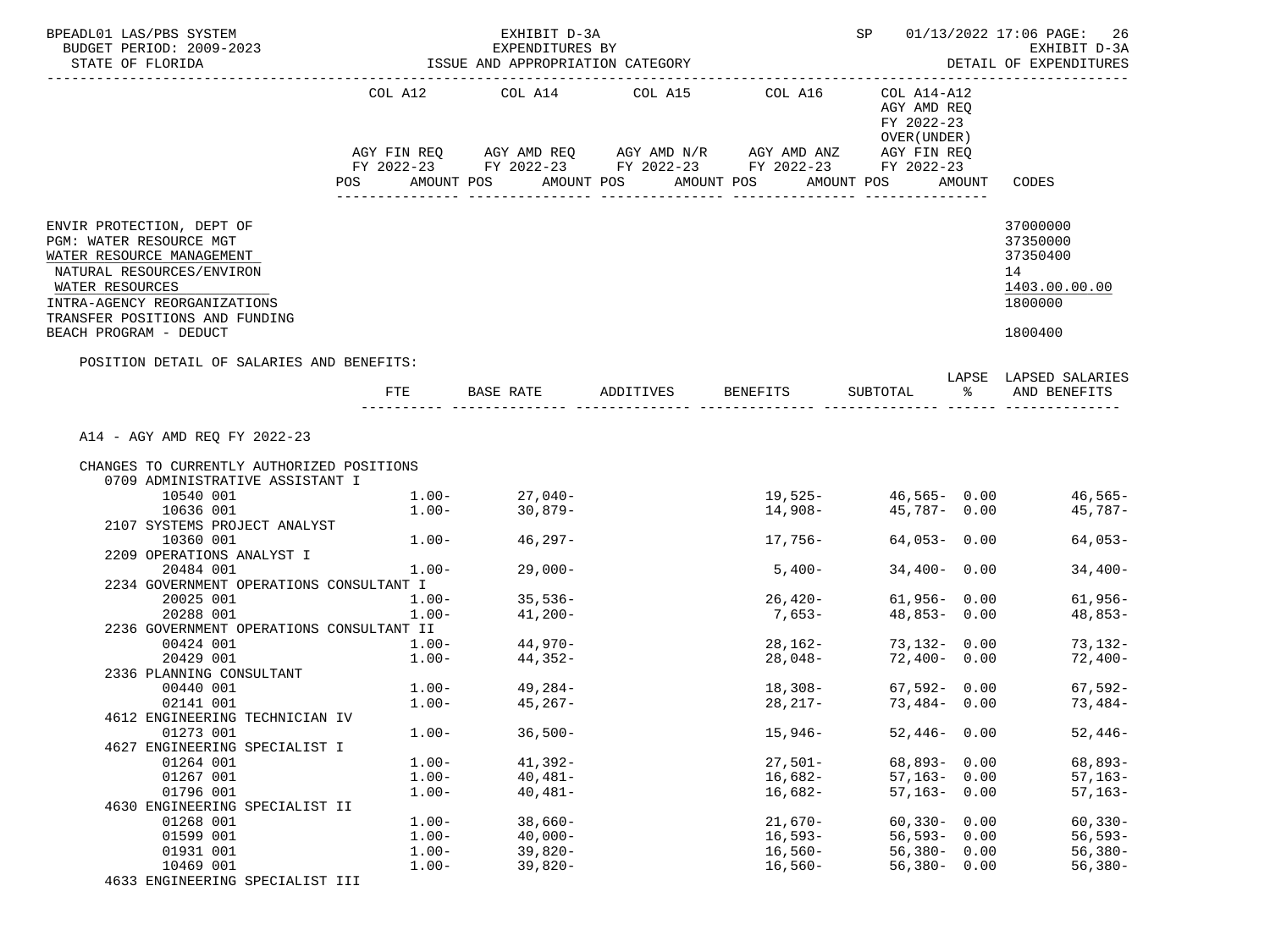| BPEADL01 LAS/PBS SYSTEM                                                                                                           |                  | EXHIBIT D-3A                                                |                       |                                              | SP                                                         |        | 01/13/2022 17:06 PAGE: 27                               |
|-----------------------------------------------------------------------------------------------------------------------------------|------------------|-------------------------------------------------------------|-----------------------|----------------------------------------------|------------------------------------------------------------|--------|---------------------------------------------------------|
| BUDGET PERIOD: 2009-2023<br>STATE OF FLORIDA                                                                                      |                  | EXPENDITURES BY<br>ISSUE AND APPROPRIATION CATEGORY         |                       |                                              |                                                            |        | EXHIBIT D-3A<br>DETAIL OF EXPENDITURES                  |
|                                                                                                                                   |                  |                                                             |                       |                                              |                                                            |        |                                                         |
|                                                                                                                                   |                  | COL A12 COL A14 COL A15 COL A16                             |                       |                                              | COL A14-A12<br>AGY AMD REQ<br>FY 2022-23<br>OVER ( UNDER ) |        |                                                         |
|                                                                                                                                   |                  | AGY FIN REQ AGY AMD REQ AGY AMD N/R AGY AMD ANZ AGY FIN REQ |                       |                                              |                                                            |        |                                                         |
|                                                                                                                                   |                  | FY 2022-23 FY 2022-23 FY 2022-23 FY 2022-23 FY 2022-23      |                       |                                              |                                                            |        |                                                         |
|                                                                                                                                   | POS              | AMOUNT POS                                                  | AMOUNT POS AMOUNT POS |                                              | AMOUNT POS                                                 | AMOUNT | CODES                                                   |
| ENVIR PROTECTION, DEPT OF<br>PGM: WATER RESOURCE MGT<br>WATER RESOURCE MANAGEMENT<br>NATURAL RESOURCES/ENVIRON<br>WATER RESOURCES |                  |                                                             |                       |                                              |                                                            |        | 37000000<br>37350000<br>37350400<br>14<br>1403.00.00.00 |
| INTRA-AGENCY REORGANIZATIONS                                                                                                      |                  |                                                             |                       |                                              |                                                            |        | 1800000                                                 |
| TRANSFER POSITIONS AND FUNDING<br>BEACH PROGRAM - DEDUCT                                                                          |                  |                                                             |                       |                                              |                                                            |        | 1800400                                                 |
| POSITION DETAIL OF SALARIES AND BENEFITS:                                                                                         |                  |                                                             |                       |                                              |                                                            |        |                                                         |
|                                                                                                                                   |                  | FTE BASE RATE ADDITIVES BENEFITS                            |                       |                                              |                                                            |        | LAPSE LAPSED SALARIES<br>SUBTOTAL % AND BENEFITS        |
|                                                                                                                                   |                  |                                                             |                       |                                              |                                                            |        |                                                         |
| A14 - AGY AMD REO FY 2022-23                                                                                                      |                  |                                                             |                       |                                              |                                                            |        |                                                         |
| CHANGES TO CURRENTLY AUTHORIZED POSITIONS                                                                                         |                  |                                                             |                       |                                              |                                                            |        |                                                         |
| 01266 001                                                                                                                         |                  | $1.00 - 54,000 -$                                           |                       |                                              |                                                            |        | 64,017-                                                 |
| 01439 001                                                                                                                         | $1.00 -$         | 40,948-                                                     |                       | 16,769-                                      | 57,717- 0.00                                               |        | 57,717-                                                 |
| 01695 001                                                                                                                         |                  | $1.00 - 47,000 -$                                           |                       | 17,886-                                      | 64,886- 0.00                                               |        | 64,886-                                                 |
| 4635 ENGINEERING SPECIALIST IV                                                                                                    |                  | $1.00 - 51,500 -$                                           |                       |                                              |                                                            |        |                                                         |
| 01258 001                                                                                                                         |                  |                                                             |                       | $29,368-$                                    | $80,868 - 0.00$                                            |        | $80,868-$                                               |
| 01932 001                                                                                                                         |                  | $1.00 - 46,381 - 1.00 - 53,953 -$                           |                       | $23,096-$                                    | 69,477- 0.00                                               |        | 69,477-                                                 |
| 20488 001                                                                                                                         |                  | $1.00 - 50,863 - 50$                                        |                       | 23,227-<br>- <i>ا ۱۵ ، د</i> ء<br>29 , 250 - | 77,180- 0.00<br>$80,113 - 0.00$                            |        | 77,180-                                                 |
| 20805 001                                                                                                                         |                  |                                                             |                       |                                              |                                                            |        | $80, 113 -$                                             |
| 4657 PROFESSIONAL ENGINEER I                                                                                                      | $1.00 -$         | $56,012-$                                                   |                       |                                              | 72,779- 0.00                                               |        | $72,779-$                                               |
| 02142 001<br>4715 PROFESSIONAL LAND SURVEYOR I                                                                                    |                  |                                                             |                       | 16,767-                                      |                                                            |        |                                                         |
| 01270 001                                                                                                                         | $1.00-$          | $43,507-$                                                   |                       | 22,565-                                      | 66,072- 0.00                                               |        | $66,072-$                                               |
| 4806 ENVIRONMENTAL SPECIALIST I                                                                                                   |                  |                                                             |                       |                                              |                                                            |        |                                                         |
| 01038 001                                                                                                                         |                  |                                                             |                       | $20, 254-$                                   | 51,243-0.00                                                |        | 51,243-                                                 |
| 20487 001                                                                                                                         | $1 \, . \, 00 -$ | $1.00 - 30,989 -$<br>37,868-                                |                       | 26,850-                                      | 64,718- 0.00                                               |        | 64,718-                                                 |
| 4809 ENVIRONMENTAL SPECIALIST II                                                                                                  |                  |                                                             |                       |                                              |                                                            |        |                                                         |
| 01263 001                                                                                                                         | $1.00 -$         | $37,595-$                                                   |                       | 16,149-                                      | 53,744- 0.00                                               |        | $53,744-$                                               |
| 01265 001                                                                                                                         | $1.00-$          | $42,506-$                                                   |                       | $27,707-$                                    | $70,213 - 0.00$                                            |        | $70, 213 -$                                             |
| 01271 001                                                                                                                         | $1.00 -$         | $36,468-$                                                   |                       | $21,266-$                                    | $57,734 - 0.00$                                            |        | $57,734-$                                               |
| 01536 001                                                                                                                         | $1.00-$          | $38,110-$                                                   |                       | $7,082-$                                     | $45,192 - 0.00$                                            |        | 45,192-                                                 |
| 01935 001                                                                                                                         | $1.00 -$         | $41,064-$                                                   |                       | $27,440-$                                    | $68,504 - 0.00$                                            |        | $68,504-$                                               |
| 10049 001                                                                                                                         | $1.00-$          | $40,033-$                                                   |                       | $27,251-$                                    | $67,284 - 0.00$                                            |        | $67, 284 -$                                             |
| 4812 ENVIRONMENTAL SPECIALIST III                                                                                                 |                  |                                                             |                       |                                              |                                                            |        |                                                         |
| 00303 001                                                                                                                         | $1.00-$          | $40,948-$                                                   |                       | $22,094-$                                    | $63,042 - 0.00$                                            |        | $63,042-$                                               |
| 00323 001                                                                                                                         | $1.00-$          | $43,500-$                                                   |                       | $27,891-$                                    | $71,391 - 0.00$                                            |        | $71,391-$                                               |
| 01060 001                                                                                                                         | $1.00-$          | $45,318-$                                                   |                       | $17,575-$                                    | $62,893 - 0.00$                                            |        | 62,893-                                                 |
| 01534 001                                                                                                                         | $1.00-$          | $43,207-$                                                   |                       | $17,185-$                                    | $60,392 - 0.00$                                            |        | $60, 392 -$                                             |
| 01537 001                                                                                                                         | $1.00-$          | $43,207-$                                                   |                       | $17,185-$                                    | $60,392 - 0.00$                                            |        | $60, 392 -$                                             |
|                                                                                                                                   |                  |                                                             |                       |                                              |                                                            |        |                                                         |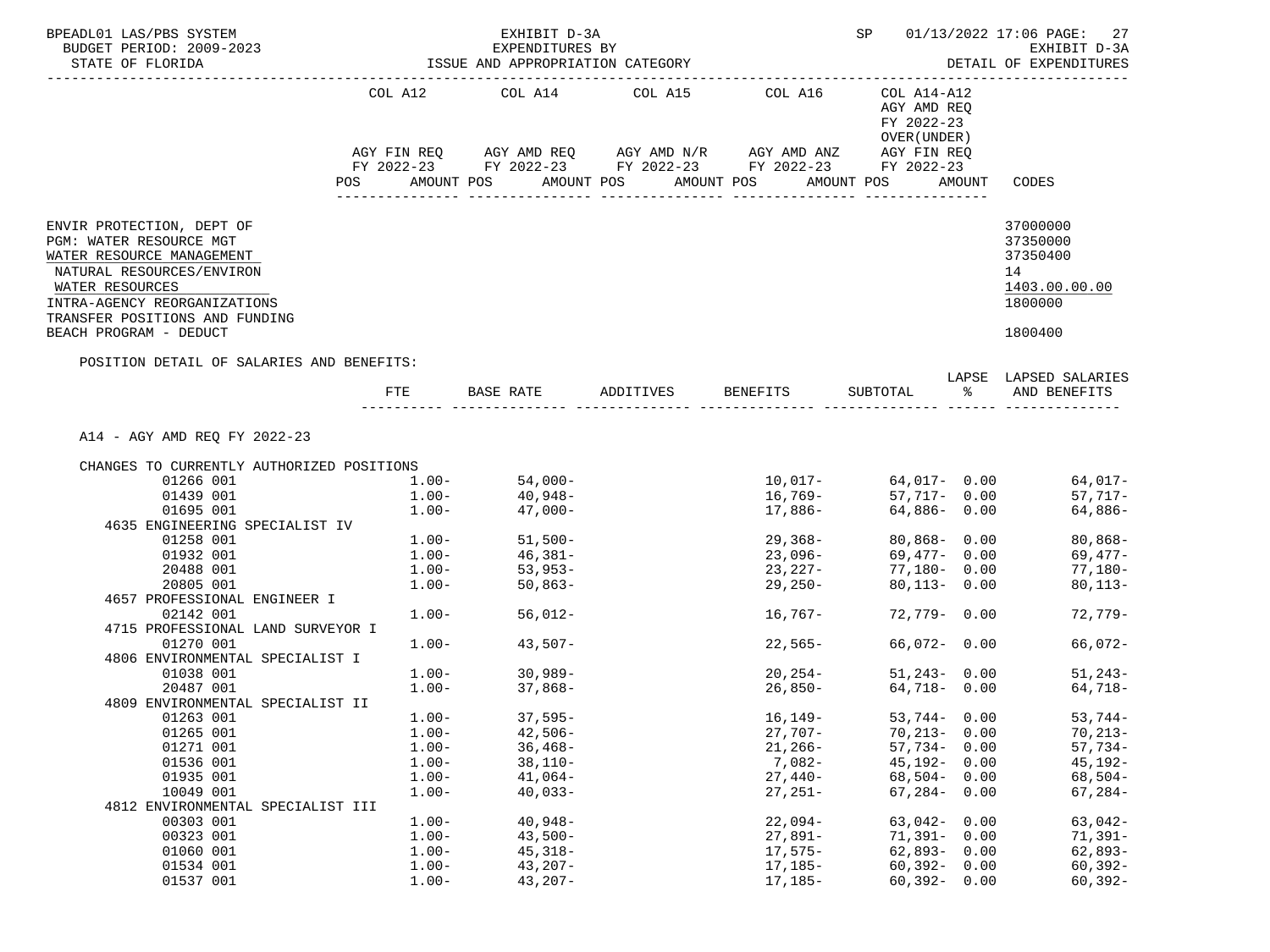| BPEADL01 LAS/PBS SYSTEM<br>BUDGET PERIOD: 2009-2023<br>STATE OF FLORIDA                                                                                                                                                       |                     | EXHIBIT D-3A<br>EXPENDITURES BY<br>ISSUE AND APPROPRIATION CATEGORY |                                                          |                                                                                                                       | <b>SP</b>                                                               | 01/13/2022 17:06 PAGE: 28<br>EXHIBIT D-3A<br>DETAIL OF EXPENDITURES           |
|-------------------------------------------------------------------------------------------------------------------------------------------------------------------------------------------------------------------------------|---------------------|---------------------------------------------------------------------|----------------------------------------------------------|-----------------------------------------------------------------------------------------------------------------------|-------------------------------------------------------------------------|-------------------------------------------------------------------------------|
| ---------------------                                                                                                                                                                                                         | <b>POS</b>          | AMOUNT POS                                                          | COL A12 COL A14 COL A15 COL A16<br>AMOUNT POS AMOUNT POS | AGY FIN REQ AGY AMD REQ AGY AMD N/R AGY AMD ANZ AGY FIN REQ<br>FY 2022-23 FY 2022-23 FY 2022-23 FY 2022-23 FY 2022-23 | COL A14-A12<br>AGY AMD REO<br>FY 2022-23<br>OVER (UNDER )<br>AMOUNT POS | AMOUNT CODES                                                                  |
| ENVIR PROTECTION, DEPT OF<br>PGM: WATER RESOURCE MGT<br>WATER RESOURCE MANAGEMENT<br>NATURAL RESOURCES/ENVIRON<br>WATER RESOURCES<br>INTRA-AGENCY REORGANIZATIONS<br>TRANSFER POSITIONS AND FUNDING<br>BEACH PROGRAM - DEDUCT |                     |                                                                     |                                                          |                                                                                                                       |                                                                         | 37000000<br>37350000<br>37350400<br>14<br>1403.00.00.00<br>1800000<br>1800400 |
| POSITION DETAIL OF SALARIES AND BENEFITS:                                                                                                                                                                                     |                     |                                                                     |                                                          | FTE BASE RATE ADDITIVES BENEFITS SUBTOTAL $\frac{1}{2}$ and benefits                                                  |                                                                         | LAPSE LAPSED SALARIES                                                         |
| A14 - AGY AMD REO FY 2022-23<br>CHANGES TO CURRENTLY AUTHORIZED POSITIONS                                                                                                                                                     |                     |                                                                     |                                                          |                                                                                                                       |                                                                         |                                                                               |
| 01799 001                                                                                                                                                                                                                     |                     | $1.00 - 46,297 -$                                                   |                                                          |                                                                                                                       |                                                                         | 74,704-                                                                       |
| 01939 001                                                                                                                                                                                                                     | $1.00 -$            | 44,805-                                                             |                                                          | 28,132-                                                                                                               | 72,937- 0.00                                                            | 72,937-                                                                       |
| 02525 001                                                                                                                                                                                                                     |                     | $1.00 - 47,378 -$                                                   |                                                          | $28,606 - 75,984 - 0.00$                                                                                              |                                                                         | 75,984-                                                                       |
| 10173 001                                                                                                                                                                                                                     |                     | $1.00-$ 66,419-<br>$1.00-$ 46,297-                                  |                                                          |                                                                                                                       | 87,892- 0.00<br>64,053- 0.00                                            | 87,892-                                                                       |
| 10794 001                                                                                                                                                                                                                     |                     |                                                                     |                                                          | ∠⊥,473-<br>17,756-                                                                                                    |                                                                         | 64,053-                                                                       |
| 20713 001                                                                                                                                                                                                                     |                     | $1.00 - 43,260 -$                                                   |                                                          | 17,195-                                                                                                               | 60,455- 0.00                                                            | $60,455-$                                                                     |
| 4823 ENVIRONMENTAL CONSULTANT                                                                                                                                                                                                 |                     |                                                                     |                                                          |                                                                                                                       |                                                                         |                                                                               |
| 01037 001                                                                                                                                                                                                                     |                     | $1.00 - 63,667 -$                                                   |                                                          | 22,609-                                                                                                               | 86,276- 0.00                                                            | 86,276-                                                                       |
| 10477 001                                                                                                                                                                                                                     |                     | $1.00 - 57,971 -$<br>$1.00 - 47,773 -$                              |                                                          | $30,563-$                                                                                                             | $88,534 - 0.00$                                                         | 88,534-                                                                       |
| 20709 001<br>6843 SENIOR PROGRAM ANALYST                                                                                                                                                                                      |                     |                                                                     |                                                          | 28,680-                                                                                                               | 76,453- 0.00                                                            | 76,453-                                                                       |
| 01677 001                                                                                                                                                                                                                     |                     |                                                                     |                                                          |                                                                                                                       |                                                                         | 94.474-                                                                       |
| 20710 001                                                                                                                                                                                                                     |                     | $1.00 - 59,225 - 1.00 - 60,647 -$                                   |                                                          |                                                                                                                       | $35,249$ $94,474$ $0.00$<br>$31,057$ $91,704$ $0.00$                    | 91,704-                                                                       |
| 4821 ENVIRONMENTAL ADMINISTRATOR - SES                                                                                                                                                                                        |                     |                                                                     |                                                          |                                                                                                                       |                                                                         |                                                                               |
| 01257 001                                                                                                                                                                                                                     |                     | $1.00 - 66,950 -$                                                   |                                                          |                                                                                                                       |                                                                         | $34,049 - 100,999 - 0.00$ 100,999-                                            |
| 01758 001                                                                                                                                                                                                                     | $1.00 - 66,000 -$   |                                                                     |                                                          |                                                                                                                       |                                                                         | $33,873-$ 99,873- 0.00 99,873-                                                |
| 20486 001                                                                                                                                                                                                                     | $1.00 -$            | $63,860-$                                                           |                                                          | $33,477-$                                                                                                             | $97,337 - 0.00$                                                         | 97,337-                                                                       |
| 4823 ENVIRONMENTAL MANAGER - SES                                                                                                                                                                                              |                     |                                                                     |                                                          |                                                                                                                       |                                                                         |                                                                               |
| 02523 001                                                                                                                                                                                                                     | $1.00 -$            | $48,410-$                                                           |                                                          | 30,617-                                                                                                               | $79,027 - 0.00$                                                         | 79,027-                                                                       |
| 8841 PROGRAM ADMINISTRATOR                                                                                                                                                                                                    |                     |                                                                     |                                                          |                                                                                                                       |                                                                         |                                                                               |
| 00329 001                                                                                                                                                                                                                     | $1.00-$             | $76,220-$                                                           |                                                          | $35,765-$                                                                                                             | $111,985 - 0.00$                                                        | $111,985-$                                                                    |
| 01059 001                                                                                                                                                                                                                     | $1.00 -$            | 77,250-                                                             |                                                          | 35,955-                                                                                                               | $113,205 - 0.00$                                                        | $113,205-$                                                                    |
| 11048 001<br>20483 001                                                                                                                                                                                                        | $1.00-$<br>$1.00 -$ | $80,340-$<br>$81,761-$                                              |                                                          | 36,528-<br>$36,791-$                                                                                                  | $116,868 - 0.00$<br>$118,552 - 0.00$                                    | $116,868-$                                                                    |
| 8862 DEPUTY DIR OF WATER RESOURCE MGMT - DEP                                                                                                                                                                                  |                     |                                                                     |                                                          |                                                                                                                       |                                                                         | $118,552-$                                                                    |
| 10766 001                                                                                                                                                                                                                     | $1.00 -$            | $104,030-$                                                          |                                                          |                                                                                                                       | $40,912 - 144,942 - 0.00$                                               | 144,942-                                                                      |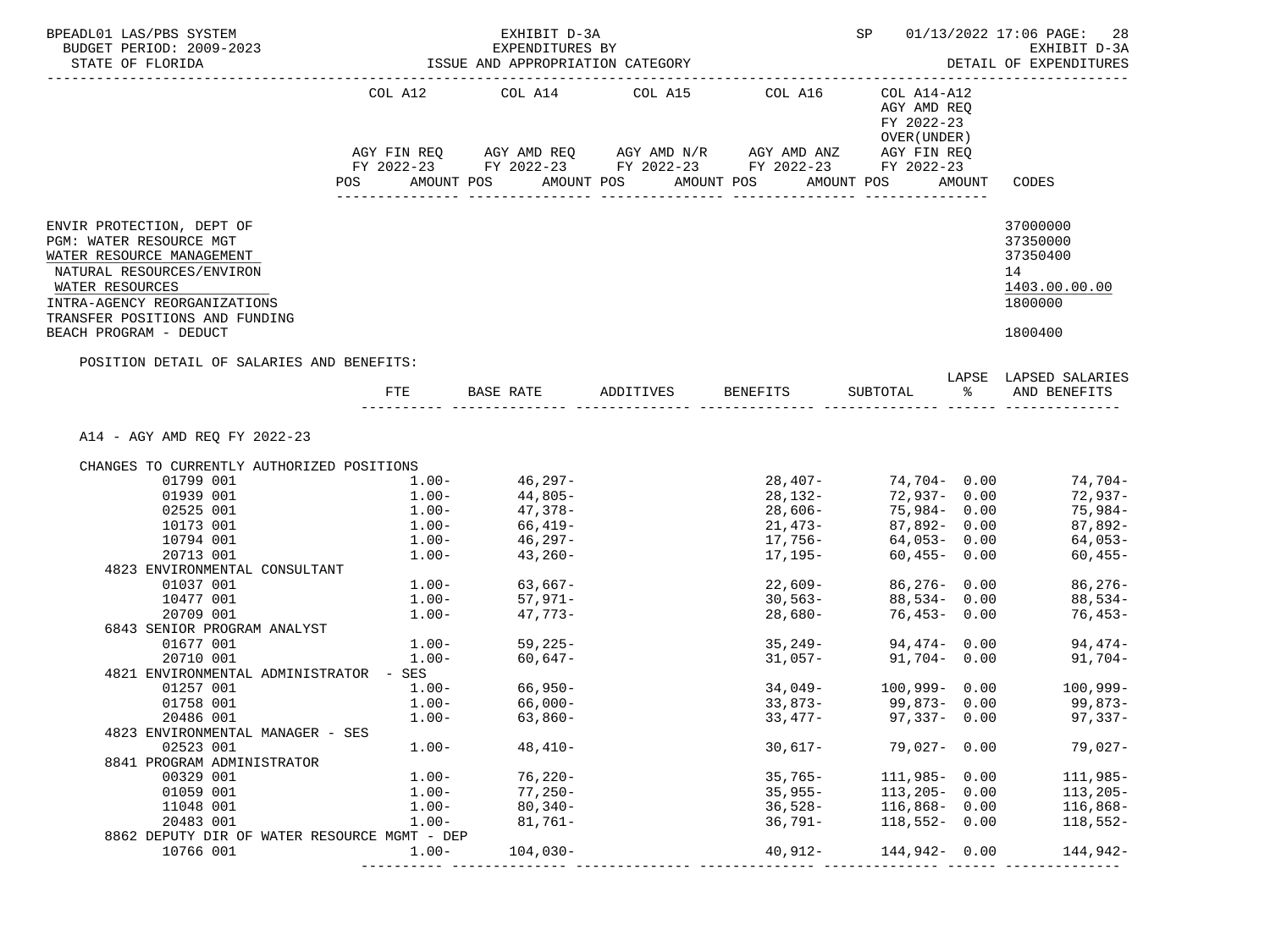| BPEADL01 LAS/PBS SYSTEM<br>BUDGET PERIOD: 2009-2023<br>STATE OF FLORIDA                                                                                                                                                       |                    |            | ISSUE AND APPROPRIATION CATEGORY | EXHIBIT D-3A<br>EXPENDITURES BY |                                       |                                                                                                                      |            |          |                                                                    | SP 01/13/2022 17:06 PAGE: 29<br>EXHIBIT D-3A<br>DETAIL OF EXPENDITURES        |
|-------------------------------------------------------------------------------------------------------------------------------------------------------------------------------------------------------------------------------|--------------------|------------|----------------------------------|---------------------------------|---------------------------------------|----------------------------------------------------------------------------------------------------------------------|------------|----------|--------------------------------------------------------------------|-------------------------------------------------------------------------------|
|                                                                                                                                                                                                                               | AGY FIN REQ<br>POS | AMOUNT POS |                                  | AMOUNT POS                      | COL A12 COL A14 COL A15<br>AMOUNT POS | COL A16<br>AGY AMD REQ AGY AMD N/R AGY AMD ANZ AGY FIN REQ<br>FY 2022-23 FY 2022-23 FY 2022-23 FY 2022-23 FY 2022-23 | AMOUNT POS |          | COL A14-A12<br>AGY AMD REO<br>FY 2022-23<br>OVER (UNDER)<br>AMOUNT | CODES                                                                         |
| ENVIR PROTECTION, DEPT OF<br>PGM: WATER RESOURCE MGT<br>WATER RESOURCE MANAGEMENT<br>NATURAL RESOURCES/ENVIRON<br>WATER RESOURCES<br>INTRA-AGENCY REORGANIZATIONS<br>TRANSFER POSITIONS AND FUNDING<br>BEACH PROGRAM - DEDUCT |                    |            |                                  |                                 |                                       |                                                                                                                      |            |          |                                                                    | 37000000<br>37350000<br>37350400<br>14<br>1403.00.00.00<br>1800000<br>1800400 |
| POSITION DETAIL OF SALARIES AND BENEFITS:                                                                                                                                                                                     |                    |            | FTE BASE RATE                    |                                 |                                       | ADDITIVES BENEFITS                                                                                                   |            | SUBTOTAL | န္က                                                                | LAPSE LAPSED SALARIES<br>AND BENEFITS                                         |
| A14 - AGY AMD REQ FY 2022-23<br>CHANGES TO CURRENTLY AUTHORIZED POSITIONS                                                                                                                                                     |                    |            |                                  |                                 |                                       |                                                                                                                      |            |          |                                                                    |                                                                               |
| TOTALS FOR ISSUE BY FUND<br>2526 PERMIT FEE TRUST FUND<br>2423 LAND ACQUISITION TF<br>2261 FEDERAL GRANTS TRUST FUND                                                                                                          |                    |            |                                  |                                 |                                       |                                                                                                                      |            |          |                                                                    | 863,612-<br>$3,359,195-$<br>116,868-                                          |
|                                                                                                                                                                                                                               |                    |            | $60.00 - 2.924.516 -$            |                                 |                                       | $1,415,159-4,339,675-$                                                                                               |            |          |                                                                    | ---------------<br>4,339,675-<br>==============                               |
| OTHER SALARY AMOUNT<br>2261 FEDERAL GRANTS TRUST FUND<br>2423 LAND ACQUISITION TF<br>2526 PERMIT FEE TRUST FUND                                                                                                               |                    |            |                                  |                                 |                                       |                                                                                                                      |            |          |                                                                    | $2,355-$<br>292,660-<br>10,833-<br>. _ _ _ _ _ _ _ _ _ _ _ _ _ _              |
|                                                                                                                                                                                                                               |                    |            |                                  |                                 |                                       |                                                                                                                      |            |          |                                                                    |                                                                               |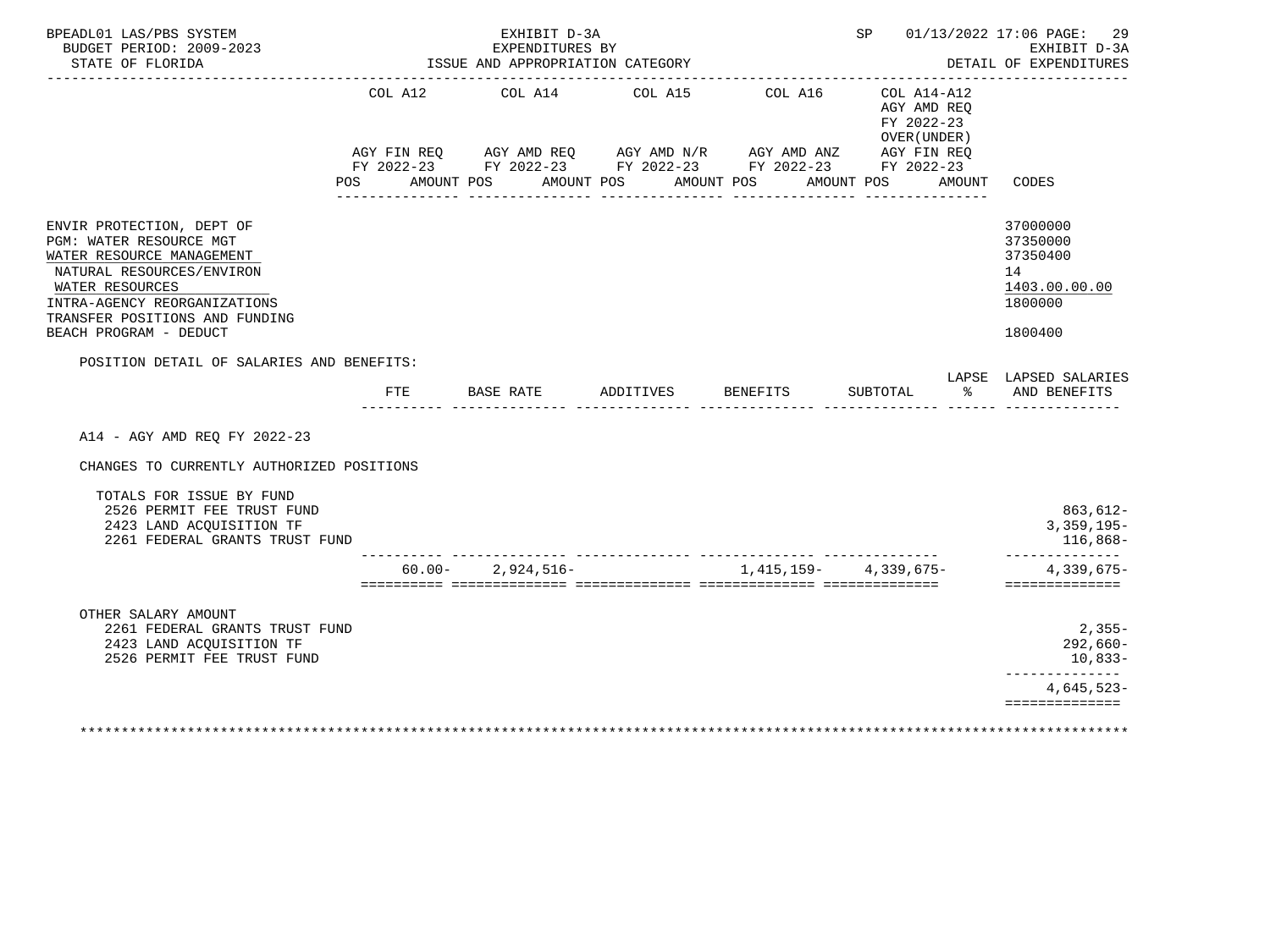| BPEADL01 LAS/PBS SYSTEM<br>BUDGET PERIOD: 2009-2023<br>STATE OF FLORIDA                                                                                                                                                                                                                                                                 |     |                               |      | EXHIBIT D-3A<br>EXPENDITURES BY<br>ISSUE AND APPROPRIATION CATEGORY |         |                  |                                                                                                                         |                                                                                                 | SP 01/13/2022 17:06 PAGE:<br>30<br>EXHIBIT D-3A<br>DETAIL OF EXPENDITURES |
|-----------------------------------------------------------------------------------------------------------------------------------------------------------------------------------------------------------------------------------------------------------------------------------------------------------------------------------------|-----|-------------------------------|------|---------------------------------------------------------------------|---------|------------------|-------------------------------------------------------------------------------------------------------------------------|-------------------------------------------------------------------------------------------------|---------------------------------------------------------------------------|
|                                                                                                                                                                                                                                                                                                                                         | POS | COL A12 COL A14<br>AMOUNT POS |      | AMOUNT POS                                                          | COL A15 | AMOUNT POS       | COL A16<br>AGY FIN REQ AGY AMD REQ AGY AMD N/R AGY AMD ANZ<br>FY 2022-23 FY 2022-23 FY 2022-23 FY 2022-23<br>AMOUNT POS | COL A14-A12<br>AGY AMD REO<br>FY 2022-23<br>OVER (UNDER)<br>AGY FIN REO<br>FY 2022-23<br>AMOUNT | CODES                                                                     |
| ENVIR PROTECTION, DEPT OF<br><b>PGM: WATER RESOURCE MGT</b><br>WATER RESOURCE MANAGEMENT<br>NATURAL RESOURCES/ENVIRON<br>WATER RESOURCES<br>INTRA-AGENCY REORGANIZATIONS<br>TRANSFER UTILITIES SITING AND<br>COORDINATION FROM DIVISION OF AIR                                                                                          |     |                               |      |                                                                     |         |                  |                                                                                                                         |                                                                                                 | 37000000<br>37350000<br>37350400<br>14<br>1403.00.00.00<br>1800000        |
| RESOURCES MANAGEMENT TO DIVISION OF<br>WATER RESOURCE MANAGEMENT - ADD<br>SALARIES AND BENEFITS                                                                                                                                                                                                                                         |     | 3.00                          | 3.00 |                                                                     |         |                  |                                                                                                                         |                                                                                                 | 1804470<br>010000                                                         |
| $-$ STATE<br>PERMIT FEE TRUST FUND                                                                                                                                                                                                                                                                                                      |     | 312,722                       |      | 314,326                                                             |         |                  |                                                                                                                         |                                                                                                 | 1,604 2526 1                                                              |
| SPECIAL CATEGORIES<br>TR/DMS/HR SVCS/STW CONTRCT                                                                                                                                                                                                                                                                                        |     |                               |      |                                                                     |         |                  |                                                                                                                         |                                                                                                 | 100000<br>107040                                                          |
| $-STATE$<br>PERMIT FEE TRUST FUND                                                                                                                                                                                                                                                                                                       |     |                               |      | 916 1,715                                                           |         |                  |                                                                                                                         |                                                                                                 | 799 2526 1                                                                |
| TOTAL: TRANSFER UTILITIES SITING AND<br>COORDINATION FROM DIVISION OF AIR<br>RESOURCES MANAGEMENT TO DIVISION OF<br>WATER RESOURCE MANAGEMENT - ADD<br>TOTAL POSITIONS 3.00                                                                                                                                                             |     |                               | 3.00 |                                                                     |         |                  |                                                                                                                         |                                                                                                 | 1804470                                                                   |
| TOTAL ISSUE                                                                                                                                                                                                                                                                                                                             |     | 313,638                       |      | 316,041                                                             |         |                  |                                                                                                                         | 2.403                                                                                           |                                                                           |
|                                                                                                                                                                                                                                                                                                                                         |     |                               |      |                                                                     |         |                  |                                                                                                                         |                                                                                                 |                                                                           |
| AGENCY ISSUE NARRATIVE:<br>2022-2023 BUDGET YEAR NARRATIVE:<br>Issue Description:<br>This issue transfers three positions and funding in the Utilities Siting and Coordination Program in the Division of Air<br>Resources Management (Air) to the Division of Water Resource Management (Water). This transfer will remove all funding |     |                               |      |                                                                     |         | IT COMPONENT? NO |                                                                                                                         |                                                                                                 |                                                                           |

Issue Background:

from the Utilities Siting and Coordination budget entity.

 The Siting Coordination Office (Siting) oversees certifications for regulatory and other programs under site licenses for state/local regulations affecting large power plants, transmission lines, and natural gas pipelines. Certifications do not include federal regulations which are covered separately. While Siting covers many Department of Environmental Protection programs, the majority of activities involve the state Environmental Resource Permitting Program and groundwater monitoring experts in Water. Air interactions are less frequent since most Siting facilities typically only require separate reviews for Air federal regulations.

Benefit and/or Impact: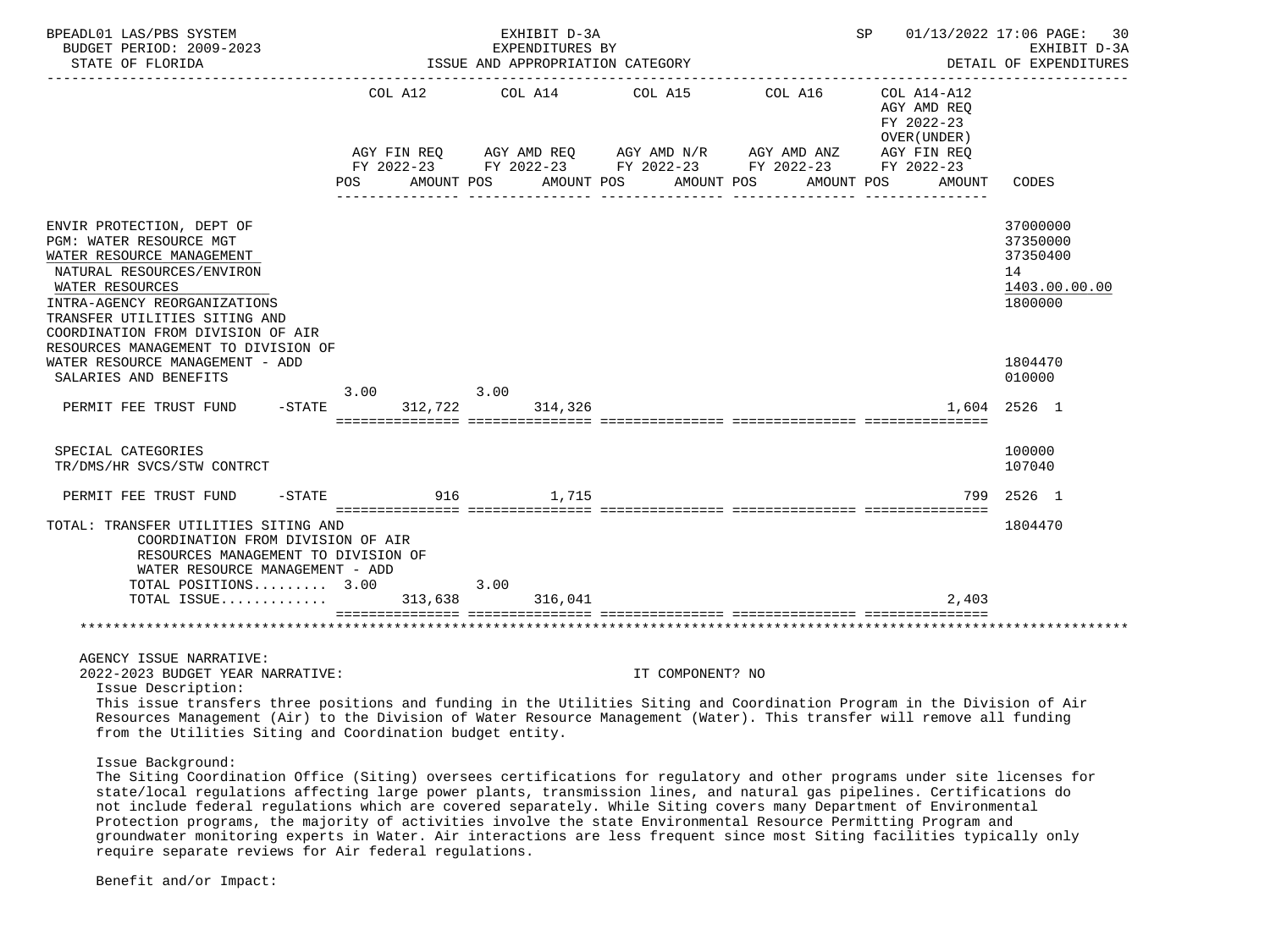| BPEADL01 LAS/PBS SYSTEM<br>BUDGET PERIOD: 2009-2023<br>ISSUE AND APPROPRIATION CATEGORY<br>STATE OF FLORIDA |                          |                           | EXHIBIT D-3A<br>EXPENDITURES BY             |                       |                                                | SP |                                                          | 01/13/2022 17:06 PAGE: 31<br>EXHIBIT D-3A<br>DETAIL OF EXPENDITURES |
|-------------------------------------------------------------------------------------------------------------|--------------------------|---------------------------|---------------------------------------------|-----------------------|------------------------------------------------|----|----------------------------------------------------------|---------------------------------------------------------------------|
|                                                                                                             |                          | COL A12                   |                                             |                       | COL A14 COL A15 COL A16                        |    | COL A14-A12<br>AGY AMD REO<br>FY 2022-23<br>OVER (UNDER) |                                                                     |
|                                                                                                             | FY 2022-23<br><b>POS</b> | AGY FIN REO<br>AMOUNT POS | AGY AMD REO     AGY AMD N/R     AGY AMD ANZ | AMOUNT POS AMOUNT POS | FY 2022-23 FY 2022-23 FY 2022-23<br>AMOUNT POS |    | AGY FIN REO<br>FY 2022-23<br>AMOUNT                      | CODES                                                               |
| ENVIR PROTECTION, DEPT OF<br>PGM: WATER RESOURCE MGT<br>WATER RESOURCE MANAGEMENT                           |                          |                           |                                             |                       |                                                |    |                                                          | 37000000<br>37350000<br>37350400                                    |
| NATURAL RESOURCES/ENVIRON<br>WATER RESOURCES<br>INTRA-AGENCY REORGANIZATIONS                                |                          |                           |                                             |                       |                                                |    |                                                          | 14<br>1403.00.00.00<br>1800000                                      |
| TRANSFER UTILITIES SITING AND<br>COORDINATION FROM DIVISION OF AIR                                          |                          |                           |                                             |                       |                                                |    |                                                          |                                                                     |
| RESOURCES MANAGEMENT TO DIVISION OF<br>WATER RESOURCE MANAGEMENT - ADD                                      |                          |                           |                                             |                       |                                                |    |                                                          | 1804470                                                             |

 Placing Siting within Water would consolidate the roles of the Siting Coordination Office's Program Administrator who also manages Water's Oil and Gas Program (currently, the Program Administrator reports to management in both Air and Water). Siting coordinates all applicable regulatory requirements (air, water, and waste) under one siting permit. However, because Air's permits are under the federal Clean Air Act, the air portion of the siting license (if applicable) must be issued by DARM. All other regulatory requirements (which are mostly water-related issues) in the siting license are managed by Siting, which makes the Water Program the appropriate division to oversee the program. This issue will have a net zero impact.

 Cost Summary: Budget Entity **Amount**  ------------------------------------------------ Utilities Siting and Coordination (\$337,829)<br>Water Resource Management (\$337,829) Water Resource Management ---------------- Total: \$0

Also, see issue code 1804460.

Amended 2022-23 Narrative after December 15, 2021

 This issue for Fiscal Year 2022-23 includes a transfer of funding and positions from the Utilities Siting and Coordination budget entity from AIR to the Division of Water Resource Management to allow for routine coordination on Siting regulatory issues.

Also, see issue code 1804460.

 Summary: The issue amount transferred for Salaries and Benefits was increased by \$1,604 and the amount transferred for TR/DMS/HR was increased by \$799 in the Water Resource Management budget entity. This will transfer the residual appropriation in the Utilities Siting and Coordination budget entity. \*\*\*\*\*\*\*\*\*\*\*\*\*\*\*\*\*\*\*\*\*\*\*\*\*\*\*\*\*\*\*\*\*\*\*\*\*\*\*\*\*\*\*\*\*\*\*\*\*\*\*\*\*\*\*\*\*\*\*\*\*\*\*\*\*\*\*\*\*\*\*\*\*\*\*\*\*\*\*\*\*\*\*\*\*\*\*\*\*\*\*\*\*\*\*\*\*\*\*\*\*\*\*\*\*\*\*\*\*\*\*\*\*\*\*\*\*\*\*\*\*\*\*\*\*\*\*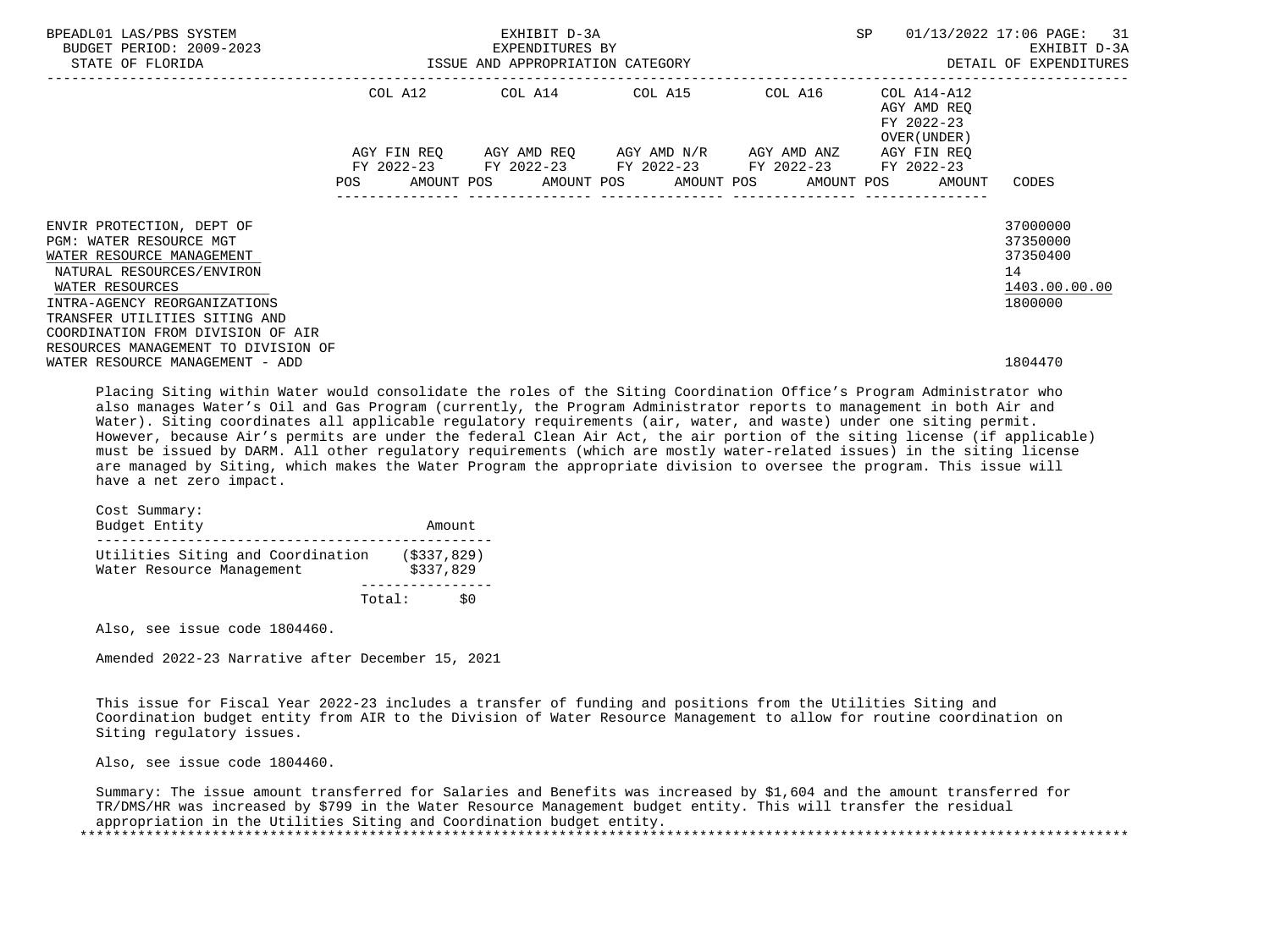| BPEADL01 LAS/PBS SYSTEM<br>BUDGET PERIOD: 2009-2023                                                                                                                                                                                                                            |                       | EXHIBIT D-3A<br>EXPENDITURES BY  |                                                                                                                                                |                                   | SP <sub>2</sub>                                         | 01/13/2022 17:06 PAGE:<br>32<br>EXHIBIT D-3A                       |
|--------------------------------------------------------------------------------------------------------------------------------------------------------------------------------------------------------------------------------------------------------------------------------|-----------------------|----------------------------------|------------------------------------------------------------------------------------------------------------------------------------------------|-----------------------------------|---------------------------------------------------------|--------------------------------------------------------------------|
| STATE OF FLORIDA                                                                                                                                                                                                                                                               |                       | ISSUE AND APPROPRIATION CATEGORY |                                                                                                                                                |                                   |                                                         | DETAIL OF EXPENDITURES                                             |
|                                                                                                                                                                                                                                                                                | COL A12<br><b>POS</b> | COL A14<br>AMOUNT POS            | COL A15<br>AGY FIN REQ AGY AMD REQ AGY AMD N/R AGY AMD ANZ AGY FIN REQ<br>FY 2022-23 FY 2022-23 FY 2022-23 FY 2022-23 FY 2022-23<br>AMOUNT POS | COL A16 COL A14-A12<br>AMOUNT POS | AGY AMD REO<br>FY 2022-23<br>OVER (UNDER)<br>AMOUNT POS | AMOUNT CODES                                                       |
| ENVIR PROTECTION, DEPT OF<br>PGM: WATER RESOURCE MGT<br>WATER RESOURCE MANAGEMENT<br>NATURAL RESOURCES/ENVIRON<br>WATER RESOURCES<br>INTRA-AGENCY REORGANIZATIONS<br>TRANSFER UTILITIES SITING AND<br>COORDINATION FROM DIVISION OF AIR<br>RESOURCES MANAGEMENT TO DIVISION OF |                       |                                  |                                                                                                                                                |                                   |                                                         | 37000000<br>37350000<br>37350400<br>14<br>1403.00.00.00<br>1800000 |
| WATER RESOURCE MANAGEMENT - ADD                                                                                                                                                                                                                                                |                       |                                  |                                                                                                                                                |                                   |                                                         | 1804470                                                            |
| POSITION DETAIL OF SALARIES AND BENEFITS:                                                                                                                                                                                                                                      |                       |                                  |                                                                                                                                                |                                   |                                                         | LAPSE LAPSED SALARIES                                              |
|                                                                                                                                                                                                                                                                                | FTE                   | BASE RATE                        | ADDITIVES                                                                                                                                      | <b>BENEFITS</b>                   | SUBTOTAL                                                | % AND BENEFITS                                                     |
| A12 - AGY FIN REQ FY 2022-23<br>CHANGES TO CURRENTLY AUTHORIZED POSITIONS<br>4806 ENVIRONMENTAL SPECIALIST I                                                                                                                                                                   |                       |                                  |                                                                                                                                                |                                   |                                                         |                                                                    |
| 10705 001<br>4823 ENVIRONMENTAL CONSULTANT                                                                                                                                                                                                                                     | 1.00                  | 39,000                           |                                                                                                                                                |                                   |                                                         | 7,247   46,247   0.00   46,247                                     |
| 20084 001                                                                                                                                                                                                                                                                      |                       | 1.00 61,800                      |                                                                                                                                                |                                   | 31,271 93,071 0.00                                      | 93,071                                                             |
| 8841 PROGRAM ADMINISTRATOR<br>10443 001                                                                                                                                                                                                                                        | 1.00                  | 94,760                           |                                                                                                                                                | 39,196                            | 133,956 0.00                                            | 133,956                                                            |
| TOTALS FOR ISSUE BY FUND<br>2526 PERMIT FEE TRUST FUND                                                                                                                                                                                                                         |                       |                                  |                                                                                                                                                |                                   |                                                         | 273, 274<br>______________                                         |
|                                                                                                                                                                                                                                                                                | 3.00                  | 195,560                          |                                                                                                                                                |                                   | 77,714 273,274                                          | 273, 274<br>==============                                         |
| OTHER SALARY AMOUNT                                                                                                                                                                                                                                                            |                       |                                  |                                                                                                                                                |                                   |                                                         |                                                                    |
| 2526 PERMIT FEE TRUST FUND                                                                                                                                                                                                                                                     |                       |                                  |                                                                                                                                                |                                   |                                                         | 39,448<br>-------------                                            |
|                                                                                                                                                                                                                                                                                |                       |                                  |                                                                                                                                                |                                   |                                                         | 312,722<br>==============                                          |
|                                                                                                                                                                                                                                                                                |                       |                                  |                                                                                                                                                |                                   |                                                         |                                                                    |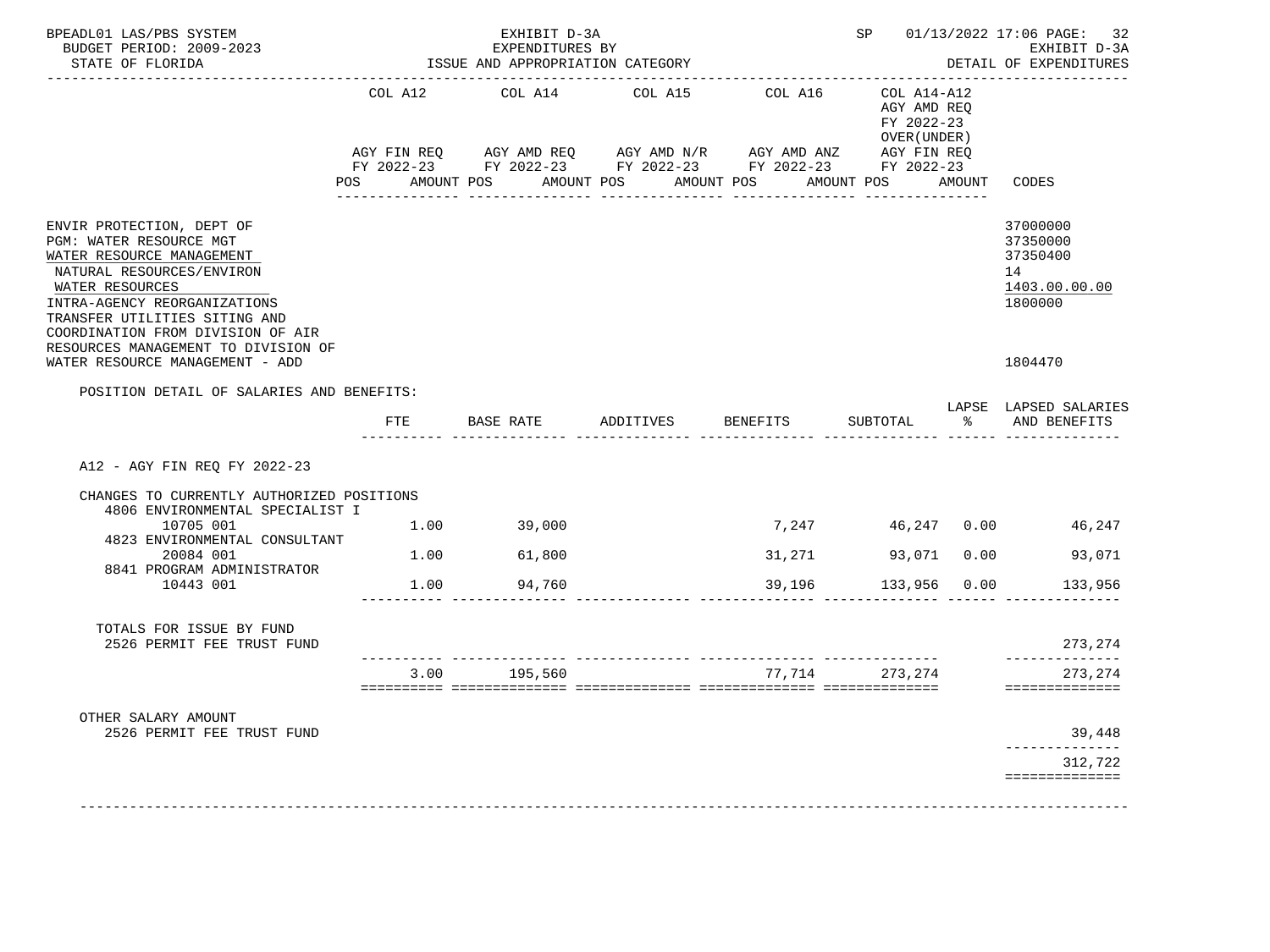| BPEADL01 LAS/PBS SYSTEM<br>BUDGET PERIOD: 2009-2023<br>STATE OF FLORIDA                                                                                                                                                                                                        |         | EXHIBIT D-3A<br>EXPENDITURES BY<br>ISSUE AND APPROPRIATION CATEGORY                                                    |           | ___________________________________ | SP 01/13/2022 17:06 PAGE: 33<br>EXHIBIT D-3A<br>DETAIL OF EXPENDITURES |  |                                                                    |
|--------------------------------------------------------------------------------------------------------------------------------------------------------------------------------------------------------------------------------------------------------------------------------|---------|------------------------------------------------------------------------------------------------------------------------|-----------|-------------------------------------|------------------------------------------------------------------------|--|--------------------------------------------------------------------|
|                                                                                                                                                                                                                                                                                | COL A12 | COL A14<br>AGY FIN REQ AGY AMD REQ AGY AMD N/R AGY AMD ANZ AGY FIN REQ                                                 | COL A15   | COL A16 COL A14-A12                 | AGY AMD REQ<br>FY 2022-23<br>OVER (UNDER)                              |  |                                                                    |
|                                                                                                                                                                                                                                                                                |         | FY 2022-23 FY 2022-23 FY 2022-23 FY 2022-23 FY 2022-23<br>POS AMOUNT POS AMOUNT POS AMOUNT POS AMOUNT POS AMOUNT CODES |           |                                     |                                                                        |  |                                                                    |
| ENVIR PROTECTION, DEPT OF<br>PGM: WATER RESOURCE MGT<br>WATER RESOURCE MANAGEMENT<br>NATURAL RESOURCES/ENVIRON<br>WATER RESOURCES<br>INTRA-AGENCY REORGANIZATIONS<br>TRANSFER UTILITIES SITING AND<br>COORDINATION FROM DIVISION OF AIR<br>RESOURCES MANAGEMENT TO DIVISION OF |         |                                                                                                                        |           |                                     |                                                                        |  | 37000000<br>37350000<br>37350400<br>14<br>1403.00.00.00<br>1800000 |
| WATER RESOURCE MANAGEMENT - ADD                                                                                                                                                                                                                                                |         |                                                                                                                        |           |                                     |                                                                        |  | 1804470                                                            |
| POSITION DETAIL OF SALARIES AND BENEFITS:                                                                                                                                                                                                                                      |         |                                                                                                                        |           |                                     |                                                                        |  | LAPSE LAPSED SALARIES                                              |
|                                                                                                                                                                                                                                                                                | FTE     | BASE RATE                                                                                                              | ADDITIVES | BENEFITS                            | SUBTOTAL                                                               |  | % AND BENEFITS                                                     |
| A14 - AGY AMD REQ FY 2022-23                                                                                                                                                                                                                                                   |         |                                                                                                                        |           |                                     |                                                                        |  |                                                                    |
| CHANGES TO CURRENTLY AUTHORIZED POSITIONS<br>4806 ENVIRONMENTAL SPECIALIST I                                                                                                                                                                                                   |         |                                                                                                                        |           |                                     |                                                                        |  |                                                                    |
| 10705 001<br>4823 ENVIRONMENTAL CONSULTANT                                                                                                                                                                                                                                     |         | $1.00$ 39,000                                                                                                          |           |                                     |                                                                        |  | 7,247   46,247   0.00   46,247                                     |
| 20084 001<br>8841 PROGRAM ADMINISTRATOR                                                                                                                                                                                                                                        |         | 1.00 61,800                                                                                                            |           |                                     | 31,271 93,071 0.00                                                     |  | 93,071                                                             |
| 10443 001                                                                                                                                                                                                                                                                      | 1.00    | 94,760                                                                                                                 |           | 39,196                              | 133,956 0.00                                                           |  | 133,956                                                            |
| TOTALS FOR ISSUE BY FUND<br>2526 PERMIT FEE TRUST FUND                                                                                                                                                                                                                         |         |                                                                                                                        |           |                                     |                                                                        |  | 273,274<br>______________                                          |
|                                                                                                                                                                                                                                                                                |         | 3.00 195,560                                                                                                           |           |                                     | 77,714 273,274                                                         |  | 273,274<br>==============                                          |
| OTHER SALARY AMOUNT                                                                                                                                                                                                                                                            |         |                                                                                                                        |           |                                     |                                                                        |  | 41,052                                                             |
| 2526 PERMIT FEE TRUST FUND                                                                                                                                                                                                                                                     |         |                                                                                                                        |           |                                     |                                                                        |  | ______________                                                     |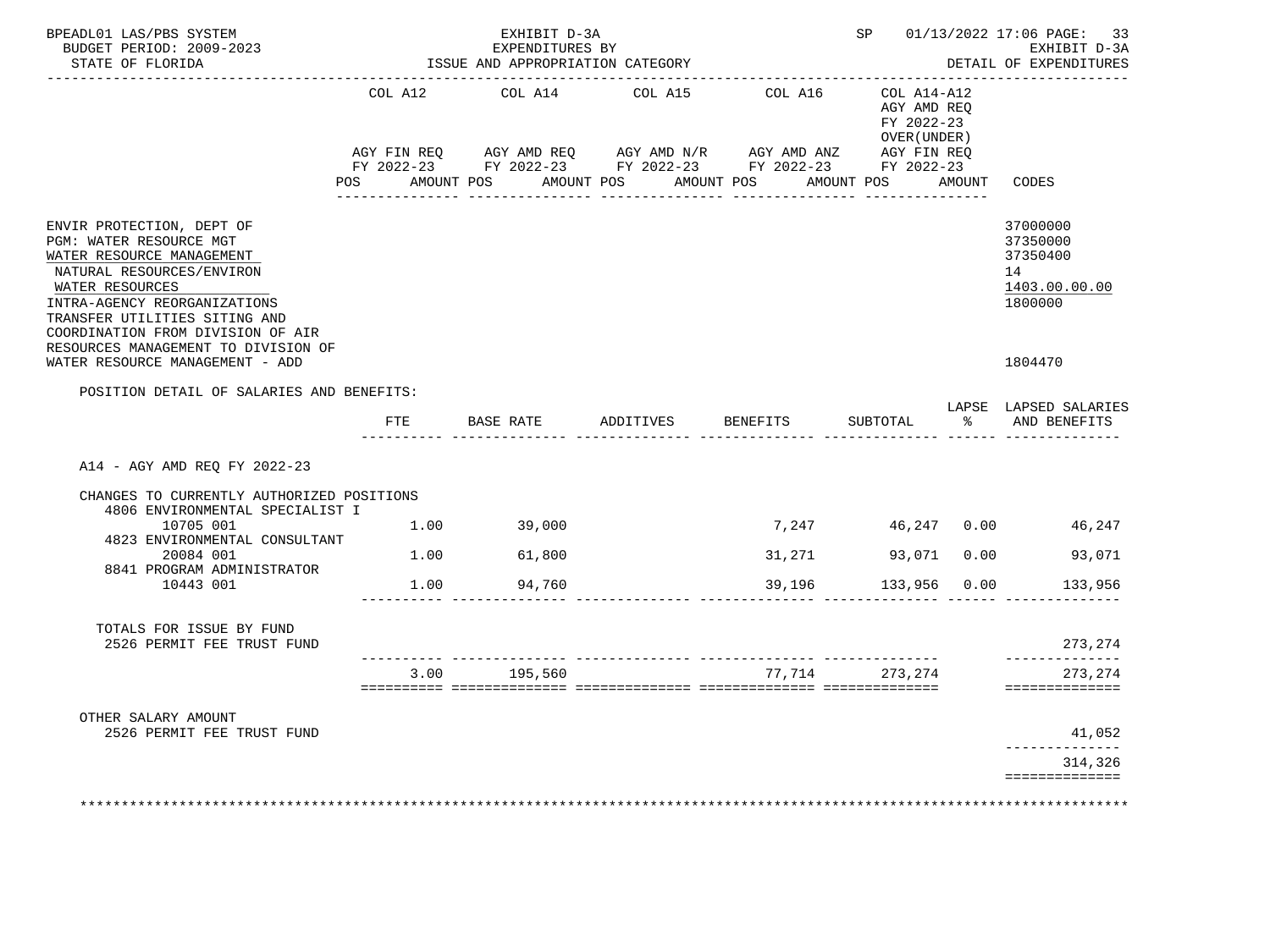| BPEADL01 LAS/PBS SYSTEM<br>BUDGET PERIOD: 2009-2023<br>STATE OF FLORIDA                                                                                                                                                                        |          | SP<br>EXHIBIT D-3A<br>EXPENDITURES BY<br>ISSUE AND APPROPRIATION CATEGORY |         |  |                                                                                                                                               |  |  |  | 01/13/2022 17:06 PAGE: 34<br>EXHIBIT D-3A<br>DETAIL OF EXPENDITURES |                                                          |                                                                                                   |
|------------------------------------------------------------------------------------------------------------------------------------------------------------------------------------------------------------------------------------------------|----------|---------------------------------------------------------------------------|---------|--|-----------------------------------------------------------------------------------------------------------------------------------------------|--|--|--|---------------------------------------------------------------------|----------------------------------------------------------|---------------------------------------------------------------------------------------------------|
|                                                                                                                                                                                                                                                |          |                                                                           | COL A12 |  | COL A14 COL A15                                                                                                                               |  |  |  | COL A16                                                             | COL A14-A12<br>AGY AMD REO<br>FY 2022-23<br>OVER (UNDER) |                                                                                                   |
|                                                                                                                                                                                                                                                |          | POS                                                                       |         |  | AGY FIN REQ 6GY AMD REQ 6GY AMD N/R 6GY AMD ANZ<br>FY 2022-23 FY 2022-23 FY 2022-23 FY 2022-23<br>AMOUNT POS AMOUNT POS AMOUNT POS AMOUNT POS |  |  |  |                                                                     | AGY FIN REO<br>FY 2022-23<br>AMOUNT                      | CODES                                                                                             |
| ENVIR PROTECTION, DEPT OF<br><b>PGM: WATER RESOURCE MGT</b><br>WATER RESOURCE MANAGEMENT<br>NATURAL RESOURCES/ENVIRON<br>WATER RESOURCES<br>CAPITAL IMPROVEMENT PLAN<br>ENVIRONMENTAL PROJECTS<br>FIXED CAPITAL OUTLAY<br>ARP PINEY POINT RESP |          |                                                                           |         |  |                                                                                                                                               |  |  |  |                                                                     |                                                          | 37000000<br>37350000<br>37350400<br>14<br>1403.00.00.00<br>9900000<br>990E000<br>080000<br>085174 |
| GENERAL REVENUE FUND                                                                                                                                                                                                                           | $-STATE$ |                                                                           |         |  | $100,000,000$ $100,000,000$                                                                                                                   |  |  |  |                                                                     | $100,000,000$ $1000$ $1$                                 |                                                                                                   |
|                                                                                                                                                                                                                                                |          |                                                                           |         |  |                                                                                                                                               |  |  |  |                                                                     |                                                          |                                                                                                   |
| <b>AGENCY NARRATIVE:</b>                                                                                                                                                                                                                       |          |                                                                           |         |  |                                                                                                                                               |  |  |  |                                                                     |                                                          |                                                                                                   |

2022-2023 BUDGET YEAR NARRATIVE: ARP PINEY POINT RESP IT COMPONENT? NO

Amended 2022-23 Narrative after December 15,2021

 In Fiscal Year 2021-22, the Department of Environmental Protection was appropriated approximately \$81.7 million from the General Revenue Fund for emergency response efforts and to expedite closure of the Piney Point facility, now operated as the Eastport Terminal facility, located in Manatee County. These funds were to be used to address environmental impacts either directly or indirectly related to the emergency response and site closure.

 An additional \$100 million from the General Revenue Fund is needed to continue the stabilization, water treatment, and closure of the Piney Point facility.

 Summary: This is a new issue. \*\*\*\*\*\*\*\*\*\*\*\*\*\*\*\*\*\*\*\*\*\*\*\*\*\*\*\*\*\*\*\*\*\*\*\*\*\*\*\*\*\*\*\*\*\*\*\*\*\*\*\*\*\*\*\*\*\*\*\*\*\*\*\*\*\*\*\*\*\*\*\*\*\*\*\*\*\*\*\*\*\*\*\*\*\*\*\*\*\*\*\*\*\*\*\*\*\*\*\*\*\*\*\*\*\*\*\*\*\*\*\*\*\*\*\*\*\*\*\*\*\*\*\*\*\*\*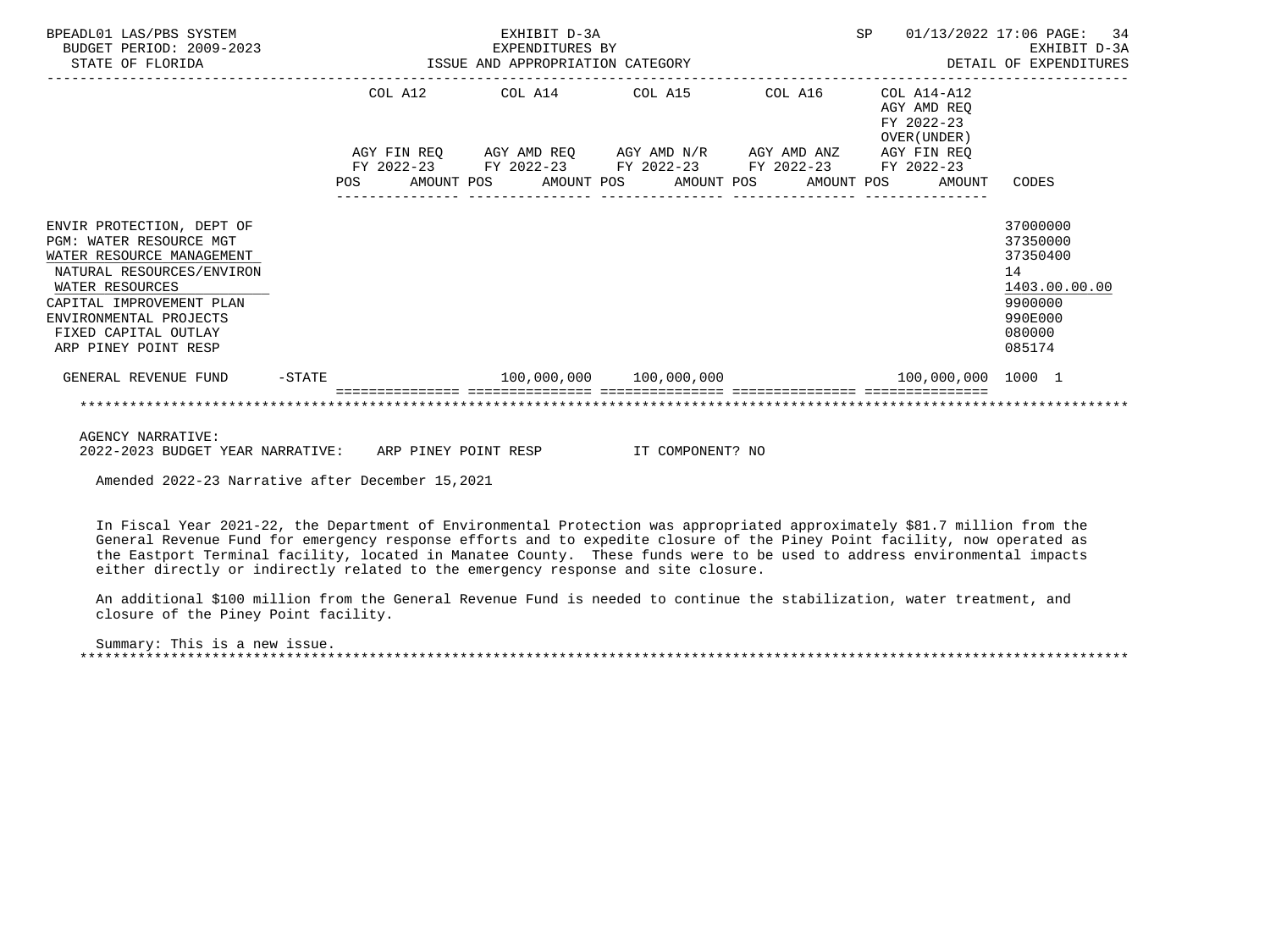| BPEADL01 LAS/PBS SYSTEM<br>BUDGET PERIOD: 2009-2023<br>STATE OF FLORIDA                                                           | EXHIBIT D-3A<br>-2023<br>ISSUE AND APPROPRIATION CATEGORY |                 |      |                 |  |                                                                                                           | SP |  | 01/13/2022 17:06 PAGE: 35<br>EXHIBIT D-3A<br>DETAIL OF EXPENDITURES   |                                                         |
|-----------------------------------------------------------------------------------------------------------------------------------|-----------------------------------------------------------|-----------------|------|-----------------|--|-----------------------------------------------------------------------------------------------------------|----|--|-----------------------------------------------------------------------|---------------------------------------------------------|
|                                                                                                                                   |                                                           |                 |      |                 |  | COL A12 COL A14 COL A15 COL A16                                                                           |    |  | COL A14-A12<br>AGY AMD REO<br>FY 2022-23<br>OVER (UNDER)              |                                                         |
|                                                                                                                                   |                                                           |                 |      |                 |  | AGY FIN REQ AGY AMD REQ AGY AMD N/R AGY AMD ANZ<br>FY 2022-23 FY 2022-23 FY 2022-23 FY 2022-23 FY 2022-23 |    |  | AGY FIN REO<br>POS AMOUNT POS AMOUNT POS AMOUNT POS AMOUNT POS AMOUNT | CODES                                                   |
|                                                                                                                                   |                                                           |                 |      | _______________ |  |                                                                                                           |    |  |                                                                       |                                                         |
| ENVIR PROTECTION, DEPT OF<br>PGM: WATER RESOURCE MGT<br>WATER RESOURCE MANAGEMENT<br>NATURAL RESOURCES/ENVIRON<br>WATER RESOURCES |                                                           |                 |      |                 |  |                                                                                                           |    |  |                                                                       | 37000000<br>37350000<br>37350400<br>14<br>1403.00.00.00 |
| TOTAL: WATER RESOURCES<br>BY FUND TYPE                                                                                            |                                                           |                 |      |                 |  |                                                                                                           |    |  |                                                                       | 1403.00.00.00                                           |
| GENERAL REVENUE FUND<br>TRUST FUNDS                                                                                               |                                                           | 295,333 297,737 |      |                 |  | $100,000,000$ $100,000,000$                                                                               |    |  | $100,000,000$ $1000$<br>2,404 2000                                    |                                                         |
| TOTAL POSITIONS 3.00<br>TOTAL PROG COMP 295,333 100,297,737 100,000,000 100,000 100,002,404                                       |                                                           |                 | 3.00 |                 |  |                                                                                                           |    |  |                                                                       |                                                         |
|                                                                                                                                   |                                                           |                 |      |                 |  |                                                                                                           |    |  |                                                                       |                                                         |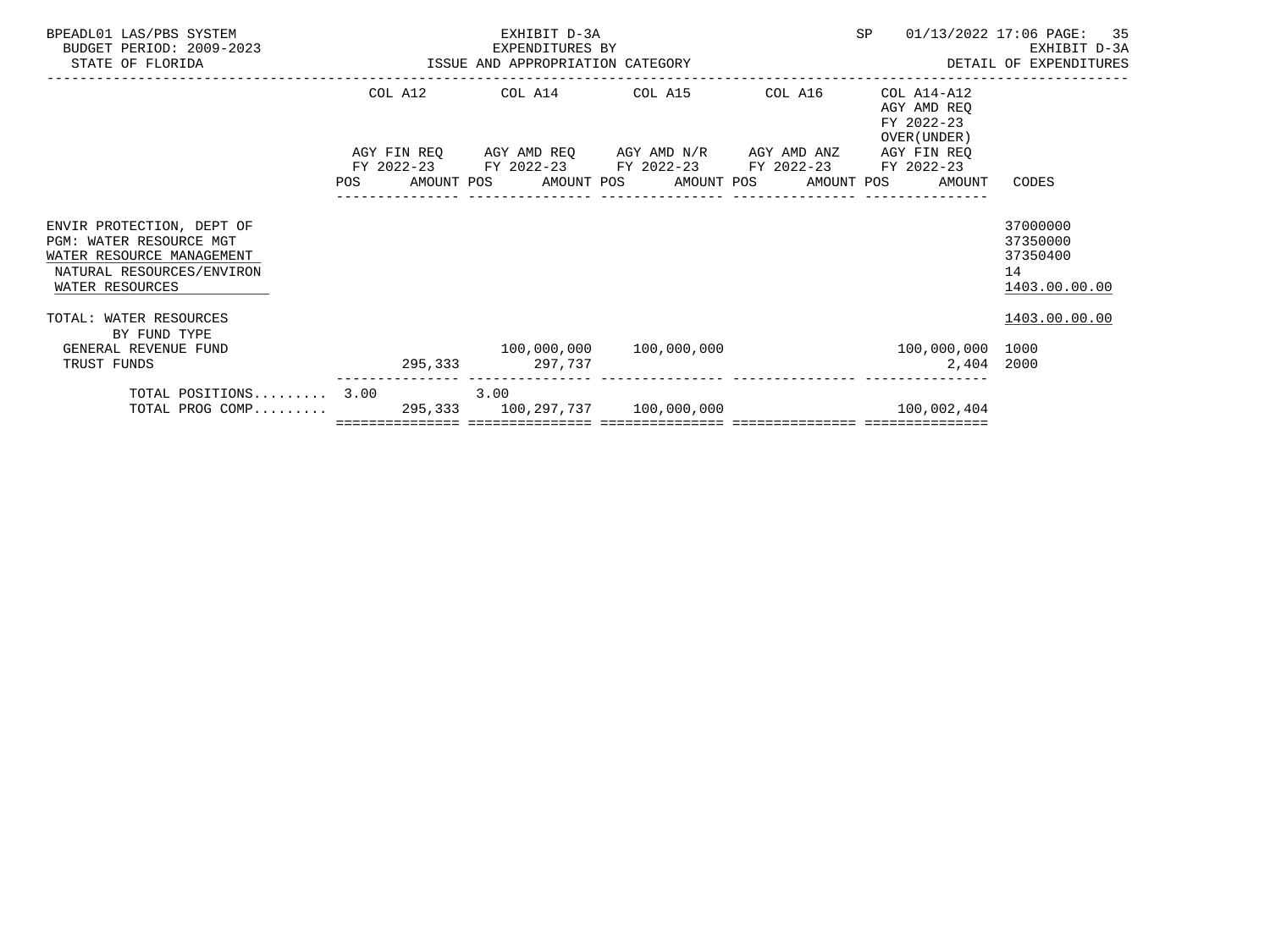| BPEADL01 LAS/PBS SYSTEM<br>BUDGET PERIOD: 2009-2023<br>STATE OF FLORIDA                                                                                                                                                        | ____________________________            | EXHIBIT D-3A<br>EXPENDITURES BY<br>ISSUE AND APPROPRIATION CATEGORY | SP 01/13/2022 17:06 PAGE:<br>----------------------------------- | 36<br>EXHIBIT D-3A<br>DETAIL OF EXPENDITURES                                                |                                                                          |                                                                    |
|--------------------------------------------------------------------------------------------------------------------------------------------------------------------------------------------------------------------------------|-----------------------------------------|---------------------------------------------------------------------|------------------------------------------------------------------|---------------------------------------------------------------------------------------------|--------------------------------------------------------------------------|--------------------------------------------------------------------|
|                                                                                                                                                                                                                                | AGY FIN REO<br><b>POS</b><br>AMOUNT POS | COL A12 COL A14<br>AGY AMD REQ AGY AMD N/R AGY AMD ANZ              | COL A15<br>AMOUNT POS AMOUNT POS                                 | COL A16 COL A14-A12<br>FY 2022-23 FY 2022-23 FY 2022-23 FY 2022-23 FY 2022-23<br>AMOUNT POS | AGY AMD REO<br>FY 2022-23<br>OVER (UNDER)<br>AGY FIN REO<br>AMOUNT CODES |                                                                    |
| ENVIR PROTECTION, DEPT OF<br>PGM: RECREATION & PARKS<br>STATE PARK OPERATIONS<br>NATURAL RESOURCES/ENVIRON<br>RECREATIONAL RESOURCES<br>FUND SHIFT<br>FUND SHIFT OPERATIONS TO STATE PARK<br>TRUST FUND FROM GENERAL REVENUE - |                                         |                                                                     |                                                                  |                                                                                             |                                                                          | 37000000<br>37500000<br>37500300<br>14<br>1401.00.00.00<br>3400000 |
| <b>DEDUCT</b><br>SALARIES AND BENEFITS                                                                                                                                                                                         |                                         |                                                                     |                                                                  |                                                                                             |                                                                          | 3409540<br>010000                                                  |
| GENERAL REVENUE FUND -STATE                                                                                                                                                                                                    |                                         | 55,256-                                                             |                                                                  |                                                                                             |                                                                          | $55,256 - 1000$ 1                                                  |
| <b>EXPENSES</b>                                                                                                                                                                                                                |                                         |                                                                     |                                                                  |                                                                                             |                                                                          | 040000                                                             |
| $-$ STATE<br>GENERAL REVENUE FUND                                                                                                                                                                                              |                                         | 17,749-                                                             |                                                                  |                                                                                             |                                                                          | 17,749-1000 1                                                      |
| SPECIAL CATEGORIES<br>CONTRACTED SERVICES                                                                                                                                                                                      |                                         |                                                                     |                                                                  |                                                                                             |                                                                          | 100000<br>100777                                                   |
| $-$ STATE<br>GENERAL REVENUE FUND                                                                                                                                                                                              |                                         | $784-$                                                              |                                                                  |                                                                                             |                                                                          | 784-1000 1                                                         |
| TR/DMS/HR SVCS/STW CONTRCT                                                                                                                                                                                                     |                                         |                                                                     |                                                                  |                                                                                             |                                                                          | 107040                                                             |
| $-STATE$<br>GENERAL REVENUE FUND                                                                                                                                                                                               |                                         | $239 -$                                                             |                                                                  |                                                                                             |                                                                          | 239-1000 1                                                         |
| TOTAL: FUND SHIFT OPERATIONS TO STATE PARK<br>TRUST FUND FROM GENERAL REVENUE -<br>DEDUCT                                                                                                                                      |                                         |                                                                     |                                                                  |                                                                                             |                                                                          | 3409540                                                            |
| TOTAL ISSUE                                                                                                                                                                                                                    |                                         | 74,028-                                                             |                                                                  |                                                                                             | $74,028-$                                                                |                                                                    |
|                                                                                                                                                                                                                                |                                         |                                                                     |                                                                  |                                                                                             |                                                                          |                                                                    |
| AGENCY ISSUE NARRATIVE:<br>2022-2023 BUDGET YEAR NARRATIVE:<br>Amended 2022-23 Narrative after December 15, 2021                                                                                                               |                                         |                                                                     | IT COMPONENT? NO                                                 |                                                                                             |                                                                          |                                                                    |

 This issue for Fiscal Year 2022-23 includes a fund shift of \$74,028 from the General Revenue Fund to the State Park Trust Fund. This will more appropriately align the Division of Recreation and Parks' budget needs to the appropriate fund source. These funds relate to the transfer of the two FTE's including Salaries and Benefits and operating costs from the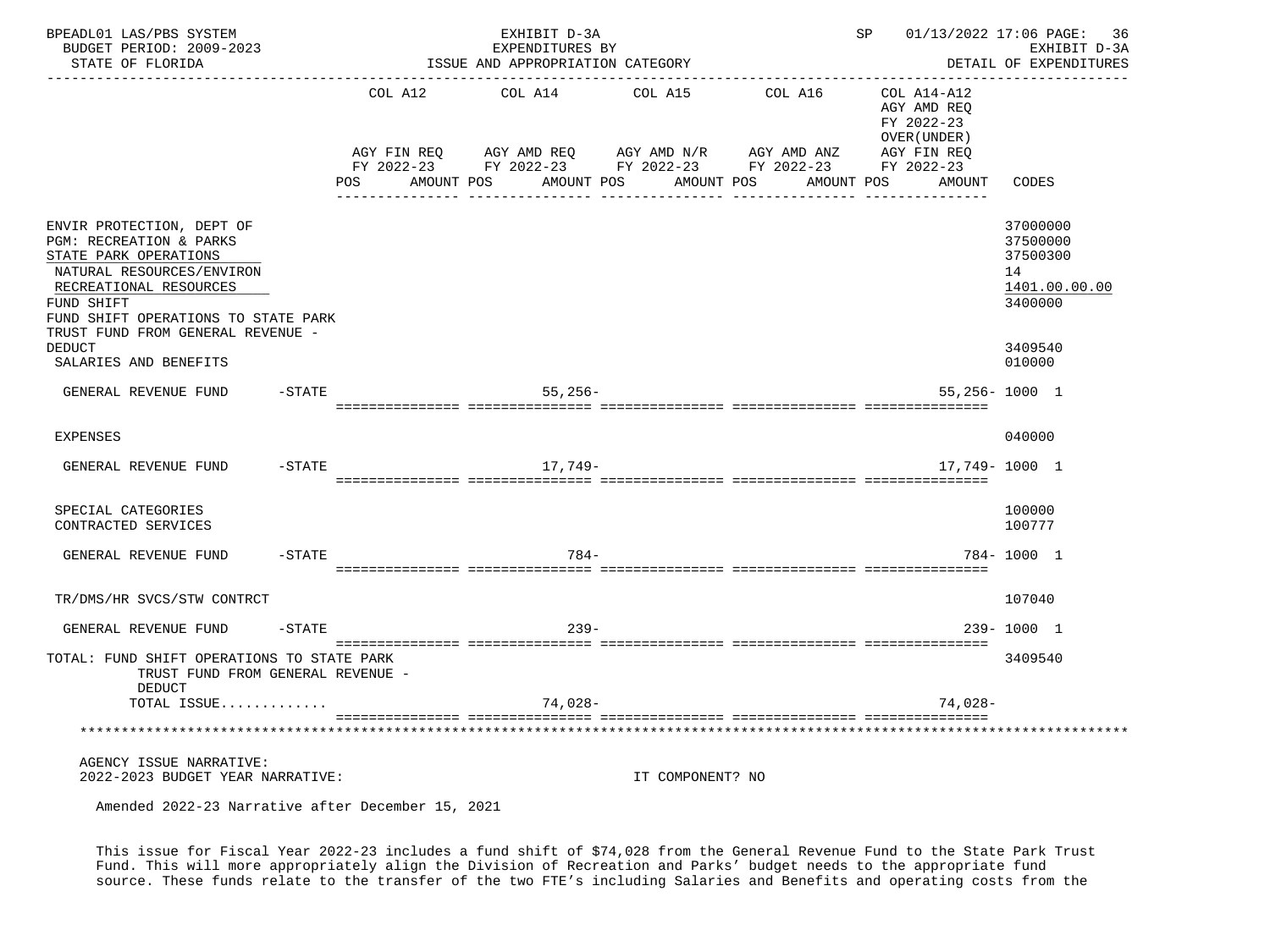| BPEADL01 LAS/PBS SYSTEM<br>BUDGET PERIOD: 2009-2023<br>STATE OF FLORIDA                                                                                                                                                                                                                                                                                                                                                |            | EXHIBIT D-3A<br>EXPENDITURES BY<br>ISSUE AND APPROPRIATION CATEGORY                                                                                         |            |                 | SP 01/13/2022 17:06 PAGE:                                          | 37<br>EXHIBIT D-3A<br>DETAIL OF EXPENDITURES<br>______________     |
|------------------------------------------------------------------------------------------------------------------------------------------------------------------------------------------------------------------------------------------------------------------------------------------------------------------------------------------------------------------------------------------------------------------------|------------|-------------------------------------------------------------------------------------------------------------------------------------------------------------|------------|-----------------|--------------------------------------------------------------------|--------------------------------------------------------------------|
|                                                                                                                                                                                                                                                                                                                                                                                                                        | <b>POS</b> | COL A12 COL A14 COL A15 COL A16<br>AGY FIN REQ AGY AMD REQ AGY AMD N/R AGY AMD ANZ AGY FIN REQ FY 2022-23 FY 2022-23 FY 2022-23<br>AMOUNT POS<br>AMOUNT POS | AMOUNT POS | AMOUNT POS      | COL A14-A12<br>AGY AMD REO<br>FY 2022-23<br>OVER (UNDER)<br>AMOUNT | CODES                                                              |
| ENVIR PROTECTION, DEPT OF<br>PGM: RECREATION & PARKS<br>STATE PARK OPERATIONS<br>NATURAL RESOURCES/ENVIRON<br>RECREATIONAL RESOURCES<br>FUND SHIFT<br>FUND SHIFT OPERATIONS TO STATE PARK<br>TRUST FUND FROM GENERAL REVENUE -                                                                                                                                                                                         |            |                                                                                                                                                             |            |                 |                                                                    | 37000000<br>37500000<br>37500300<br>14<br>1401.00.00.00<br>3400000 |
| <b>DEDUCT</b><br>Agency for Persons with Disabilities to the Department of Environmental Protection for the staffing of the William J.<br>(Billy Joe) Rish Recreational Park. This fund shift will allow for the consolidation of funds in the State Park Trust<br>Fund associated with staffing and maintaining the park's Americans with Disabilities Act compliant infrastructure.<br>Also, see issue code 3409550. |            |                                                                                                                                                             |            |                 |                                                                    | 3409540                                                            |
| Summary: This is a new issue.                                                                                                                                                                                                                                                                                                                                                                                          |            |                                                                                                                                                             |            |                 |                                                                    |                                                                    |
| POSITION DETAIL OF SALARIES AND BENEFITS:                                                                                                                                                                                                                                                                                                                                                                              | FTE.       | BASE RATE                                                                                                                                                   | ADDITIVES  | <b>BENEFITS</b> | ွေ<br>SUBTOTAL                                                     | LAPSE LAPSED SALARIES<br>AND BENEFITS                              |
| A14 - AGY AMD REO FY 2022-23<br>CHANGES TO CURRENTLY AUTHORIZED POSITIONS                                                                                                                                                                                                                                                                                                                                              |            |                                                                                                                                                             |            |                 |                                                                    |                                                                    |
| OTHER SALARY AMOUNT<br>1000 GENERAL REVENUE FUND                                                                                                                                                                                                                                                                                                                                                                       |            |                                                                                                                                                             |            |                 |                                                                    | $55,256-$                                                          |
|                                                                                                                                                                                                                                                                                                                                                                                                                        |            |                                                                                                                                                             |            |                 |                                                                    | $55,256-$<br>==============                                        |
|                                                                                                                                                                                                                                                                                                                                                                                                                        |            |                                                                                                                                                             |            |                 |                                                                    |                                                                    |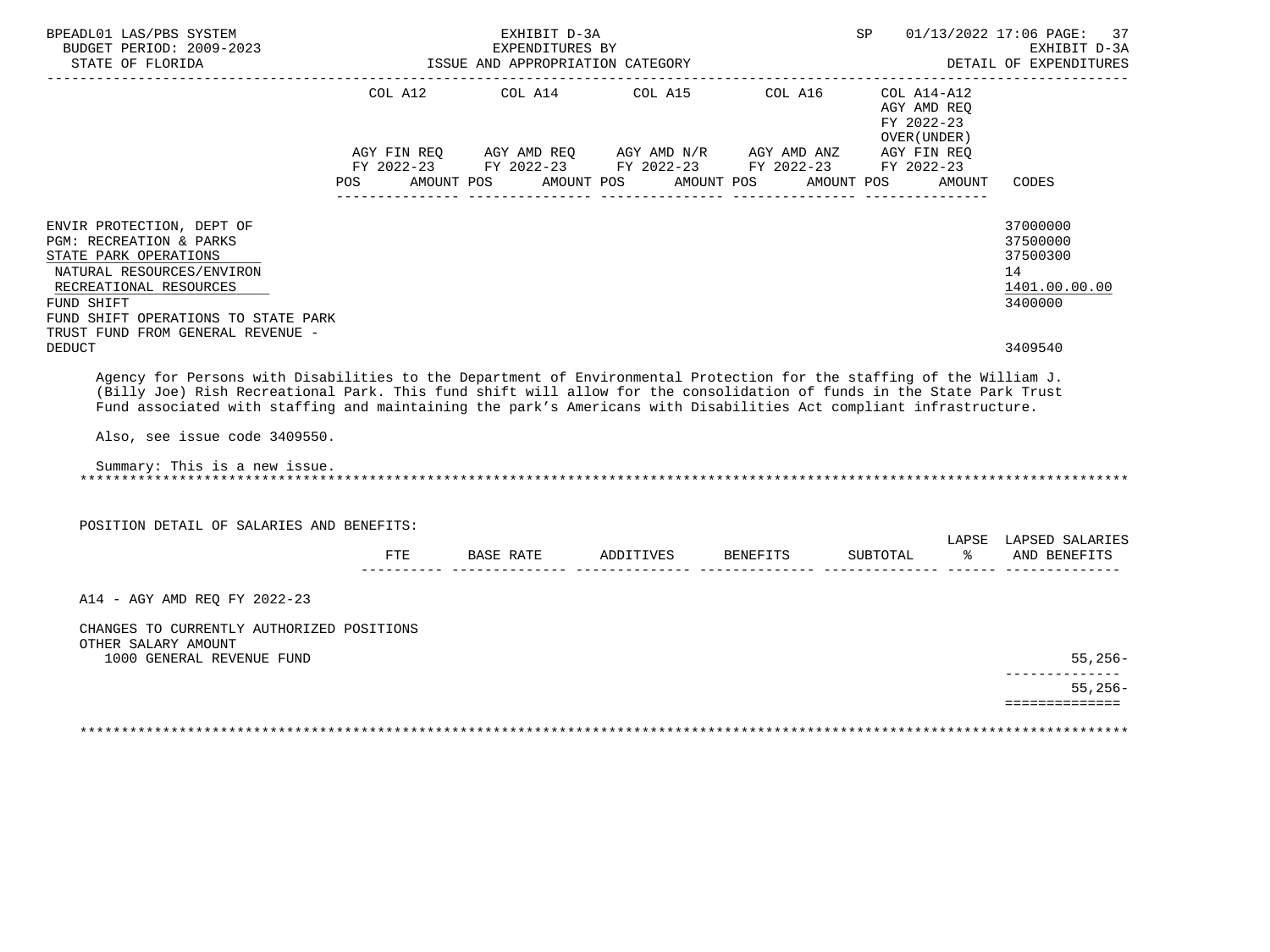| BPEADL01 LAS/PBS SYSTEM<br>BUDGET PERIOD: 2009-2023<br>STATE OF FLORIDA                                                                                                                                                        |                   |                   | EXHIBIT D-3A<br>EXPENDITURES BY<br>ISSUE AND APPROPRIATION CATEGORY                          | SP 01/13/2022 17:06 PAGE: 38 | EXHIBIT D-3A<br>DETAIL OF EXPENDITURES |                                                                         |                                                                    |
|--------------------------------------------------------------------------------------------------------------------------------------------------------------------------------------------------------------------------------|-------------------|-------------------|----------------------------------------------------------------------------------------------|------------------------------|----------------------------------------|-------------------------------------------------------------------------|--------------------------------------------------------------------|
|                                                                                                                                                                                                                                |                   | COL A12           | COL A14                                                                                      | COL A15                      | --------------<br>COL A16              | COL A14-A12<br>AGY AMD REQ<br>FY 2022-23<br>OVER (UNDER)<br>AGY FIN REQ |                                                                    |
|                                                                                                                                                                                                                                |                   | AMOUNT POS<br>POS | AGY FIN REQ AGY AMD REQ AGY AMD N/R AGY AMD ANZ AGY FIN REQ FY 2022-23 FY 2022-23 FY 2022-23 | AMOUNT POS AMOUNT POS        | AMOUNT POS                             | AMOUNT                                                                  | CODES                                                              |
| ENVIR PROTECTION, DEPT OF<br>PGM: RECREATION & PARKS<br>STATE PARK OPERATIONS<br>NATURAL RESOURCES/ENVIRON<br>RECREATIONAL RESOURCES<br>FUND SHIFT<br>FUND SHIFT OPERATIONS TO STATE PARK<br>TRUST FUND FROM GENERAL REVENUE - |                   |                   |                                                                                              |                              |                                        |                                                                         | 37000000<br>37500000<br>37500300<br>14<br>1401.00.00.00<br>3400000 |
| ADD<br>SALARIES AND BENEFITS                                                                                                                                                                                                   |                   |                   |                                                                                              |                              |                                        |                                                                         | 3409550<br>010000                                                  |
| STATE PARK TRUST FUND                                                                                                                                                                                                          | $-STATE$          |                   | 55,256                                                                                       |                              |                                        |                                                                         | 55,256 2675 1                                                      |
| <b>EXPENSES</b>                                                                                                                                                                                                                |                   |                   |                                                                                              |                              |                                        |                                                                         | 040000                                                             |
| STATE PARK TRUST FUND                                                                                                                                                                                                          | -STATE            |                   | 17,749                                                                                       |                              |                                        | 17,749                                                                  | 2675 1                                                             |
| SPECIAL CATEGORIES<br>CONTRACTED SERVICES                                                                                                                                                                                      |                   |                   |                                                                                              |                              |                                        |                                                                         | 100000<br>100777                                                   |
| STATE PARK TRUST FUND                                                                                                                                                                                                          | $-\mathtt{STATE}$ |                   | 784                                                                                          |                              |                                        |                                                                         | 784 2675 1                                                         |
| TR/DMS/HR SVCS/STW CONTRCT                                                                                                                                                                                                     |                   |                   |                                                                                              |                              |                                        |                                                                         | 107040                                                             |
| STATE PARK TRUST FUND                                                                                                                                                                                                          | -STATE            |                   | 239                                                                                          |                              |                                        | 239                                                                     | 2675 1                                                             |
| TOTAL: FUND SHIFT OPERATIONS TO STATE PARK<br>TRUST FUND FROM GENERAL REVENUE -<br>ADD                                                                                                                                         |                   |                   |                                                                                              |                              |                                        |                                                                         | 3409550                                                            |
| TOTAL ISSUE                                                                                                                                                                                                                    |                   |                   | 74,028                                                                                       |                              |                                        | 74,028                                                                  |                                                                    |
|                                                                                                                                                                                                                                |                   |                   |                                                                                              |                              |                                        |                                                                         |                                                                    |
| AGENCY ISSUE NARRATIVE:<br>2022-2023 BUDGET YEAR NARRATIVE:<br>$\sim$ $\sim$ $\sim$ $\sim$ $\sim$ $\sim$                                                                                                                       |                   |                   |                                                                                              | IT COMPONENT? NO             |                                        |                                                                         |                                                                    |

Amended 2022-23 Narrative after December 15, 2021

 This issue for Fiscal Year 2022-23 includes a fund shift of \$74,028 from the General Revenue Fund to the State Park Trust Fund. This will more appropriately align the Division of Recreation and Parks' budget needs to the appropriate fund source. These funds relate to the transfer of the two FTE's including Salaries and Benefits and operating costs from the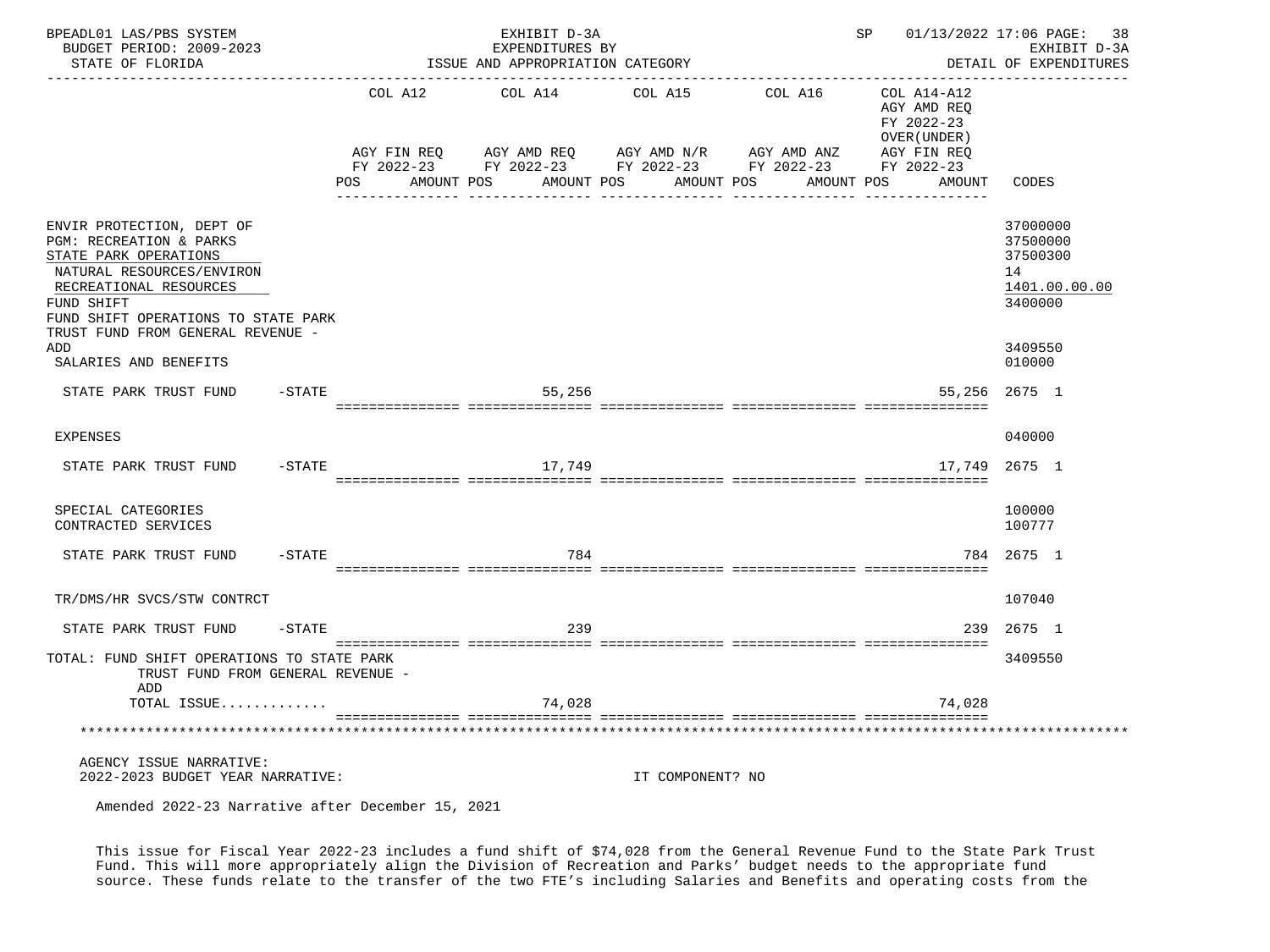| BPEADL01 LAS/PBS SYSTEM<br>BUDGET PERIOD: 2009-2023<br>STATE OF FLORIDA                                                                                                                                                                                                                                                                                                     |     | EXHIBIT D-3A<br>EXPENDITURES BY | ISSUE AND APPROPRIATION CATEGORY |                                                                                                                                                                                                                                                                                                                                                                                                     | SP and the set of the set of the set of the set of the set of the set of the set of the set of the set of the set of the set of the set of the set of the set of the set of the set of the set of the set of the set of the se |        | 01/13/2022 17:06 PAGE:<br>39<br>EXHIBIT D-3A<br>DETAIL OF EXPENDITURES |
|-----------------------------------------------------------------------------------------------------------------------------------------------------------------------------------------------------------------------------------------------------------------------------------------------------------------------------------------------------------------------------|-----|---------------------------------|----------------------------------|-----------------------------------------------------------------------------------------------------------------------------------------------------------------------------------------------------------------------------------------------------------------------------------------------------------------------------------------------------------------------------------------------------|--------------------------------------------------------------------------------------------------------------------------------------------------------------------------------------------------------------------------------|--------|------------------------------------------------------------------------|
|                                                                                                                                                                                                                                                                                                                                                                             | POS | AMOUNT POS                      | AMOUNT POS                       | COL A12 COL A14 COL A15 COL A16<br>$\begin{array}{lllllll} \textsc{AGY} & \textsc{FIN} & \textsc{REG} & \textsc{AGY} & \textsc{AND} & \textsc{NN} \textsc{N} \textsc{N} & \textsc{AGY} & \textsc{AND} & \textsc{NN} & \textsc{NN} & \textsc{NS} \\ \textsc{FY} & 2022-23 & \textsc{FY} & 2022-23 & \textsc{FY} & 2022-23 & \textsc{FY} & 2022-23 & \textsc{FY} & 2022-23 \end{array}$<br>AMOUNT POS | COL A14-A12<br>AGY AMD REO<br>FY 2022-23<br>OVER (UNDER)<br>AMOUNT POS                                                                                                                                                         | AMOUNT | CODES                                                                  |
| ENVIR PROTECTION, DEPT OF<br>PGM: RECREATION & PARKS<br>STATE PARK OPERATIONS<br>NATURAL RESOURCES/ENVIRON<br>RECREATIONAL RESOURCES<br>FUND SHIFT<br>FUND SHIFT OPERATIONS TO STATE PARK<br>TRUST FUND FROM GENERAL REVENUE -                                                                                                                                              |     |                                 |                                  |                                                                                                                                                                                                                                                                                                                                                                                                     |                                                                                                                                                                                                                                |        | 37000000<br>37500000<br>37500300<br>14<br>1401.00.00.00<br>3400000     |
| ADD<br>Agency for Persons with Disabilities to the Department of Environmental Protection for the staffing of the William J.<br>(Billy Joe) Rish Recreational Park. This fund shift will allow for the consolidation of funds in the State Park Trust<br>Fund associated with staffing and maintaining the park's Americans with Disabilities Act compliant infrastructure. |     |                                 |                                  |                                                                                                                                                                                                                                                                                                                                                                                                     |                                                                                                                                                                                                                                |        | 3409550                                                                |
| Also, see issue code 3409540.<br>Summary: This is a new issue.                                                                                                                                                                                                                                                                                                              |     |                                 |                                  |                                                                                                                                                                                                                                                                                                                                                                                                     |                                                                                                                                                                                                                                |        |                                                                        |
| POSITION DETAIL OF SALARIES AND BENEFITS:                                                                                                                                                                                                                                                                                                                                   |     |                                 |                                  |                                                                                                                                                                                                                                                                                                                                                                                                     |                                                                                                                                                                                                                                |        | LAPSE LAPSED SALARIES                                                  |
|                                                                                                                                                                                                                                                                                                                                                                             | FTE | BASE RATE                       | ADDITIVES                        | <b>BENEFITS</b>                                                                                                                                                                                                                                                                                                                                                                                     | SUBTOTAL                                                                                                                                                                                                                       | ႜ      | AND BENEFITS                                                           |
| A14 - AGY AMD REO FY 2022-23                                                                                                                                                                                                                                                                                                                                                |     |                                 |                                  |                                                                                                                                                                                                                                                                                                                                                                                                     |                                                                                                                                                                                                                                |        |                                                                        |
| CHANGES TO CURRENTLY AUTHORIZED POSITIONS<br>OTHER SALARY AMOUNT<br>2675 STATE PARK TRUST FUND                                                                                                                                                                                                                                                                              |     |                                 |                                  |                                                                                                                                                                                                                                                                                                                                                                                                     |                                                                                                                                                                                                                                |        | 55,256                                                                 |
|                                                                                                                                                                                                                                                                                                                                                                             |     |                                 |                                  |                                                                                                                                                                                                                                                                                                                                                                                                     |                                                                                                                                                                                                                                |        | 55,256<br>==============                                               |
|                                                                                                                                                                                                                                                                                                                                                                             |     |                                 |                                  |                                                                                                                                                                                                                                                                                                                                                                                                     |                                                                                                                                                                                                                                |        |                                                                        |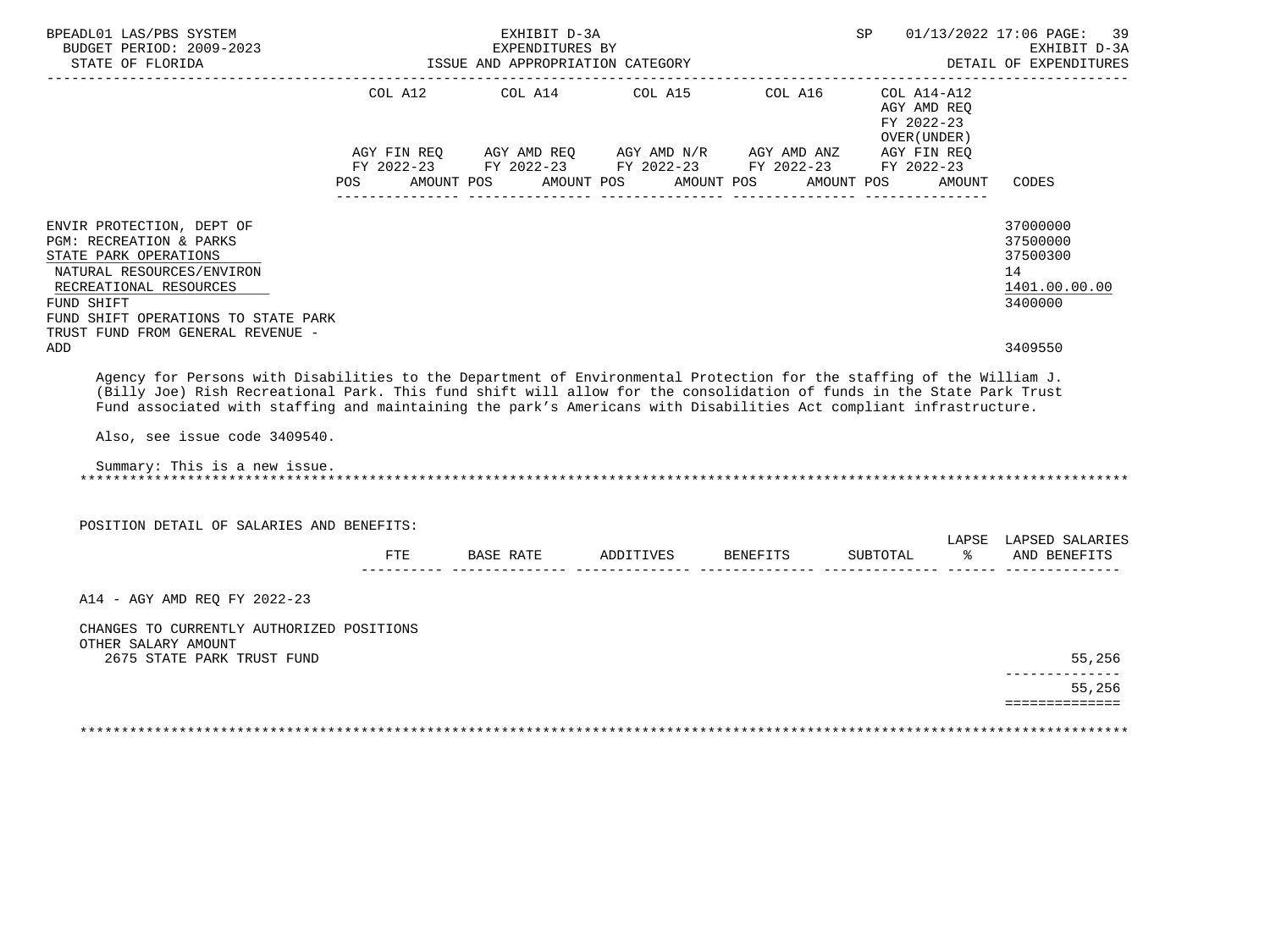| BPEADL01 LAS/PBS SYSTEM                                                                                                                                                                                                                                                                                                                                                                                                                                                                                                                                                                                                                                                                             |                                                     |            |           |            | EXHIBIT D-3A               |            |                                                                                           |            |            | SP                     |                                                                                                                                    | 01/13/2022 17:06 PAGE:<br>40<br>EXHIBIT D-3A                                                      |
|-----------------------------------------------------------------------------------------------------------------------------------------------------------------------------------------------------------------------------------------------------------------------------------------------------------------------------------------------------------------------------------------------------------------------------------------------------------------------------------------------------------------------------------------------------------------------------------------------------------------------------------------------------------------------------------------------------|-----------------------------------------------------|------------|-----------|------------|----------------------------|------------|-------------------------------------------------------------------------------------------|------------|------------|------------------------|------------------------------------------------------------------------------------------------------------------------------------|---------------------------------------------------------------------------------------------------|
| BUDGET PERIOD: 2009-2023<br>STATE OF FLORIDA                                                                                                                                                                                                                                                                                                                                                                                                                                                                                                                                                                                                                                                        | EXPENDITURES BY<br>ISSUE AND APPROPRIATION CATEGORY |            |           |            |                            |            |                                                                                           |            |            | DETAIL OF EXPENDITURES |                                                                                                                                    |                                                                                                   |
|                                                                                                                                                                                                                                                                                                                                                                                                                                                                                                                                                                                                                                                                                                     |                                                     | <b>POS</b> |           | AMOUNT POS |                            | AMOUNT POS | COL A12 COL A14 COL A15 COL A16<br>FY 2022-23 FY 2022-23 FY 2022-23 FY 2022-23 FY 2022-23 | AMOUNT POS | AMOUNT POS |                        | COL A14-A12<br>AGY AMD REO<br>FY 2022-23<br>OVER (UNDER )<br>AGY FIN REQ AGY AMD REQ AGY AMD N/R AGY AMD ANZ AGY FIN REQ<br>AMOUNT | CODES                                                                                             |
|                                                                                                                                                                                                                                                                                                                                                                                                                                                                                                                                                                                                                                                                                                     |                                                     |            |           |            |                            |            |                                                                                           |            |            |                        |                                                                                                                                    |                                                                                                   |
| ENVIR PROTECTION, DEPT OF<br>PGM: RECREATION & PARKS<br>STATE PARK OPERATIONS<br>NATURAL RESOURCES/ENVIRON<br>RECREATIONAL RESOURCES<br>CAPITAL IMPROVEMENT PLAN<br>MAINTENANCE AND REPAIR<br>FIXED CAPITAL OUTLAY<br>BILLY JOE RISH ST PARK                                                                                                                                                                                                                                                                                                                                                                                                                                                        |                                                     |            |           |            |                            |            |                                                                                           |            |            |                        |                                                                                                                                    | 37000000<br>37500000<br>37500300<br>14<br>1401.00.00.00<br>9900000<br>990M000<br>080000<br>087157 |
| LAND ACOUISITION TF                                                                                                                                                                                                                                                                                                                                                                                                                                                                                                                                                                                                                                                                                 | $-$ STATE                                           |            |           |            |                            |            | $6,700,000$ $6,700,000$                                                                   |            |            |                        | 6,700,000 2423 1                                                                                                                   |                                                                                                   |
|                                                                                                                                                                                                                                                                                                                                                                                                                                                                                                                                                                                                                                                                                                     |                                                     |            |           |            |                            |            |                                                                                           |            |            |                        |                                                                                                                                    |                                                                                                   |
| 2022-2023 BUDGET YEAR NARRATIVE: BILLY JOE RISH ST PARK TT COMPONENT? NO<br>Amended 2022-23 Narrative after December 15, 2021<br>This issue for Fiscal Year 2022-23 provides funding for facilities repair and Americans with Disabilities Act (ADA)<br>enhancement structures at the William J. (Billy Joe) Rish Recreational Park. Funds will be used to build and repair<br>infrastructure within ADA compliance as well as for critical repairs and renovation of existing facilities to enhance<br>park visitor experiences.<br>Summary: This is a new issue.                                                                                                                                  |                                                     |            |           |            |                            |            |                                                                                           |            |            |                        |                                                                                                                                    |                                                                                                   |
| DEFERRED BUILDING MAINTENANCE                                                                                                                                                                                                                                                                                                                                                                                                                                                                                                                                                                                                                                                                       |                                                     |            |           |            |                            |            |                                                                                           |            |            |                        |                                                                                                                                    | 990Z000                                                                                           |
| FIXED CAPITAL OUTLAY<br>STATE PARK FACILITY IMPROV                                                                                                                                                                                                                                                                                                                                                                                                                                                                                                                                                                                                                                                  |                                                     |            |           |            |                            |            |                                                                                           |            |            |                        |                                                                                                                                    | 080000<br>080039                                                                                  |
| GENERAL REVENUE FUND                                                                                                                                                                                                                                                                                                                                                                                                                                                                                                                                                                                                                                                                                | $-$ STATE                                           |            | 9,160,000 |            |                            |            |                                                                                           |            |            |                        | $9,160,000 - 1000$ 1                                                                                                               |                                                                                                   |
|                                                                                                                                                                                                                                                                                                                                                                                                                                                                                                                                                                                                                                                                                                     |                                                     |            |           |            |                            |            |                                                                                           |            |            |                        |                                                                                                                                    |                                                                                                   |
| AGENCY NARRATIVE:<br>2022-2023 BUDGET YEAR NARRATIVE:<br>Issue Description:<br>This issue requests \$9,160,000 for deferred building maintenance funding to support Florida State Parks' diverse<br>infrastructure needs across the state. These include critical repairs and renovation of existing facilities to enhance<br>visitor experiences, ensure compliance with building codes, ensure compliance with the Americans with Disabilities Act,<br>improve water and sewer infrastructure, and improve air quality. The Division of Recreation and Parks (Division)<br>currently manages thousands of buildings and structures which constantly need maintenance, repair and/or renovation to |                                                     |            |           |            | STATE PARK FACILITY IMPROV |            | IT COMPONENT? NO                                                                          |            |            |                        |                                                                                                                                    |                                                                                                   |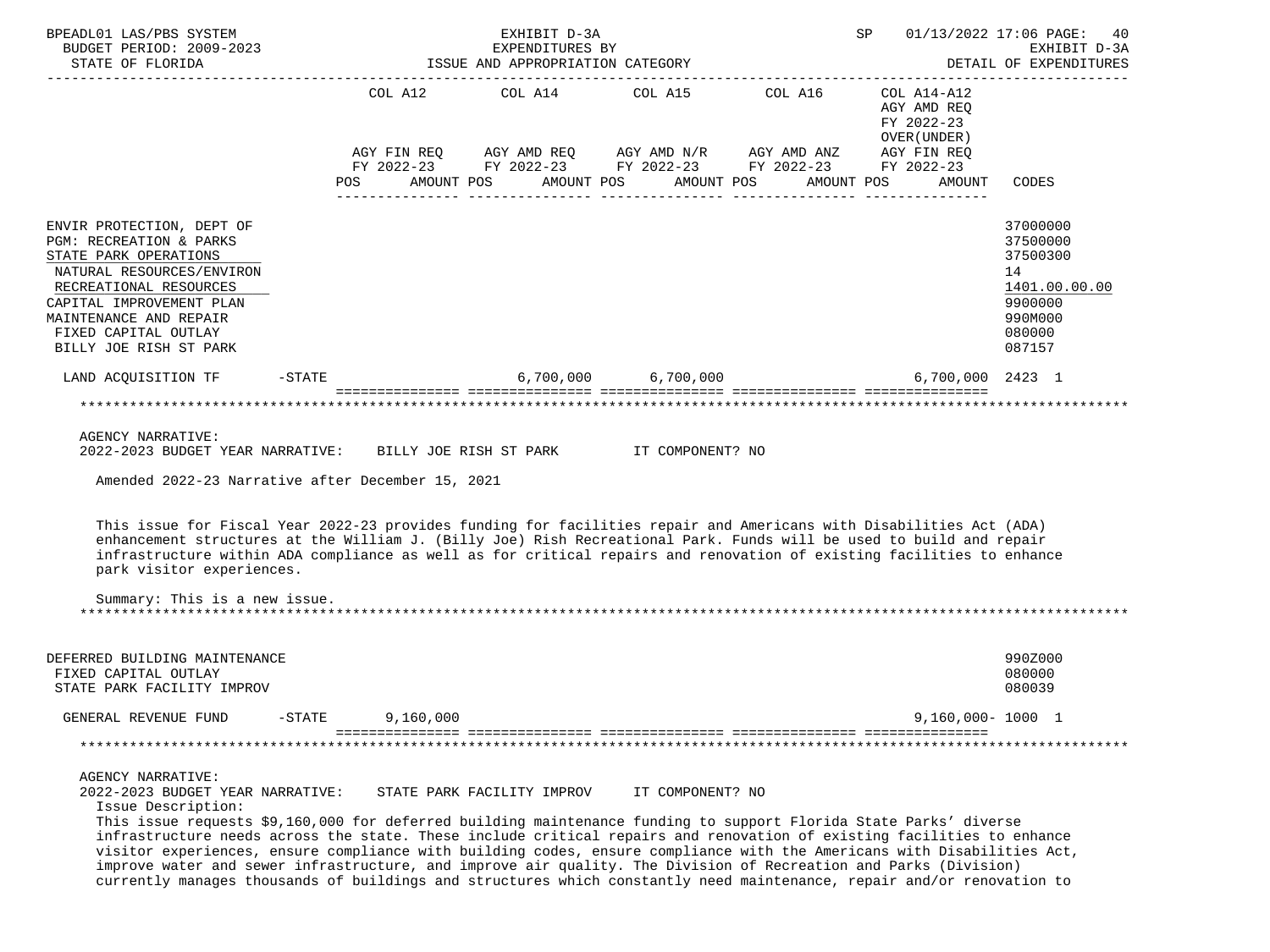| BPEADL01 LAS/PBS SYSTEM<br>BUDGET PERIOD: 2009-2023<br>STATE OF FLORIDA                                                                                                                           | ISSUE AND APPROPRIATION CATEGORY               | EXHIBIT D-3A<br>EXPENDITURES BY |                                     | SP                                                        | 01/13/2022 17:06 PAGE: 41<br>EXHIBIT D-3A<br>DETAIL OF EXPENDITURES |                                                                               |
|---------------------------------------------------------------------------------------------------------------------------------------------------------------------------------------------------|------------------------------------------------|---------------------------------|-------------------------------------|-----------------------------------------------------------|---------------------------------------------------------------------|-------------------------------------------------------------------------------|
|                                                                                                                                                                                                   | COL A12                                        | COL A14 COL A15                 |                                     | COL A16                                                   | COL A14-A12<br>AGY AMD REO<br>FY 2022-23<br>OVER (UNDER)            |                                                                               |
|                                                                                                                                                                                                   | AGY FIN REO<br>FY 2022-23<br>AMOUNT POS<br>POS | FY 2022-23                      | AGY AMD REO AGY AMD N/R AGY AMD ANZ | FY 2022-23 FY 2022-23<br>AMOUNT POS AMOUNT POS AMOUNT POS | AGY FIN REO<br>FY 2022-23<br>AMOUNT                                 | CODES                                                                         |
| ENVIR PROTECTION, DEPT OF<br>PGM: RECREATION & PARKS<br>STATE PARK OPERATIONS<br>NATURAL RESOURCES/ENVIRON<br>RECREATIONAL RESOURCES<br>CAPITAL IMPROVEMENT PLAN<br>DEFERRED BUILDING MAINTENANCE |                                                |                                 |                                     |                                                           |                                                                     | 37000000<br>37500000<br>37500300<br>14<br>1401.00.00.00<br>9900000<br>990Z000 |

keep the facilities safe for staff and visitors.

The Division has identified the following priority projects:

| Project Title            | Brief Description                                       | Amount      |
|--------------------------|---------------------------------------------------------|-------------|
| Silver Springs           | Asbestos removal at the Lundy Visitors Center           | \$1,200,000 |
| Savannas Preserve        | Elevate the Education and Visitors Center buildings     | \$1,800,000 |
| Jonathan Dickinson       | Design and upgrade the office HVAC and electrical       | 780,000     |
| Wakulla Springs          | Upgrade historic lodge elevator                         | 360,000     |
| Ft. George Island        | Replace HVAC chiller system at historic Ribault House   | 600,000     |
| O'Leno                   | Upgrades and improvements to dining hall                | 300,000     |
| Bahia Honda              | Repairs to Park residences                              | 480,000     |
| Anclote Key              | Repairs to light house                                  | 720,000     |
| Ybor City Museum         | Update electrical plumbing                              | 540,000     |
| Koreshan                 | Interior renovation of existing bathhouse at campground | 130,000     |
| Bahia Honda              | Repairs to Park residences                              | 500,000     |
| Bahia Honda              | Repairs to duplexes/cabins                              | 600,000     |
| Ravine Gardens           | Repair/replace Civic Center HVAC                        | 350,000     |
| Little Talbot Island     | Upgrade campground bathhouses                           | 300,000     |
| Water Control Structures | Maintenance and repair of historic structures           | 500,000     |
| Total:                   |                                                         | \$9.160.000 |

 In the event project bids come in lower or higher than the amounts specified above, funds can be shifted between projects.

#### Issue Background:

 The Division manages over 175 properties throughout the state, which consists of more than 4,200 buildings, totaling over 4.5 million square feet and nearly 800,000 acres of land. The Division also manages upwards of 300 miles of paved roads. These funds will contribute to providing park visitors, which exceeded 29 million in Fiscal Year 2020-21, with an award-winning park experience.

# Benefit and/or Impact:

 This funding will assist the parks with their facility and infrastructure needs by providing money for park repairs, renovations, and upgrades. These improvements will ultimately lead to enhanced visitor experiences and potentially increase park attendance and revenue. Most of the work created from this funding will be contracted using private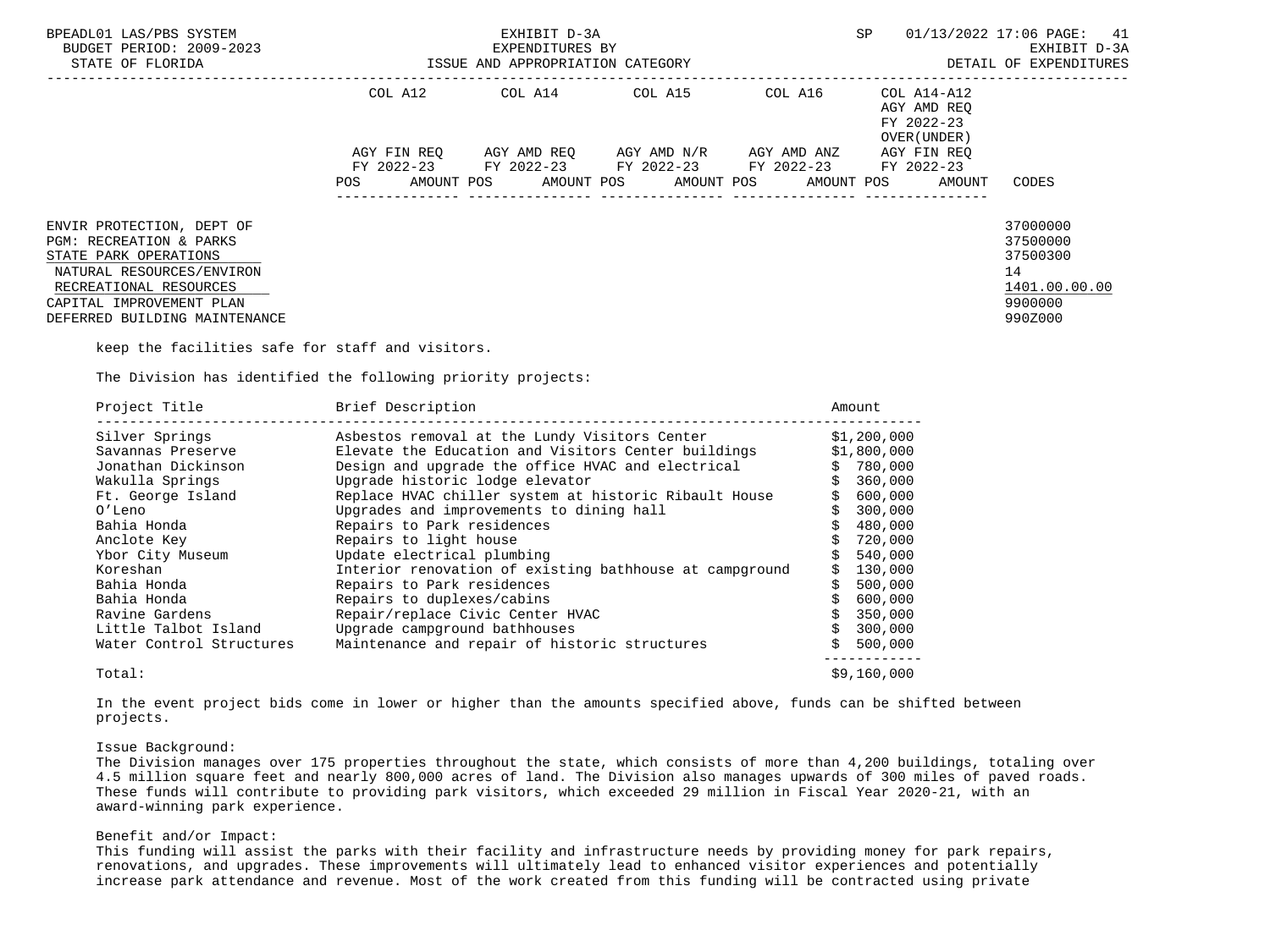| BPEADL01 LAS/PBS SYSTEM<br>BUDGET PERIOD: 2009-2023                                      |                                  | EXHIBIT D-3A<br>EXPENDITURES BY                        | SP                                  | 01/13/2022 17:06 PAGE: 42<br>EXHIBIT D-3A |                                                          |                                  |
|------------------------------------------------------------------------------------------|----------------------------------|--------------------------------------------------------|-------------------------------------|-------------------------------------------|----------------------------------------------------------|----------------------------------|
| STATE OF FLORIDA                                                                         | ISSUE AND APPROPRIATION CATEGORY |                                                        | DETAIL OF EXPENDITURES              |                                           |                                                          |                                  |
|                                                                                          | COL A12                          | COL A14 COL A15 COL A16                                |                                     |                                           | COL A14-A12<br>AGY AMD REO<br>FY 2022-23<br>OVER (UNDER) |                                  |
|                                                                                          | AGY FIN REO                      | FY 2022-23 FY 2022-23 FY 2022-23 FY 2022-23 FY 2022-23 | AGY AMD REO AGY AMD N/R AGY AMD ANZ |                                           | AGY FIN REO                                              |                                  |
|                                                                                          | POS                              | AMOUNT POS AMOUNT POS AMOUNT POS AMOUNT POS            |                                     |                                           | AMOUNT                                                   | CODES                            |
| ENVIR PROTECTION, DEPT OF<br><b>PGM: RECREATION &amp; PARKS</b><br>STATE PARK OPERATIONS |                                  |                                                        |                                     |                                           |                                                          | 37000000<br>37500000<br>37500300 |
| NATURAL RESOURCES/ENVIRON<br>RECREATIONAL RESOURCES                                      |                                  |                                                        |                                     |                                           |                                                          | 14<br>1401.00.00.00              |
| CAPITAL IMPROVEMENT PLAN<br>DEFERRED BUILDING MAINTENANCE                                |                                  |                                                        |                                     |                                           |                                                          | 9900000<br>990Z000               |
|                                                                                          |                                  |                                                        |                                     |                                           |                                                          |                                  |

 vendors, creating an undetermined number of private sector jobs and an indeterminate amount of economic impact. During Fiscal Year 2020-21, visitors to parks and trails generated more than \$68.7 million in revenue.

Florida Strategic Plan for Economic Development:

- #2.4 Brand and consistently market Florida as the best state for business.
- #5.3 Strengthen local, regional, and statewide partnerships to accomplish Florida's economic and quality of life and quality places goals.
- #5.4 Provide local, regional, and statewide assistance for the protection, provision, and resiliency of resources and infrastructure.
- #6.1 Create and sustain vibrant, safe, healthy and resilient communities that attract workers, residents, businesses, and visitors.
- #6.2 Ensure Floridians in all communities and life stages have opportunities to achieve healthier outcomes and societal contributions.
- #6.4 Promote, protect, and preserve Florida's rich historical and cultural heritage.

Amended 2022-23 Narrative after December 15, 2021

 Summary: This issue is no longer needed. \*\*\*\*\*\*\*\*\*\*\*\*\*\*\*\*\*\*\*\*\*\*\*\*\*\*\*\*\*\*\*\*\*\*\*\*\*\*\*\*\*\*\*\*\*\*\*\*\*\*\*\*\*\*\*\*\*\*\*\*\*\*\*\*\*\*\*\*\*\*\*\*\*\*\*\*\*\*\*\*\*\*\*\*\*\*\*\*\*\*\*\*\*\*\*\*\*\*\*\*\*\*\*\*\*\*\*\*\*\*\*\*\*\*\*\*\*\*\*\*\*\*\*\*\*\*\*

| TOTAL: RECREATIONAL RESOURCES<br>BY FUND TYPE |           |           |           | 1401.00.00.00   |
|-----------------------------------------------|-----------|-----------|-----------|-----------------|
| GENERAL REVENUE FUND                          | 9,160,000 | 74.028-   |           | 9,234,028- 1000 |
| TRUST FUNDS                                   |           | 6,774,028 | 6,700,000 | 6,774,028 2000  |
| TOTAL PROG COMP                               | 9,160,000 | 6,700,000 | 6,700,000 | 2,460,000-      |
|                                               |           |           |           |                 |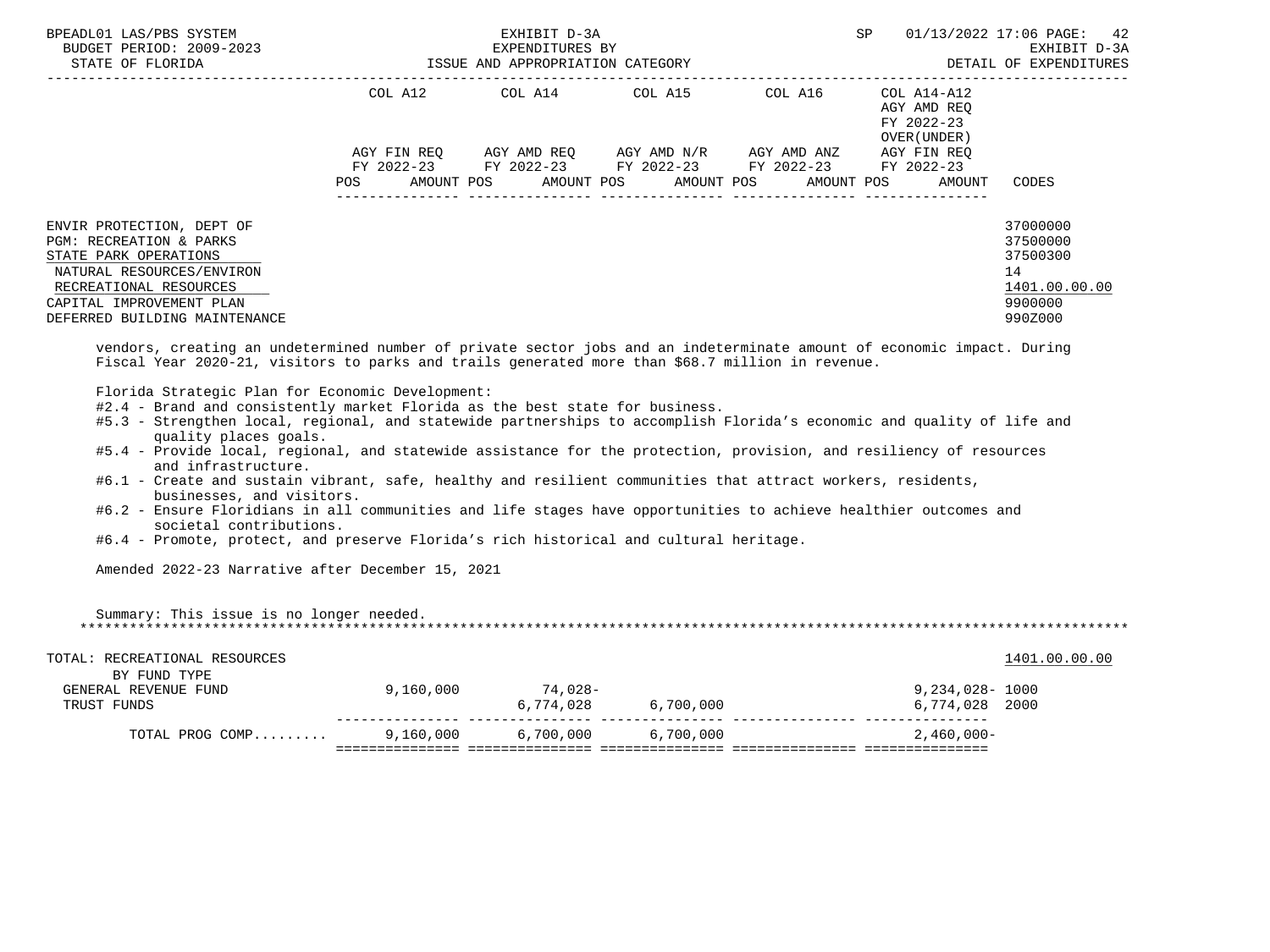| BPEADL01 LAS/PBS SYSTEM<br>BUDGET PERIOD: 2009-2023<br>STATE OF FLORIDA                                                                                                                                                              |       | EXHIBIT D-3A<br>EXPENDITURES BY<br>EXPENDITURES BY<br>ISSUE AND APPROPRIATION CATEGORY         |  | SP                  | 01/13/2022 17:06 PAGE: 43<br>EXHIBIT D-3A<br>DETAIL OF EXPENDITURES |                                                                               |
|--------------------------------------------------------------------------------------------------------------------------------------------------------------------------------------------------------------------------------------|-------|------------------------------------------------------------------------------------------------|--|---------------------|---------------------------------------------------------------------|-------------------------------------------------------------------------------|
|                                                                                                                                                                                                                                      |       | COL A12 COL A14 COL A15                                                                        |  | COL A16 COL A14-A12 | AGY AMD REO<br>FY 2022-23<br>OVER (UNDER)                           |                                                                               |
|                                                                                                                                                                                                                                      |       | AGY FIN REQ AGY AMD REQ AGY AMD N/R AGY AMD ANZ AGY FIN REQ                                    |  |                     |                                                                     |                                                                               |
|                                                                                                                                                                                                                                      |       | FY 2022-23 FY 2022-23 FY 2022-23 FY 2022-23 FY 2022-23<br>POS AMOUNT POS AMOUNT POS AMOUNT POS |  |                     | AMOUNT POS<br>AMOUNT                                                | CODES                                                                         |
|                                                                                                                                                                                                                                      |       |                                                                                                |  |                     |                                                                     |                                                                               |
| ENVIR PROTECTION, DEPT OF<br><b>PGM: RECREATION &amp; PARKS</b><br>COASTAL/AQUATIC MGD AREAS<br>NATURAL RESOURCES/ENVIRON<br>LAND RESOURCES<br>INTRA-AGENCY REORGANIZATIONS<br>TRANSFER POSITIONS AND FUNDING<br>BEACH PROGRAM - ADD |       |                                                                                                |  |                     |                                                                     | 37000000<br>37500000<br>37500400<br>14<br>1402.00.00.00<br>1800000<br>1800410 |
| SPECIAL CATEGORIES<br>TR/DMS/HR SVCS/STW CONTRCT                                                                                                                                                                                     |       |                                                                                                |  |                     |                                                                     | 100000<br>107040                                                              |
| LAND ACOUISITION TF -STATE 14,950<br>PERMIT FEE TRUST FUND -STATE                                                                                                                                                                    | 5,187 | 14,949<br>5,187                                                                                |  |                     |                                                                     | $1 - 2423$ 1<br>2526 1                                                        |
| TOTAL APPRO                                                                                                                                                                                                                          |       | 20.137<br>20,136                                                                               |  |                     | $1 -$                                                               |                                                                               |
|                                                                                                                                                                                                                                      |       |                                                                                                |  |                     |                                                                     |                                                                               |

AGENCY ISSUE NARRATIVE:

2022-2023 BUDGET YEAR NARRATIVE: IT COMPONENT? NO

Issue Description:

 This issue requests to transfer 66 positions and funding in the Beach and Inlet Management Programs from the Division of Water Resource Management and the Regulatory District Offices to the Office of Resilience and Coastal Protection (RCP).

 Beaches programs fit into the "Office of Resilience and Coastal Protection" because it better aligns the goals of the beach programs with the coastal resilience aspects of RCP. The RCP office has a multi-faceted approach to resilience, including coral reef protection; preservation of coastal and aquatic management areas; and the implementation of ecosystem restoration projects to prepare Florida's coastal communities and state-managed lands for the effects of sea level rise, coastal flooding, erosion and storms. Beach and Inlet Management and the regulation of beach coastal construction falls within this purview better than the goals and objectives of Water Resource Management.

 In November 2019, the DEP Secretary announced the merger of RCP with the Beaches programs previously housed in the Division of Water Resource Management. The merger focused on aligning critical personnel, programs and resources to address resiliency. To foster continuity in reaching resiliency goals, this transfer enables a larger array of researchers, field staff, technical experts and policymakers to collaborate more effectively.

 This issue also requests to transfer \$50 million in recurring Fixed Capital Outlay appropriation for the Beach Management Funding Assistance Program from the Division of Water Resource Management to the Office of Resilience and Coastal Protection (RCP).

### Issue Background:

 Approximately half of the state's 825 miles of sandy beaches are designated as critically eroded, threatening upland development or other resources. Over 227.4 miles of beaches, or 55% of the 411.2 miles of beaches designated as critically eroded, are currently restored and maintained. The requested funding will assist with the continued implementation of the Statewide Strategic Beach Management Plan (SBMP) and the Long-Range Budget Plan. All projects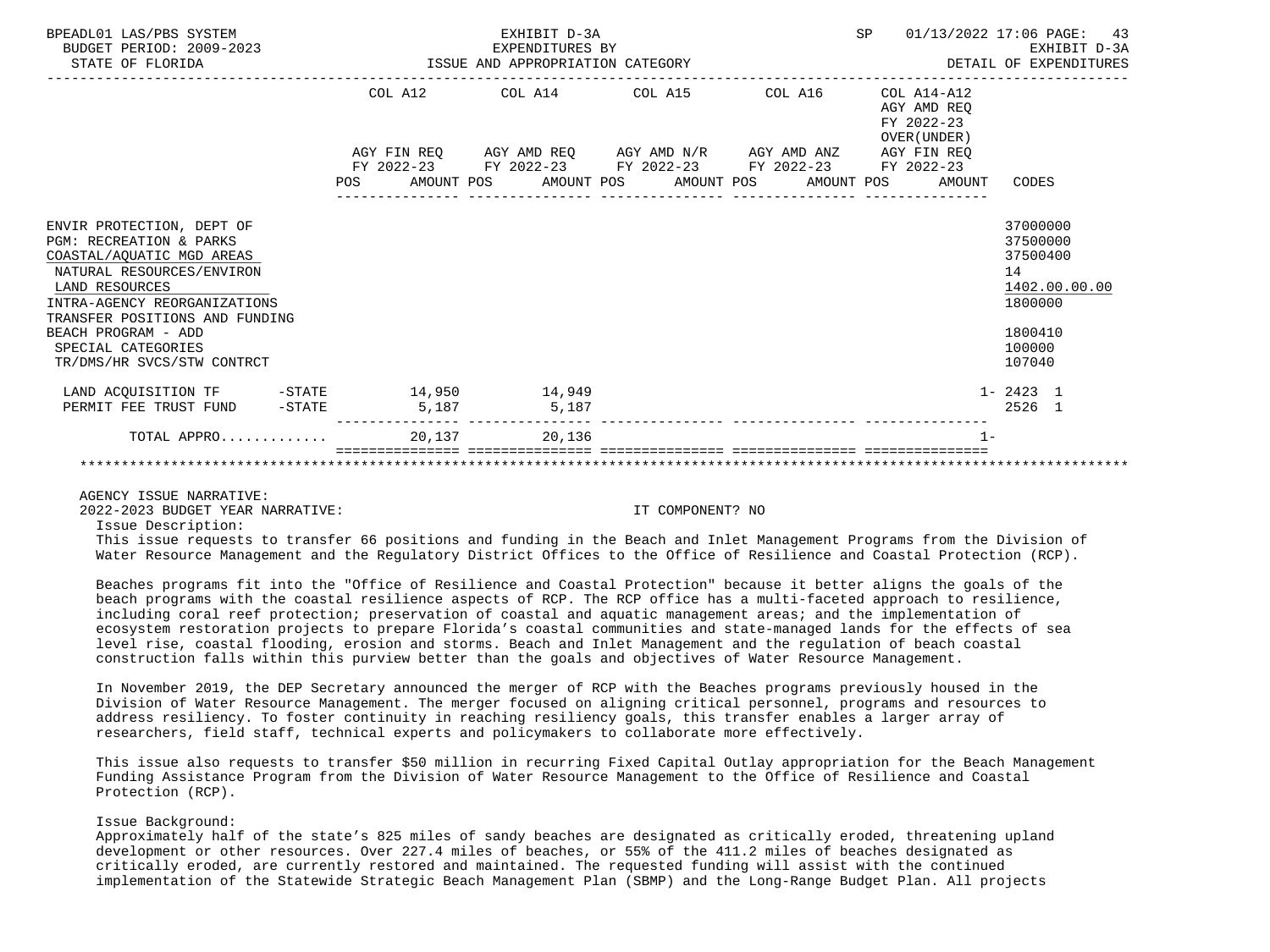| BPEADL01 LAS/PBS SYSTEM<br>BUDGET PERIOD: 2009-2023<br>STATE OF FLORIDA                                                                                                                                       |                    | EXHIBIT D-3A<br>EXPENDITURES BY<br>ISSUE AND APPROPRIATION CATEGORY                        | SP                                  | 01/13/2022 17:06 PAGE: 44<br>EXHIBIT D-3A<br>DETAIL OF EXPENDITURES |                                                          |                                                                    |
|---------------------------------------------------------------------------------------------------------------------------------------------------------------------------------------------------------------|--------------------|--------------------------------------------------------------------------------------------|-------------------------------------|---------------------------------------------------------------------|----------------------------------------------------------|--------------------------------------------------------------------|
|                                                                                                                                                                                                               | COL A12            |                                                                                            | COL A14 COL A15                     | COL A16                                                             | COL A14-A12<br>AGY AMD REO<br>FY 2022-23<br>OVER (UNDER) |                                                                    |
|                                                                                                                                                                                                               | AGY FIN REO<br>POS | FY 2022-23 FY 2022-23 FY 2022-23 FY 2022-23<br>AMOUNT POS AMOUNT POS AMOUNT POS AMOUNT POS | AGY AMD REO AGY AMD N/R AGY AMD ANZ |                                                                     | AGY FIN REO<br>FY 2022-23<br>AMOUNT                      | CODES                                                              |
| ENVIR PROTECTION, DEPT OF<br><b>PGM: RECREATION &amp; PARKS</b><br>COASTAL/AOUATIC MGD AREAS<br>NATURAL RESOURCES/ENVIRON<br>LAND RESOURCES<br>INTRA-AGENCY REORGANIZATIONS<br>TRANSFER POSITIONS AND FUNDING |                    |                                                                                            |                                     |                                                                     |                                                          | 37000000<br>37500000<br>37500400<br>14<br>1402.00.00.00<br>1800000 |
| BEACH PROGRAM - ADD                                                                                                                                                                                           |                    |                                                                                            |                                     |                                                                     |                                                          | 1800410                                                            |

receiving funding must be located within an area designated as critically eroded and must be consistent with the SBMP.

 FY 2018-19, funding requests from local governments and special taxing authorities for 59 individual beach and inlet management projects were received by the Department in August 2017. The amount of state funding requested by project sponsors exceeded \$90 million. (Specific candidate projects and appropriate funding amounts cannot be identified until completion of the local government application and review process and finalization of the FY 2018-19 Local Government Funding Request which will be available prior to the legislative session.)

 The Legislature appropriates funds to be applied to the Department's prioritized list of projects, ranked in accordance with statutory guidelines. The Florida Legislature has appropriated more than \$320 million over the last 10 years for beach and inlet management projects. Total costs have been shared approximately equally between federal, state and local governments.

### Benefit and/or Impact:

 Since the 1960's, Florida in collaboration with local and federal partners have invested significant resources, technical support and funding into the Beach and Inlet Management programs to support the resilience benefit provided by beach nourishment and proactive sand management at the state's inlets. Efforts have preserved critical habitats, protected upland development and critical infrastructure, and ensured economic stability for the state's tourism industry. This organizational move will better align the beach programs with other Coastal focused programs in the Office of Resilience and Coastal Protection to ensure consistency, streamlining of processes, and comprehensive management of the state's shorelines. This issue has a net zero budget impact to the Department.

| Cost Summary:<br>Budget Entity                                                                | FTF.                       | Amount                                       |
|-----------------------------------------------------------------------------------------------|----------------------------|----------------------------------------------|
| Requlatory District Offices<br>Water Resource Management<br>Coastal and Aquatic Managed Areas | (6.00)<br>(60.00)<br>66.00 | (S434, 307)<br>(55, 024, 906)<br>\$5,459,213 |
| Totals:                                                                                       | 0.00                       | S0                                           |

Also, see issue code 1800400.

Amended 2022-23 Narrative after December 15, 2021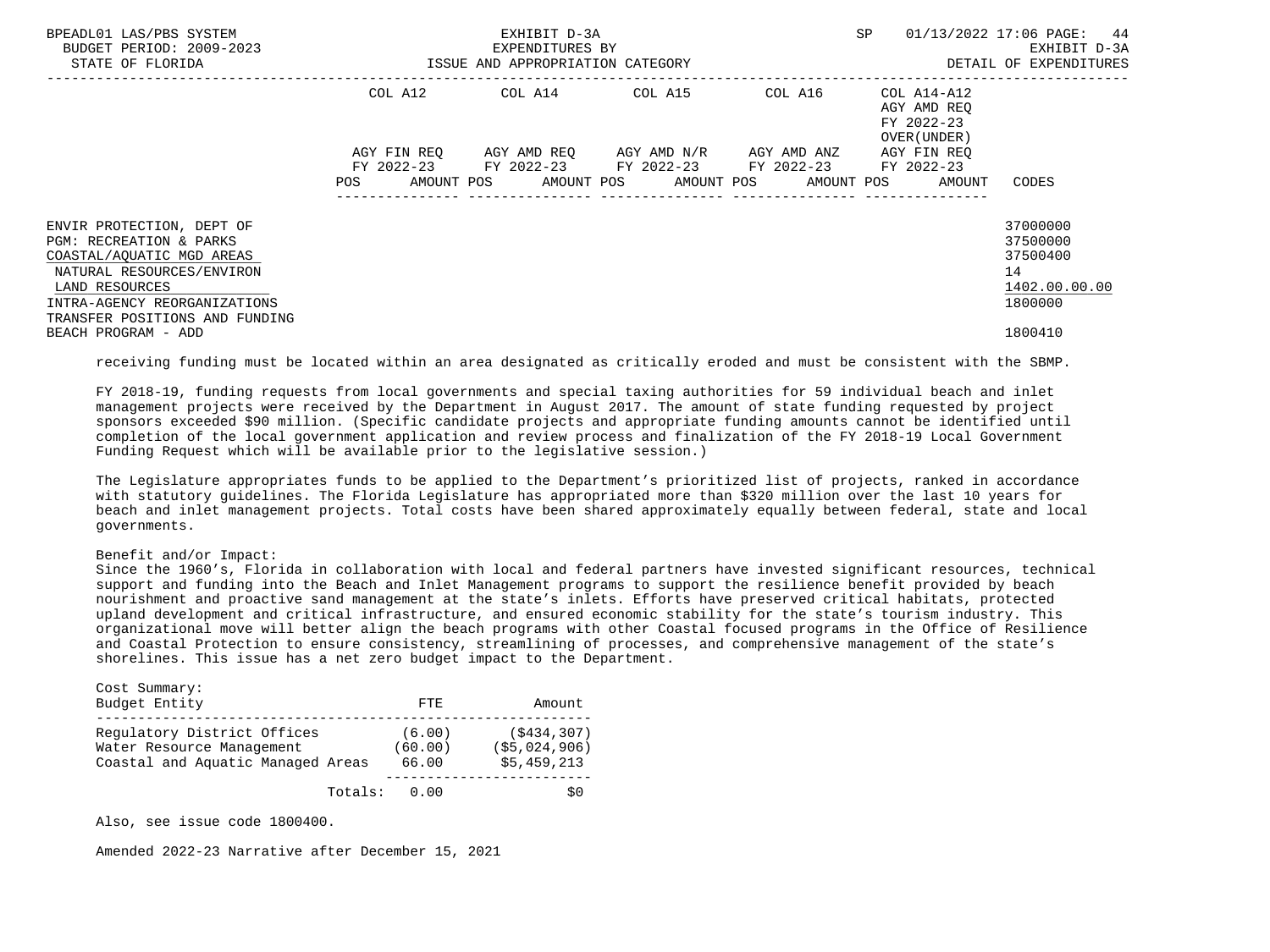| BPEADL01 LAS/PBS SYSTEM<br>BUDGET PERIOD: 2009-2023<br>EXPENDITURES BY<br>ISSUE AND APPROPRIATION CATEGORY<br>STATE OF FLORIDA                                                                                                                                                                                                                                                                                             |            |             | EXHIBIT D-3A<br>EXPENDITURES BY |                                                                                                           |  | SP |                                                           | 01/13/2022 17:06 PAGE: 45<br>EXHIBIT D-3A<br>DETAIL OF EXPENDITURES           |
|----------------------------------------------------------------------------------------------------------------------------------------------------------------------------------------------------------------------------------------------------------------------------------------------------------------------------------------------------------------------------------------------------------------------------|------------|-------------|---------------------------------|-----------------------------------------------------------------------------------------------------------|--|----|-----------------------------------------------------------|-------------------------------------------------------------------------------|
|                                                                                                                                                                                                                                                                                                                                                                                                                            |            |             |                                 | COL A12 COL A14 COL A15 COL A16                                                                           |  |    | COL A14-A12<br>AGY AMD REO<br>FY 2022-23<br>OVER (UNDER ) |                                                                               |
|                                                                                                                                                                                                                                                                                                                                                                                                                            |            | AGY FIN REO |                                 | AGY AMD REQ       AGY AMD N/R       AGY AMD ANZ<br>FY 2022-23 FY 2022-23 FY 2022-23 FY 2022-23 FY 2022-23 |  |    | AGY FIN REO                                               |                                                                               |
|                                                                                                                                                                                                                                                                                                                                                                                                                            | <b>POS</b> |             |                                 | AMOUNT POS       AMOUNT POS      AMOUNT POS      AMOUNT POS                                               |  |    | AMOUNT                                                    | CODES                                                                         |
| ENVIR PROTECTION, DEPT OF<br>PGM: RECREATION & PARKS<br>COASTAL/AQUATIC MGD AREAS<br>NATURAL RESOURCES/ENVIRON<br>LAND RESOURCES<br>INTRA-AGENCY REORGANIZATIONS<br>TRANSFER POSITIONS AND FUNDING<br>BEACH PROGRAM - ADD                                                                                                                                                                                                  |            |             |                                 |                                                                                                           |  |    |                                                           | 37000000<br>37500000<br>37500400<br>14<br>1402.00.00.00<br>1800000<br>1800410 |
| This issue for Fiscal Year 2022-23 includes the transfer of 66 positions and funding in the Beaches and Inlet Management<br>Programs from the Division of Water Resource Management to the Office of Resilience and Coastal Protection (RCP). The<br>Beach programs fit into RCP because it better aligns the goals of the Beach programs with the coastal resilience aspects<br>of RCP. This issue has a net zero impact. |            |             |                                 |                                                                                                           |  |    |                                                           |                                                                               |

 Summary: This issue decreases the Department's original request to the TR/DMS/HR category by \$1. \*\*\*\*\*\*\*\*\*\*\*\*\*\*\*\*\*\*\*\*\*\*\*\*\*\*\*\*\*\*\*\*\*\*\*\*\*\*\*\*\*\*\*\*\*\*\*\*\*\*\*\*\*\*\*\*\*\*\*\*\*\*\*\*\*\*\*\*\*\*\*\*\*\*\*\*\*\*\*\*\*\*\*\*\*\*\*\*\*\*\*\*\*\*\*\*\*\*\*\*\*\*\*\*\*\*\*\*\*\*\*\*\*\*\*\*\*\*\*\*\*\*\*\*\*\*\*

POSITION DETAIL OF SALARIES AND BENEFITS:

|                                           | FTE<br><b>BASE RATE</b><br>ADDITIVES<br><b>BENEFITS</b> |        | SUBTOTAL | LAPSE<br>ႜૢ | LAPSED SALARIES<br>AND BENEFITS |        |
|-------------------------------------------|---------------------------------------------------------|--------|----------|-------------|---------------------------------|--------|
| A12 - AGY FIN REQ FY 2022-23              |                                                         |        |          |             |                                 |        |
| CHANGES TO CURRENTLY AUTHORIZED POSITIONS |                                                         |        |          |             |                                 |        |
| 0709 ADMINISTRATIVE ASSISTANT I           |                                                         |        |          |             |                                 |        |
| 10540 001                                 | 1.00                                                    | 27,040 | 19,525   | 46,565      | 0.00                            | 46,565 |
| 10636 001                                 | 1.00                                                    | 30,879 | 14,908   | 45,787      | 0.00                            | 45,787 |
| 2107 SYSTEMS PROJECT ANALYST              |                                                         |        |          |             |                                 |        |
| 10360 001                                 | 1.00                                                    | 46,297 | 17,756   | 64,053      | 0.00                            | 64,053 |
| 2209 OPERATIONS ANALYST I                 |                                                         |        |          |             |                                 |        |
| 20484 001                                 | 1.00                                                    | 29,000 | 5,400    | 34,400      | 0.00                            | 34,400 |
| 2234 GOVERNMENT OPERATIONS CONSULTANT I   |                                                         |        |          |             |                                 |        |
| 20025 001                                 | 1.00                                                    | 35,536 | 26,420   | 61,956      | 0.00                            | 61,956 |
| 20288 001                                 | 1.00                                                    | 41,200 | 7,653    | 48,853      | 0.00                            | 48,853 |
| 2236 GOVERNMENT OPERATIONS CONSULTANT II  |                                                         |        |          |             |                                 |        |
| 00424 001                                 | 1.00                                                    | 44,970 | 28,162   | 73,132      | 0.00                            | 73,132 |
| 20429 001                                 | 1.00                                                    | 44,352 | 28,048   | 72,400      | 0.00                            | 72,400 |
| 2336 PLANNING CONSULTANT                  |                                                         |        |          |             |                                 |        |
| 00440 001                                 | 1.00                                                    | 49,284 | 18,308   | 67,592      | 0.00                            | 67,592 |
| 02141 001                                 | 1.00                                                    | 45,267 | 28,217   | 73,484      | 0.00                            | 73,484 |
| 4612 ENGINEERING TECHNICIAN IV            |                                                         |        |          |             |                                 |        |
| 01273 001                                 | 1.00                                                    | 36,500 | 15,946   | 52,446      | 0.00                            | 52,446 |
| 4627 ENGINEERING SPECIALIST I             |                                                         |        |          |             |                                 |        |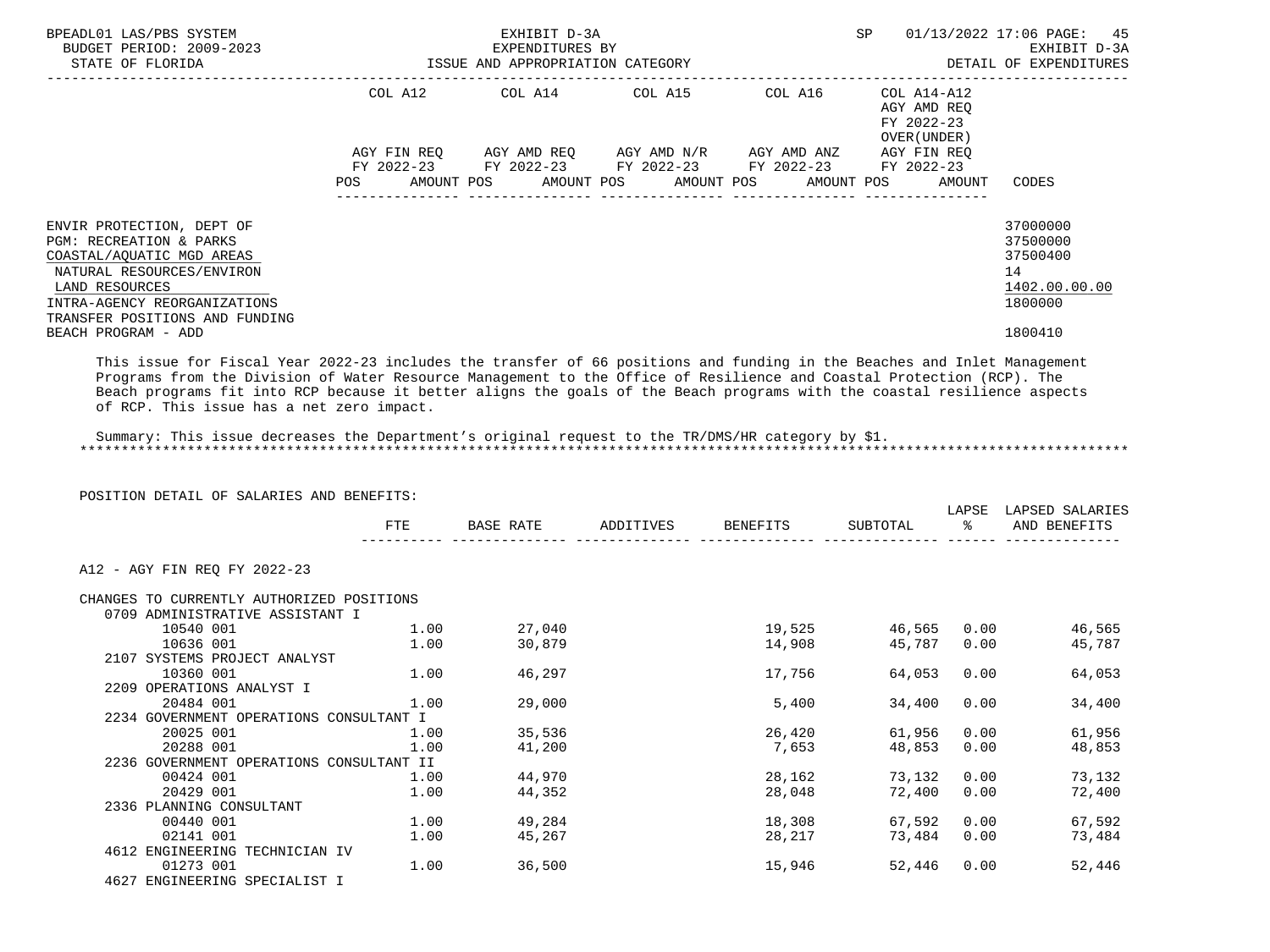| BPEADL01 LAS/PBS SYSTEM<br>BUDGET PERIOD: 2009-2023<br>STATE OF FLORIDA                                                                                                                                                   |      | EXHIBIT D-3A<br>EXPENDITURES BY<br>ISSUE AND APPROPRIATION CATEGORY                            |                       |                    | SP                                                        |      | 01/13/2022 17:06 PAGE: 46<br>EXHIBIT D-3A<br>DETAIL OF EXPENDITURES           |
|---------------------------------------------------------------------------------------------------------------------------------------------------------------------------------------------------------------------------|------|------------------------------------------------------------------------------------------------|-----------------------|--------------------|-----------------------------------------------------------|------|-------------------------------------------------------------------------------|
|                                                                                                                                                                                                                           |      | COL A12 COL A14 COL A15 COL A16<br>AGY FIN REQ AGY AMD REQ AGY AMD N/R AGY AMD ANZ AGY FIN REQ |                       |                    | COL A14-A12<br>AGY AMD REQ<br>FY 2022-23<br>OVER (UNDER ) |      |                                                                               |
|                                                                                                                                                                                                                           | POS  | FY 2022-23 FY 2022-23 FY 2022-23 FY 2022-23 FY 2022-23<br>AMOUNT POS                           | AMOUNT POS AMOUNT POS |                    | AMOUNT POS                                                |      | AMOUNT CODES                                                                  |
|                                                                                                                                                                                                                           |      |                                                                                                |                       |                    |                                                           |      |                                                                               |
| ENVIR PROTECTION, DEPT OF<br>PGM: RECREATION & PARKS<br>COASTAL/AQUATIC MGD AREAS<br>NATURAL RESOURCES/ENVIRON<br>LAND RESOURCES<br>INTRA-AGENCY REORGANIZATIONS<br>TRANSFER POSITIONS AND FUNDING<br>BEACH PROGRAM - ADD |      |                                                                                                |                       |                    |                                                           |      | 37000000<br>37500000<br>37500400<br>14<br>1402.00.00.00<br>1800000<br>1800410 |
| POSITION DETAIL OF SALARIES AND BENEFITS:                                                                                                                                                                                 |      |                                                                                                |                       |                    |                                                           |      |                                                                               |
|                                                                                                                                                                                                                           |      | FTE BASE RATE ADDITIVES BENEFITS SUBTOTAL $\frac{1}{2}$ and benefits                           |                       |                    |                                                           |      | LAPSE LAPSED SALARIES                                                         |
| A12 - AGY FIN REQ FY 2022-23                                                                                                                                                                                              |      |                                                                                                |                       |                    |                                                           |      |                                                                               |
| CHANGES TO CURRENTLY AUTHORIZED POSITIONS                                                                                                                                                                                 |      |                                                                                                |                       |                    |                                                           |      |                                                                               |
| 01264 001                                                                                                                                                                                                                 |      | $1.00$ $41,392$                                                                                |                       | 27,501             | 68,893                                                    |      | $0.00$ 68,893                                                                 |
| 01267 001                                                                                                                                                                                                                 | 1.00 | 40,481<br>40,481                                                                               |                       | 16,682             | 57,163                                                    | 0.00 | 57,163                                                                        |
| 01796 001                                                                                                                                                                                                                 | 1.00 |                                                                                                |                       | 16,682             | 57,163                                                    | 0.00 | 57,163                                                                        |
| 4630 ENGINEERING SPECIALIST II                                                                                                                                                                                            |      |                                                                                                |                       |                    |                                                           |      |                                                                               |
| 01268 001                                                                                                                                                                                                                 |      | $1.00$ 38,660                                                                                  |                       | 21,670             | 60,330                                                    |      | 0.00<br>60,330                                                                |
| 01599 001                                                                                                                                                                                                                 |      | $1.00$ $40,000$                                                                                |                       | 16,593             | 56,593                                                    | 0.00 | 56,593                                                                        |
| 01931 001                                                                                                                                                                                                                 | 1.00 | 39,820<br>39,820                                                                               |                       | ⊥o, po∪<br>16, 560 | 56,380                                                    | 0.00 | 56,380                                                                        |
| 10469 001                                                                                                                                                                                                                 | 1.00 |                                                                                                |                       |                    | 56,380                                                    | 0.00 | 56,380                                                                        |
| 4633 ENGINEERING SPECIALIST III                                                                                                                                                                                           |      |                                                                                                |                       |                    |                                                           |      |                                                                               |
| 01266 001                                                                                                                                                                                                                 |      | $1.00$ 54,000                                                                                  |                       | 10,017             | 64,017                                                    |      | 0.00<br>64,017                                                                |
| 01439 001                                                                                                                                                                                                                 | 1.00 | 40,948                                                                                         |                       | 16,769             | 57,717                                                    | 0.00 | 57,717                                                                        |
| 01695 001                                                                                                                                                                                                                 | 1.00 | 47,000                                                                                         |                       | 17,886             | 64,886                                                    | 0.00 | 64,886                                                                        |
| 4635 ENGINEERING SPECIALIST IV                                                                                                                                                                                            |      |                                                                                                |                       |                    |                                                           |      |                                                                               |
| 01258 001                                                                                                                                                                                                                 |      | 1.00 51,500                                                                                    |                       | 29,368             | 80,868                                                    |      | 0.00<br>80,868                                                                |
| 01932 001                                                                                                                                                                                                                 | 1.00 | 46,381<br>53,953                                                                               |                       | 23,096             | 69,477                                                    | 0.00 | 69,477                                                                        |
| 20488 001                                                                                                                                                                                                                 | 1.00 |                                                                                                |                       | 23,227             | 77,180                                                    | 0.00 | 77,180                                                                        |
| 20805 001                                                                                                                                                                                                                 | 1.00 | 50,863                                                                                         |                       | 29,250             | 80,113 0.00                                               |      | 80,113                                                                        |
| 4657 PROFESSIONAL ENGINEER I                                                                                                                                                                                              |      |                                                                                                |                       |                    |                                                           |      |                                                                               |
| 02142 001                                                                                                                                                                                                                 | 1.00 | 56,012                                                                                         |                       | 16,767             | 72,779                                                    | 0.00 | 72,779                                                                        |
| 4715 PROFESSIONAL LAND SURVEYOR I                                                                                                                                                                                         |      |                                                                                                |                       |                    |                                                           |      |                                                                               |
| 01270 001                                                                                                                                                                                                                 | 1.00 | 43,507                                                                                         |                       | 22,565             | 66,072                                                    | 0.00 | 66,072                                                                        |
| 4806 ENVIRONMENTAL SPECIALIST I<br>01038 001                                                                                                                                                                              | 1.00 |                                                                                                |                       | 20,254             | 51,243                                                    | 0.00 |                                                                               |
| 01409 001                                                                                                                                                                                                                 | 1.00 | 30,989<br>37,492                                                                               |                       | 16,130             | 53,622                                                    | 0.00 | 51,243<br>53,622                                                              |
| 20487 001                                                                                                                                                                                                                 | 1.00 | 37,868                                                                                         |                       | 26,850             | 64,718                                                    | 0.00 | 64,718                                                                        |
| 4809 ENVIRONMENTAL SPECIALIST II                                                                                                                                                                                          |      |                                                                                                |                       |                    |                                                           |      |                                                                               |
| 01263 001                                                                                                                                                                                                                 | 1.00 | 37,595                                                                                         |                       | 16,149             | 53,744                                                    | 0.00 | 53,744                                                                        |
| 01265 001                                                                                                                                                                                                                 | 1.00 | 42,506                                                                                         |                       | 27,707             | 70,213                                                    | 0.00 | 70,213                                                                        |
|                                                                                                                                                                                                                           |      |                                                                                                |                       |                    |                                                           |      |                                                                               |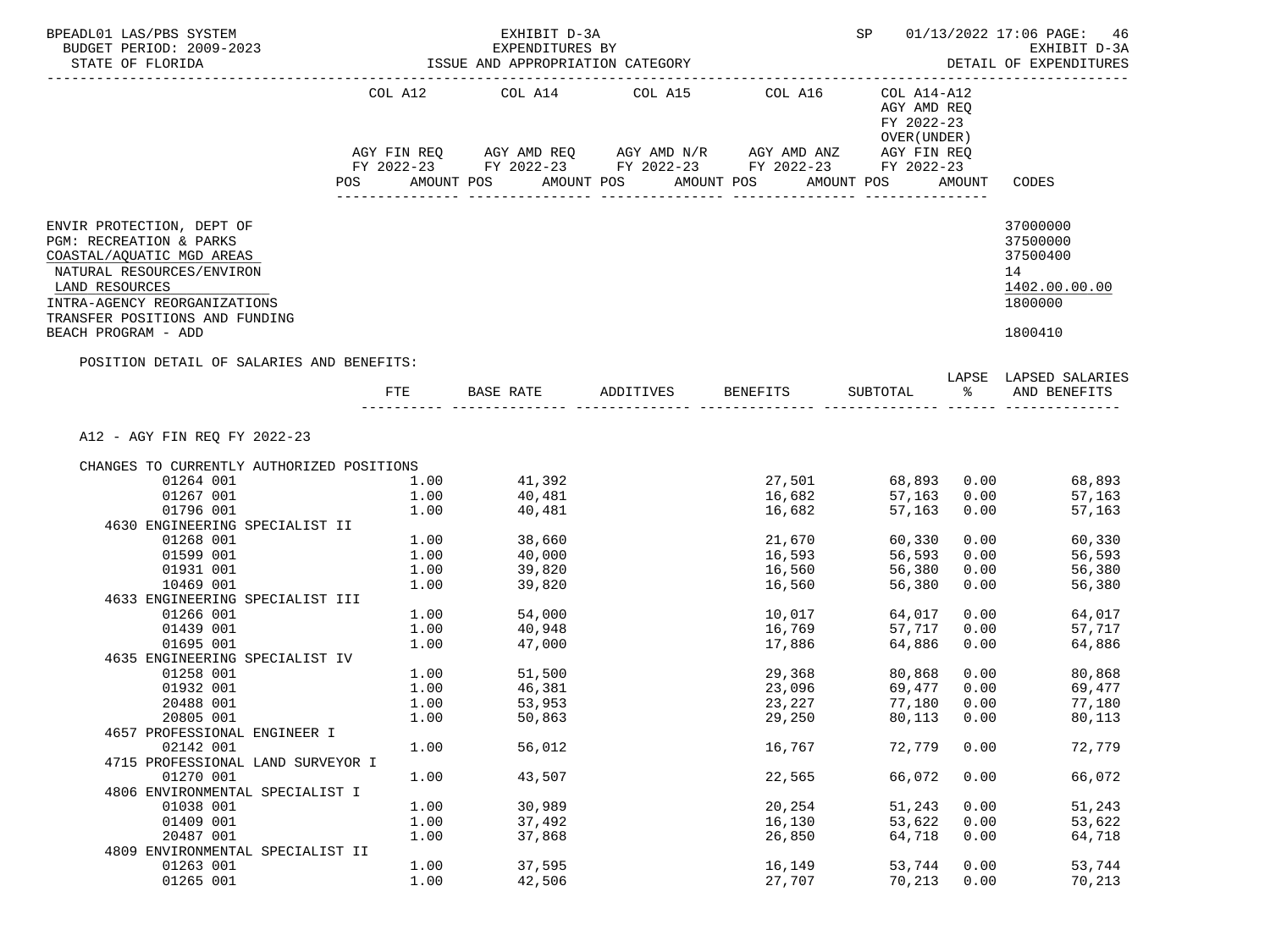| BPEADL01 LAS/PBS SYSTEM<br>BUDGET PERIOD: 2009-2023<br>STATE OF FLORIDA<br>____________________________                          |                 | EXHIBIT D-3A<br>EXPENDITURES BY<br>ISSUE AND APPROPRIATION CATEGORY                                                   |                       |                            |                                                           |      | SP 01/13/2022 17:06 PAGE: 47<br>EXHIBIT D-3A<br>DETAIL OF EXPENDITURES |  |
|----------------------------------------------------------------------------------------------------------------------------------|-----------------|-----------------------------------------------------------------------------------------------------------------------|-----------------------|----------------------------|-----------------------------------------------------------|------|------------------------------------------------------------------------|--|
|                                                                                                                                  |                 | COL A12 COL A14 COL A15 COL A16                                                                                       |                       |                            | COL A14-A12<br>AGY AMD REQ<br>FY 2022-23<br>OVER (UNDER ) |      |                                                                        |  |
|                                                                                                                                  |                 | AGY FIN REQ AGY AMD REQ AGY AMD N/R AGY AMD ANZ AGY FIN REQ<br>FY 2022-23 FY 2022-23 FY 2022-23 FY 2022-23 FY 2022-23 |                       |                            |                                                           |      |                                                                        |  |
|                                                                                                                                  | POS             | AMOUNT POS                                                                                                            | AMOUNT POS AMOUNT POS |                            | AMOUNT POS                                                |      | AMOUNT CODES                                                           |  |
| ENVIR PROTECTION, DEPT OF<br>PGM: RECREATION & PARKS<br>COASTAL/AQUATIC MGD AREAS<br>NATURAL RESOURCES/ENVIRON<br>LAND RESOURCES |                 |                                                                                                                       |                       |                            |                                                           |      | 37000000<br>37500000<br>37500400<br>14<br>1402.00.00.00                |  |
| INTRA-AGENCY REORGANIZATIONS<br>TRANSFER POSITIONS AND FUNDING<br>BEACH PROGRAM - ADD                                            |                 |                                                                                                                       |                       |                            |                                                           |      | 1800000<br>1800410                                                     |  |
| POSITION DETAIL OF SALARIES AND BENEFITS:                                                                                        |                 |                                                                                                                       |                       |                            |                                                           |      |                                                                        |  |
|                                                                                                                                  |                 | FTE BASE RATE ADDITIVES BENEFITS SUBTOTAL $\frac{1}{2}$ and benefits                                                  |                       |                            |                                                           |      | LAPSE LAPSED SALARIES                                                  |  |
| A12 - AGY FIN REQ FY 2022-23                                                                                                     |                 |                                                                                                                       |                       |                            |                                                           |      |                                                                        |  |
| CHANGES TO CURRENTLY AUTHORIZED POSITIONS                                                                                        |                 |                                                                                                                       |                       |                            |                                                           |      |                                                                        |  |
| 01271 001                                                                                                                        |                 | 1.00 36,468                                                                                                           |                       |                            | 21,266 57,734 0.00                                        |      | 57,734                                                                 |  |
| 01536 001                                                                                                                        | 1.00            | 38,110                                                                                                                |                       | 7,082                      | 45,192 0.00                                               |      | 45,192                                                                 |  |
| 01696 001                                                                                                                        |                 | $1.00$ $43,455$                                                                                                       |                       | 27,882                     | 71,337                                                    |      | 0.00<br>71,337                                                         |  |
| 01935 001                                                                                                                        |                 | $1.00$ $41,064$<br>$1.00$ $40,033$                                                                                    |                       | 27,440                     | 68,504      0.00<br>67,284      0.00                      |      | 68,504                                                                 |  |
| 10049 001                                                                                                                        |                 |                                                                                                                       |                       | 27,251                     |                                                           |      | 67,284                                                                 |  |
| 10259 001                                                                                                                        |                 |                                                                                                                       |                       | 28,349                     | 74,332                                                    |      | 0.00<br>74,332                                                         |  |
| 10515 001                                                                                                                        |                 | $\begin{array}{ccc} 1.00 & & 45,983 \ 1.00 & & 44,290 \ 1.00 & & 39,346 \end{array}$                                  |                       | 28,036<br>16,472           | 72,326                                                    | 0.00 | 72,326<br>0.00                                                         |  |
| 11332 001<br>4812 ENVIRONMENTAL SPECIALIST III                                                                                   |                 |                                                                                                                       |                       |                            | 55,818                                                    |      | 55,818                                                                 |  |
| 00303 001                                                                                                                        |                 | $1.00$ $40,948$                                                                                                       |                       | 22,094                     | 63,042                                                    |      | 0.00<br>63,042                                                         |  |
| 00323 001                                                                                                                        | $1.00$ $43,500$ |                                                                                                                       |                       | 27,891                     | 71,391                                                    |      | 0.00<br>71,391                                                         |  |
| 01060 001                                                                                                                        |                 |                                                                                                                       |                       | 17,575                     | 62,893                                                    | 0.00 | 62,893                                                                 |  |
| 01534 001                                                                                                                        |                 | 1.00 45,318<br>1.00 43,207                                                                                            |                       | 17,185                     | 60,392                                                    |      | 0.00<br>60,392                                                         |  |
| 01537 001                                                                                                                        |                 |                                                                                                                       |                       |                            | $60,392$ 0.00<br>$74,704$ 0.00                            |      | 60,392                                                                 |  |
| 01799 001                                                                                                                        |                 | $1.00$ $43,207$<br>$1.00$ $46,297$                                                                                    |                       | 17,185<br>28,407<br>28,407 | 74,704 0.00                                               |      | 74,704                                                                 |  |
| 01939 001                                                                                                                        | 1.00            | 44,805                                                                                                                |                       | 28,132                     | 72,937 0.00                                               |      | 72,937                                                                 |  |
| 02525 001                                                                                                                        | 1.00            | 47,378                                                                                                                |                       | 28,606                     | 75,984 0.00                                               |      | 75,984                                                                 |  |
| 10173 001                                                                                                                        | 1.00            | 66,419                                                                                                                |                       | 21,473                     | 87,892                                                    | 0.00 | 87,892                                                                 |  |
| 10794 001                                                                                                                        | 1.00            | 46,297                                                                                                                |                       | 17,756                     | 64,053                                                    | 0.00 | 64,053                                                                 |  |
| 10971 001                                                                                                                        | 1.00            | 44,186                                                                                                                |                       | 28,017                     | 72,203                                                    | 0.00 | 72,203                                                                 |  |
| 20713 001                                                                                                                        | 1.00            | 43,260                                                                                                                |                       | 17,195                     | 60,455                                                    | 0.00 | 60,455                                                                 |  |
| 4823 ENVIRONMENTAL CONSULTANT                                                                                                    |                 |                                                                                                                       |                       |                            |                                                           |      |                                                                        |  |
| 01037 001                                                                                                                        | 1.00            | 63,667                                                                                                                |                       | 22,609                     | 86,276                                                    | 0.00 | 86,276                                                                 |  |
| 10477 001                                                                                                                        | 1.00            | 57,971                                                                                                                |                       | 30,563                     | 88,534                                                    | 0.00 | 88,534                                                                 |  |
| 20709 001                                                                                                                        | 1.00            | 47,773                                                                                                                |                       | 28,680                     | 76,453                                                    | 0.00 | 76,453                                                                 |  |
| 6843 SENIOR PROGRAM ANALYST                                                                                                      |                 |                                                                                                                       |                       |                            |                                                           |      |                                                                        |  |
| 01677 001                                                                                                                        | 1.00            | 59,225                                                                                                                |                       | 35,249                     | 94,474                                                    | 0.00 | 94,474                                                                 |  |
| 20710 001                                                                                                                        | 1.00            | 60,647                                                                                                                |                       | 31,057                     | 91,704                                                    | 0.00 | 91,704                                                                 |  |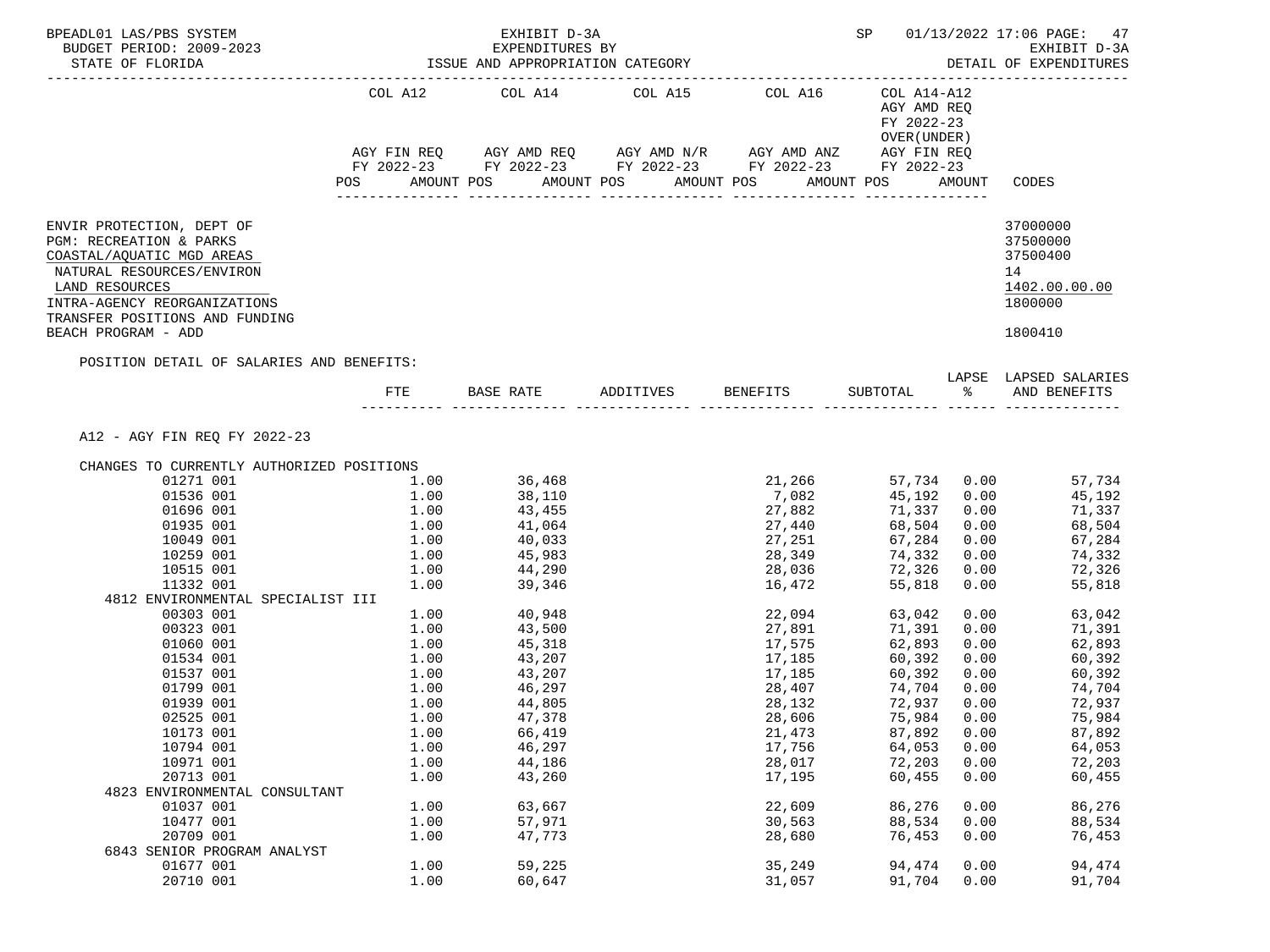| BPEADL01 LAS/PBS SYSTEM<br>BUDGET PERIOD: 2009-2023<br>STATE OF FLORIDA                                                                                                                                                                                                                                                                                    |                                                                     | EXHIBIT D-3A<br>EXPENDITURES BY                                                                |                                                                                                                                                                                                                     |                                                | SP                                                                                                                  |                              | 01/13/2022 17:06 PAGE: 48<br>EXHIBIT D-3A<br>DETAIL OF EXPENDITURES                                                                             |
|------------------------------------------------------------------------------------------------------------------------------------------------------------------------------------------------------------------------------------------------------------------------------------------------------------------------------------------------------------|---------------------------------------------------------------------|------------------------------------------------------------------------------------------------|---------------------------------------------------------------------------------------------------------------------------------------------------------------------------------------------------------------------|------------------------------------------------|---------------------------------------------------------------------------------------------------------------------|------------------------------|-------------------------------------------------------------------------------------------------------------------------------------------------|
|                                                                                                                                                                                                                                                                                                                                                            | <b>POS</b>                                                          | ---------------                                                                                | COL A12 COL A14 COL A15<br>AGY FIN REQ AGY AMD REQ AGY AMD N/R AGY AMD ANZ AGY FIN REQ<br>FY 2022-23 FY 2022-23 FY 2022-23 FY 2022-23 FY 2022-23<br>AMOUNT POS AMOUNT POS AMOUNT POS AMOUNT POS<br>________________ | COL A16<br>_______________                     | COL A14-A12<br>AGY AMD REQ<br>FY 2022-23<br>OVER (UNDER)                                                            | AMOUNT                       | CODES                                                                                                                                           |
| ENVIR PROTECTION, DEPT OF<br>PGM: RECREATION & PARKS<br>COASTAL/AQUATIC MGD AREAS<br>NATURAL RESOURCES/ENVIRON<br>LAND RESOURCES<br>INTRA-AGENCY REORGANIZATIONS<br>TRANSFER POSITIONS AND FUNDING<br>BEACH PROGRAM - ADD                                                                                                                                  |                                                                     |                                                                                                |                                                                                                                                                                                                                     |                                                |                                                                                                                     |                              | 37000000<br>37500000<br>37500400<br>14<br>1402.00.00.00<br>1800000<br>1800410                                                                   |
| POSITION DETAIL OF SALARIES AND BENEFITS:                                                                                                                                                                                                                                                                                                                  | FTE                                                                 | BASE RATE                                                                                      | ADDITIVES                                                                                                                                                                                                           | BENEFITS                                       | SUBTOTAL                                                                                                            |                              | LAPSE LAPSED SALARIES<br>% AND BENEFITS                                                                                                         |
| A12 - AGY FIN REQ FY 2022-23<br>CHANGES TO CURRENTLY AUTHORIZED POSITIONS<br>4821 ENVIRONMENTAL ADMINISTRATOR - SES<br>01257 001<br>01758 001<br>20486 001<br>4823 ENVIRONMENTAL MANAGER - SES<br>02523 001<br>8841 PROGRAM ADMINISTRATOR<br>00329 001<br>01059 001<br>11048 001<br>20483 001<br>8862 DEPUTY DIR OF WATER RESOURCE MGMT - DEP<br>10766 001 | 1.00<br>1.00<br>1.00<br>1.00<br>$1\ldotp00$<br>1.00<br>1.00<br>1.00 | 66,950<br>66,000<br>63,860<br>48,410<br>$1.00$ 76,220<br>77,250<br>80,340<br>81,761<br>104,030 |                                                                                                                                                                                                                     | 33,477<br>30,617<br>35,765<br>35,955<br>36,791 | 34,049 100,999<br>33,873 99,873<br>79,027<br>111,985<br>113,205<br>36,528 116,868<br>36,791 118,552<br>118,552 0.00 | 0.00<br>0.00<br>0.00<br>0.00 | 100,999<br>99,873<br>97,337 0.00 97,337<br>79,027<br>0.00<br>111,985<br>113,205<br>0.00<br>116,868<br>118,552<br>40,912  144,942  0.00  144,942 |
| TOTALS FOR ISSUE BY FUND<br>2526 PERMIT FEE TRUST FUND<br>2423 LAND ACQUISITION TF                                                                                                                                                                                                                                                                         |                                                                     |                                                                                                |                                                                                                                                                                                                                     |                                                |                                                                                                                     |                              | 1,251,974<br>3,487,339                                                                                                                          |
|                                                                                                                                                                                                                                                                                                                                                            | 66.00                                                               | 3,179,268                                                                                      |                                                                                                                                                                                                                     | 1,560,045                                      | 4,739,313                                                                                                           |                              | 4,739,313<br>==============                                                                                                                     |
| OTHER SALARY AMOUNT<br>2423 LAND ACQUISITION TF<br>2526 PERMIT FEE TRUST FUND                                                                                                                                                                                                                                                                              |                                                                     |                                                                                                |                                                                                                                                                                                                                     |                                                |                                                                                                                     |                              | 295,798<br>19,887                                                                                                                               |
|                                                                                                                                                                                                                                                                                                                                                            |                                                                     |                                                                                                |                                                                                                                                                                                                                     |                                                |                                                                                                                     |                              | 5,054,998<br>==============                                                                                                                     |

-------------------------------------------------------------------------------------------------------------------------------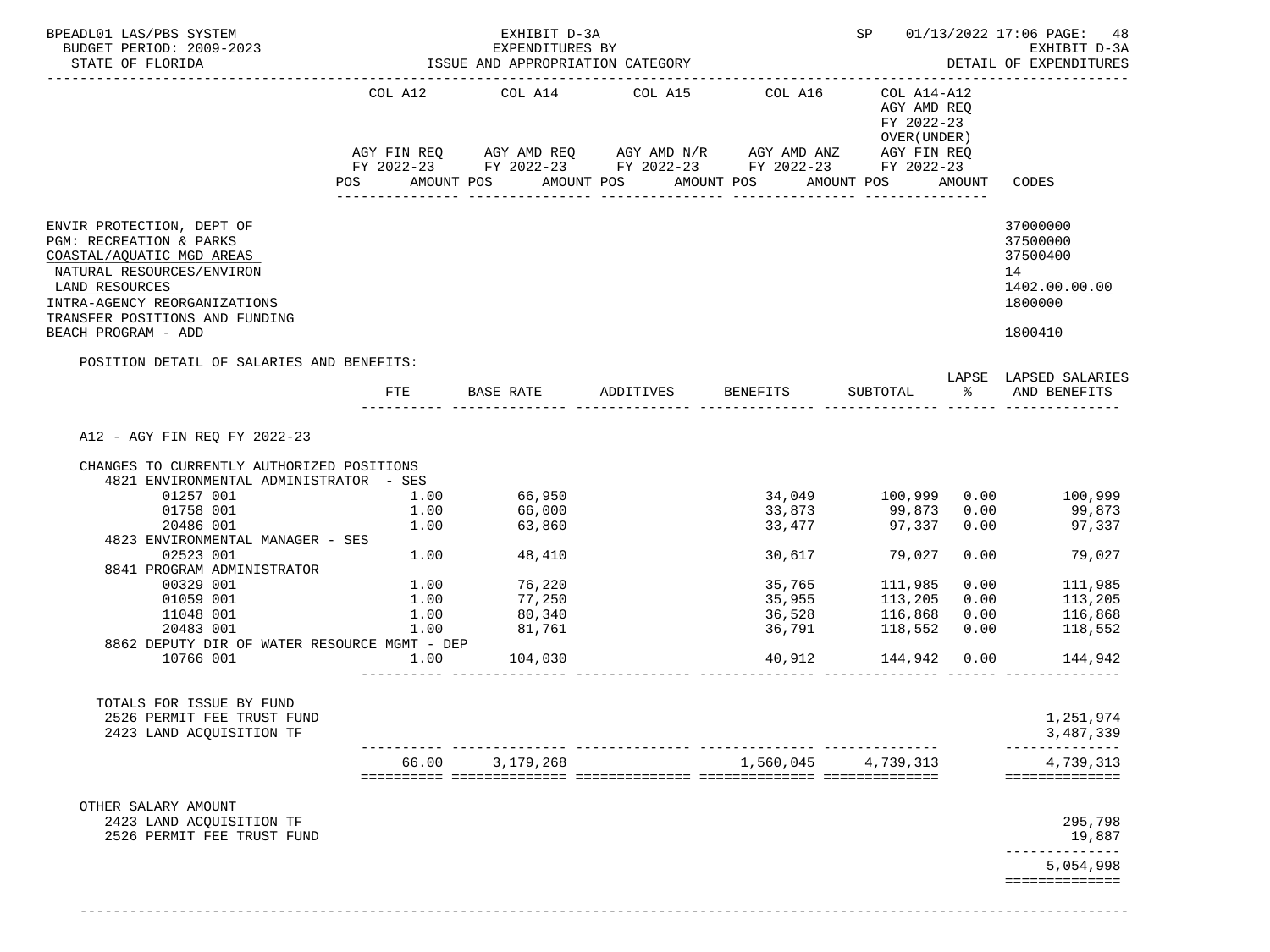| BPEADL01 LAS/PBS SYSTEM<br>BUDGET PERIOD: 2009-2023                                                                                                                                                                       |                                                            | EXHIBIT D-3A<br>EXPENDITURES BY                                                                                                                                        |                       |                                      |                                                                        |                              | SP 01/13/2022 17:06 PAGE: 49<br>EXHIBIT D-3A                                  |  |  |
|---------------------------------------------------------------------------------------------------------------------------------------------------------------------------------------------------------------------------|------------------------------------------------------------|------------------------------------------------------------------------------------------------------------------------------------------------------------------------|-----------------------|--------------------------------------|------------------------------------------------------------------------|------------------------------|-------------------------------------------------------------------------------|--|--|
| STATE OF FLORIDA<br>_______________________                                                                                                                                                                               | ISSUE AND APPROPRIATION CATEGORY<br>DETAIL OF EXPENDITURES |                                                                                                                                                                        |                       |                                      |                                                                        |                              |                                                                               |  |  |
|                                                                                                                                                                                                                           | POS                                                        | COL A12 COL A14 COL A15 COL A16<br>AGY FIN REQ AGY AMD REQ AGY AMD N/R AGY AMD ANZ AGY FIN REQ<br>FY 2022-23 FY 2022-23 FY 2022-23 FY 2022-23 FY 2022-23<br>AMOUNT POS | AMOUNT POS AMOUNT POS |                                      | COL A14-A12<br>AGY AMD REO<br>FY 2022-23<br>OVER (UNDER)<br>AMOUNT POS | AMOUNT                       | CODES                                                                         |  |  |
| ENVIR PROTECTION, DEPT OF<br>PGM: RECREATION & PARKS<br>COASTAL/AQUATIC MGD AREAS<br>NATURAL RESOURCES/ENVIRON<br>LAND RESOURCES<br>INTRA-AGENCY REORGANIZATIONS<br>TRANSFER POSITIONS AND FUNDING<br>BEACH PROGRAM - ADD |                                                            |                                                                                                                                                                        |                       |                                      |                                                                        |                              | 37000000<br>37500000<br>37500400<br>14<br>1402.00.00.00<br>1800000<br>1800410 |  |  |
| POSITION DETAIL OF SALARIES AND BENEFITS:                                                                                                                                                                                 | FTE                                                        | BASE RATE ADDITIVES BENEFITS                                                                                                                                           |                       |                                      |                                                                        |                              | LAPSE LAPSED SALARIES<br>SUBTOTAL % AND BENEFITS                              |  |  |
| A14 - AGY AMD REQ FY 2022-23<br>CHANGES TO CURRENTLY AUTHORIZED POSITIONS<br>0709 ADMINISTRATIVE ASSISTANT I<br>10540 001<br>10636 001                                                                                    | 1.00<br>1.00                                               | 27,040<br>30,879                                                                                                                                                       |                       |                                      | 19,525   46,565   0.00<br>14,908   45,787   0.00                       |                              | 46,565<br>45,787                                                              |  |  |
| 2107 SYSTEMS PROJECT ANALYST<br>10360 001<br>2209 OPERATIONS ANALYST I                                                                                                                                                    |                                                            | 1.00 46,297                                                                                                                                                            |                       | 17,756                               | 64,053                                                                 | 0.00                         | 64,053                                                                        |  |  |
| 20484 001<br>2234 GOVERNMENT OPERATIONS CONSULTANT I                                                                                                                                                                      | 1.00                                                       | 29,000                                                                                                                                                                 |                       | 5,400                                | 34,400                                                                 | 0.00                         | 34,400                                                                        |  |  |
| 20025 001<br>20288 001<br>2236 GOVERNMENT OPERATIONS CONSULTANT II                                                                                                                                                        | $1.00$<br>$1.00$<br>1.00                                   | 35,536<br>41,200                                                                                                                                                       |                       | 26,420<br>7,653                      | 61,956<br>48,853                                                       | 0.00<br>0.00                 | 61,956<br>48,853                                                              |  |  |
| 00424 001<br>20429 001<br>2336 PLANNING CONSULTANT                                                                                                                                                                        | 1.00<br>1.00                                               | 44,970<br>44,352                                                                                                                                                       |                       | 28,162<br>28,048                     | 73,132<br>72,400                                                       | 0.00<br>0.00                 | 73,132<br>72,400                                                              |  |  |
| 00440 001<br>02141 001<br>4612 ENGINEERING TECHNICIAN IV                                                                                                                                                                  | 1.00                                                       | $1.00$ 49,284<br>45,267                                                                                                                                                |                       | 18,308<br>28, 217                    | 67,592<br>73,484 0.00                                                  |                              | 0.00<br>67,592<br>73,484                                                      |  |  |
| 01273 001<br>4627 ENGINEERING SPECIALIST I                                                                                                                                                                                | 1.00                                                       | 36,500                                                                                                                                                                 |                       | 15,946                               | 52,446                                                                 | 0.00                         | 52,446                                                                        |  |  |
| 01264 001<br>01267 001<br>01796 001                                                                                                                                                                                       | 1.00<br>1.00<br>1.00                                       | 41,392<br>40,481<br>40,481                                                                                                                                             |                       | 27,501<br>16,682<br>16,682           | 68,893<br>57,163<br>57,163                                             | 0.00<br>0.00<br>0.00         | 68,893<br>57,163<br>57,163                                                    |  |  |
| 4630 ENGINEERING SPECIALIST II<br>01268 001<br>01599 001<br>01931 001<br>10469 001                                                                                                                                        | 1.00<br>1.00<br>1.00<br>1.00                               | 38,660<br>40,000<br>39,820<br>39,820                                                                                                                                   |                       | 21,670<br>16,593<br>16,560<br>16,560 | 60,330<br>56,593<br>56,380<br>56,380                                   | 0.00<br>0.00<br>0.00<br>0.00 | 60,330<br>56,593<br>56,380<br>56,380                                          |  |  |
| 4633 ENGINEERING SPECIALIST III                                                                                                                                                                                           |                                                            |                                                                                                                                                                        |                       |                                      |                                                                        |                              |                                                                               |  |  |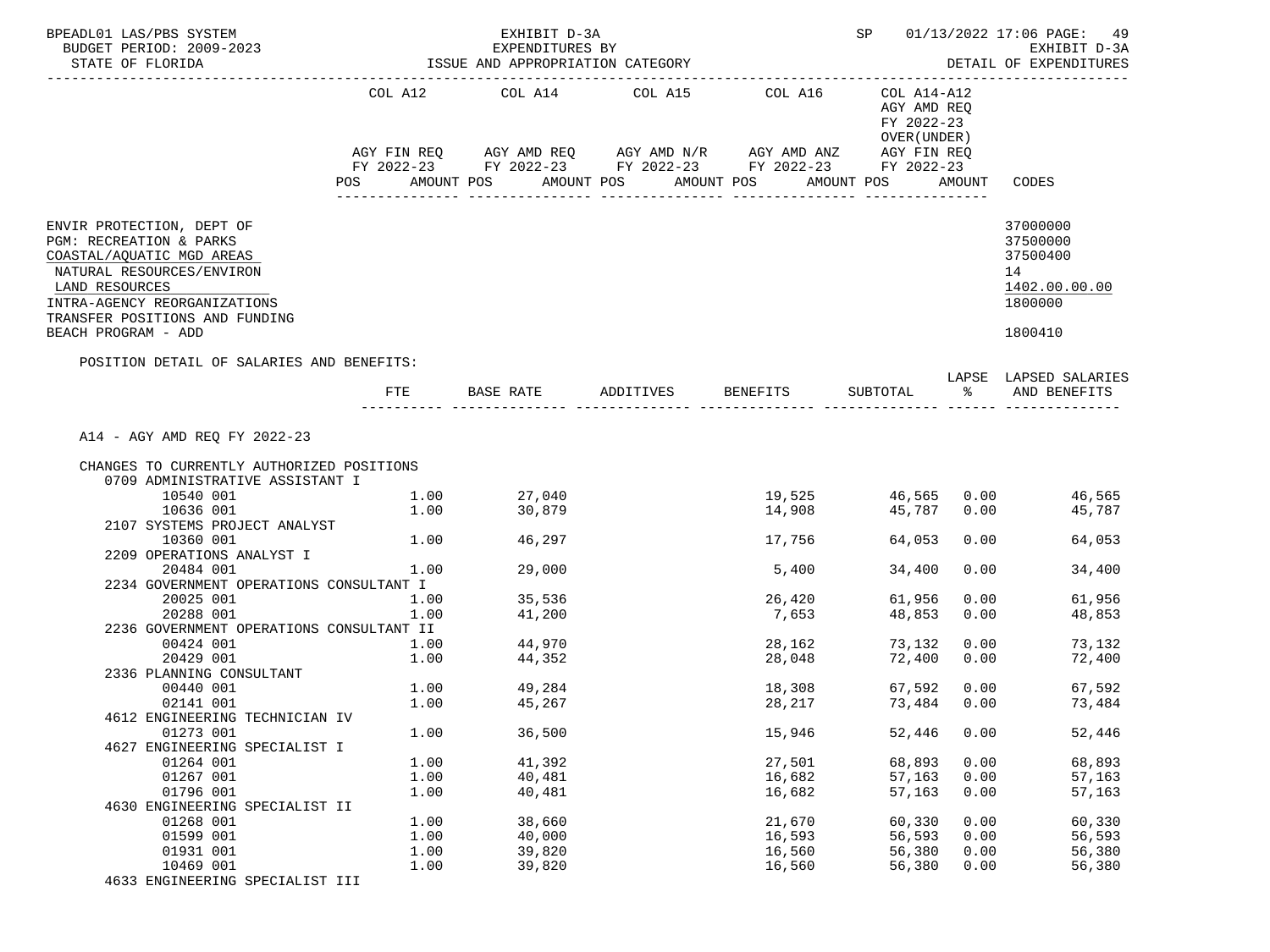| BPEADL01 LAS/PBS SYSTEM<br>BUDGET PERIOD: 2009-2023<br>STATE OF FLORIDA                                                                                                                                                   |      | EXHIBIT D-3A<br>EXPENDITURES BY<br>ISSUE AND APPROPRIATION CATEGORY                                                                                      |                              | SP 01/13/2022 17:06 PAGE:<br>50<br>EXHIBIT D-3A<br>DETAIL OF EXPENDITURES |                                                          |              |                                                                               |
|---------------------------------------------------------------------------------------------------------------------------------------------------------------------------------------------------------------------------|------|----------------------------------------------------------------------------------------------------------------------------------------------------------|------------------------------|---------------------------------------------------------------------------|----------------------------------------------------------|--------------|-------------------------------------------------------------------------------|
|                                                                                                                                                                                                                           |      | COL A12 COL A14 COL A15 COL A16<br>AGY FIN REQ AGY AMD REQ AGY AMD N/R AGY AMD ANZ AGY FIN REQ<br>FY 2022-23 FY 2022-23 FY 2022-23 FY 2022-23 FY 2022-23 |                              |                                                                           | COL A14-A12<br>AGY AMD REQ<br>FY 2022-23<br>OVER (UNDER) |              |                                                                               |
|                                                                                                                                                                                                                           | POS  | AMOUNT POS                                                                                                                                               | AMOUNT POS                   | AMOUNT POS                                                                | AMOUNT POS                                               |              | AMOUNT CODES                                                                  |
| ENVIR PROTECTION, DEPT OF<br>PGM: RECREATION & PARKS<br>COASTAL/AQUATIC MGD AREAS<br>NATURAL RESOURCES/ENVIRON<br>LAND RESOURCES<br>INTRA-AGENCY REORGANIZATIONS<br>TRANSFER POSITIONS AND FUNDING<br>BEACH PROGRAM - ADD |      |                                                                                                                                                          |                              |                                                                           |                                                          |              | 37000000<br>37500000<br>37500400<br>14<br>1402.00.00.00<br>1800000<br>1800410 |
| POSITION DETAIL OF SALARIES AND BENEFITS:                                                                                                                                                                                 |      |                                                                                                                                                          |                              |                                                                           |                                                          |              | LAPSE LAPSED SALARIES                                                         |
|                                                                                                                                                                                                                           | FTE  |                                                                                                                                                          | BASE RATE ADDITIVES BENEFITS |                                                                           |                                                          |              | SUBTOTAL % AND BENEFITS                                                       |
| A14 - AGY AMD REQ FY 2022-23<br>CHANGES TO CURRENTLY AUTHORIZED POSITIONS                                                                                                                                                 |      |                                                                                                                                                          |                              |                                                                           |                                                          |              |                                                                               |
| 01266 001                                                                                                                                                                                                                 |      | $1.00$ 54,000                                                                                                                                            |                              |                                                                           |                                                          |              | $10,017$ 64,017 0.00 64,017                                                   |
| 01439 001                                                                                                                                                                                                                 | 1.00 | 40,948                                                                                                                                                   |                              | 16,769                                                                    | 57,717                                                   | 0.00         | 57,717                                                                        |
| 01695 001                                                                                                                                                                                                                 | 1.00 | 47,000                                                                                                                                                   |                              | 17,886                                                                    | 64,886                                                   |              | 0.00<br>64,886                                                                |
| 4635 ENGINEERING SPECIALIST IV                                                                                                                                                                                            |      |                                                                                                                                                          |                              |                                                                           |                                                          |              |                                                                               |
| 01258 001                                                                                                                                                                                                                 |      | $1.00$ $51,500$                                                                                                                                          |                              | 29,368                                                                    | 80,868                                                   |              | 0.00<br>80,868                                                                |
| 01932 001                                                                                                                                                                                                                 | 1.00 | 46,381                                                                                                                                                   |                              | 23,096                                                                    | 69,477                                                   | 0.00         | 69,477                                                                        |
| 20488 001                                                                                                                                                                                                                 | 1.00 | 53,953<br>50,863                                                                                                                                         |                              | 23,227<br>29,250                                                          | 77,180                                                   | 0.00         | 77,180                                                                        |
| 20805 001                                                                                                                                                                                                                 | 1.00 |                                                                                                                                                          |                              |                                                                           | 80,113                                                   | 0.00         | 80,113                                                                        |
| 4657 PROFESSIONAL ENGINEER I                                                                                                                                                                                              |      |                                                                                                                                                          |                              |                                                                           |                                                          |              |                                                                               |
| 02142 001                                                                                                                                                                                                                 | 1.00 | 56,012                                                                                                                                                   |                              | 16,767                                                                    | 72,779                                                   | 0.00         | 72,779                                                                        |
| 4715 PROFESSIONAL LAND SURVEYOR I                                                                                                                                                                                         |      |                                                                                                                                                          |                              |                                                                           |                                                          |              |                                                                               |
| 01270 001                                                                                                                                                                                                                 | 1.00 | 43,507                                                                                                                                                   |                              | 22,565                                                                    | 66,072                                                   | 0.00         | 66,072                                                                        |
| 4806 ENVIRONMENTAL SPECIALIST I                                                                                                                                                                                           |      |                                                                                                                                                          |                              |                                                                           |                                                          |              |                                                                               |
| 01038 001<br>01409 001                                                                                                                                                                                                    | 1.00 | 1.00 30,989<br>37,492                                                                                                                                    |                              | 20,254<br>16,130                                                          | 51,243<br>53,622                                         |              | 0.00<br>51,243                                                                |
| 20487 001                                                                                                                                                                                                                 | 1.00 | 37,868                                                                                                                                                   |                              | 26,850                                                                    | 64,718                                                   | 0.00<br>0.00 | 53,622<br>64,718                                                              |
| 4809 ENVIRONMENTAL SPECIALIST II                                                                                                                                                                                          |      |                                                                                                                                                          |                              |                                                                           |                                                          |              |                                                                               |
| 01263 001                                                                                                                                                                                                                 | 1.00 | 37,595                                                                                                                                                   |                              | 16,149                                                                    | 53,744                                                   | 0.00         | 53,744                                                                        |
| 01265 001                                                                                                                                                                                                                 | 1.00 | 42,506                                                                                                                                                   |                              | 27,707                                                                    | 70,213                                                   | 0.00         | 70,213                                                                        |
| 01271 001                                                                                                                                                                                                                 | 1.00 | 36,468                                                                                                                                                   |                              | 21,266                                                                    | 57,734                                                   | 0.00         | 57,734                                                                        |
| 01536 001                                                                                                                                                                                                                 | 1.00 | 38,110                                                                                                                                                   |                              | 7,082                                                                     | 45,192                                                   | 0.00         | 45,192                                                                        |
| 01696 001                                                                                                                                                                                                                 | 1.00 | 43,455                                                                                                                                                   |                              | 27,882                                                                    | 71,337                                                   | 0.00         | 71,337                                                                        |
| 01935 001                                                                                                                                                                                                                 | 1.00 | 41,064                                                                                                                                                   |                              | 27,440                                                                    | 68,504                                                   | 0.00         | 68,504                                                                        |
| 10049 001                                                                                                                                                                                                                 | 1.00 | 40,033                                                                                                                                                   |                              | 27,251                                                                    | 67,284                                                   | 0.00         | 67,284                                                                        |
| 10259 001                                                                                                                                                                                                                 | 1.00 | 45,983                                                                                                                                                   |                              | 28,349                                                                    | 74,332                                                   | 0.00         | 74,332                                                                        |
| 10515 001                                                                                                                                                                                                                 | 1.00 | 44,290                                                                                                                                                   |                              | 28,036                                                                    | 72,326                                                   | 0.00         | 72,326                                                                        |
| 11332 001                                                                                                                                                                                                                 | 1.00 | 39,346                                                                                                                                                   |                              | 16,472                                                                    | 55,818                                                   | 0.00         | 55,818                                                                        |
| 4812 ENVIRONMENTAL SPECIALIST III                                                                                                                                                                                         |      |                                                                                                                                                          |                              |                                                                           |                                                          |              |                                                                               |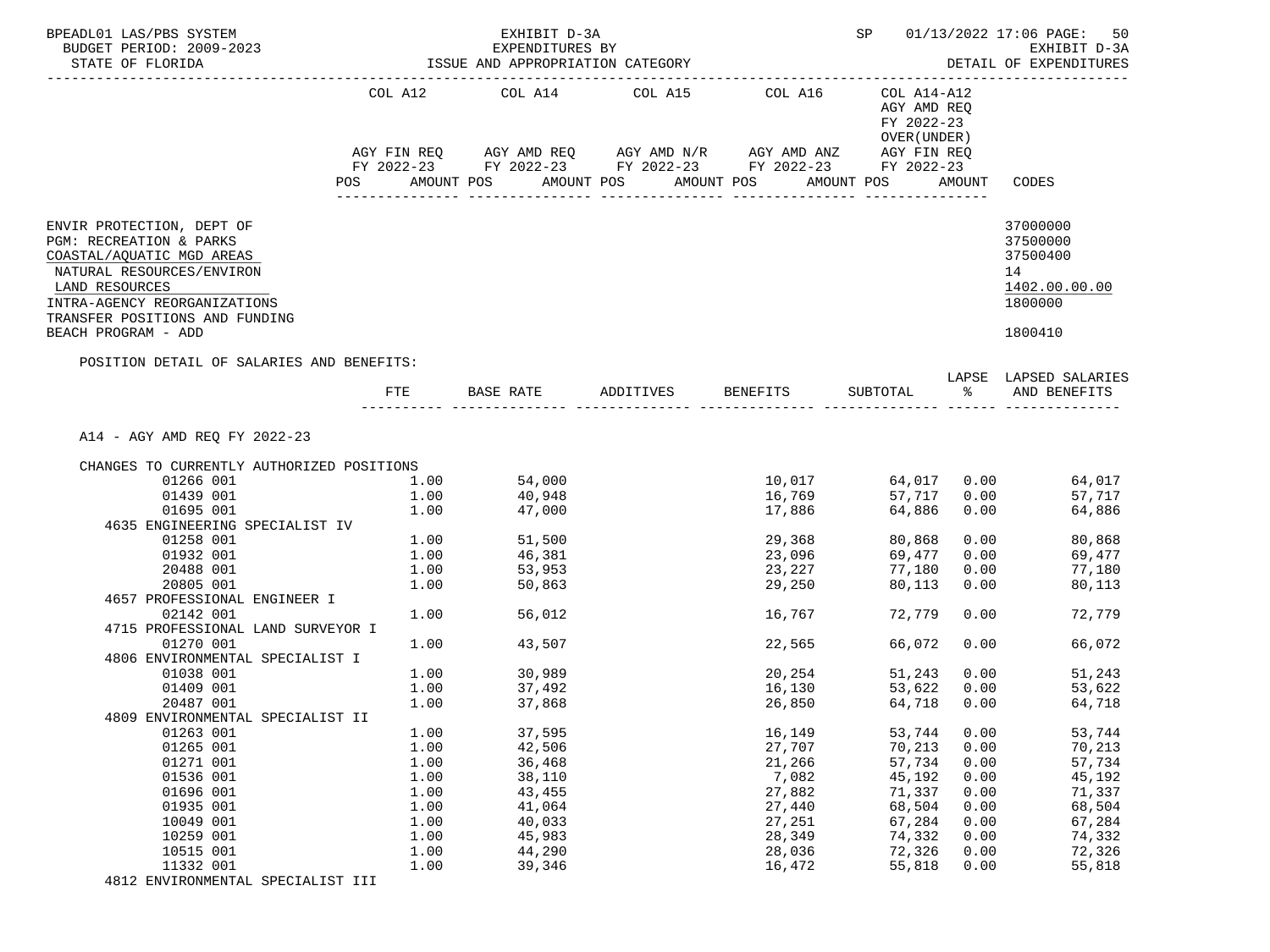| BPEADL01 LAS/PBS SYSTEM<br>BUDGET PERIOD: 2009-2023<br>STATE OF FLORIDA<br>----------------------                                                                                                                         |            | EXHIBIT D-3A<br>EXPENDITURES BY<br>ISSUE AND APPROPRIATION CATEGORY |                                                                                                | <b>SP</b>                  |                                                           | 01/13/2022 17:06 PAGE: 51<br>EXHIBIT D-3A<br>DETAIL OF EXPENDITURES |                                                                               |
|---------------------------------------------------------------------------------------------------------------------------------------------------------------------------------------------------------------------------|------------|---------------------------------------------------------------------|------------------------------------------------------------------------------------------------|----------------------------|-----------------------------------------------------------|---------------------------------------------------------------------|-------------------------------------------------------------------------------|
|                                                                                                                                                                                                                           |            |                                                                     | COL A12 COL A14 COL A15 COL A16<br>AGY FIN REQ AGY AMD REQ AGY AMD N/R AGY AMD ANZ AGY FIN REQ |                            | COL A14-A12<br>AGY AMD REO<br>FY 2022-23<br>OVER (UNDER ) |                                                                     |                                                                               |
|                                                                                                                                                                                                                           |            |                                                                     | FY 2022-23 FY 2022-23 FY 2022-23 FY 2022-23 FY 2022-23                                         |                            |                                                           |                                                                     |                                                                               |
|                                                                                                                                                                                                                           | <b>POS</b> | AMOUNT POS                                                          | AMOUNT POS AMOUNT POS                                                                          |                            | AMOUNT POS                                                |                                                                     | AMOUNT CODES                                                                  |
| ENVIR PROTECTION, DEPT OF<br>PGM: RECREATION & PARKS<br>COASTAL/AQUATIC MGD AREAS<br>NATURAL RESOURCES/ENVIRON<br>LAND RESOURCES<br>INTRA-AGENCY REORGANIZATIONS<br>TRANSFER POSITIONS AND FUNDING<br>BEACH PROGRAM - ADD |            |                                                                     |                                                                                                |                            |                                                           |                                                                     | 37000000<br>37500000<br>37500400<br>14<br>1402.00.00.00<br>1800000<br>1800410 |
| POSITION DETAIL OF SALARIES AND BENEFITS:                                                                                                                                                                                 |            |                                                                     |                                                                                                |                            |                                                           |                                                                     |                                                                               |
|                                                                                                                                                                                                                           |            |                                                                     | FTE BASE RATE ADDITIVES BENEFITS SUBTOTAL $\text{\$}$ and benefits                             |                            |                                                           |                                                                     | LAPSE LAPSED SALARIES                                                         |
| A14 - AGY AMD REO FY 2022-23                                                                                                                                                                                              |            |                                                                     |                                                                                                |                            |                                                           |                                                                     |                                                                               |
| CHANGES TO CURRENTLY AUTHORIZED POSITIONS                                                                                                                                                                                 |            |                                                                     |                                                                                                |                            |                                                           |                                                                     |                                                                               |
| 00303 001                                                                                                                                                                                                                 | 1.00       | 40,948                                                              |                                                                                                | 22,094                     |                                                           |                                                                     | 63,042 0.00 63,042                                                            |
| 00323 001                                                                                                                                                                                                                 | 1.00       | 43,500                                                              |                                                                                                | 27,891                     | 71,391 0.00                                               |                                                                     | 71,391                                                                        |
| 01060 001                                                                                                                                                                                                                 | 1.00       | 45,318                                                              |                                                                                                | 17,575                     | 62,893                                                    | 0.00                                                                | 62,893                                                                        |
| 01534 001                                                                                                                                                                                                                 |            | $1.00$ $43,207$<br>$1.00$ $43,207$                                  |                                                                                                | 17,185<br>17,185           | 60,392                                                    |                                                                     | 0.00<br>60,392                                                                |
| 01537 001                                                                                                                                                                                                                 |            |                                                                     |                                                                                                |                            | 60,392                                                    | 0.00                                                                | 60,392                                                                        |
| 01799 001                                                                                                                                                                                                                 | 1.00       | 46,297<br>44,805                                                    |                                                                                                | 28,407                     | 74,704                                                    | 0.00                                                                | 74,704                                                                        |
| 01939 001                                                                                                                                                                                                                 | 1.00       |                                                                     |                                                                                                | 28,132                     | 72,937                                                    | 0.00                                                                | 72,937                                                                        |
| 02525 001                                                                                                                                                                                                                 |            | $1.00$ $47,378$                                                     |                                                                                                | 28,606                     | 75,984                                                    | 0.00                                                                | 75,984                                                                        |
| 10173 001                                                                                                                                                                                                                 |            | 1.00 66,419<br>1.00 46,297                                          |                                                                                                | 21,473                     | 87,892                                                    | 0.00                                                                | 87,892                                                                        |
| 10794 001                                                                                                                                                                                                                 |            | 1.00 44,186                                                         |                                                                                                | 17,756<br>28,017           | 64,053                                                    | 0.00                                                                | 64,053<br>72,203                                                              |
| 10971 001<br>20713 001                                                                                                                                                                                                    | 1.00       | 43,260                                                              |                                                                                                | 17,195                     | 72,203<br>60,455                                          | 0.00<br>0.00                                                        | 60,455                                                                        |
| 4823 ENVIRONMENTAL CONSULTANT                                                                                                                                                                                             |            |                                                                     |                                                                                                |                            |                                                           |                                                                     |                                                                               |
| 01037 001                                                                                                                                                                                                                 |            |                                                                     |                                                                                                |                            | 86,276 0.00                                               |                                                                     | 86,276                                                                        |
| 10477 001                                                                                                                                                                                                                 |            | 1.00 63,667<br>1.00 57,971                                          |                                                                                                | 22,609<br>30.563<br>30,563 | 88,534 0.00                                               |                                                                     | 88,534                                                                        |
| 20709 001                                                                                                                                                                                                                 | 1.00       | 47,773                                                              |                                                                                                | 28,680                     | 76,453 0.00                                               |                                                                     | 76,453                                                                        |
| 6843 SENIOR PROGRAM ANALYST                                                                                                                                                                                               |            |                                                                     |                                                                                                |                            |                                                           |                                                                     |                                                                               |
| 01677 001                                                                                                                                                                                                                 | 1.00       | 59,225                                                              |                                                                                                | 35,249                     | 94,474                                                    | 0.00                                                                | 94,474                                                                        |
| 20710 001                                                                                                                                                                                                                 | 1.00       | 60,647                                                              |                                                                                                | 31,057                     | 91,704                                                    | 0.00                                                                | 91,704                                                                        |
| 4821 ENVIRONMENTAL ADMINISTRATOR                                                                                                                                                                                          | SES        |                                                                     |                                                                                                |                            |                                                           |                                                                     |                                                                               |
| 01257 001                                                                                                                                                                                                                 | 1.00       | 66,950                                                              |                                                                                                | 34,049                     | 100,999                                                   | 0.00                                                                | 100,999                                                                       |
| 01758 001                                                                                                                                                                                                                 | 1.00       | 66,000                                                              |                                                                                                | 33,873                     | 99,873                                                    | 0.00                                                                | 99,873                                                                        |
| 20486 001                                                                                                                                                                                                                 | 1.00       | 63,860                                                              |                                                                                                | 33,477                     | 97,337                                                    | 0.00                                                                | 97,337                                                                        |
| 4823 ENVIRONMENTAL MANAGER - SES                                                                                                                                                                                          |            |                                                                     |                                                                                                |                            |                                                           |                                                                     |                                                                               |
| 02523 001                                                                                                                                                                                                                 | 1.00       | 48,410                                                              |                                                                                                | 30,617                     | 79,027                                                    | 0.00                                                                | 79,027                                                                        |
| 8841 PROGRAM ADMINISTRATOR                                                                                                                                                                                                |            |                                                                     |                                                                                                |                            |                                                           |                                                                     |                                                                               |
| 00329 001                                                                                                                                                                                                                 | 1.00       | 76,220                                                              |                                                                                                | 35,765                     | 111,985                                                   | 0.00                                                                | 111,985                                                                       |
| 01059 001                                                                                                                                                                                                                 | 1.00       | 77,250                                                              |                                                                                                | 35,955                     | 113,205                                                   | 0.00                                                                | 113,205                                                                       |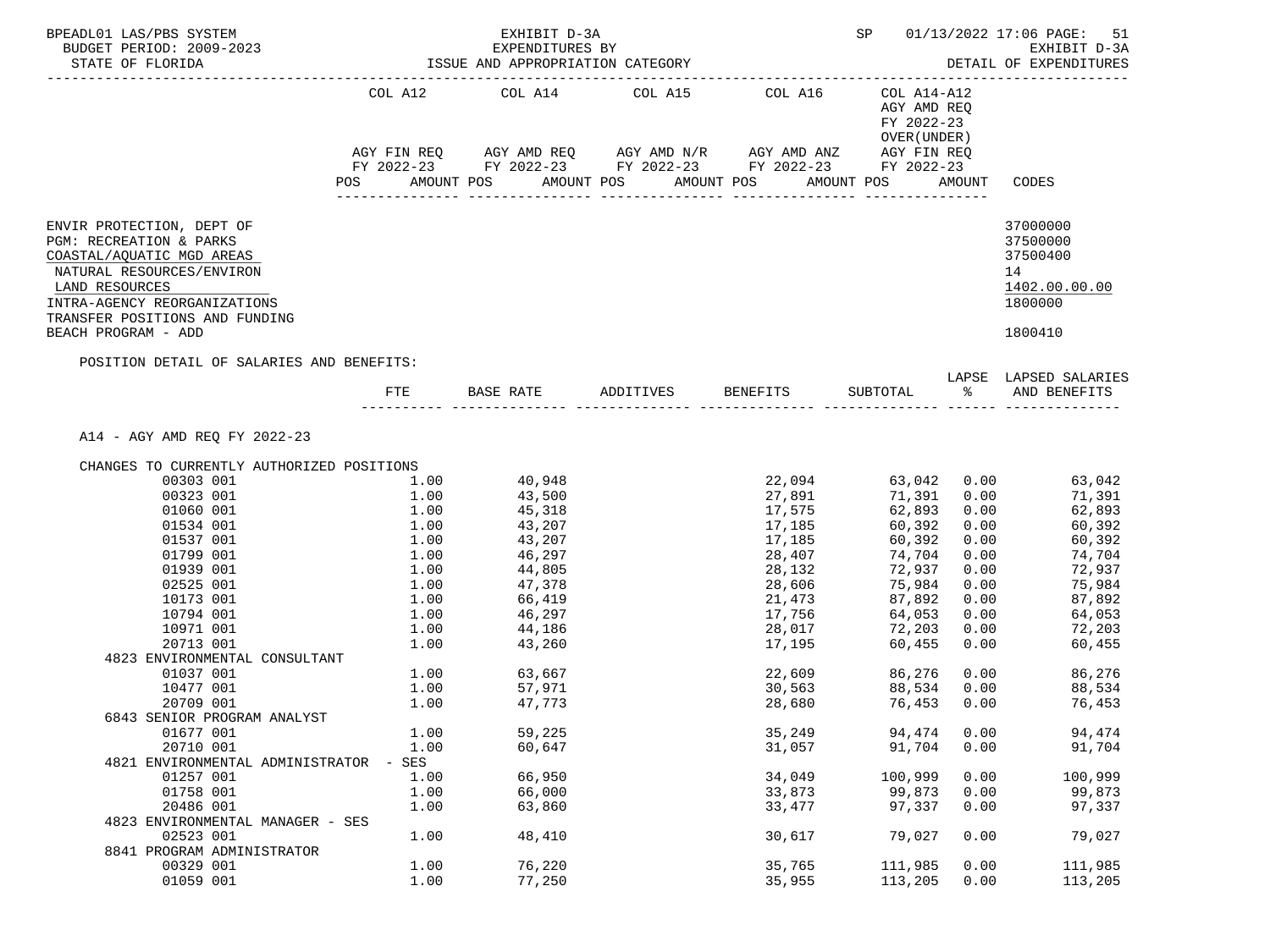|            | EXPENDITURES BY                                                                        |                                                                                                                          |                                                                                                                            |          | EXHIBIT D-3A<br>DETAIL OF EXPENDITURES                                                                |                                                                                                                                                                                                                                                                                                                                                                                                                                                                                                                                                                                                                                                                                                                    |
|------------|----------------------------------------------------------------------------------------|--------------------------------------------------------------------------------------------------------------------------|----------------------------------------------------------------------------------------------------------------------------|----------|-------------------------------------------------------------------------------------------------------|--------------------------------------------------------------------------------------------------------------------------------------------------------------------------------------------------------------------------------------------------------------------------------------------------------------------------------------------------------------------------------------------------------------------------------------------------------------------------------------------------------------------------------------------------------------------------------------------------------------------------------------------------------------------------------------------------------------------|
| COL A12    |                                                                                        | COL A15                                                                                                                  | COL A16                                                                                                                    |          |                                                                                                       |                                                                                                                                                                                                                                                                                                                                                                                                                                                                                                                                                                                                                                                                                                                    |
|            |                                                                                        |                                                                                                                          |                                                                                                                            |          |                                                                                                       | CODES                                                                                                                                                                                                                                                                                                                                                                                                                                                                                                                                                                                                                                                                                                              |
|            |                                                                                        |                                                                                                                          |                                                                                                                            |          |                                                                                                       | 37000000                                                                                                                                                                                                                                                                                                                                                                                                                                                                                                                                                                                                                                                                                                           |
|            |                                                                                        |                                                                                                                          |                                                                                                                            |          |                                                                                                       | 37500000<br>37500400<br>14<br>1402.00.00.00                                                                                                                                                                                                                                                                                                                                                                                                                                                                                                                                                                                                                                                                        |
|            |                                                                                        |                                                                                                                          |                                                                                                                            |          |                                                                                                       | 1800000<br>1800410                                                                                                                                                                                                                                                                                                                                                                                                                                                                                                                                                                                                                                                                                                 |
|            |                                                                                        |                                                                                                                          |                                                                                                                            |          |                                                                                                       |                                                                                                                                                                                                                                                                                                                                                                                                                                                                                                                                                                                                                                                                                                                    |
| <b>FTE</b> |                                                                                        |                                                                                                                          |                                                                                                                            |          |                                                                                                       | LAPSE LAPSED SALARIES<br>% AND BENEFITS                                                                                                                                                                                                                                                                                                                                                                                                                                                                                                                                                                                                                                                                            |
|            |                                                                                        |                                                                                                                          |                                                                                                                            |          |                                                                                                       |                                                                                                                                                                                                                                                                                                                                                                                                                                                                                                                                                                                                                                                                                                                    |
|            |                                                                                        |                                                                                                                          |                                                                                                                            |          |                                                                                                       |                                                                                                                                                                                                                                                                                                                                                                                                                                                                                                                                                                                                                                                                                                                    |
|            | 104,030                                                                                |                                                                                                                          |                                                                                                                            |          |                                                                                                       | 144,942                                                                                                                                                                                                                                                                                                                                                                                                                                                                                                                                                                                                                                                                                                            |
|            |                                                                                        |                                                                                                                          |                                                                                                                            |          |                                                                                                       |                                                                                                                                                                                                                                                                                                                                                                                                                                                                                                                                                                                                                                                                                                                    |
|            |                                                                                        |                                                                                                                          |                                                                                                                            |          |                                                                                                       | 1,251,974<br>3,487,339<br>--------------                                                                                                                                                                                                                                                                                                                                                                                                                                                                                                                                                                                                                                                                           |
|            |                                                                                        |                                                                                                                          |                                                                                                                            |          |                                                                                                       | 4,739,313<br>==============                                                                                                                                                                                                                                                                                                                                                                                                                                                                                                                                                                                                                                                                                        |
|            |                                                                                        |                                                                                                                          |                                                                                                                            |          |                                                                                                       |                                                                                                                                                                                                                                                                                                                                                                                                                                                                                                                                                                                                                                                                                                                    |
|            |                                                                                        |                                                                                                                          |                                                                                                                            |          |                                                                                                       | 295,798<br>19,887<br>--------------                                                                                                                                                                                                                                                                                                                                                                                                                                                                                                                                                                                                                                                                                |
|            |                                                                                        |                                                                                                                          |                                                                                                                            |          |                                                                                                       | 5,054,998<br>==============                                                                                                                                                                                                                                                                                                                                                                                                                                                                                                                                                                                                                                                                                        |
|            | POSITION DETAIL OF SALARIES AND BENEFITS:<br>CHANGES TO CURRENTLY AUTHORIZED POSITIONS | BASE RATE<br>1.00<br>80,340<br>81,761<br>1.00<br>8862 DEPUTY DIR OF WATER RESOURCE MGMT - DEP<br>1.00<br>66.00 3,179,268 | ISSUE AND APPROPRIATION CATEGORY<br>---------------------------------<br>COL A14<br>POS AMOUNT POS AMOUNT POS<br>ADDITIVES | BENEFITS | ---------------------------<br>AMOUNT POS AMOUNT POS<br>SUBTOTAL<br>40,912<br><u>uuuuuuuuuuuu uuu</u> | $COL A14- A12$<br>AGY AMD REQ<br>FY 2022-23<br>OVER (UNDER)<br>$\verb AGY FIN REQ  \qquad \verb AGY AMD REQ  \qquad \verb AGY AMD N/R  \qquad \verb AGY AMD ANZ  \qquad \verb AGY FIN REQ  \qquad \verb AGY AMD ANZ  \qquad \verb AGY FIN REQ  \qquad \verb AGY AMD ANZ  \qquad \verb AGY EN REQ  \qquad \verb AGY AMD ANZ  \qquad \verb AGY EN REQ  \qquad \verb AGY AMD ANZ  \qquad \verb AGY EN REQ  \qquad \verb AdS: ASSMID: \qquad \verb AdS: ASSMID: \qquad \verb AdS: ASSMID: \qquad \verb AdS: ASSMID: \qquad \$<br>FY 2022-23 FY 2022-23 FY 2022-23 FY 2022-23 FY 2022-23<br>AMOUNT<br>36,528 116,868 0.00 116,868<br>36,791 118,552 0.00 118,552<br>118,552 0.00<br>144,942 0.00<br>1,560,045 4,739,313 |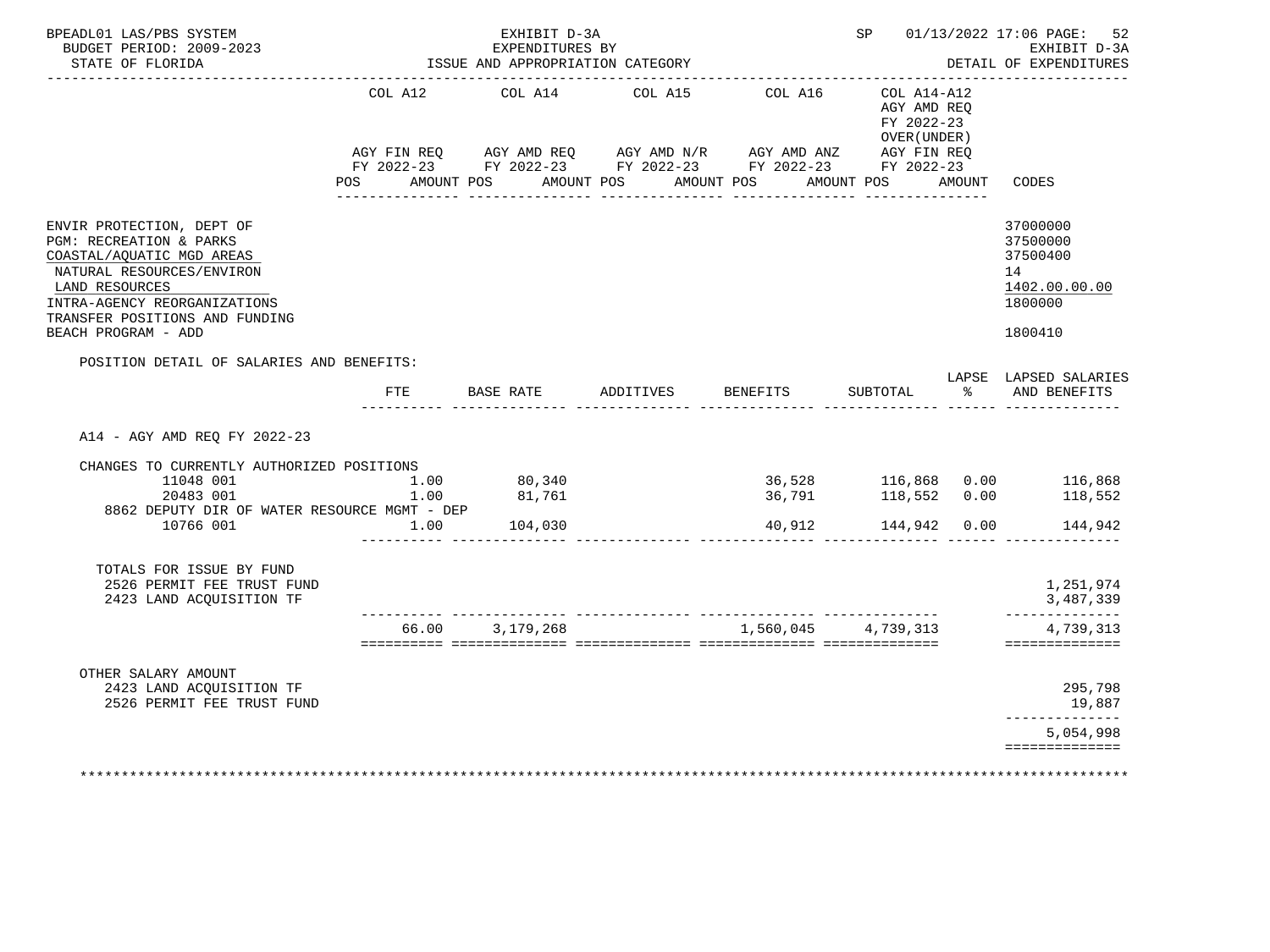| BPEADL01 LAS/PBS SYSTEM                                                                                                                                                                                                                          |           |     |             |            | EXHIBIT D-3A                                                                                                          |            |                  |            |            | SP |                                      | 01/13/2022 17:06 PAGE: 53                                                     |
|--------------------------------------------------------------------------------------------------------------------------------------------------------------------------------------------------------------------------------------------------|-----------|-----|-------------|------------|-----------------------------------------------------------------------------------------------------------------------|------------|------------------|------------|------------|----|--------------------------------------|-------------------------------------------------------------------------------|
| BUDGET PERIOD: 2009-2023<br>STATE OF FLORIDA                                                                                                                                                                                                     |           |     |             |            | EXPENDITURES BY<br>ISSUE AND APPROPRIATION CATEGORY                                                                   |            |                  |            |            |    |                                      | EXHIBIT D-3A<br>DETAIL OF EXPENDITURES                                        |
| --------------------------------------                                                                                                                                                                                                           |           |     |             |            | COL A12 COL A14 COL A15 COL A16                                                                                       |            |                  |            |            |    | COL A14-A12<br>AGY AMD REO           | ---------------                                                               |
|                                                                                                                                                                                                                                                  |           | POS |             | AMOUNT POS | AGY FIN REQ AGY AMD REQ AGY AMD N/R AGY AMD ANZ AGY FIN REQ<br>FY 2022-23 FY 2022-23 FY 2022-23 FY 2022-23 FY 2022-23 | AMOUNT POS |                  | AMOUNT POS | AMOUNT POS |    | FY 2022-23<br>OVER (UNDER)<br>AMOUNT | CODES                                                                         |
|                                                                                                                                                                                                                                                  |           |     |             |            |                                                                                                                       |            |                  |            |            |    |                                      |                                                                               |
| ENVIR PROTECTION, DEPT OF<br>PGM: RECREATION & PARKS<br>COASTAL/AQUATIC MGD AREAS<br>NATURAL RESOURCES/ENVIRON<br>LAND RESOURCES<br>STATE FUNDING REDUCTIONS<br>ELIMINATE ECOTOURISM FUNDING -<br>COASTAL AND AQUATIC MANAGED AREAS              |           |     |             |            |                                                                                                                       |            |                  |            |            |    |                                      | 37000000<br>37500000<br>37500400<br>14<br>1402.00.00.00<br>3300000<br>3308080 |
| SPECIAL CATEGORIES<br>ECOTOURISM                                                                                                                                                                                                                 |           |     |             |            |                                                                                                                       |            |                  |            |            |    |                                      | 100000<br>103880                                                              |
| LAND ACOUISITION TF -STATE                                                                                                                                                                                                                       |           |     |             |            | $75.000 -$                                                                                                            |            |                  |            |            |    |                                      | 75,000-2423 1                                                                 |
| ************************************                                                                                                                                                                                                             |           |     |             |            |                                                                                                                       |            |                  |            |            |    |                                      | ***********************************                                           |
| AGENCY ISSUE NARRATIVE:                                                                                                                                                                                                                          |           |     |             |            |                                                                                                                       |            |                  |            |            |    |                                      |                                                                               |
| 2022-2023 BUDGET YEAR NARRATIVE:                                                                                                                                                                                                                 |           |     |             |            |                                                                                                                       |            | IT COMPONENT? NO |            |            |    |                                      |                                                                               |
| Amended 2022-23 Narrative after December 15, 2021                                                                                                                                                                                                |           |     |             |            |                                                                                                                       |            |                  |            |            |    |                                      |                                                                               |
|                                                                                                                                                                                                                                                  |           |     |             |            |                                                                                                                       |            |                  |            |            |    |                                      |                                                                               |
| This issue for Fiscal Year 2022-23 includes a reduction of \$75,000 in the Ecotourism category which supports the<br>ecotourism and marketing for the Aquatic Preserves.                                                                         |           |     |             |            |                                                                                                                       |            |                  |            |            |    |                                      |                                                                               |
| Summary: This is a new issue.                                                                                                                                                                                                                    |           |     |             |            |                                                                                                                       |            |                  |            |            |    |                                      |                                                                               |
| CAPITAL IMPROVEMENT PLAN<br>ENVIRONMENTAL PROJECTS<br>G/A-LOC GOV/NONST ENT-FCO<br>FLOOD/SEA LEVEL RISE - STW                                                                                                                                    |           |     |             |            |                                                                                                                       |            |                  |            |            |    |                                      | 9900000<br>990E000<br>140000<br>140065                                        |
| RESILIENT FLORIDA TF                                                                                                                                                                                                                             | $-$ STATE |     | 100,000,000 |            |                                                                                                                       |            |                  |            |            |    | 100,000,000-2055 1                   |                                                                               |
|                                                                                                                                                                                                                                                  |           |     |             |            |                                                                                                                       |            |                  |            |            |    |                                      |                                                                               |
| AGENCY NARRATIVE:                                                                                                                                                                                                                                |           |     |             |            |                                                                                                                       |            |                  |            |            |    |                                      |                                                                               |
| 2022-2023 BUDGET YEAR NARRATIVE:                                                                                                                                                                                                                 |           |     |             |            | FLOOD/SEA LEVEL RISE - STW                                                                                            |            | IT COMPONENT? NO |            |            |    |                                      |                                                                               |
| Issue Description:<br>This issue requests \$100 million to support the Statewide Flooding and Sea Level Rise Resilience Plan which is one                                                                                                        |           |     |             |            |                                                                                                                       |            |                  |            |            |    |                                      |                                                                               |
| component of the Resilient Florida Program. This Program is located within the Office of Resilience and Coastal                                                                                                                                  |           |     |             |            |                                                                                                                       |            |                  |            |            |    |                                      |                                                                               |
| Protection (RCP). As ground zero for the effects of climate change, Florida needs to be prepared for sea level rise,<br>flooding and increasingly severe storm events. Funding for the Statewide Flooding and Sea Level Rise Resilient Plan (the |           |     |             |            |                                                                                                                       |            |                  |            |            |    |                                      |                                                                               |
| plan) will be awarded to ranked adaptation projects that address risks of flooding and sea level rise to coastal and                                                                                                                             |           |     |             |            |                                                                                                                       |            |                  |            |            |    |                                      |                                                                               |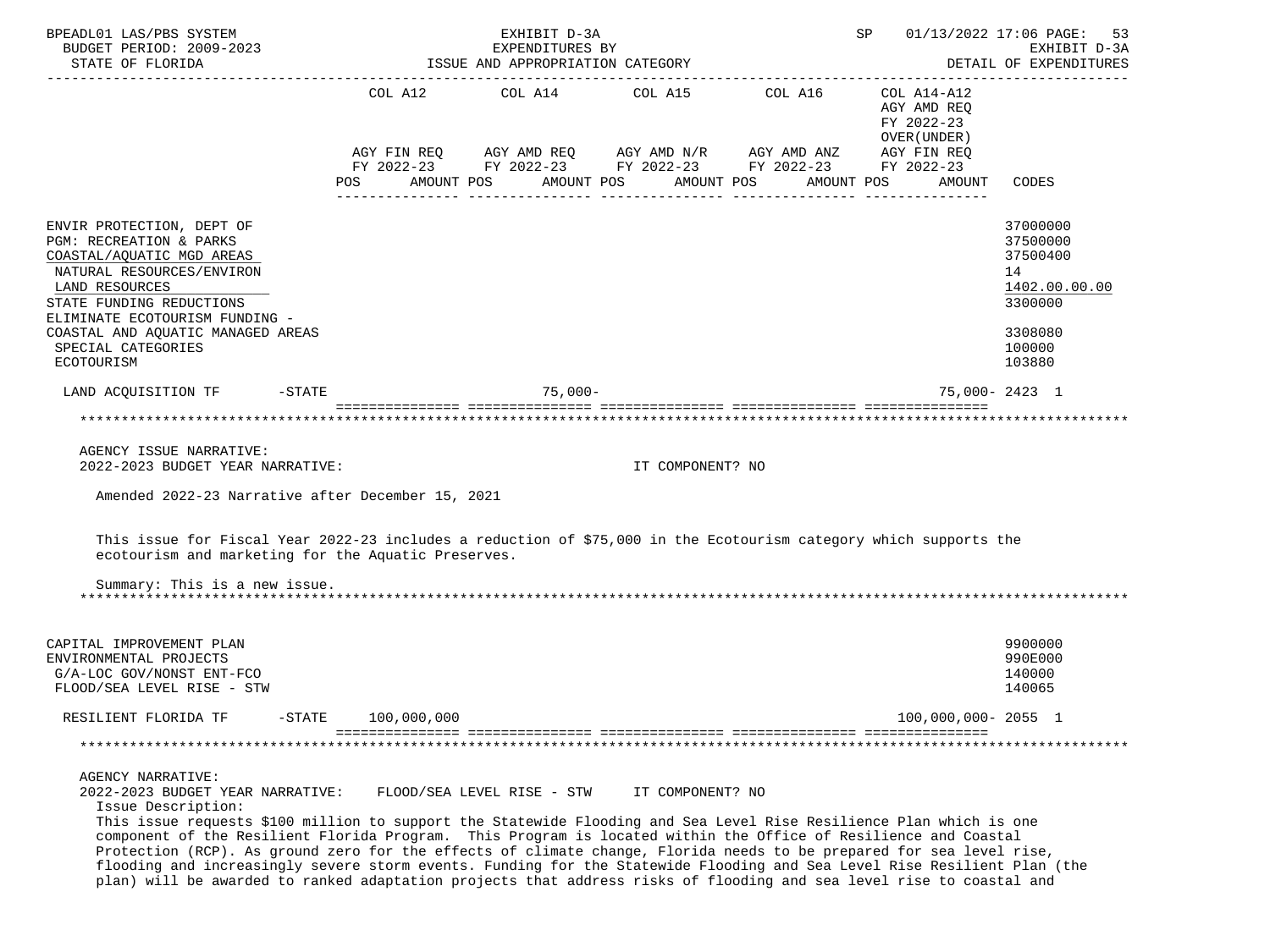| BPEADL01 LAS/PBS SYSTEM<br>BUDGET PERIOD: 2009-2023<br>STATE OF FLORIDA  | ISSUE AND APPROPRIATION CATEGORY | EXHIBIT D-3A<br>EXPENDITURES BY                        | SP                    |             | 01/13/2022 17:06 PAGE: 54<br>EXHIBIT D-3A<br>DETAIL OF EXPENDITURES |                                 |
|--------------------------------------------------------------------------|----------------------------------|--------------------------------------------------------|-----------------------|-------------|---------------------------------------------------------------------|---------------------------------|
|                                                                          | COL A12                          | COL A14 COL A15                                        |                       |             | COL A16 COL A14-A12<br>AGY AMD REO<br>FY 2022-23<br>OVER (UNDER)    |                                 |
|                                                                          | AGY FIN REO                      | AGY AMD REO AGY AMD N/R                                |                       | AGY AMD ANZ | AGY FIN REO                                                         |                                 |
|                                                                          | AMOUNT POS<br>POS.               | FY 2022-23 FY 2022-23 FY 2022-23 FY 2022-23 FY 2022-23 | AMOUNT POS AMOUNT POS | AMOUNT POS  | AMOUNT                                                              | CODES                           |
| ENVIR PROTECTION, DEPT OF<br><b>PGM: RECREATION &amp; PARKS</b>          |                                  |                                                        |                       |             |                                                                     | 37000000<br>37500000            |
| COASTAL/AOUATIC MGD AREAS<br>NATURAL RESOURCES/ENVIRON<br>LAND RESOURCES |                                  |                                                        |                       |             |                                                                     | 37500400<br>14<br>1402.00.00.00 |
| CAPITAL IMPROVEMENT PLAN<br>ENVIRONMENTAL PROJECTS                       |                                  |                                                        |                       |             |                                                                     | 9900000<br>990E000              |

 inland communities in the state. To be eligible for inclusion in the plan, a project must be submitted by a county, municipality, regional resilience entity, water management district, or flood control district. Each project included in the plan must have a minimum 50 percent cost-share unless the project assists or is within a financially disadvantaged small community. The Department will implement a scoring system for assessing each project eligible for inclusion in the plan pursuant to this subsection.

 A small percentage of these funds may be used for oversight and administration of the program including contractual or Other Personal Services positions, standard expenses and travel.

### Issue Background:

 The Legislature recognized that the state is particularly vulnerable to adverse impacts from flooding resulting from increases in frequency and duration of rainfall events, storm surge from more frequent and severe weather systems, and sea level rise. In response, the 2021 Legislature passed Chapter 2021-36 Laws of Florida which created Section 380.093, Florida Statutes - Statewide Flooding and Sea Level Rise Resilience Plan. This new legislation allows for \$100 million for each year of the plan.

## Benefit and/or Impact:

 Funding will be awarded to projects that address risks of flooding or sea level rise identified in vulnerability assessments and projects that mitigate the risks of flooding or sea level rise on water supplies or water resources of the state. Funding these projects is necessary to minimize the economic, social, environmental, and public health and safety challenges that impact the state as a result of flooding and sea level rise.

Florida Strategic Plan for Economic Development:

- #5.2 Improve the efficiency and effectiveness of government agencies at all levels.
- #6.1 Create and sustain vibrant, safe, healthy and resilient communities that attract workers, residents, businesses and visitors.
- #6.2 Ensure Floridians in all communities and life stages have opportunities to achieve healthier outcomes and societal contributions.
- #6.4 Promote, protect and preserve Florida's rich historical and cultural heritage.
- #6.3 Ensure Florida's fish, wildlife, natural resources and environment are sustained and enhanced as a component of future growth plans and development decisions.

Amended 2022-23 Narrative after December 15, 2021

 Summary: This issue modifies the Department's original request from the Flooding and Sea Level Rise Resilience Plan - Statewide category totaling \$100 million in the Resilient Florida Trust Fund to the American Rescue Plan Act - Resilient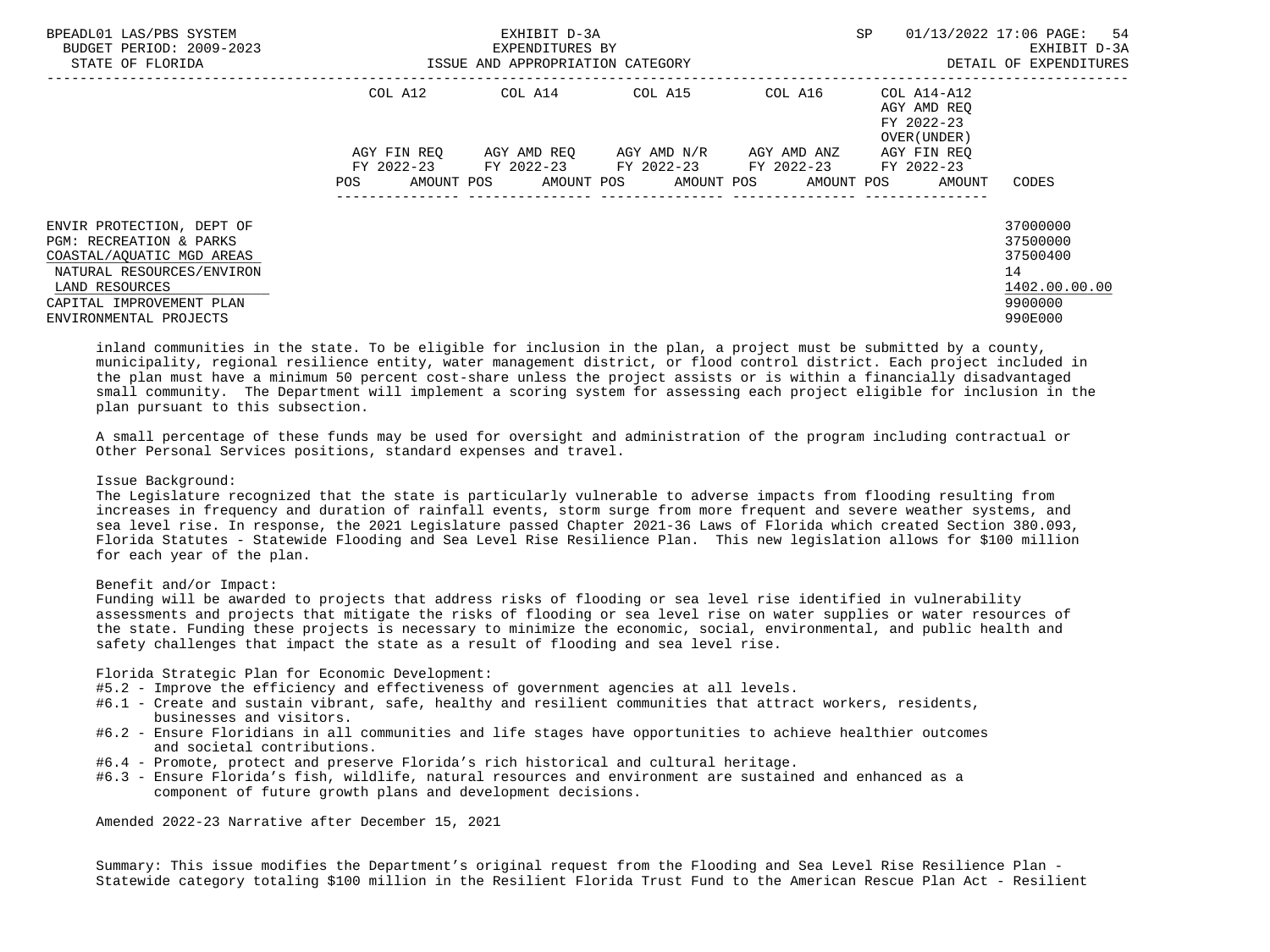| BPEADL01 LAS/PBS SYSTEM<br>BUDGET PERIOD: 2009-2023<br>STATE OF FLORIDA                                                                                                                                                                                                                                                                           |                          | EXHIBIT D-3A<br>EXPENDITURES BY<br>ISSUE AND APPROPRIATION CATEGORY |                                                                                                                                                                                                  |            | SP 01/13/2022 17:06 PAGE:                           | 55<br>EXHIBIT D-3A<br>DETAIL OF EXPENDITURES                                  |
|---------------------------------------------------------------------------------------------------------------------------------------------------------------------------------------------------------------------------------------------------------------------------------------------------------------------------------------------------|--------------------------|---------------------------------------------------------------------|--------------------------------------------------------------------------------------------------------------------------------------------------------------------------------------------------|------------|-----------------------------------------------------|-------------------------------------------------------------------------------|
|                                                                                                                                                                                                                                                                                                                                                   | <b>POS</b><br>AMOUNT POS |                                                                     | COL A12 COL A14 COL A15 COL A16 COL A14-A12<br>AGY FIN REQ AGY AMD REQ AGY AMD N/R AGY AMD ANZ AGY FIN REQ<br>FY 2022-23 FY 2022-23 FY 2022-23 FY 2022-23 FY 2022-23<br>AMOUNT POS<br>AMOUNT POS | AMOUNT POS | AGY AMD REQ<br>FY 2022-23<br>OVER (UNDER)<br>AMOUNT | CODES                                                                         |
| ENVIR PROTECTION, DEPT OF<br>PGM: RECREATION & PARKS<br>COASTAL/AQUATIC MGD AREAS<br>NATURAL RESOURCES/ENVIRON<br>LAND RESOURCES<br>CAPITAL IMPROVEMENT PLAN<br>ENVIRONMENTAL PROJECTS<br>Florida Grants category totaling \$500 million in the General Revenue Fund.                                                                             |                          |                                                                     |                                                                                                                                                                                                  |            |                                                     | 37000000<br>37500000<br>37500400<br>14<br>1402.00.00.00<br>9900000<br>990E000 |
| G/A-WQI-BISCAYNE BAY                                                                                                                                                                                                                                                                                                                              |                          |                                                                     |                                                                                                                                                                                                  |            |                                                     | 140143                                                                        |
| GENERAL REVENUE FUND -STATE $20,000,000$ $20,000,000$ $20,000,000$ $20,000,000$ $20,000,000$ $1000$ $1$                                                                                                                                                                                                                                           |                          |                                                                     |                                                                                                                                                                                                  |            |                                                     |                                                                               |
|                                                                                                                                                                                                                                                                                                                                                   |                          |                                                                     |                                                                                                                                                                                                  |            |                                                     |                                                                               |
| <b>AGENCY NARRATIVE:</b><br>2022-2023 BUDGET YEAR NARRATIVE: G/A-WQI-BISCAYNE BAY IT COMPONENT? NO<br>Amended 2022-23 Narrative after December 15, 2021                                                                                                                                                                                           |                          |                                                                     |                                                                                                                                                                                                  |            |                                                     |                                                                               |
|                                                                                                                                                                                                                                                                                                                                                   |                          |                                                                     |                                                                                                                                                                                                  |            |                                                     |                                                                               |
| This issue for Fiscal Year 2022-23 includes funding for critical infrastructure relating to wastewater and storm water<br>runoff projects that address water quality impairments in Biscayne Bay. These cost-share grant funds for water quality<br>improvements and coral reef restoration focus on nutrient and pollutant reduction in the bay. |                          |                                                                     |                                                                                                                                                                                                  |            |                                                     |                                                                               |
| Summary: This is a new issue.                                                                                                                                                                                                                                                                                                                     |                          |                                                                     |                                                                                                                                                                                                  |            |                                                     |                                                                               |
| ARP RES FL GRANTS                                                                                                                                                                                                                                                                                                                                 |                          |                                                                     |                                                                                                                                                                                                  |            |                                                     | 145100                                                                        |
| GENERAL REVENUE FUND<br>$-$ STATE                                                                                                                                                                                                                                                                                                                 |                          | 500,000,000                                                         | 500,000,000                                                                                                                                                                                      |            | 500,000,000 1000 1                                  |                                                                               |
|                                                                                                                                                                                                                                                                                                                                                   |                          |                                                                     |                                                                                                                                                                                                  |            |                                                     |                                                                               |
| <b>AGENCY NARRATIVE:</b><br>2022-2023 BUDGET YEAR NARRATIVE:                                                                                                                                                                                                                                                                                      | ARP RES FL GRANTS        |                                                                     | IT COMPONENT? NO                                                                                                                                                                                 |            |                                                     |                                                                               |
| Amended 2022-23 Narrative after December 15,2021                                                                                                                                                                                                                                                                                                  |                          |                                                                     |                                                                                                                                                                                                  |            |                                                     |                                                                               |

This issue requests \$500 million from the General Revenue Fund to assist with planning and implementation of projects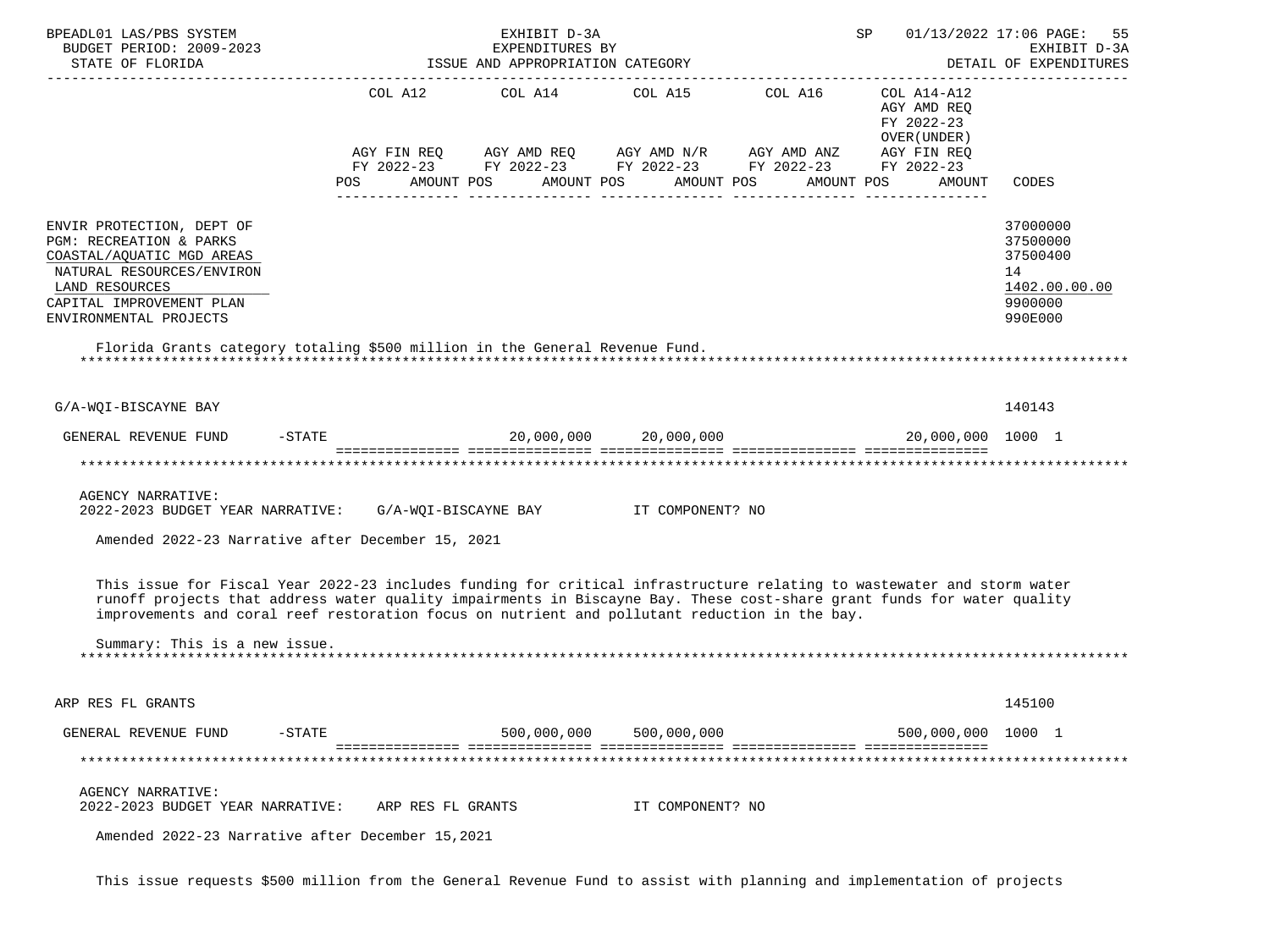| BPEADL01 LAS/PBS SYSTEM<br>BUDGET PERIOD: 2009-2023<br>STATE OF FLORIDA                                                                                                                                                                                                                                                                                                                                                                                                                                                                                                                                                                                                                                          | $\overline{a}$         | EXHIBIT D-3A<br>EXPENDITURES BY<br>ISSUE AND APPROPRIATION CATEGORY |                                                                                                                                                          | SP                                                                                                             | 01/13/2022 17:06 PAGE:<br>56<br>EXHIBIT D-3A<br>DETAIL OF EXPENDITURES        |
|------------------------------------------------------------------------------------------------------------------------------------------------------------------------------------------------------------------------------------------------------------------------------------------------------------------------------------------------------------------------------------------------------------------------------------------------------------------------------------------------------------------------------------------------------------------------------------------------------------------------------------------------------------------------------------------------------------------|------------------------|---------------------------------------------------------------------|----------------------------------------------------------------------------------------------------------------------------------------------------------|----------------------------------------------------------------------------------------------------------------|-------------------------------------------------------------------------------|
|                                                                                                                                                                                                                                                                                                                                                                                                                                                                                                                                                                                                                                                                                                                  | POS                    |                                                                     | COL A12 COL A14 COL A15 COL A16<br>AGY FIN REQ AGY AMD REQ AGY AMD N/R AGY AMD ANZ AGY FIN REQ<br>FY 2022-23 FY 2022-23 FY 2022-23 FY 2022-23 FY 2022-23 | COL A14-A12<br>AGY AMD REO<br>FY 2022-23<br>OVER (UNDER)<br>AMOUNT POS AMOUNT POS AMOUNT POS AMOUNT POS AMOUNT | CODES                                                                         |
| ENVIR PROTECTION, DEPT OF<br>PGM: RECREATION & PARKS<br>COASTAL/AQUATIC MGD AREAS<br>NATURAL RESOURCES/ENVIRON<br>LAND RESOURCES<br>CAPITAL IMPROVEMENT PLAN<br>ENVIRONMENTAL PROJECTS                                                                                                                                                                                                                                                                                                                                                                                                                                                                                                                           |                        |                                                                     |                                                                                                                                                          |                                                                                                                | 37000000<br>37500000<br>37500400<br>14<br>1402.00.00.00<br>9900000<br>990E000 |
| focused on adaptation to sea level rise, flooding and increasingly extreme weather events, pursuant to section 380.093,<br>Florida Statutes.<br>A small percentage of these funds may be used for oversight and administration of the program including contractual or<br>Other Personal Services positions, standard expenses and travel.<br>Summary: This issue modifies the Department's original request from the Flooding and Sea Level Rise Resilience Plan -<br>Statewide category totaling \$100 million in the Resilient Florida Trust Fund to the American Rescue Plan Act - Resilient<br>Florida Grants category totaling \$500 million in the General Revenue Fund.<br>TOTAL: ENVIRONMENTAL PROJECTS |                        |                                                                     |                                                                                                                                                          |                                                                                                                | 990E000                                                                       |
| TOTAL ISSUE 100,000,000 520,000,000 520,000,000                                                                                                                                                                                                                                                                                                                                                                                                                                                                                                                                                                                                                                                                  |                        |                                                                     |                                                                                                                                                          | 420,000,000                                                                                                    |                                                                               |
| DEFERRED BUILDING MAINTENANCE<br>FIXED CAPITAL OUTLAY<br>MAIN/REP/CONST-STATEWIDE                                                                                                                                                                                                                                                                                                                                                                                                                                                                                                                                                                                                                                |                        |                                                                     |                                                                                                                                                          |                                                                                                                | 990Z000<br>080000<br>083643                                                   |
| GENERAL REVENUE FUND                                                                                                                                                                                                                                                                                                                                                                                                                                                                                                                                                                                                                                                                                             | $-$ STATE<br>1,556,000 |                                                                     |                                                                                                                                                          | 1,556,000-1000 1                                                                                               |                                                                               |
|                                                                                                                                                                                                                                                                                                                                                                                                                                                                                                                                                                                                                                                                                                                  |                        |                                                                     |                                                                                                                                                          |                                                                                                                |                                                                               |
| <b>AGENCY NARRATIVE:</b><br>2022-2023 BUDGET YEAR NARRATIVE: MAIN/REP/CONST-STATEWIDE IT COMPONENT? NO<br>Issue Description:<br>This issue requests \$1,556,000 for deferred building maintenance needs for existing environmental learning centers and<br>research and monitoring facilities in the Office of Resilience and Coastal Protection (RCP). RCP has four regions<br>throughout the state with 18 research and monitoring facilities, which support recreation, science-based management,<br>education, and research programs on public environmental lands. Maintenance of these facilities is critical to ensure<br>they are safe for staff and visitors.                                           |                        |                                                                     |                                                                                                                                                          |                                                                                                                |                                                                               |

RCP has identified the following priority projects:

Project Title  $\blacksquare$  ---------------------------------------------------------------------- Guana Tolomoto Montanzas NERR HVAC replacement \$ 600,000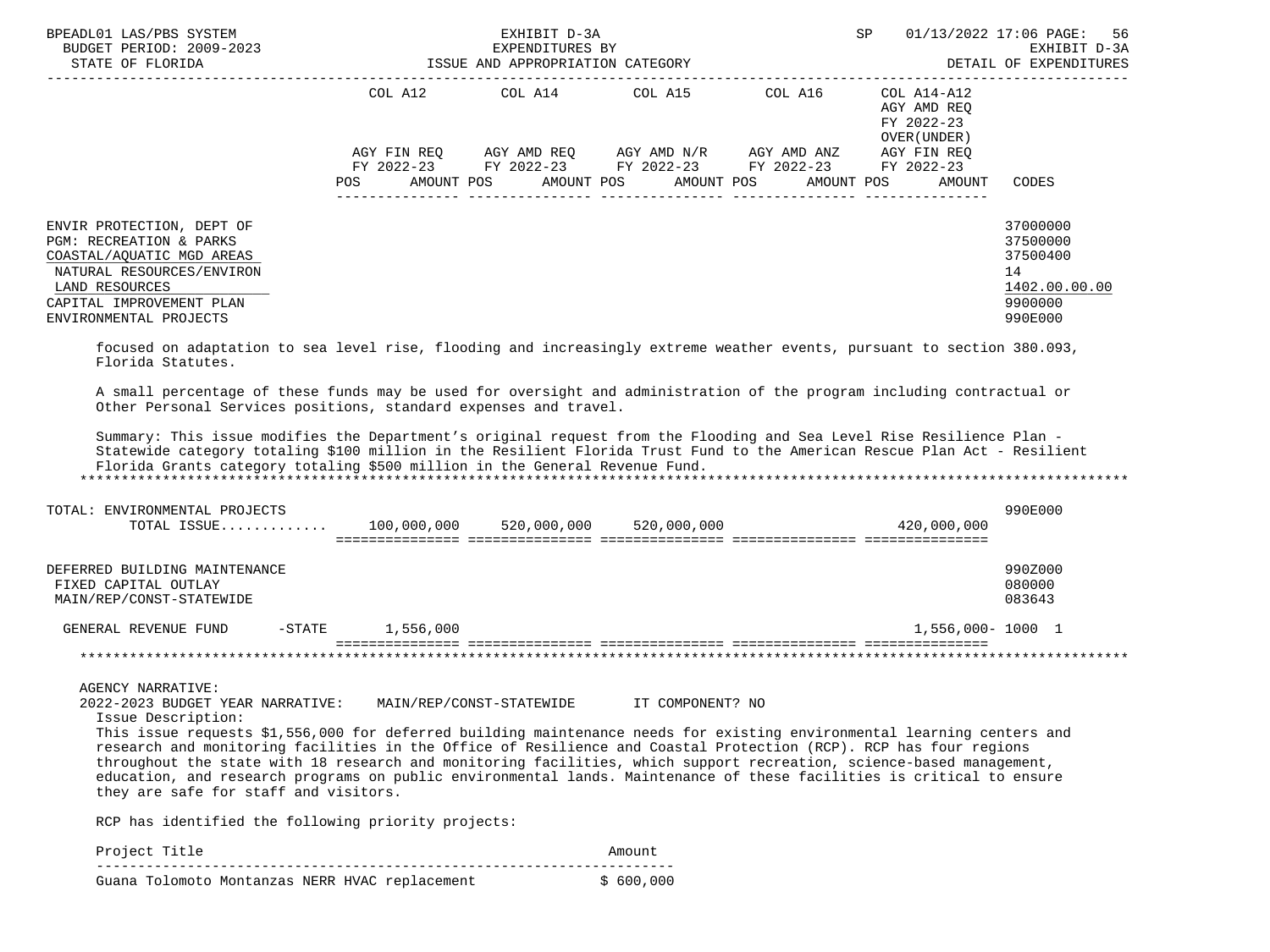| BPEADL01 LAS/PBS SYSTEM<br>BUDGET PERIOD: 2009-2023<br>STATE OF FLORIDA                                                                                                                                                                                                      | -2023 EXPENDITURES BY<br>ISSUE AND APPROPRIATION CATEGORY | EXHIBIT D-3A |                       |                                                                                                                                                          | SP                                                        | 01/13/2022 17:06 PAGE: 57<br>EXHIBIT D-3A<br>DETAIL OF EXPENDITURES           |
|------------------------------------------------------------------------------------------------------------------------------------------------------------------------------------------------------------------------------------------------------------------------------|-----------------------------------------------------------|--------------|-----------------------|----------------------------------------------------------------------------------------------------------------------------------------------------------|-----------------------------------------------------------|-------------------------------------------------------------------------------|
|                                                                                                                                                                                                                                                                              |                                                           |              |                       | COL A12 COL A14 COL A15 COL A16                                                                                                                          | COL A14-A12<br>AGY AMD REO<br>FY 2022-23<br>OVER (UNDER ) |                                                                               |
|                                                                                                                                                                                                                                                                              | POS                                                       |              |                       | AGY FIN REQ AGY AMD REQ AGY AMD N/R AGY AMD ANZ<br>FY 2022-23 FY 2022-23 FY 2022-23 FY 2022-23 FY 2022-23<br>AMOUNT POS AMOUNT POS AMOUNT POS AMOUNT POS | AGY FIN REO<br>AMOUNT                                     | CODES                                                                         |
| ENVIR PROTECTION, DEPT OF<br><b>PGM: RECREATION &amp; PARKS</b><br>COASTAL/AQUATIC MGD AREAS<br>NATURAL RESOURCES/ENVIRON<br>LAND RESOURCES<br>CAPITAL IMPROVEMENT PLAN<br>DEFERRED BUILDING MAINTENANCE                                                                     |                                                           |              |                       |                                                                                                                                                          |                                                           | 37000000<br>37500000<br>37500400<br>14<br>1402.00.00.00<br>9900000<br>990Z000 |
| Guana Tolomoto Montanzas NERR water heater replacement \$ 75,000<br>Rookery Bay NERR Keewaydin Island dock repair \$125,000<br>Rookery Bay NERR Office and Educational Center repairs \$356,000<br>Southeast Region dock repair<br>St. Joe Buffer Preserve dock construction |                                                           |              | \$20,000<br>\$380,000 |                                                                                                                                                          |                                                           |                                                                               |
| TOTAL                                                                                                                                                                                                                                                                        |                                                           |              | \$1,556,000           |                                                                                                                                                          |                                                           |                                                                               |

 In the event project bids come in lower or higher than the estimated amounts specified above, funds can be shifted between projects.

### Issue Background:

 These facilities focus on educating patrons on the importance of conservation, restoration and management of Florida's natural areas. This issue requests funding to maintain facilities for public use and to support recreation, science-based management, education and research programs on high quality public environmental lands.

## Benefit and/or Impact:

 The benefits of the services provided through the facilities are available to a variety of audiences, which includes students (elementary, high and college), teachers, educators, resource users, environmental professionals and the public. The objective is to maintain the facilities in a condition such that visitation continues to increase. These facilities average over one million visitors annually. Investing in facilities when necessary extends the life/use of those facilities and can also prevent increased costs in the future.

Florida Strategic Plan for Economic Development:

 #6.1 - Create and sustain vibrant, safe, healthy and resilient communities that attract workers, residents, businesses and visitors.

Amended 2022-23 Narrative after December 15, 2021

 Summary: This issue is no longer needed. \*\*\*\*\*\*\*\*\*\*\*\*\*\*\*\*\*\*\*\*\*\*\*\*\*\*\*\*\*\*\*\*\*\*\*\*\*\*\*\*\*\*\*\*\*\*\*\*\*\*\*\*\*\*\*\*\*\*\*\*\*\*\*\*\*\*\*\*\*\*\*\*\*\*\*\*\*\*\*\*\*\*\*\*\*\*\*\*\*\*\*\*\*\*\*\*\*\*\*\*\*\*\*\*\*\*\*\*\*\*\*\*\*\*\*\*\*\*\*\*\*\*\*\*\*\*\*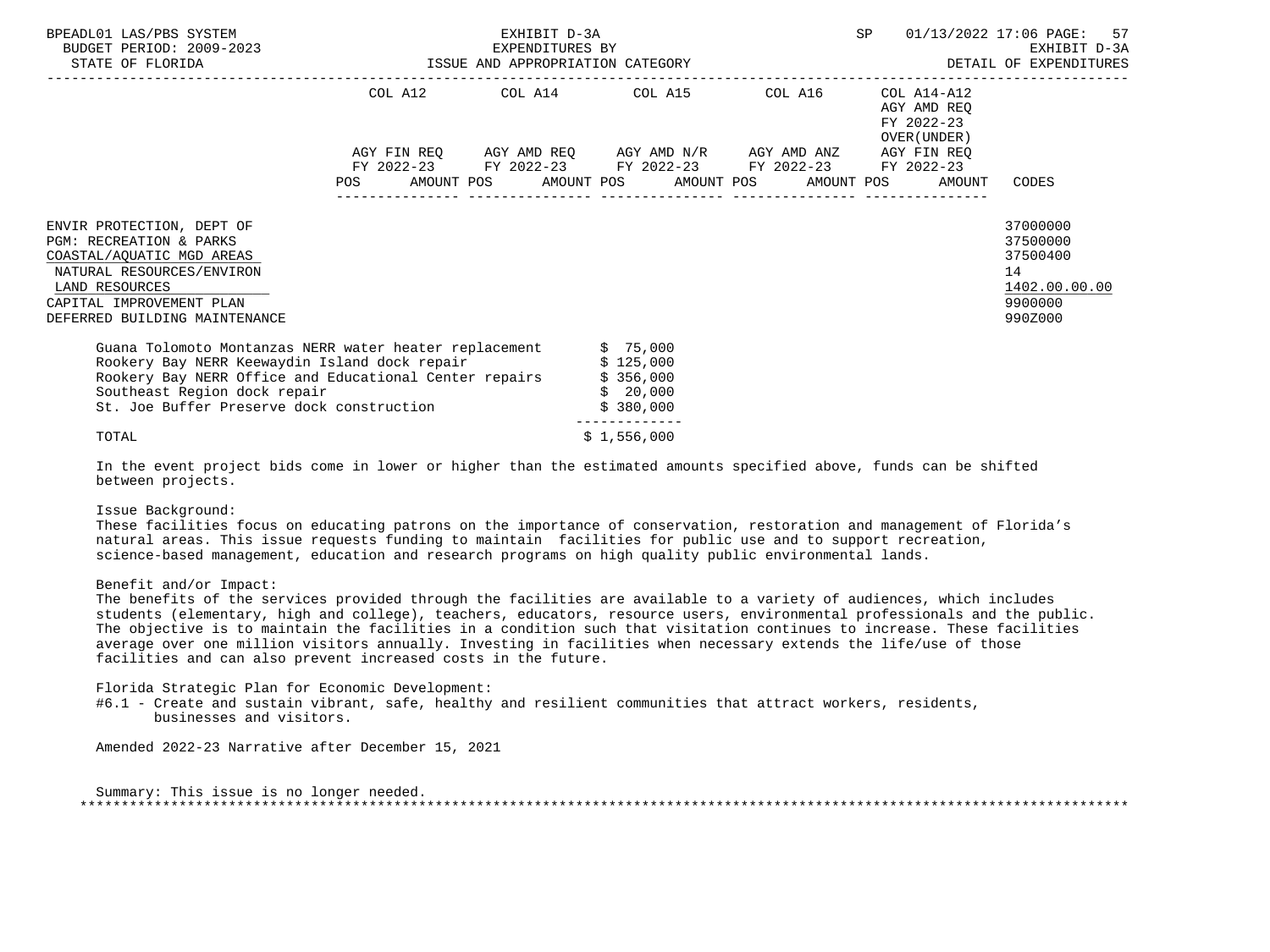| BPEADL01 LAS/PBS SYSTEM<br>BUDGET PERIOD: 2009-2023<br>STATE OF FLORIDA                                                          | EXPENDITURES BY<br>ISSUE AND APPROPRIATION CATEGORY | EXHIBIT D-3A<br>EXPENDITURES BY                                                                                       | SP | 01/13/2022 17:06 PAGE:<br>-58<br>EXHIBIT D-3A<br>DETAIL OF EXPENDITURES |                                                         |
|----------------------------------------------------------------------------------------------------------------------------------|-----------------------------------------------------|-----------------------------------------------------------------------------------------------------------------------|----|-------------------------------------------------------------------------|---------------------------------------------------------|
|                                                                                                                                  |                                                     | COL A12 COL A14 COL A15 COL A16                                                                                       |    | COL A14-A12<br>AGY AMD REO<br>FY 2022-23<br>OVER (UNDER)                |                                                         |
|                                                                                                                                  |                                                     | AGY FIN REQ AGY AMD REQ AGY AMD N/R AGY AMD ANZ AGY FIN REQ<br>FY 2022-23 FY 2022-23 FY 2022-23 FY 2022-23 FY 2022-23 |    | POS AMOUNT POS AMOUNT POS AMOUNT POS AMOUNT POS AMOUNT                  | CODES                                                   |
| ENVIR PROTECTION, DEPT OF<br>PGM: RECREATION & PARKS<br>COASTAL/AQUATIC MGD AREAS<br>NATURAL RESOURCES/ENVIRON<br>LAND RESOURCES |                                                     |                                                                                                                       |    |                                                                         | 37000000<br>37500000<br>37500400<br>14<br>1402.00.00.00 |
| TOTAL: LAND RESOURCES<br>BY FUND TYPE                                                                                            |                                                     |                                                                                                                       |    |                                                                         | 1402.00.00.00                                           |
| GENERAL REVENUE FUND<br>TRUST FUNDS                                                                                              | $1,556,000$ 520,000,000 520,000,000<br>100,020,137  | $54,864-$                                                                                                             |    | 518,444,000 1000<br>100,075,001-2000                                    |                                                         |
| TOTAL PROG COMP 101,576,137 519,945,136 520,000,000                                                                              |                                                     |                                                                                                                       |    | 418,368,999                                                             |                                                         |
|                                                                                                                                  |                                                     |                                                                                                                       |    |                                                                         |                                                         |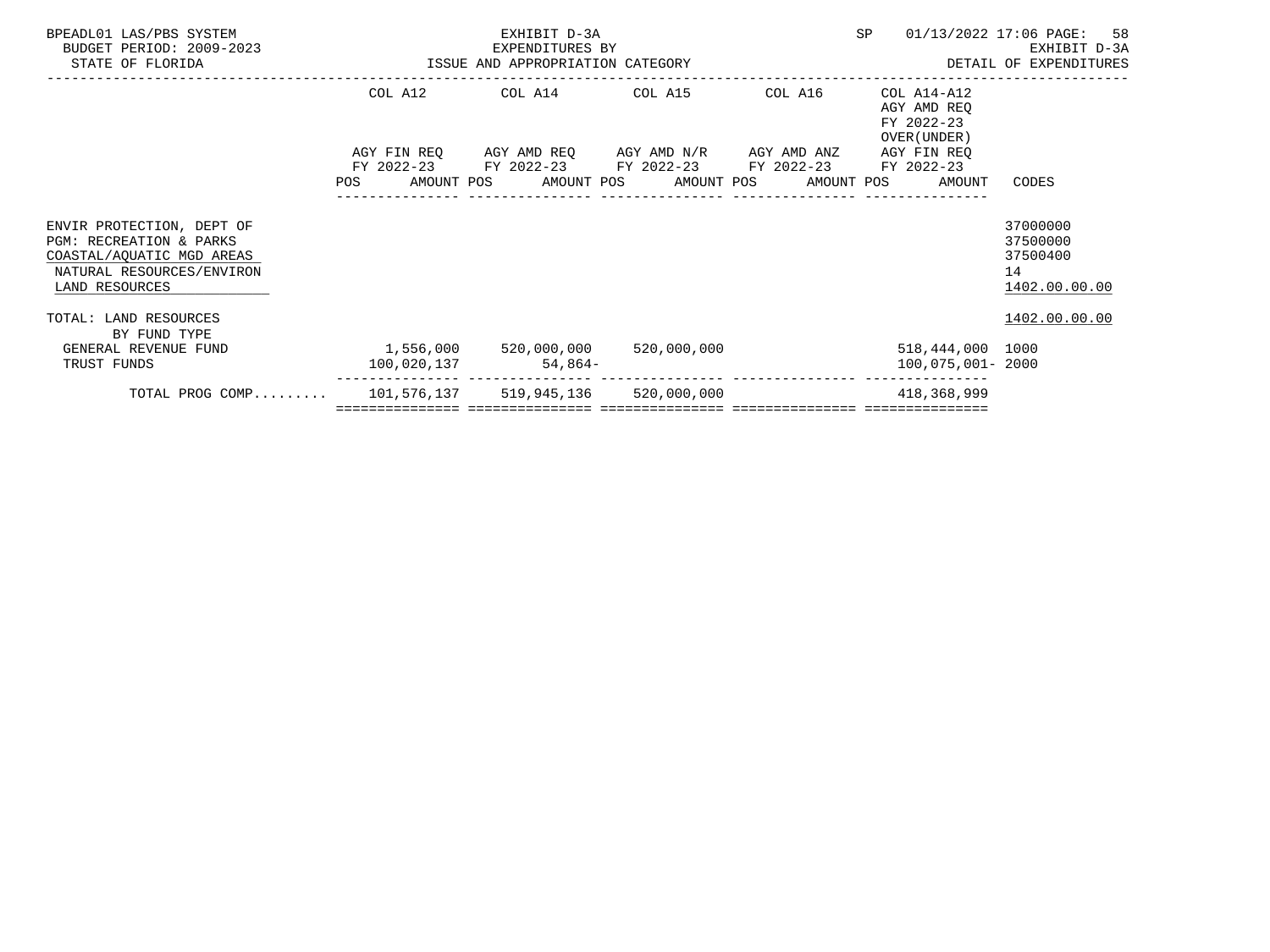| BPEADL01 LAS/PBS SYSTEM<br>BUDGET PERIOD: 2009-2023<br>STATE OF FLORIDA                                                                                                                                                                                                                                                                                                                              |           |                 | EXHIBIT D-3A              | EXPENDITURES BY<br>ISSUE AND APPROPRIATION CATEGORY                                                                                                                                                                                                                                                                                                                                                                  |  | SP and the set of the set of the set of the set of the set of the set of the set of the set of the set of the s |                                                      | 01/13/2022 17:06 PAGE:<br>59<br>EXHIBIT D-3A<br>DETAIL OF EXPENDITURES |
|------------------------------------------------------------------------------------------------------------------------------------------------------------------------------------------------------------------------------------------------------------------------------------------------------------------------------------------------------------------------------------------------------|-----------|-----------------|---------------------------|----------------------------------------------------------------------------------------------------------------------------------------------------------------------------------------------------------------------------------------------------------------------------------------------------------------------------------------------------------------------------------------------------------------------|--|-----------------------------------------------------------------------------------------------------------------|------------------------------------------------------|------------------------------------------------------------------------|
|                                                                                                                                                                                                                                                                                                                                                                                                      | POS       | AMOUNT POS      | AGY AMD REQ<br>AMOUNT POS | COL A12 COL A14 COL A15 COL A16<br>$\begin{array}{lllllll} {\text{AGY}} & {\text{FIN}} & {\text{REG}} & {\text{AGY}} & {\text{AMP}} & {\text{AGY}} & {\text{AMP}} & {\text{MY}} & {\text{MID}} & {\text{AND}} & {\text{AND}} & {\text{AND}} & {\text{ARY}} & {\text{FIN}} & {\text{REG}} \\ {\text{FY}} & 2022-23 & {\text{FY}} & 2022-23 & {\text{FY}} & 2022-23 & {\text{FY}} & 2022-23 \end{array}$<br>AMOUNT POS |  | FY 2022-23<br>AMOUNT POS                                                                                        | COL A14-A12<br>AGY AMD REO<br>OVER (UNDER)<br>AMOUNT | CODES                                                                  |
| ENVIR PROTECTION, DEPT OF<br>PGM: AIR RESOURCES MGMT<br>UTILITY SITING/COORDINATN<br>NATURAL RESOURCES/ENVIRON<br>AIR RESOURCES<br>INTRA-AGENCY REORGANIZATIONS<br>TRANSFER UTILITIES SITING AND<br>COORDINATION FROM DIVISION OF AIR                                                                                                                                                                |           |                 |                           |                                                                                                                                                                                                                                                                                                                                                                                                                      |  |                                                                                                                 |                                                      | 37000000<br>37550000<br>37550300<br>14<br>1404.00.00.00<br>1800000     |
| RESOURCES MANAGEMENT TO DIVISION OF<br>WATER RESOURCE MANAGEMENT - DEDUCT<br>SALARIES AND BENEFITS                                                                                                                                                                                                                                                                                                   |           | $3.00 - 3.00 -$ |                           |                                                                                                                                                                                                                                                                                                                                                                                                                      |  |                                                                                                                 |                                                      | 1804460<br>010000                                                      |
| PERMIT FEE TRUST FUND                                                                                                                                                                                                                                                                                                                                                                                | $-$ STATE |                 | $312,722 - 314,326 -$     |                                                                                                                                                                                                                                                                                                                                                                                                                      |  |                                                                                                                 |                                                      | $1.604 - 2526$ 1                                                       |
| SPECIAL CATEGORIES<br>TR/DMS/HR SVCS/STW CONTRCT                                                                                                                                                                                                                                                                                                                                                     |           |                 |                           |                                                                                                                                                                                                                                                                                                                                                                                                                      |  |                                                                                                                 |                                                      | 100000<br>107040                                                       |
| PERMIT FEE TRUST FUND<br>$-$ STATE                                                                                                                                                                                                                                                                                                                                                                   |           |                 | $916 - 1,715 -$           |                                                                                                                                                                                                                                                                                                                                                                                                                      |  |                                                                                                                 |                                                      | 799-2526 1                                                             |
| TOTAL: TRANSFER UTILITIES SITING AND<br>COORDINATION FROM DIVISION OF AIR<br>RESOURCES MANAGEMENT TO DIVISION OF<br>WATER RESOURCE MANAGEMENT - DEDUCT                                                                                                                                                                                                                                               |           |                 |                           |                                                                                                                                                                                                                                                                                                                                                                                                                      |  |                                                                                                                 |                                                      | 1804460                                                                |
| TOTAL POSITIONS $3.00-3.00-$<br>TOTAL ISSUE 313,638- 316,041-                                                                                                                                                                                                                                                                                                                                        |           |                 |                           |                                                                                                                                                                                                                                                                                                                                                                                                                      |  |                                                                                                                 | $2.403-$                                             |                                                                        |
|                                                                                                                                                                                                                                                                                                                                                                                                      |           |                 |                           |                                                                                                                                                                                                                                                                                                                                                                                                                      |  |                                                                                                                 |                                                      |                                                                        |
| AGENCY ISSUE NARRATIVE:<br>2022-2023 BUDGET YEAR NARRATIVE:<br>Issue Description:<br>This issue transfers three positions and funding in the Utilities Siting and Coordination Program in the Division of Air<br>Resources Management (Air) to the Division of Water Resource Management (Water). This transfer will remove all funding<br>from the Utilities Siting and Coordination budget entity. |           |                 |                           | IT COMPONENT? NO                                                                                                                                                                                                                                                                                                                                                                                                     |  |                                                                                                                 |                                                      |                                                                        |

Issue Background:

 The Siting Coordination Office (Siting) oversees certifications for regulatory and other programs under site licenses for state/local regulations affecting large power plants, transmission lines, and natural gas pipelines. Certifications do not include federal regulations which are covered separately. While Siting covers many Department of Environmental Protection programs, the majority of activities involve the state Environmental Resource Permitting Program and groundwater monitoring experts in Water. Air interactions are less frequent since most Siting facilities typically only require separate reviews for Air federal regulations.

Benefit and/or Impact: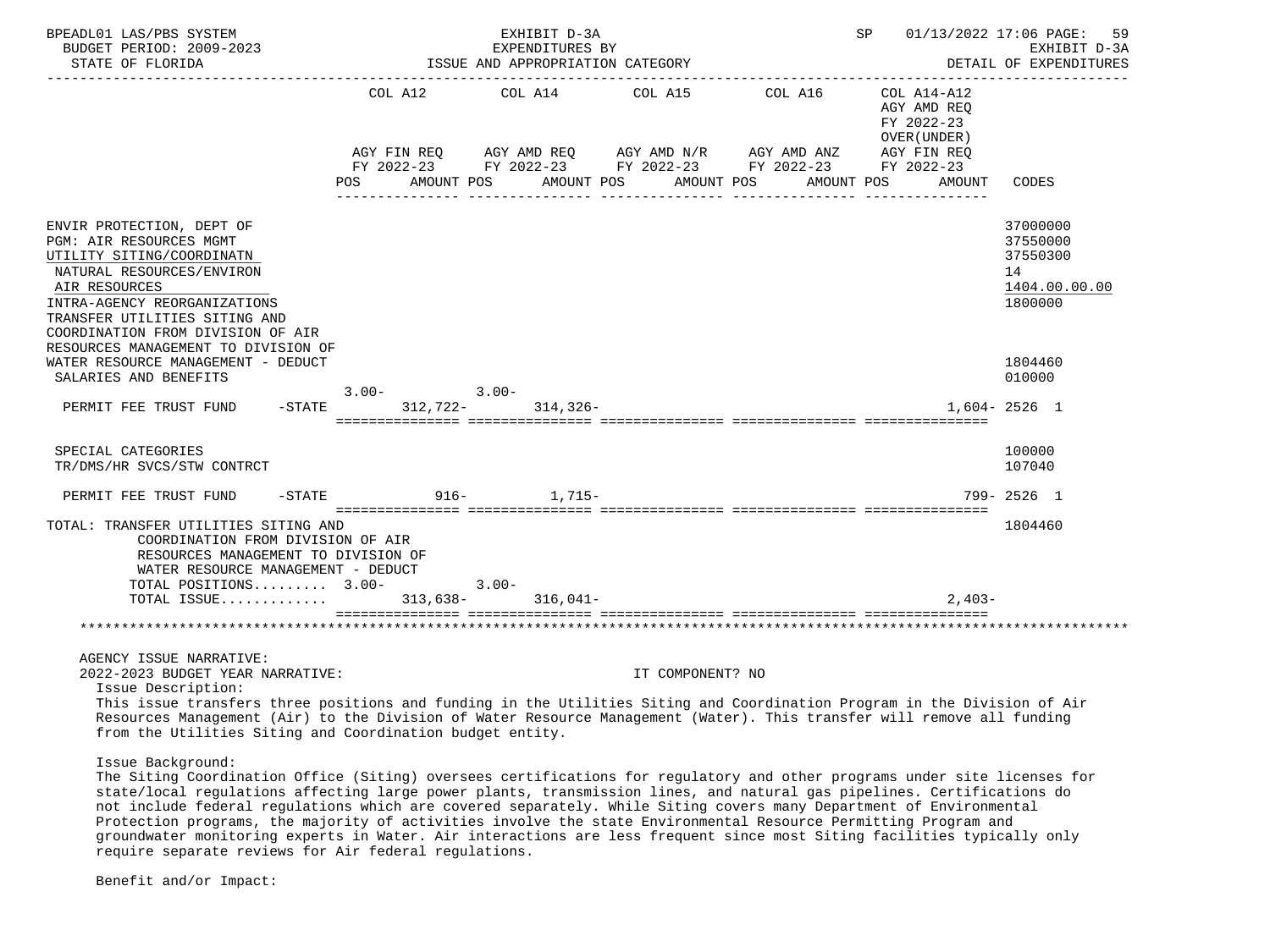| BPEADL01 LAS/PBS SYSTEM<br>BUDGET PERIOD: 2009-2023<br>STATE OF FLORIDA           |                    | EXHIBIT D-3A<br>EXPENDITURES BY<br>ISSUE AND APPROPRIATION CATEGORY |                                               |  | SP                                        |                                                           | 01/13/2022 17:06 PAGE: 60<br>EXHIBIT D-3A<br>DETAIL OF EXPENDITURES |                                                          |                                  |
|-----------------------------------------------------------------------------------|--------------------|---------------------------------------------------------------------|-----------------------------------------------|--|-------------------------------------------|-----------------------------------------------------------|---------------------------------------------------------------------|----------------------------------------------------------|----------------------------------|
|                                                                                   | COL A12            |                                                                     | COL A14 COL A15 COL A16                       |  |                                           |                                                           |                                                                     | COL A14-A12<br>AGY AMD REO<br>FY 2022-23<br>OVER (UNDER) |                                  |
|                                                                                   | AGY FIN REO<br>POS | AMOUNT POS                                                          | AGY AMD REO      AGY AMD N/R      AGY AMD ANZ |  | AMOUNT POS AMOUNT POS<br>---------------- | FY 2022-23 FY 2022-23 FY 2022-23 FY 2022-23<br>AMOUNT POS |                                                                     | AGY FIN REO<br>FY 2022-23<br>AMOUNT                      | CODES                            |
| ENVIR PROTECTION, DEPT OF<br>PGM: AIR RESOURCES MGMT<br>UTILITY SITING/COORDINATN |                    |                                                                     |                                               |  |                                           |                                                           |                                                                     |                                                          | 37000000<br>37550000<br>37550300 |
| NATURAL RESOURCES/ENVIRON<br>AIR RESOURCES<br>INTRA-AGENCY REORGANIZATIONS        |                    |                                                                     |                                               |  |                                           |                                                           |                                                                     |                                                          | 14<br>1404.00.00.00<br>1800000   |
| TRANSFER UTILITIES SITING AND<br>COORDINATION FROM DIVISION OF AIR                |                    |                                                                     |                                               |  |                                           |                                                           |                                                                     |                                                          |                                  |
| RESOURCES MANAGEMENT TO DIVISION OF<br>WATER RESOURCE MANAGEMENT - DEDUCT         |                    |                                                                     |                                               |  |                                           |                                                           |                                                                     |                                                          | 1804460                          |

 Placing Siting within Water would consolidate the roles of the Siting Coordination Office's Program Administrator who also manages Water's Oil and Gas Program (currently, the Program Administrator reports to management in both Air and Water). Siting coordinates all applicable regulatory requirements (air, water, and waste) under one siting permit. However, because Air's permits are under the federal Clean Air Act, the air portion of the siting license (if applicable) must be issued by DARM. All other regulatory requirements (which are mostly water-related issues) in the siting license are managed by Siting, which makes the Water Program the appropriate division to oversee the program. This issue will have a net zero impact.

 Cost Summary: Budget Entity **Amount**  ------------------------------------------------ Utilities Siting and Coordination (\$337,829)<br>Water Resource Management (\$337,829) Water Resource Management ---------------- Total: \$0

Also, see issue code 1804470.

Amended 2022-23 Narrative after December 15, 2021

 This issue for Fiscal Year 2022-23 includes a transfer of funding and positions from the Utilities Siting and Coordination budget entity from AIR to the Division of Water Resource Management to allow for routine coordination on Siting regulatory issues.

Also, see issue code 1804460.

 Summary: The issue amount transferred for Salaries and Benefits was increased by \$1,604 and the amount transferred for TR/DMS/HR was increased by \$799 in the Water Resource Management budget entity. This will transfer the residual appropriation in the Utilities Siting and Coordination budget entity. \*\*\*\*\*\*\*\*\*\*\*\*\*\*\*\*\*\*\*\*\*\*\*\*\*\*\*\*\*\*\*\*\*\*\*\*\*\*\*\*\*\*\*\*\*\*\*\*\*\*\*\*\*\*\*\*\*\*\*\*\*\*\*\*\*\*\*\*\*\*\*\*\*\*\*\*\*\*\*\*\*\*\*\*\*\*\*\*\*\*\*\*\*\*\*\*\*\*\*\*\*\*\*\*\*\*\*\*\*\*\*\*\*\*\*\*\*\*\*\*\*\*\*\*\*\*\*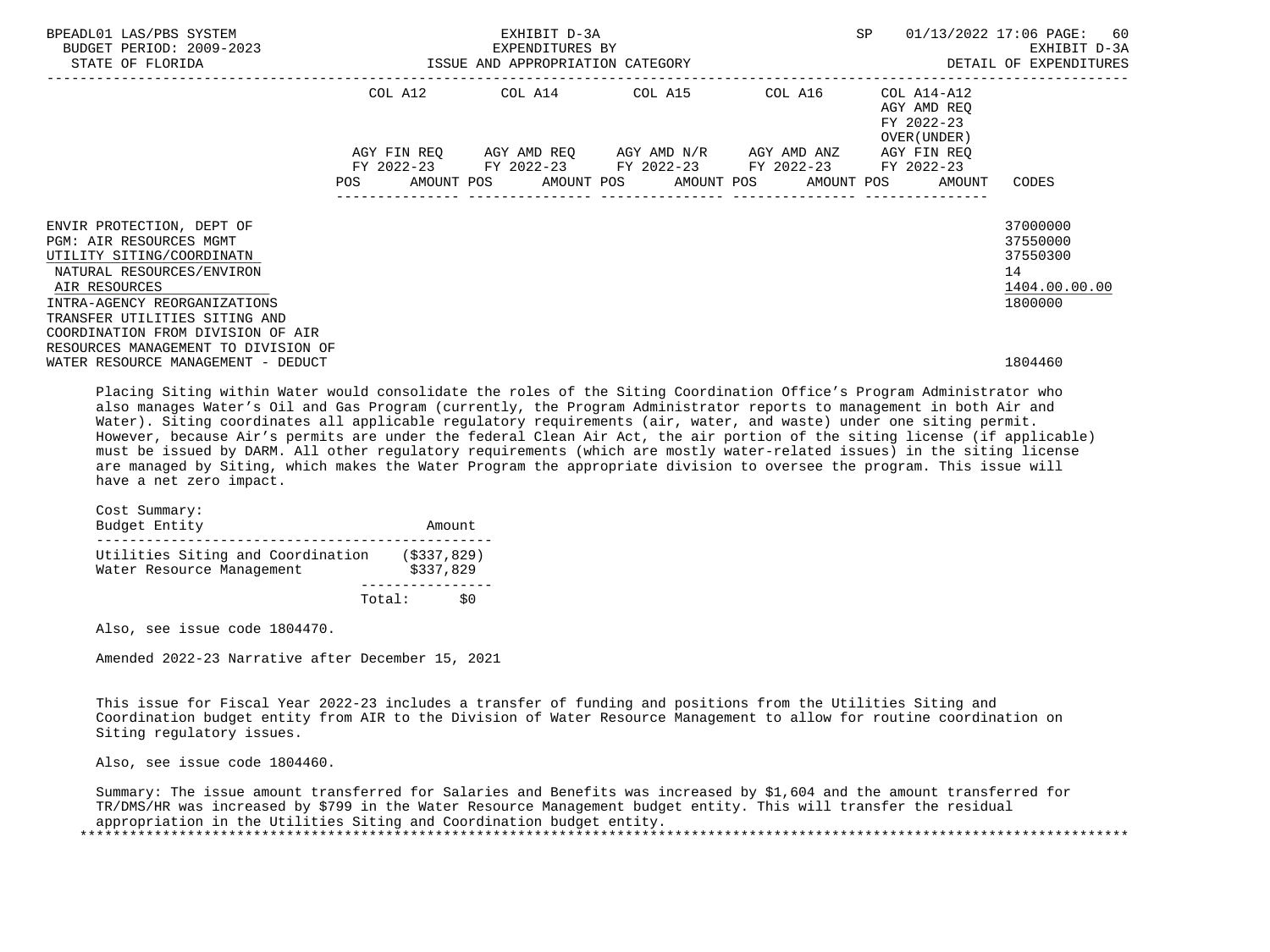| BPEADL01 LAS/PBS SYSTEM<br>BUDGET PERIOD: 2009-2023<br>STATE OF FLORIDA                                                                                                                                                               |                           | EXHIBIT D-3A<br>EXPENDITURES BY<br>ISSUE AND APPROPRIATION CATEGORY |                                                                                                                                                | SP                    |                                                                                     | 01/13/2022 17:06 PAGE:<br>61<br>EXHIBIT D-3A<br>DETAIL OF EXPENDITURES |                                                                    |
|---------------------------------------------------------------------------------------------------------------------------------------------------------------------------------------------------------------------------------------|---------------------------|---------------------------------------------------------------------|------------------------------------------------------------------------------------------------------------------------------------------------|-----------------------|-------------------------------------------------------------------------------------|------------------------------------------------------------------------|--------------------------------------------------------------------|
|                                                                                                                                                                                                                                       | COL A12<br>POS AMOUNT POS | COL A14                                                             | COL A15<br>AGY FIN REQ AGY AMD REQ AGY AMD N/R AGY AMD ANZ AGY FIN REQ<br>FY 2022-23 FY 2022-23 FY 2022-23 FY 2022-23 FY 2022-23<br>AMOUNT POS | COL A16<br>AMOUNT POS | COL A14-A12<br>AGY AMD REO<br>FY 2022-23<br>OVER (UNDER)<br>AMOUNT POS AMOUNT CODES |                                                                        |                                                                    |
| ENVIR PROTECTION, DEPT OF<br>PGM: AIR RESOURCES MGMT<br>UTILITY SITING/COORDINATN<br>NATURAL RESOURCES/ENVIRON<br>AIR RESOURCES<br>INTRA-AGENCY REORGANIZATIONS<br>TRANSFER UTILITIES SITING AND<br>COORDINATION FROM DIVISION OF AIR |                           |                                                                     |                                                                                                                                                |                       |                                                                                     |                                                                        | 37000000<br>37550000<br>37550300<br>14<br>1404.00.00.00<br>1800000 |
| RESOURCES MANAGEMENT TO DIVISION OF<br>WATER RESOURCE MANAGEMENT - DEDUCT                                                                                                                                                             |                           |                                                                     |                                                                                                                                                |                       |                                                                                     |                                                                        | 1804460                                                            |
| POSITION DETAIL OF SALARIES AND BENEFITS:                                                                                                                                                                                             |                           |                                                                     |                                                                                                                                                |                       |                                                                                     |                                                                        | LAPSE LAPSED SALARIES                                              |
|                                                                                                                                                                                                                                       | <b>FTE</b>                | BASE RATE                                                           | ADDITIVES                                                                                                                                      | BENEFITS              | SUBTOTAL                                                                            | $\sim$ $\sim$ $\sim$                                                   | AND BENEFITS                                                       |
| A12 - AGY FIN REO FY 2022-23<br>CHANGES TO CURRENTLY AUTHORIZED POSITIONS<br>4806 ENVIRONMENTAL SPECIALIST I                                                                                                                          |                           |                                                                     |                                                                                                                                                |                       |                                                                                     |                                                                        |                                                                    |
| 10705 001<br>4823 ENVIRONMENTAL CONSULTANT                                                                                                                                                                                            | $1.00-$                   | $39,000-$                                                           |                                                                                                                                                |                       |                                                                                     |                                                                        | 7,247- 46,247- 0.00 46,247-                                        |
| 20084 001<br>8841 PROGRAM ADMINISTRATOR                                                                                                                                                                                               |                           | $1.00 - 61,800 -$                                                   |                                                                                                                                                |                       | $31,271-$ 93,071- 0.00                                                              |                                                                        | 93,071-                                                            |
| 10443 001                                                                                                                                                                                                                             |                           | $1.00 - 94,760 -$                                                   |                                                                                                                                                |                       | $39,196 - 133,956 - 0.00$                                                           |                                                                        | $133,956-$                                                         |
| TOTALS FOR ISSUE BY FUND<br>2526 PERMIT FEE TRUST FUND                                                                                                                                                                                |                           |                                                                     |                                                                                                                                                |                       |                                                                                     |                                                                        | $273, 274-$<br>---------------                                     |
|                                                                                                                                                                                                                                       |                           | $3.00 - 195,560 -$                                                  |                                                                                                                                                |                       | $77,714-273,274-$                                                                   |                                                                        | $273, 274-$<br>==============                                      |
| OTHER SALARY AMOUNT<br>2526 PERMIT FEE TRUST FUND                                                                                                                                                                                     |                           |                                                                     |                                                                                                                                                |                       |                                                                                     |                                                                        | 39,448-<br>. _ _ _ _ _ _ _ _ _ _ _ _                               |
|                                                                                                                                                                                                                                       |                           |                                                                     |                                                                                                                                                |                       |                                                                                     |                                                                        | 312,722-<br>==============                                         |
|                                                                                                                                                                                                                                       |                           |                                                                     |                                                                                                                                                |                       |                                                                                     |                                                                        |                                                                    |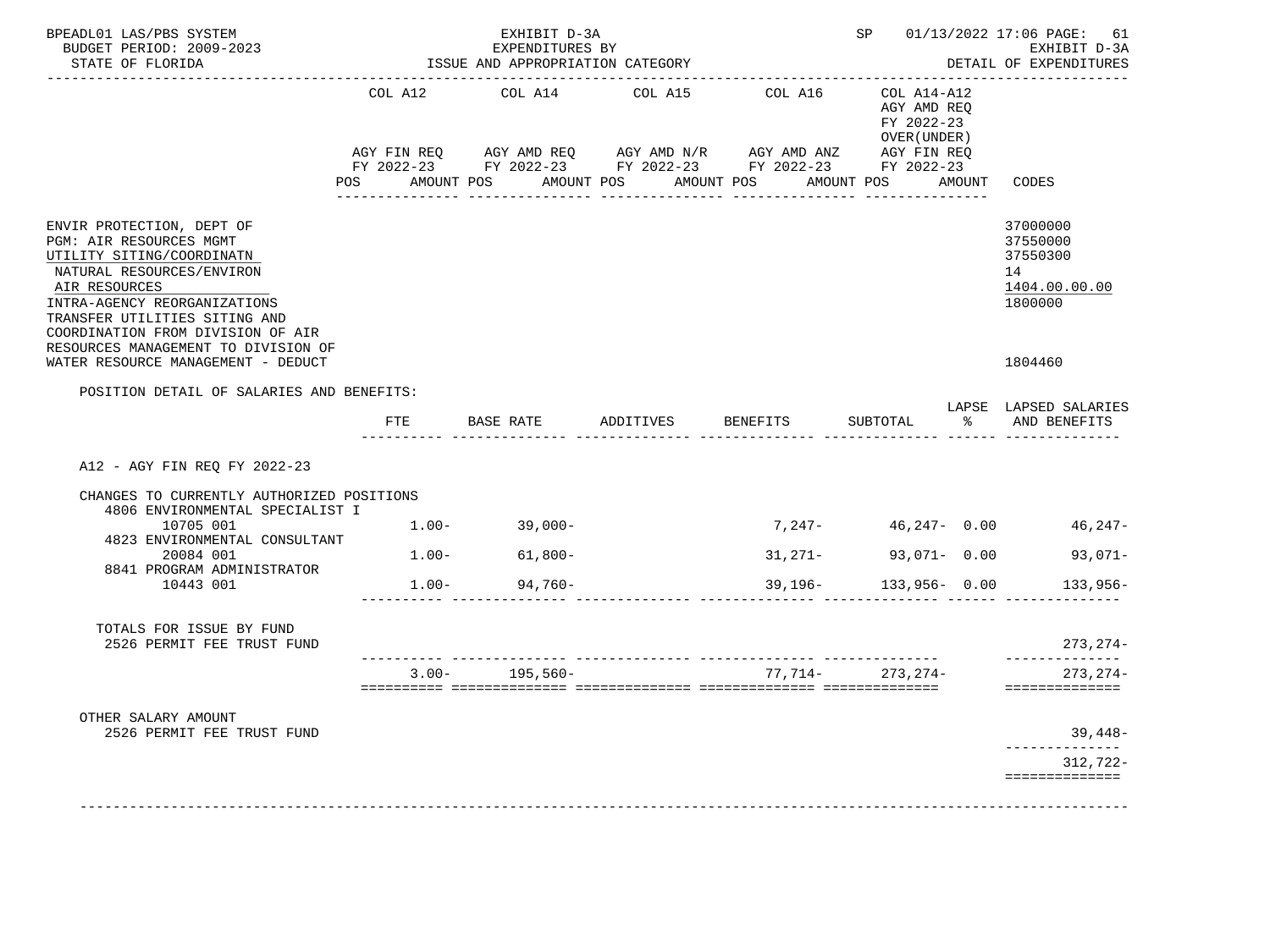| BPEADL01 LAS/PBS SYSTEM<br>BUDGET PERIOD: 2009-2023<br>STATE OF FLORIDA                                                                                                                                                                                                             |         | EXHIBIT D-3A<br>EXPENDITURES BY<br>ISSUE AND APPROPRIATION CATEGORY |                                                                                                                                                                                       | __________________________________ |                                                                  |  | SP 01/13/2022 17:06 PAGE: 62<br>EXHIBIT D-3A<br>DETAIL OF EXPENDITURES |  |
|-------------------------------------------------------------------------------------------------------------------------------------------------------------------------------------------------------------------------------------------------------------------------------------|---------|---------------------------------------------------------------------|---------------------------------------------------------------------------------------------------------------------------------------------------------------------------------------|------------------------------------|------------------------------------------------------------------|--|------------------------------------------------------------------------|--|
|                                                                                                                                                                                                                                                                                     | COL A12 | COL A14                                                             | COL A15                                                                                                                                                                               |                                    | COL A16 COL A14-A12<br>AGY AMD REQ<br>FY 2022-23<br>OVER (UNDER) |  |                                                                        |  |
|                                                                                                                                                                                                                                                                                     |         |                                                                     | AGY FIN REQ AGY AMD REQ AGY AMD N/R AGY AMD ANZ AGY FIN REQ<br>FY 2022-23 FY 2022-23 FY 2022-23 FY 2022-23 FY 2022-23<br>POS AMOUNT POS AMOUNT POS AMOUNT POS AMOUNT POS AMOUNT CODES |                                    |                                                                  |  |                                                                        |  |
| ENVIR PROTECTION, DEPT OF<br><b>PGM: AIR RESOURCES MGMT</b><br>UTILITY SITING/COORDINATN<br>NATURAL RESOURCES/ENVIRON<br>AIR RESOURCES<br>INTRA-AGENCY REORGANIZATIONS<br>TRANSFER UTILITIES SITING AND<br>COORDINATION FROM DIVISION OF AIR<br>RESOURCES MANAGEMENT TO DIVISION OF |         |                                                                     |                                                                                                                                                                                       |                                    |                                                                  |  | 37000000<br>37550000<br>37550300<br>14<br>1404.00.00.00<br>1800000     |  |
| WATER RESOURCE MANAGEMENT - DEDUCT                                                                                                                                                                                                                                                  |         |                                                                     |                                                                                                                                                                                       |                                    |                                                                  |  | 1804460                                                                |  |
| POSITION DETAIL OF SALARIES AND BENEFITS:                                                                                                                                                                                                                                           |         |                                                                     |                                                                                                                                                                                       |                                    |                                                                  |  | LAPSE LAPSED SALARIES                                                  |  |
|                                                                                                                                                                                                                                                                                     | FTE     | BASE RATE ADDITIVES                                                 |                                                                                                                                                                                       | BENEFITS                           | SUBTOTAL                                                         |  | % AND BENEFITS                                                         |  |
| A14 - AGY AMD REQ FY 2022-23                                                                                                                                                                                                                                                        |         |                                                                     |                                                                                                                                                                                       |                                    |                                                                  |  |                                                                        |  |
| CHANGES TO CURRENTLY AUTHORIZED POSITIONS<br>4806 ENVIRONMENTAL SPECIALIST I                                                                                                                                                                                                        |         |                                                                     |                                                                                                                                                                                       |                                    |                                                                  |  |                                                                        |  |
| 10705 001<br>4823 ENVIRONMENTAL CONSULTANT                                                                                                                                                                                                                                          |         | $1.00 - 39,000 -$                                                   |                                                                                                                                                                                       |                                    |                                                                  |  | $7,247 46,247-$ 0.00 $46,247-$                                         |  |
| 20084 001<br>8841 PROGRAM ADMINISTRATOR                                                                                                                                                                                                                                             |         | $1.00 - 61,800 -$                                                   |                                                                                                                                                                                       |                                    | $31,271-$ 93,071- 0.00                                           |  | $93,071-$                                                              |  |
| 10443 001                                                                                                                                                                                                                                                                           | $1.00-$ | $94,760-$                                                           |                                                                                                                                                                                       | $39,196-$                          | $133,956 - 0.00$                                                 |  | $133.956-$                                                             |  |
| TOTALS FOR ISSUE BY FUND<br>2526 PERMIT FEE TRUST FUND                                                                                                                                                                                                                              |         |                                                                     |                                                                                                                                                                                       |                                    |                                                                  |  | $273, 274-$<br>--------------                                          |  |
|                                                                                                                                                                                                                                                                                     |         | $3.00 - 195,560 -$                                                  |                                                                                                                                                                                       |                                    | 77,714- 273,274-                                                 |  | $273, 274-$<br>==============                                          |  |
| OTHER SALARY AMOUNT<br>2526 PERMIT FEE TRUST FUND                                                                                                                                                                                                                                   |         |                                                                     |                                                                                                                                                                                       |                                    |                                                                  |  | 41,052-<br>--------------                                              |  |
|                                                                                                                                                                                                                                                                                     |         |                                                                     |                                                                                                                                                                                       |                                    |                                                                  |  | $314, 326 -$                                                           |  |
|                                                                                                                                                                                                                                                                                     |         |                                                                     |                                                                                                                                                                                       |                                    |                                                                  |  | ==============                                                         |  |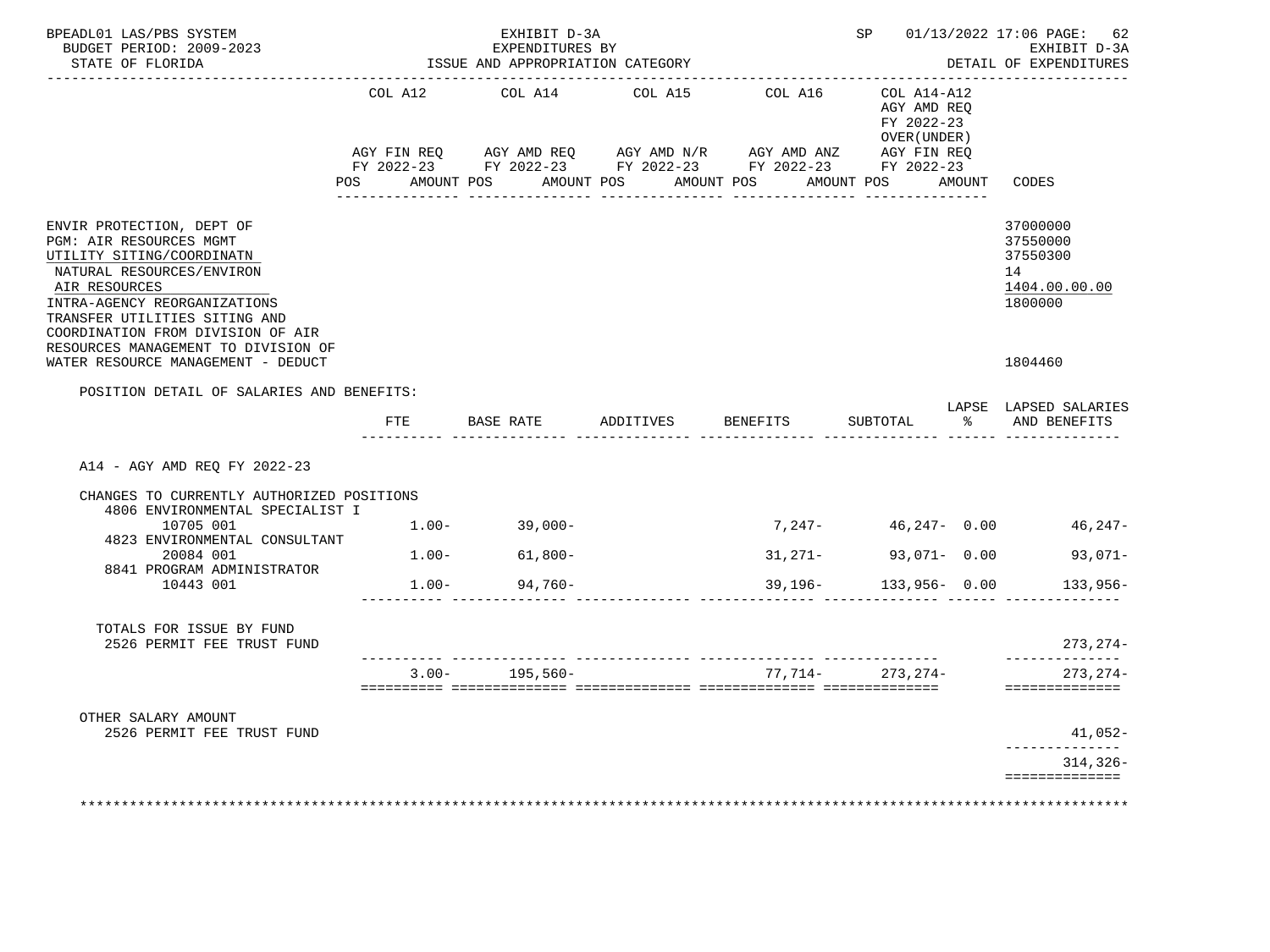| BPEADL01 LAS/PBS SYSTEM<br>BUDGET PERIOD: 2009-2023                                                                                    |                 | EXHIBIT D-3A |                                                                                                           |         | SP |                                                                       | 01/13/2022 17:06 PAGE: 63<br>EXHIBIT D-3A               |  |
|----------------------------------------------------------------------------------------------------------------------------------------|-----------------|--------------|-----------------------------------------------------------------------------------------------------------|---------|----|-----------------------------------------------------------------------|---------------------------------------------------------|--|
| FIRENDITURES BY<br>ISSUE AND APPROPRIATION CATEGORY<br>STATE OF FLORIDA                                                                |                 |              |                                                                                                           |         |    |                                                                       | DETAIL OF EXPENDITURES                                  |  |
|                                                                                                                                        |                 |              | COL A12 COL A14 COL A15                                                                                   | COL A16 |    | COL A14-A12<br>AGY AMD REO<br>FY 2022-23<br>OVER (UNDER)              |                                                         |  |
|                                                                                                                                        |                 |              | AGY FIN REQ AGY AMD REQ AGY AMD N/R AGY AMD ANZ<br>FY 2022-23 FY 2022-23 FY 2022-23 FY 2022-23 FY 2022-23 |         |    | AGY FIN REO<br>POS AMOUNT POS AMOUNT POS AMOUNT POS AMOUNT POS AMOUNT | CODES                                                   |  |
| ENVIR PROTECTION, DEPT OF<br><b>PGM: AIR RESOURCES MGMT</b><br>UTILITY SITING/COORDINATN<br>NATURAL RESOURCES/ENVIRON<br>AIR RESOURCES |                 |              |                                                                                                           |         |    |                                                                       | 37000000<br>37550000<br>37550300<br>14<br>1404.00.00.00 |  |
| TOTAL: AIR RESOURCES<br>BY FUND TYPE                                                                                                   |                 |              |                                                                                                           |         |    |                                                                       | 1404.00.00.00                                           |  |
|                                                                                                                                        | $3.00 - 3.00 -$ |              |                                                                                                           |         |    | 2,403-2000                                                            |                                                         |  |
|                                                                                                                                        |                 |              |                                                                                                           |         |    |                                                                       |                                                         |  |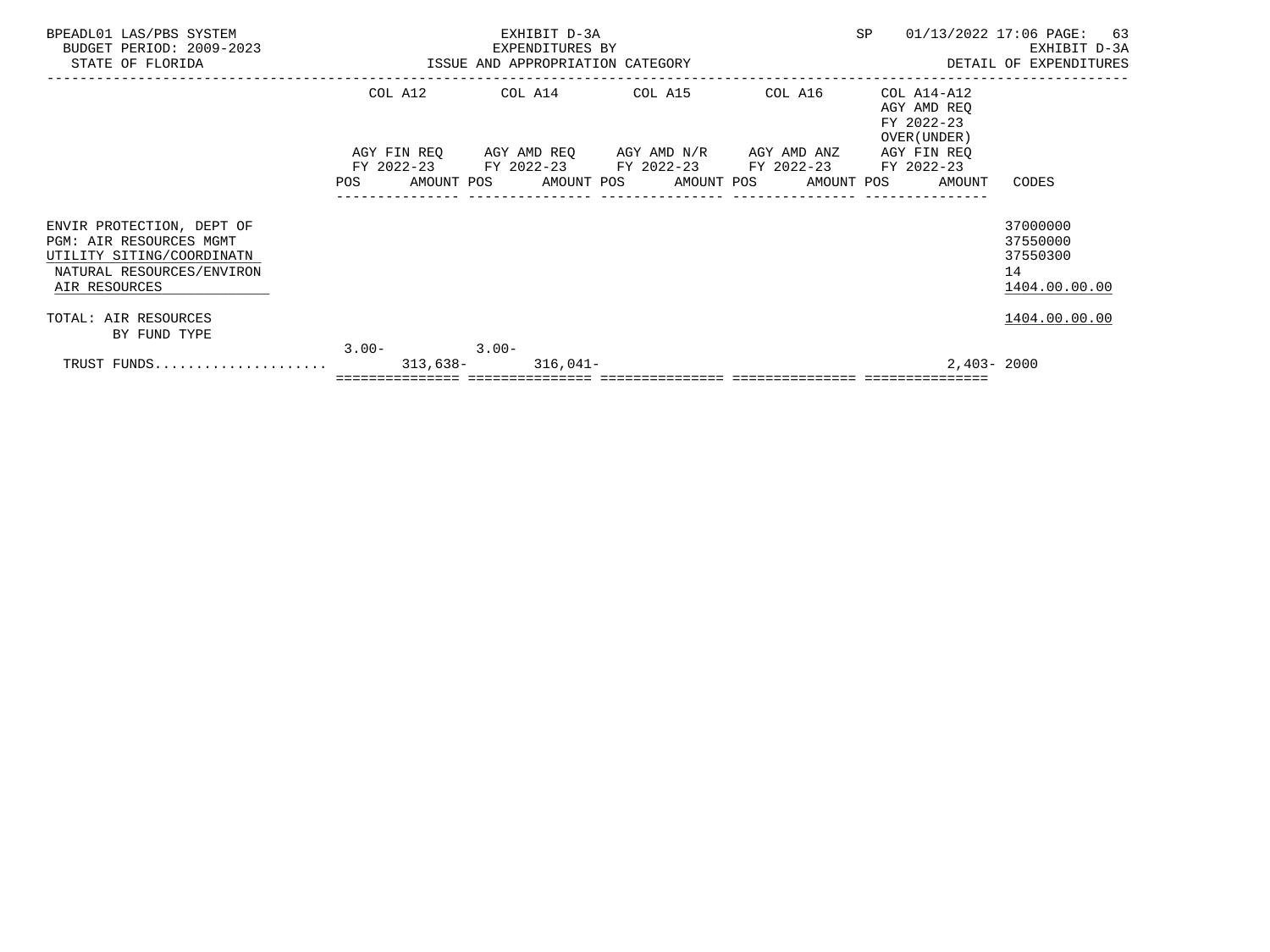| BPEADL01 LAS/PBS SYSTEM<br>BUDGET PERIOD: 2009-2023<br>STATE OF FLORIDA                                                                                                                                                                                   | EXHIBIT D-3A<br>EXPENDITURES BY<br>ISSUE AND APPROPRIATION CATEGORY                                                           |                  | SP 20                                      | 01/13/2022 17:06 PAGE:<br>-64<br>EXHIBIT D-3A<br>DETAIL OF EXPENDITURES |
|-----------------------------------------------------------------------------------------------------------------------------------------------------------------------------------------------------------------------------------------------------------|-------------------------------------------------------------------------------------------------------------------------------|------------------|--------------------------------------------|-------------------------------------------------------------------------|
|                                                                                                                                                                                                                                                           | COL A12 COL A14 COL A15 COL A16 COL A14-A12                                                                                   |                  | AGY AMD REQ<br>FY 2022-23<br>OVER (UNDER ) |                                                                         |
|                                                                                                                                                                                                                                                           | $AGY \text{ FIN REQ} \qquad \text{AGY AMD REQ} \qquad \text{AGY AMD N/R} \qquad \text{AGY AMD ANZ} \qquad \text{AGY FIN REQ}$ |                  |                                            |                                                                         |
|                                                                                                                                                                                                                                                           | FY 2022-23 FY 2022-23 FY 2022-23 FY 2022-23 FY 2022-23<br>POS AMOUNT POS AMOUNT POS AMOUNT POS                                |                  | AMOUNT POS<br>AMOUNT                       | CODES                                                                   |
|                                                                                                                                                                                                                                                           |                                                                                                                               |                  |                                            |                                                                         |
| ENVIR PROTECTION, DEPT OF<br>PGM: AIR RESOURCES MGMT<br>AIR RESOURCES MANAGEMENT                                                                                                                                                                          |                                                                                                                               |                  |                                            | 37000000<br>37550000<br>37550500                                        |
| NATURAL RESOURCES/ENVIRON<br>AIR RESOURCES                                                                                                                                                                                                                |                                                                                                                               |                  |                                            | 14<br>1404.00.00.00                                                     |
| STATE FUNDING REDUCTIONS                                                                                                                                                                                                                                  |                                                                                                                               |                  |                                            | 3300000                                                                 |
| REDUCE OPERATING CAPITAL OUTLAY -<br>AIR RESOURCES MANAGEMENT                                                                                                                                                                                             |                                                                                                                               |                  |                                            | 3305550                                                                 |
| OPERATING CAPITAL OUTLAY                                                                                                                                                                                                                                  |                                                                                                                               |                  |                                            | 060000                                                                  |
| AIR POLLUTION CONTROL TF -MATCH                                                                                                                                                                                                                           | $50,000 -$                                                                                                                    |                  |                                            | $50,000 - 2035$ 2                                                       |
|                                                                                                                                                                                                                                                           |                                                                                                                               |                  |                                            |                                                                         |
|                                                                                                                                                                                                                                                           |                                                                                                                               |                  |                                            |                                                                         |
| AGENCY ISSUE NARRATIVE:<br>2022-2023 BUDGET YEAR NARRATIVE:                                                                                                                                                                                               |                                                                                                                               | IT COMPONENT? NO |                                            |                                                                         |
| Amended 2022-23 Narrative after December 15,2021                                                                                                                                                                                                          |                                                                                                                               |                  |                                            |                                                                         |
| This issue for Fiscal Year 2022-23 includes a reduction in the Operating Capital Outlay category used for purchasing<br>ambient monitoring equipment, monitor shelters, and computer equipment used in air quality modeling and state plan<br>submittals. |                                                                                                                               |                  |                                            |                                                                         |
| Summary: This is a new issue.                                                                                                                                                                                                                             |                                                                                                                               |                  |                                            |                                                                         |
|                                                                                                                                                                                                                                                           |                                                                                                                               |                  |                                            |                                                                         |
| REDUCE OTHER PERSONAL SERVICES -<br>AIR RESOURCES MANAGEMENT<br>OTHER PERSONAL SERVICES                                                                                                                                                                   |                                                                                                                               |                  |                                            | 3305600<br>030000                                                       |
| AIR POLLUTION CONTROL TF -STATE                                                                                                                                                                                                                           | $50,000-$                                                                                                                     |                  |                                            | $50,000 - 2035$ 1                                                       |
|                                                                                                                                                                                                                                                           |                                                                                                                               |                  |                                            |                                                                         |
| AGENCY ISSUE NARRATIVE:                                                                                                                                                                                                                                   |                                                                                                                               |                  |                                            |                                                                         |
| 2022-2023 BUDGET YEAR NARRATIVE:                                                                                                                                                                                                                          |                                                                                                                               | IT COMPONENT? NO |                                            |                                                                         |
| Amended 2022-23 Narrative after December 15, 2021.                                                                                                                                                                                                        |                                                                                                                               |                  |                                            |                                                                         |

 This issue for for Fiscal Year 2022-23 includes a reduction in the Other Personal Services category used for Division contracts with approved Local Programs, Information Technology Services, ambient monitoring shelter maintenance, contingency contracts for site operations and software maintenance agreements.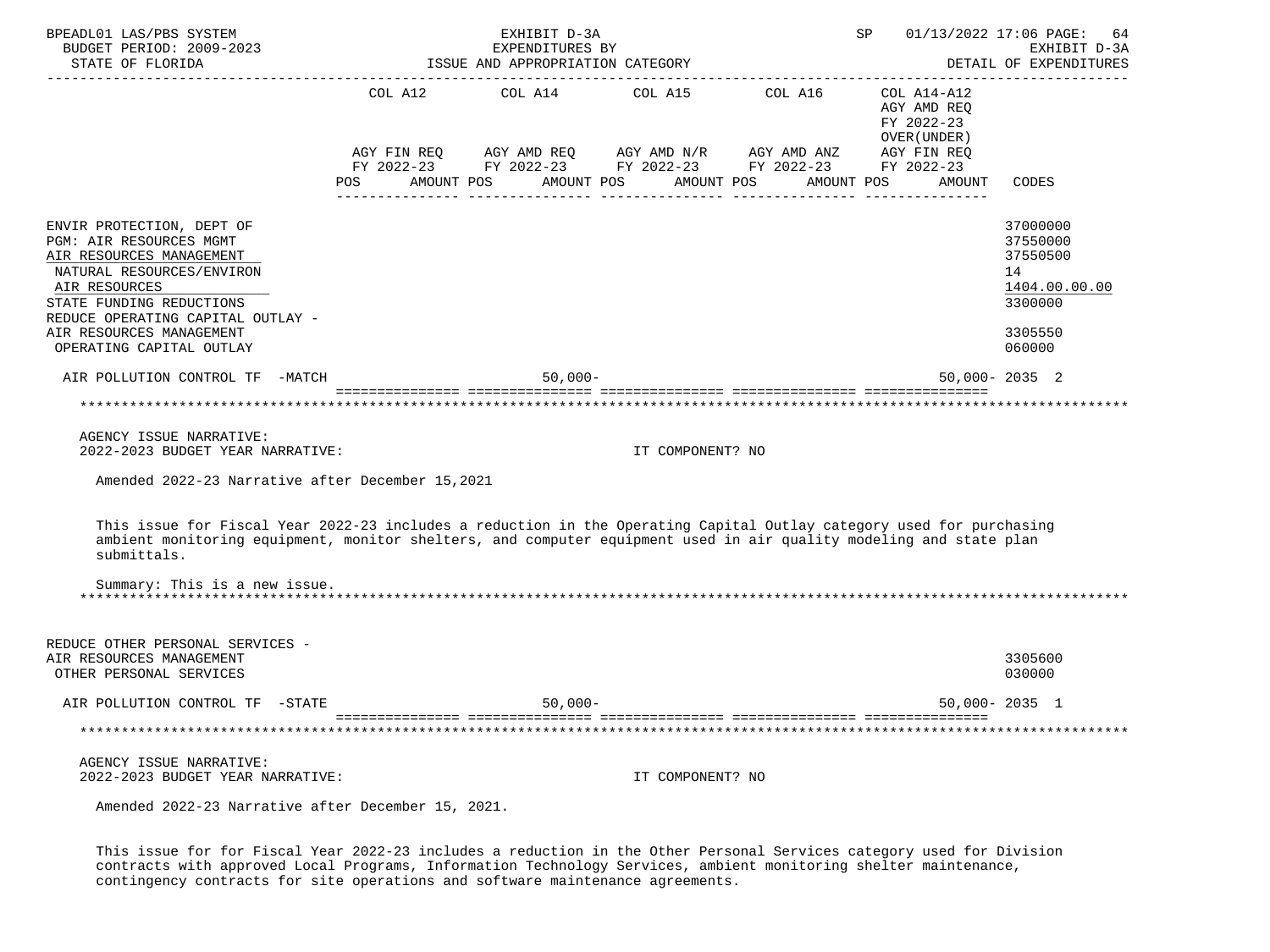| BPEADL01 LAS/PBS SYSTEM<br>BUDGET PERIOD: 2009-2023<br>STATE OF FLORIDA                                                                                                                                                           |     | EXHIBIT D-3A<br>EXPENDITURES BY<br>ISSUE AND APPROPRIATION CATEGORY             |         | SP 01/13/2022 17:06 PAGE:                                | 65<br>EXHIBIT D-3A<br>DETAIL OF EXPENDITURES                                  |  |
|-----------------------------------------------------------------------------------------------------------------------------------------------------------------------------------------------------------------------------------|-----|---------------------------------------------------------------------------------|---------|----------------------------------------------------------|-------------------------------------------------------------------------------|--|
|                                                                                                                                                                                                                                   |     | COL A12 COL A14 COL A15                                                         | COL A16 | COL A14-A12<br>AGY AMD REO<br>FY 2022-23<br>OVER (UNDER) |                                                                               |  |
|                                                                                                                                                                                                                                   |     | AGY FIN REO AGY AMD REO AGY AMD N/R AGY AMD ANZ AGY FIN REO                     |         |                                                          |                                                                               |  |
|                                                                                                                                                                                                                                   | POS | FY 2022-23 FY 2022-23 FY 2022-23 FY 2022-23<br>AMOUNT POS AMOUNT POS AMOUNT POS |         | FY 2022-23<br>AMOUNT POS<br>AMOUNT                       | CODES                                                                         |  |
| ENVIR PROTECTION, DEPT OF<br><b>PGM: AIR RESOURCES MGMT</b><br>AIR RESOURCES MANAGEMENT<br>NATURAL RESOURCES/ENVIRON<br>AIR RESOURCES<br>STATE FUNDING REDUCTIONS<br>REDUCE OTHER PERSONAL SERVICES -<br>AIR RESOURCES MANAGEMENT |     |                                                                                 |         |                                                          | 37000000<br>37550000<br>37550500<br>14<br>1404.00.00.00<br>3300000<br>3305600 |  |
| Summary: This is a new issue.                                                                                                                                                                                                     |     |                                                                                 |         |                                                          |                                                                               |  |
| TOTAL: AIR RESOURCES<br>BY FUND TYPE                                                                                                                                                                                              |     |                                                                                 |         |                                                          | 1404.00.00.00                                                                 |  |
| TRUST FUNDS                                                                                                                                                                                                                       |     | $100.000 -$                                                                     |         | 100,000-2000                                             |                                                                               |  |

=============== =============== =============== =============== ===============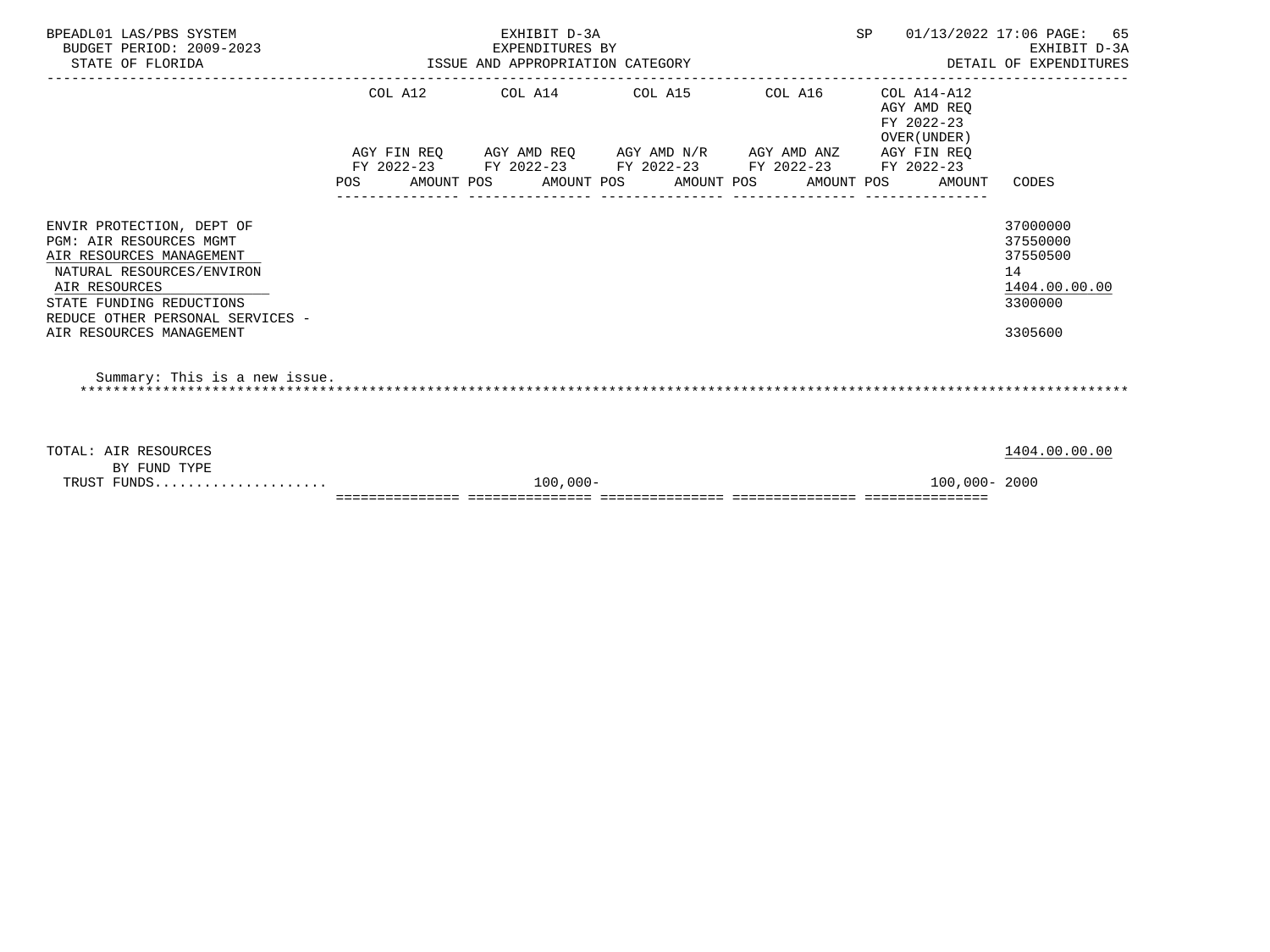\*\*\*\*\*\*\*\*\*\*\*\*\*\*\*\*\*\*\*\*\*\*\*\*\*\*\*\*\*\*\*\*\*\*\*\*\*\*\*\*\*\*\*\*\*\*\*\*\*\*\*\*\*\*\*\*\*\*\*\*\*\*\*\*\*\*\*\*\*\*\*\*\*\*\*\*\*\*\*\*\*\*\*\*\*\*\*\*\*\*\*\*\*\*\*\*\*\*\*\*\*\*\*\*\*\*\*\*\*\*\*\*\*\*\*\*\*\*\*\*\*\*\*\*\*\*\*\*\*\*\* \* BPEADL01 STATISTICAL INFORMATION 01/13/2022 17:06:21 \* \* BUDGET PERIOD: 2009-2023 EXHIBIT A, D AND D-3A LIST REQUEST SDB 37 SP \* \* COMPILE DATE: 09/16/2015 2010 2020 COMPILE TIME: 09:40:41 \*\*\*\*\*\*\*\*\*\*\*\*\*\*\*\*\*\*\*\*\*\*\*\*\*\*\*\*\*\*\*\*\*\*\*\*\*\*\*\*\*\*\*\*\*\*\*\*\*\*\*\*\*\*\*\*\*\*\*\*\*\*\*\*\*\*\*\*\*\*\*\*\*\*\*\*\*\*\*\*\*\*\*\*\*\*\*\*\*\*\*\*\*\*\*\*\*\*\*\*\*\*\*\*\*\*\*\*\*\*\*\*\*\*\*\*\*\*\*\*\*\*\*\*\*\*\*\*\*\*\* SAVE INITIALS: SAVE DEPARTMENT: 07 SAVE ID: ED3R \* ------------------------------------------------------------------------------------------------------------------------------- \* SELECT CODES AND ACCUMULATION LEVELS WHERE ALLOWED. WHEN NO CODE IS SELECTED, ALL CODES WILL BE REPORTED. ITEMIZATION OF EXPENDITURE:  $\overline{10E}$  accumulation level: 0 (1=OPER/FCO, 2=IOE, 0=MERGED) MERGE GROUPS (Y/N): Y BUDGET ENTITY OR GROUP/ACCUMULATION LEVEL (DEP, DIV, BUR, SUB, LBE, MRG):  $*$  1-7: LBE  $*$  $*$  8-14:  $*$  $*$  15-21:  $*$  $*$  22-27: \* \* EXCLUDE: \*  $\star$   $\star$  \* PROGRAM COMPONENT/ACCUMULATION LEVEL (1, 2, 3, 4 OR 5 FOR 2, 4, 6, 8 OR 10 DIGITS, 6=MERGE POLICY, 0=MERGED): \*  $\star$  5  $\star$  $\star$   $\star$ APPROPRIATION CATEGORY OR GROUP/ACCUMULATION LEVEL (1=MAJOR, 2=MINOR, 0=MERGED):  $\star$  2  $\star$  $\star$   $\star$ FUND GROUPS SET: OR FUND: THE SOURCE IDENTIFIER: MERGE FSI (Y/N): N  $FCO (Y/N): Y$  FTE  $(Y/N): Y$  SALARY RATE  $(Y/N): Y$  \* ------------------------------------------------------------------------------------------------------------------------------- \* ISSUE CODE OR GROUP/ACCUMULATION LEVEL (1, 2 OR 3 FOR 1, 3 OR 7 CHARACTERS, 0=MERGED):  $\star$  3  $\star$  $\star$   $\star$  \* REPORT OPTION: 1 COLUMN SELECTION: A12 A14 A15 A16 A14-A12 CODES \* \* 1=EAD REPORT \* 2=SCHEDULE IV/IT ISSUES REPORT COLUMNS WITH CALCULATION DIFFERENCE ONLY (Y/N): Y THAT EXCEED: 3=STATEWIDE ISSUES 4=SCHEDULE VIIIA ISSUES SCHEDULE VIIIA ISSUES SPREADSHEET (Y/N): N \* \* \* LEVELS OF TOTALS: (N=NO TOTAL, L=LINE TOTAL, T=BY FUND TYPE, D=BY DETAIL FUND, B=BY DETAIL FUND AND FUND TYPE, \* G=FUND GROUP LINE TOTALS, E=BY DETAIL FUND AND FUND GROUP) \* RUN: N ITEM OF EXP: N GROUP: N DEPARTMENT: N DIVISION: N BUREAU: N \* \* SUB-BUREAU: N LBE: T POLICY AREA: N PROG COMP: T D3A SUM ISSUE: N D3A DETAIL ISSUE: L \* MAJOR APP CAT: N MINOR APP CAT: D \* \* APPROPRIATION CATEGORY TITLES: S (S=SHORT, L=LONG) REPORT SEQUENCE: DEPT/BUDGET ENTITY: N A=ALPHABETICAL PROGRAM COMPONENT: N N=NUMERICAL \* ------------------------------------------------------------------------------------------------------------------------------- \* DEPARTMENT NARRATIVE SET:<br>BUDGET ENTITY NARRATIVE SET: PROGRAM COMPONENT NARRATIVE (Y/N): N \* \* \* ISSUE/ACTIVITY NARRATIVE SET: A1 PRIORITY ISSUE NARRATIVE SET (1-9): \*  $\star$   $\star$  \* INCLUDE POSITION DATA (Y/N): Y \* \* \* INCLUDE COLUMN CODES  $(Y/N): Y$  \* \* \* OUTPUT FORMAT: L PAGE BREAKS: LBE PRC \* \* L=LANDSCAPE (IOE, GRP, DEP, DIV, REPORT HEADING: EXHIBIT D-3A \* \* P=PORTRAIT BUR, SUB, LBE, PRC, EXPENDITURES BY \* SIS, ISC) ISSUE AND APPROPRIATION CATEGORY \* ------------------------------------------------------------------------------------------------------------------------------- \*